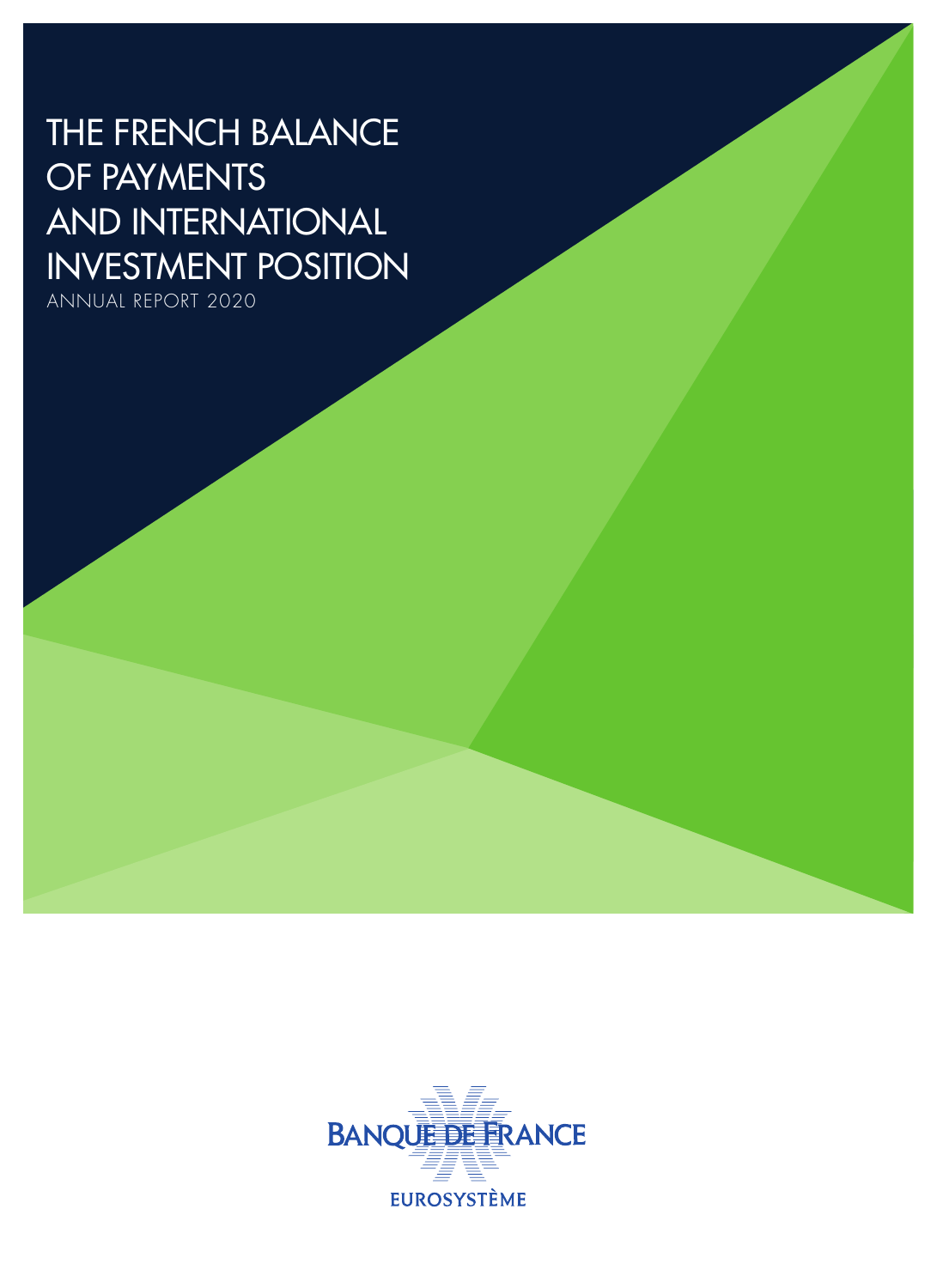#### **The French balance of payments and international investment position**

Code (*Code monétaire et financier*), the Banque de France is responsible for establishing France's balance

regard to the rest of the world. It examines information provided to the Banque de France by financial and international investment position in accordance with the methodology recommended by the International Monetary Fund and agreed with its member countries.

An analysis of France's balance of payments – current account (goods, services, primary and secondary income), capital account, financial account (direct investment, portfolio investment, other investment, including bank loans and deposits, financial derivatives and reserve assets) – is followed by a presentation

Detailed statistical series and a description of the methodology applied are also available on the Banque

"No complete or partial copies or reproductions, other than those stipulated in Article L. 122‑5 (2 and 3a) of the Intellectual Property Code, may be made of this publication without the explicit authorisation of the Banque de France or, where appropriate, without compliance with the procedures stipulated in Article L. 122‑10 of the said Code."

© Banque de France – 2021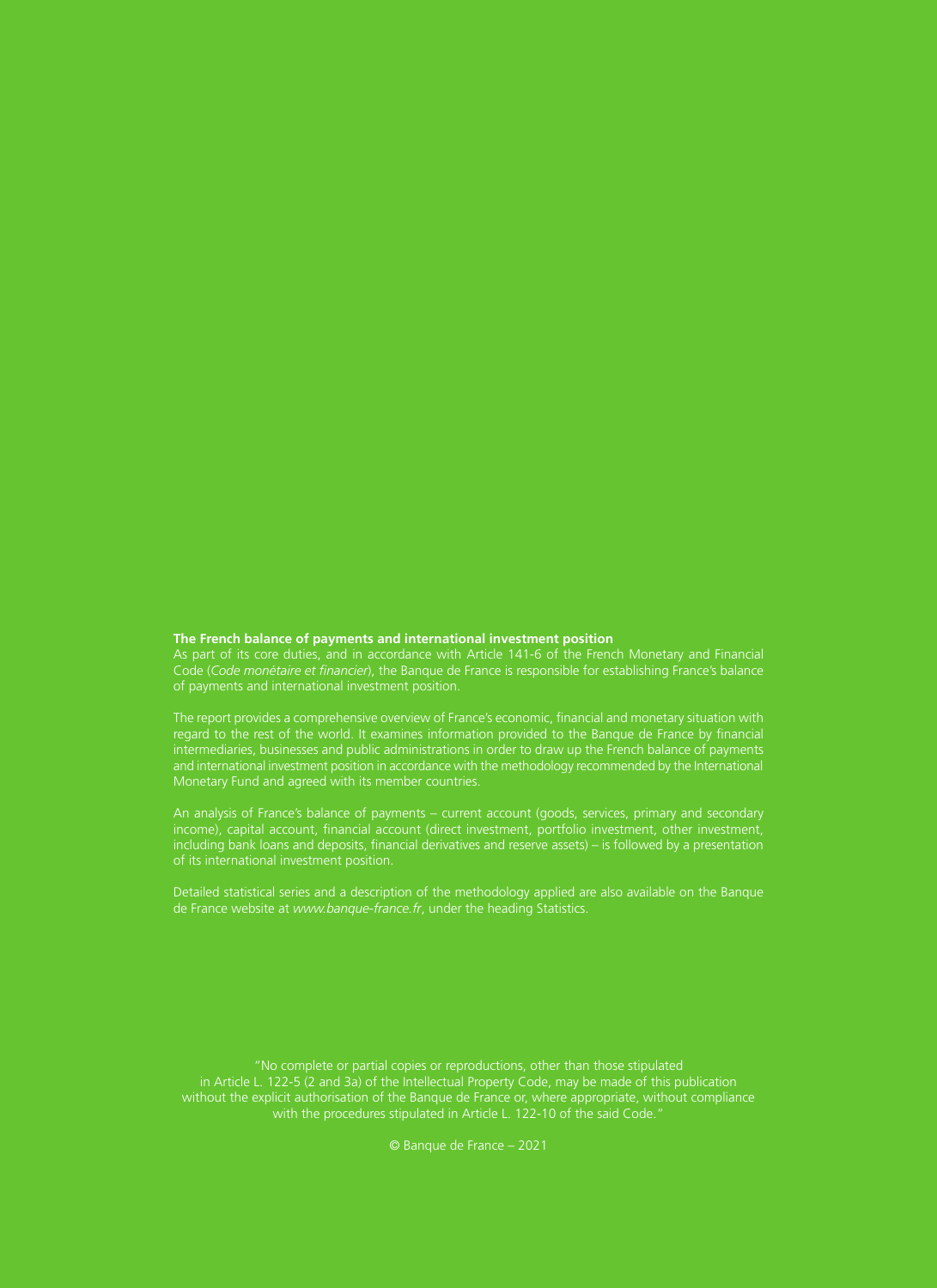# THE FRENCH BALANCE OF PAYMENTS AND INTERNATIONAL INVESTMENT POSITION

ANNUAL REPORT 2020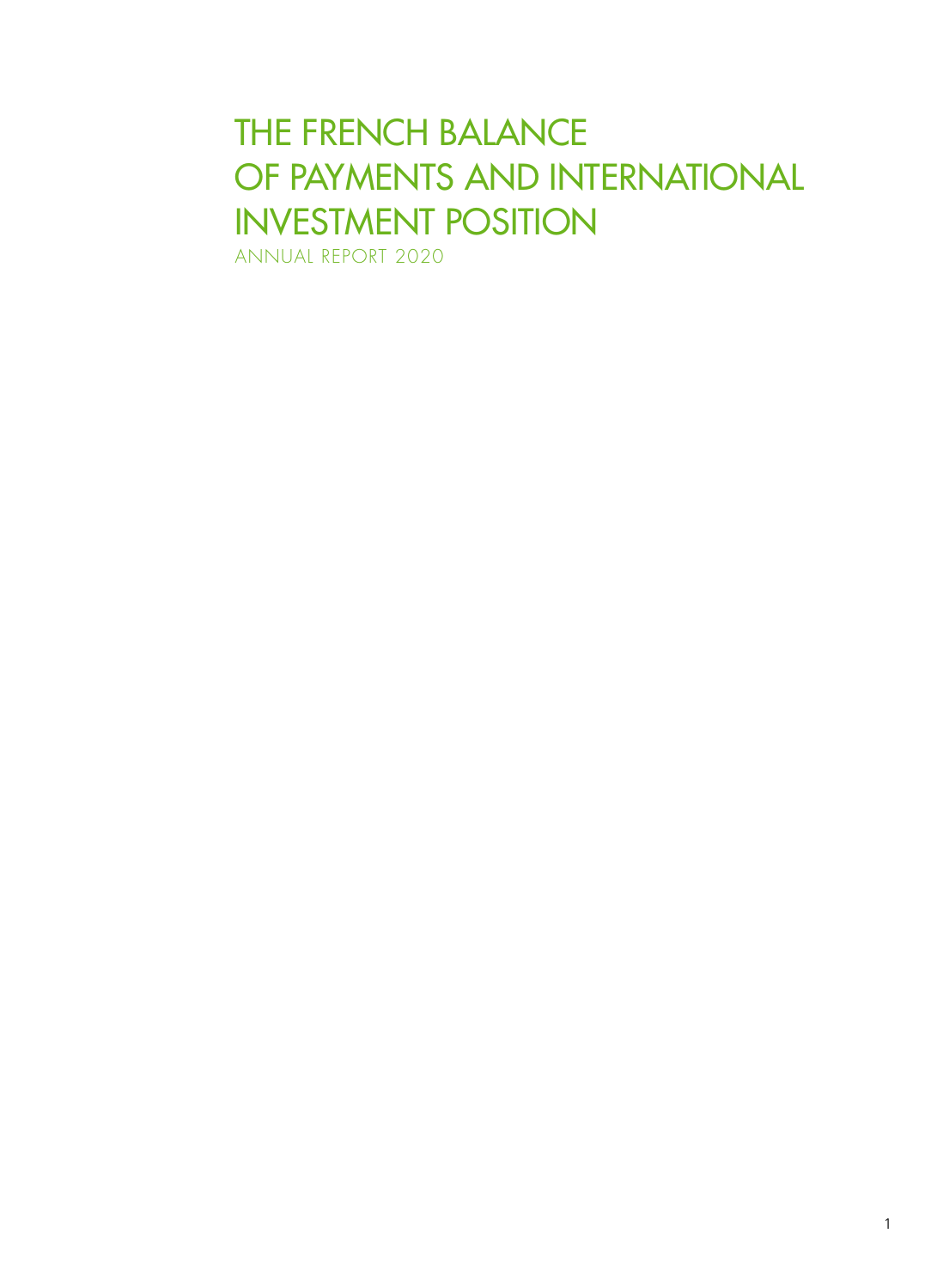# **2020 IN FIGURES** FRANCE'S BALANCE OF PAYMENTS

**A record current account deficit…**



the current account deficit reached 1.9% of GDP, its highest level since 1982



EUR13.3bn EUR7.6bn

the increase in the goods deficit relative to 2019, despite a smaller energy bill

the decrease in the services surplus, essentially due to international tourism

# $EUR$  15.8

the decline in net investment income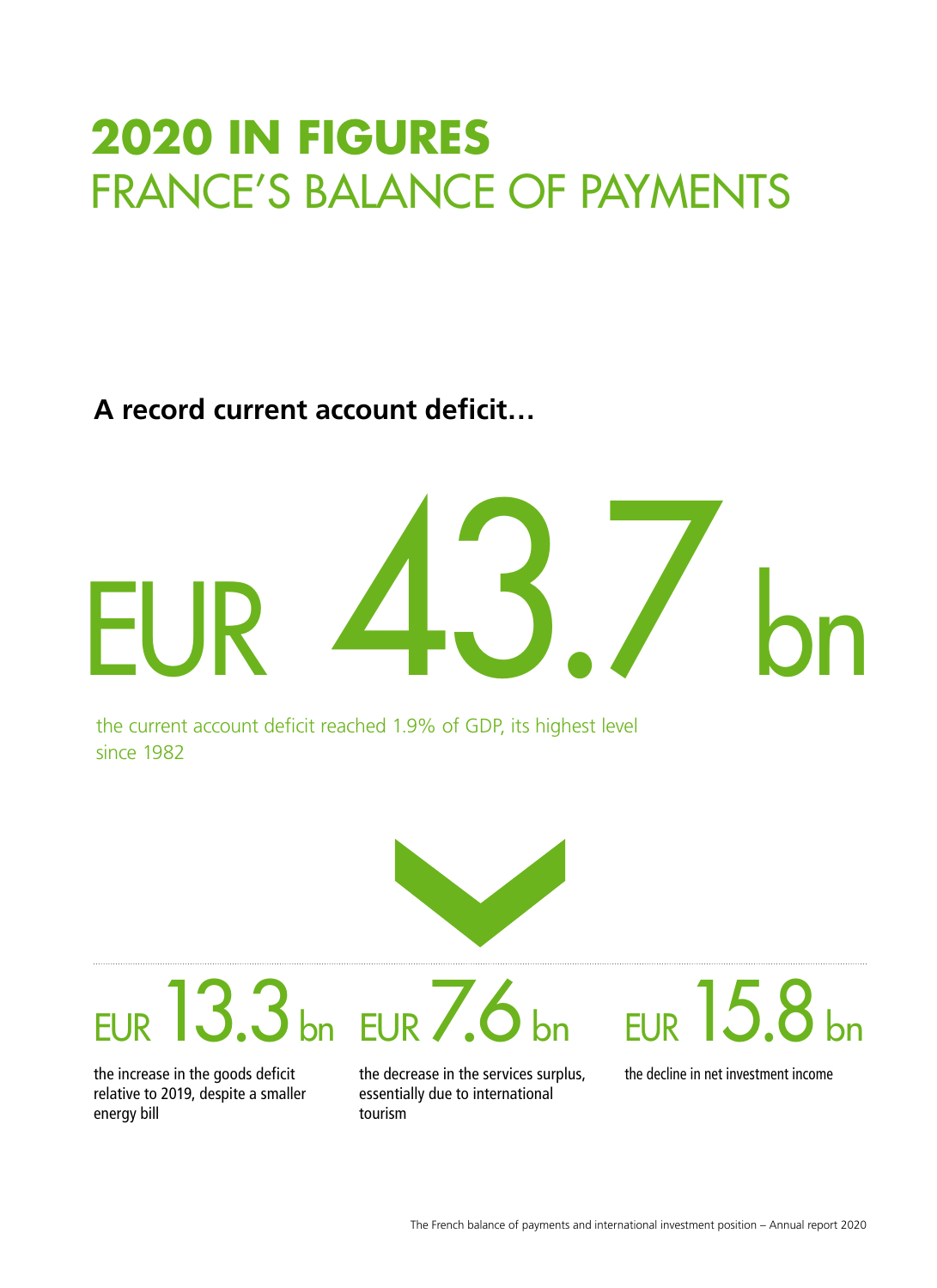### **… while the already negative net international investment position deteriorated further**

France's negative international investment position reflects the fact that the country's stock of assets with the rest of the world is smaller than its stock of liabilities. Expressed as a percentage of GDP, the position worsened automatically because of the decline in GDP in 2020. However, it remains below the 35% alert threshold set by the European Macroeconomic Imbalance Procedure

30% of GDP

EUR  $52,5$  bn EUR  $40.3$  bn

the amount of net capital inflows financing the current account deficit

the amount of French direct investment abroad

52% the share of government debt securities held by foreign investors, which remains high despite the resumption of net

purchases by the Banque de France under Eurosystem programmes

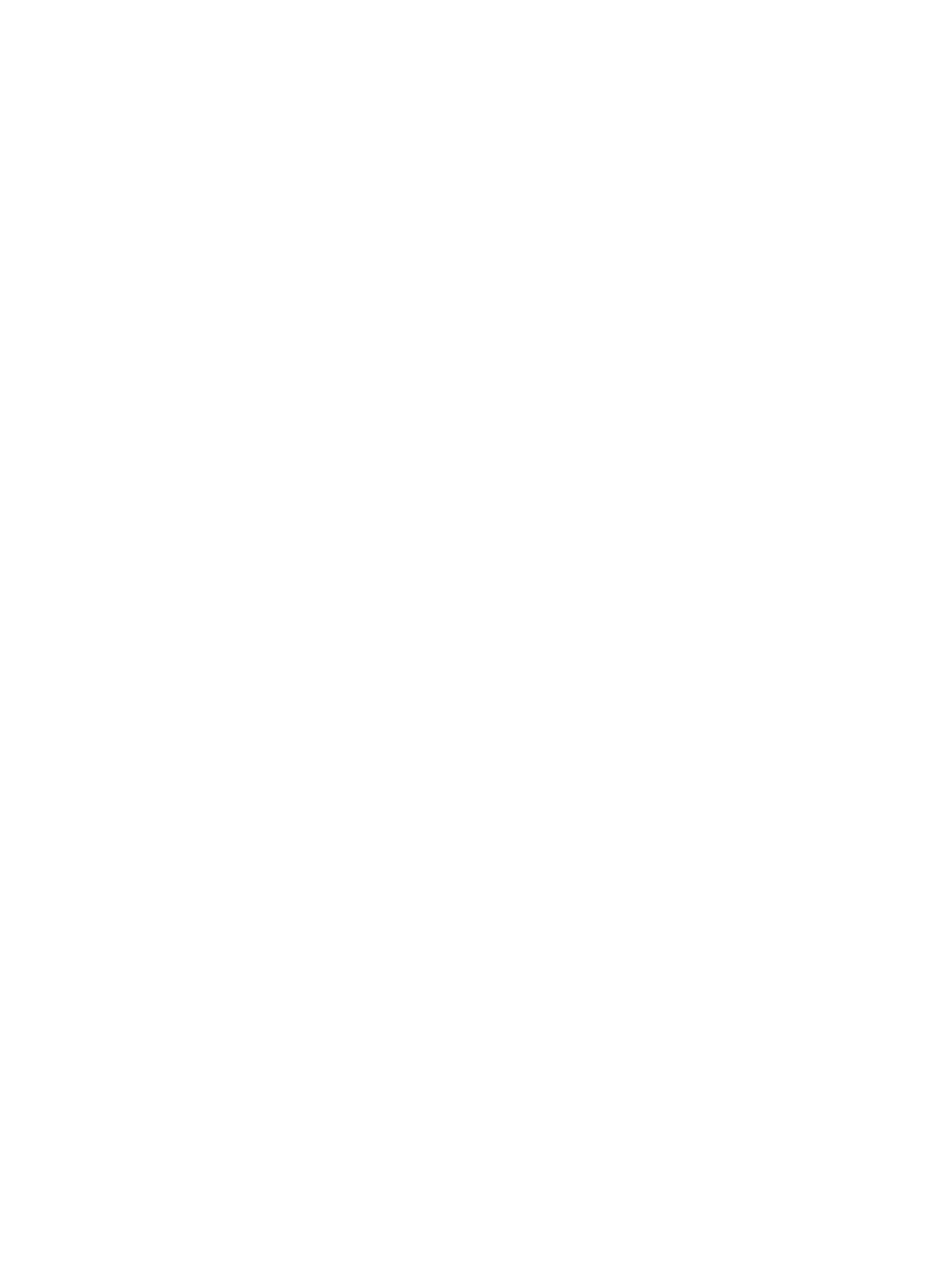# **CONTENTS**

| <b>OVERVIEW</b>                                                        | 6  |
|------------------------------------------------------------------------|----|
| 1. The current account deficit reached a record level                  | 7  |
| 2. Financing from abroad increased further                             | 12 |
| 3. The negative net international investment position                  |    |
| exceeded the threshold of -30% of GDP                                  | 13 |
| <b>FACT SHEETS</b>                                                     | 16 |
| Fact sheet No. 1 2020: annus horribilis for travel services            | 16 |
| Fact sheet No. 2 In 2020 non-residents purchased                       |    |
| historically significant amounts of French debt                        | 20 |
| Fact sheet No. 3 Cross-border workers may be responsible for the bulk  |    |
| of deposits and loans with non-resident banks                          | 24 |
| Fact sheet No. 4 Transport services in the balance of payments in 2020 | 26 |
| 2019 AND 2020 BALANCE OF PAYMENTS - DETAILED PRESENTATION              | 30 |
| <b>APPENDICES</b>                                                      | 34 |
| A1 Glossary                                                            | 34 |
| A2 Definition of geographical zones                                    | 39 |
| A3 Balance of payments - revisions of 2018 and 2019 data               | 40 |
| A4 International investment position - revisions of 2018 and 2019 data | 42 |
|                                                                        |    |

**Supplementary statistical tables are available on the Banque de France website at:** *[https://www.banque-france.fr/en/statistics/balance-payments/balance](https://www.banque-france.fr/en/statistics/balance-payments/balance-payments-and-international-investment-position/frances-balance-payments-and-international-investment-position-annual-data)[payments-and-international-investment-position/frances-balance-payments](https://www.banque-france.fr/en/statistics/balance-payments/balance-payments-and-international-investment-position/frances-balance-payments-and-international-investment-position-annual-data)[and-international-investment-position-annual-data](https://www.banque-france.fr/en/statistics/balance-payments/balance-payments-and-international-investment-position/frances-balance-payments-and-international-investment-position-annual-data)*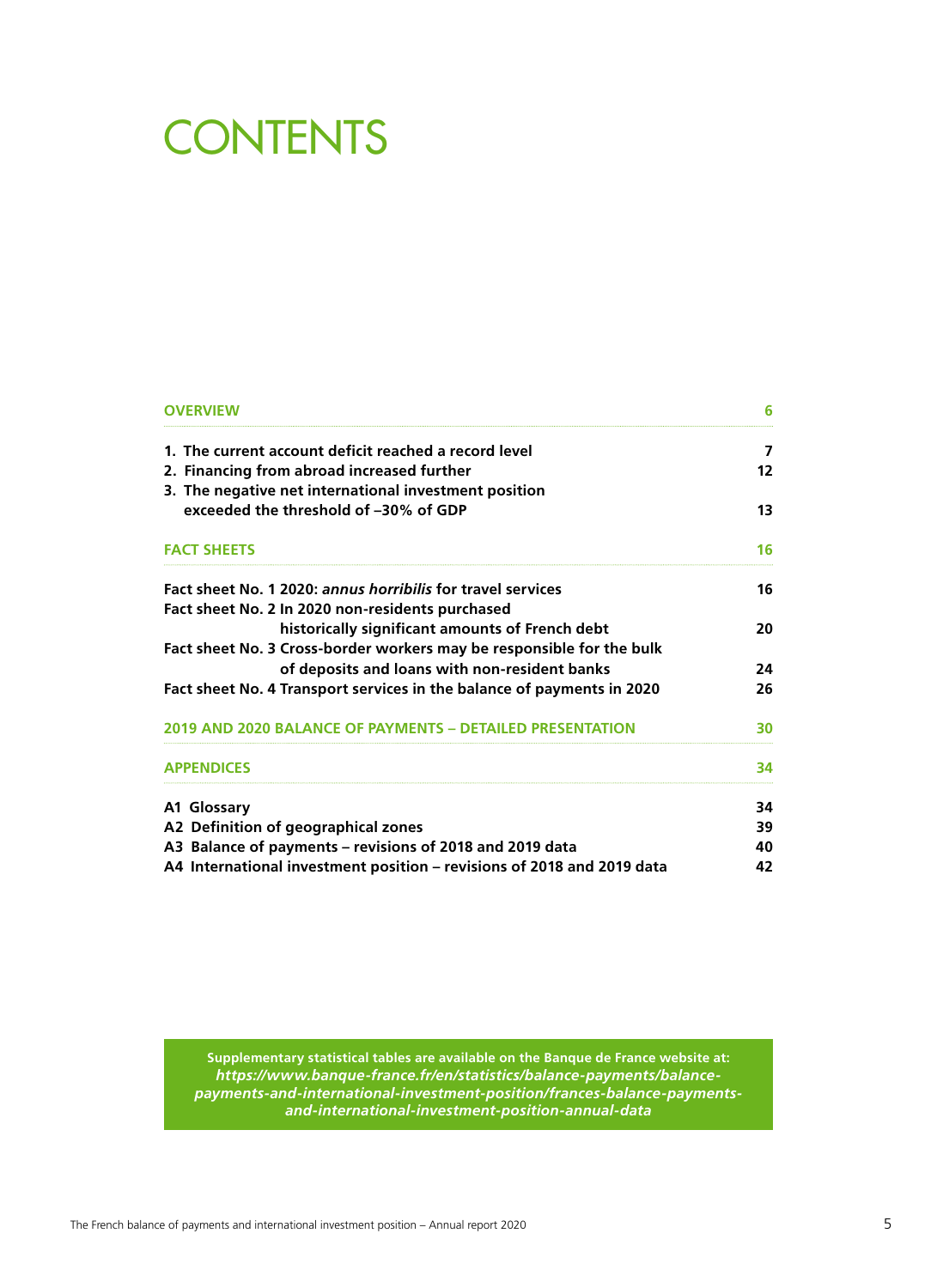# **OVERVIEW**

## **Key figures for 2020**

- **› EUR 43.7 bn** The current account deficit
- **› EUR 52.5 bn** Net capital inflows
- **EUR 78.7 bn**  The deterioration in the net international investment position

**The shock unleashed by the Covid‑19 pandemic had a deep impact on international trade in 2020. Transactions between France and the rest of the world, described in the balance of payments, reflect the unprecedented nature of this crisis.**

Against the backdrop of a massive global trade contraction, **France's current account deficit reached an exceptionally large EUR 43.7 billion**, compared with EUR 7.1 billion in 2019.

- Despite a smaller energy bill, the goods deficit widened by EUR 13.3 billion, notably owing aerospace sector.
- The services surplus was particularly affected by the downturn in international tourism and narrowed by EUR 7.6 billion.
- In 2020, France's largest bilateral trade deficit was with China, which replaced Germany in this regard.
- The fall in investment income caused the income balance to deteriorate by EUR 15.8 billion.

#### **The financial account recorded net capital inflows of EUR 52.5 billion.**

- The increase in the current account deficit was financed by a net increase in foreign liabilities.
- French net direct investment abroad amounted to EUR 40.3 billion.

#### **The net international investment position deteriorated by EUR 78.7 billion.**

- At end-2020, it stood at –EUR 695.5 billion, and following the sharp contraction in nominal GDP, it exceeded –30% of GDP, but was still below the alert threshold of –35% of GDP set by the European Macroeconomic Imbalance Procedure.
- With net purchases by the Banque de France resuming under Eurosystem programmes, the share of government debt securities held by foreign investors shrank from 55% at end-2019 to 52% at end-2020.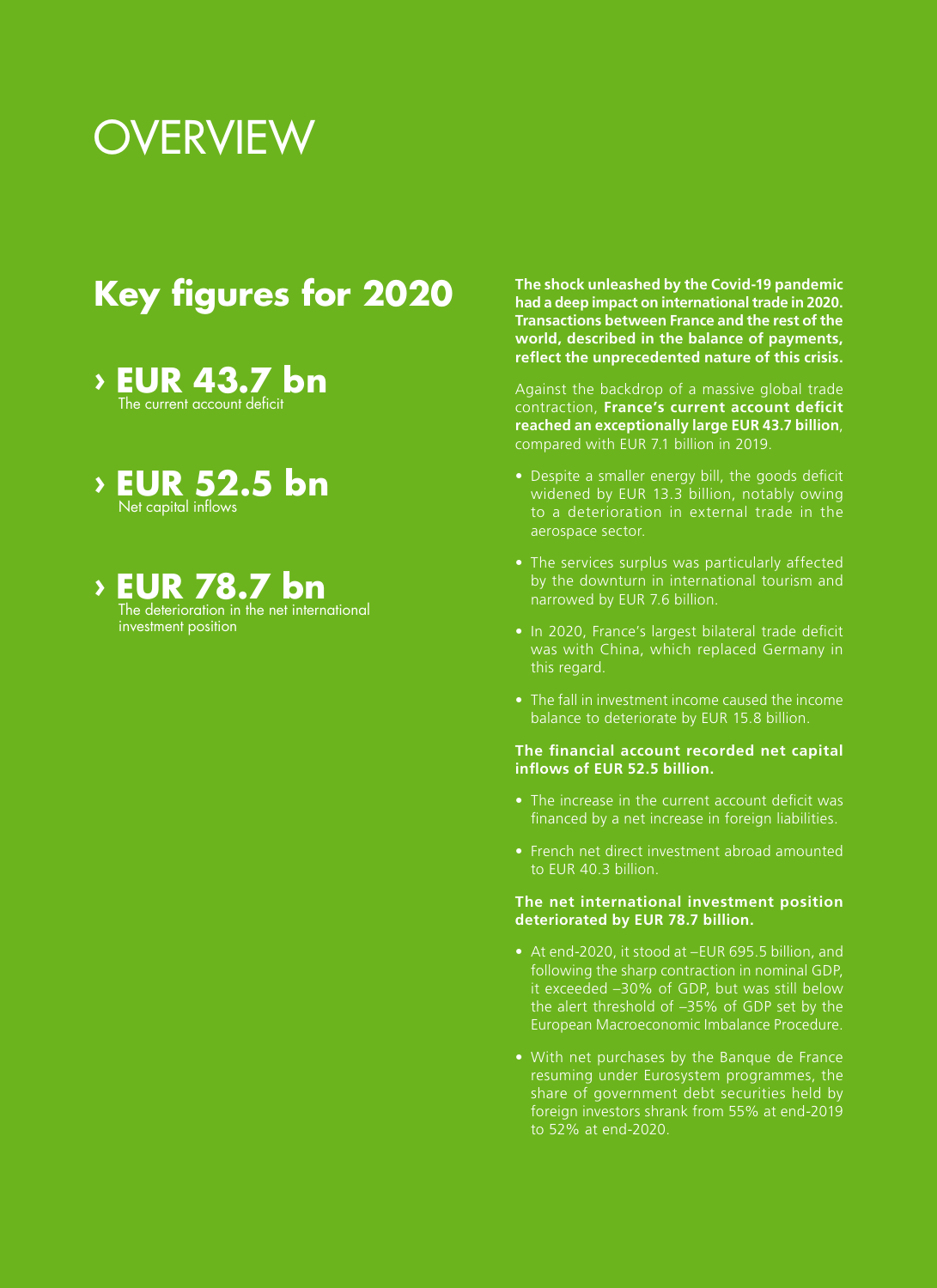#### **1. The current account deficit reached a record level**

The **current account** in 2020 showed a deficit of EUR 43.7 billion (1.9% of GDP, still well below the threshold set by the European Macroeconomic Imbalance Procedure of a three-year average of 4%), compared with EUR 7.1 billion in 2019. As a percentage of GDP, this was one of the largest deficits recorded in the public balance of payments statistics for 70 years.

Trade in goods and services accounted for EUR 13.3 billion and EUR 7.6 billion of the deterioration respectively. The income balance also fell by EUR 15.8 billion.

#### **1.1 The trade deficit worsened as global trade contracted**

In 2020, French trade (exports plus imports) fell by 15.3% compared with the previous year.

Exports fell more steeply than imports, decreasing by 17.3% compared with 13.7% for goods and by 15.8% compared with 14.2% for services.

As a result, the trade deficit in goods and services widened from EUR 22.6 billion to EUR 43.5 billion.

#### **T1 Main current account components** (EUR billions)

|                        | 2019    | 2020    | 2020/2019<br>change |
|------------------------|---------|---------|---------------------|
| <b>Current account</b> | $-7.1$  | $-43.7$ | $-36.7$             |
| (% of GDP)             | $-0.3$  | $-1.9$  | $-1.6$              |
| Goods <sup>a)</sup>    | $-46.6$ | $-59.9$ | -13.3               |
| Goods excl. energy     | $-4.0$  | $-35.5$ | $-31.5$             |
| Energy                 | -42.7   | -24.4   | 18.2                |
| <b>Services</b>        | 24.0    | 16.4    | -7.6                |
| Travel                 | 11.6    | 4.2     | -74                 |
| Other services         | 12.4    | 12.2    | $-0.2$              |
| $Incomeb)$             | 15.6    | $-0.2$  | $-15.8$             |
| Primary income         | 61.7    | 43.3    | $-18.3$             |
| Secondary income       | $-46.1$ | $-43.6$ | 2.5                 |
|                        |         |         |                     |

*Source: Banque de France.*

a) Trade in goods is compiled on the basis of customs statistics and supplementary measurements intended to ensure compatibility with the international statistical standards for establishing the balance of payments.

b) Primary income refers to the flows received by economic agents for their contribution to the production process ("compensation of employees"), provision of financial assets ("investment income") and renting of natural resources ("rent"), as well as taxes and subsidies on products and production. Secondary income corresponds to distributive transactions that are not related to means of production (contributions to European and international institutions, workers' remittances, etc.). It should be noted that European subsidies received are recorded as primary income.



#### **C1** Exports and imports of goods and services (EUR billions)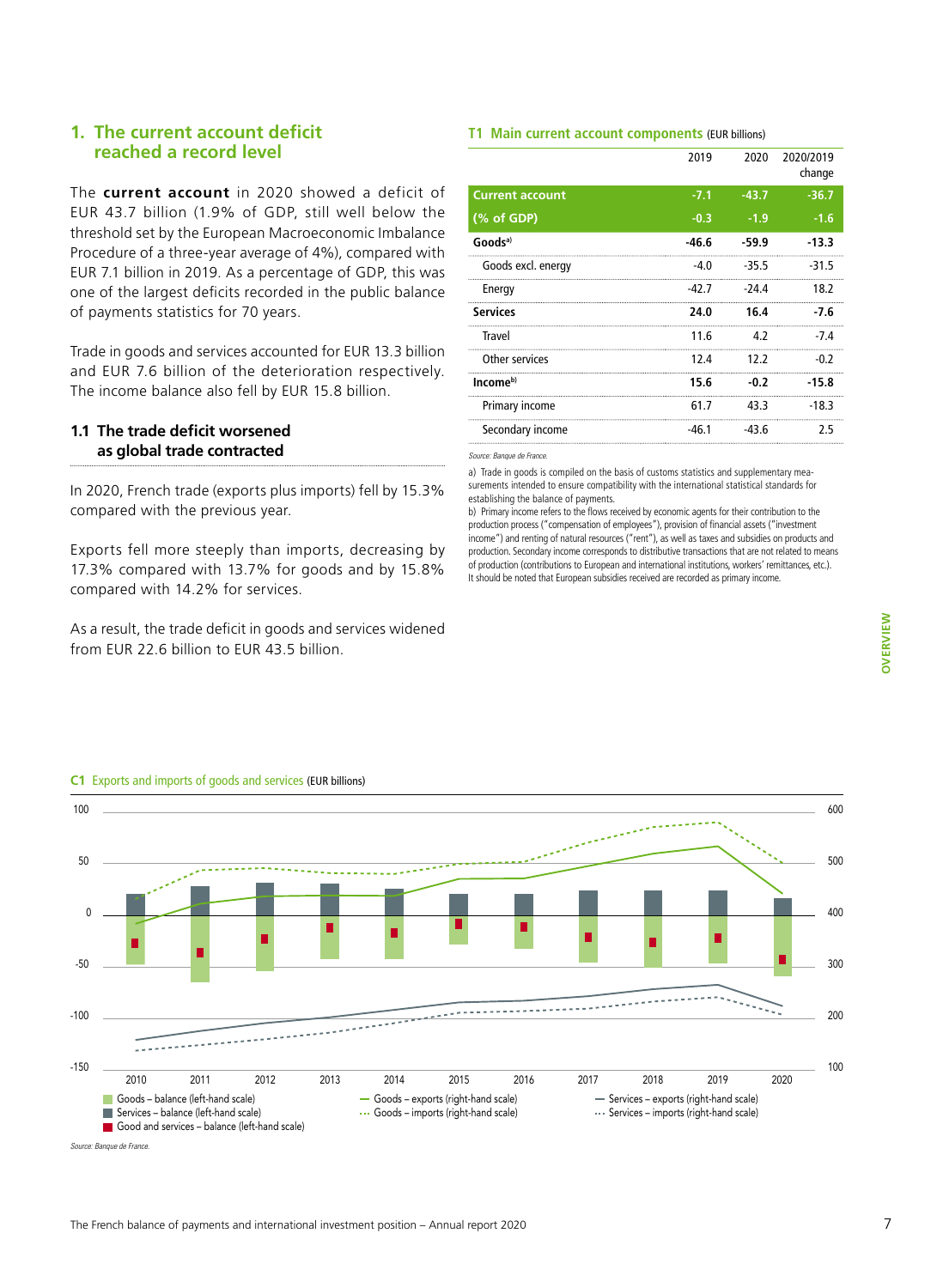#### **T2 Exports and imports of goods and services** (EUR billions and%)

|                 | 2019  | 2020    |
|-----------------|-------|---------|
| Goods           |       |         |
| <b>Exports</b>  | 533.6 | 441.1   |
| Growth in %     | 2.7   | $-17.3$ |
| <b>Imports</b>  | 580.2 | 501.0   |
| Growth in %     | 1.7   | $-13.7$ |
| <b>Services</b> |       |         |
| <b>Exports</b>  | 264.7 | 222.9   |
| Growth in %     | 3.2   | $-15.8$ |
| <b>Imports</b>  | 240.7 | 206.5   |
| Growth in %     | 3.7   | $-14.2$ |
|                 |       |         |

*Source: Banque de France.*

#### **T3 Balance of trade in goods** (EUR billions)

#### **1.2 The trade in goods deficit deepened despite a smaller energy bill**

The **trade in goods** deficit amounted to EUR 59.9 billion, compared with EUR 46.6 billion in 2019.

The EUR 9.3 billion increase in the **general merchandise** deficit was mainly due to trade in transport equipment (including aerospace) and other industrial products, but was mitigated by the decrease in the energy bill *(see customs data below)*. It was exacerbated by the EUR 4.0 billion decrease in net exports under **merchanting**. This activity, which consists in purchasing goods that are then resold with a margin, was affected by the contraction in international trade, especially in the automobile and energy sectors.

|                                                 | 2019  |           |         |                |          |  |
|-------------------------------------------------|-------|-----------|---------|----------------|----------|--|
|                                                 |       | Payments  | Balance | <b>Receipt</b> | Payments |  |
| Goods                                           | 533.6 | 580.2     | -46.6   | 441.1          | 501.0    |  |
| rhandise<br>Mer                                 | 523.0 | 580.2<br> | $-57.2$ | 434 5          | 501.0    |  |
| Customs data                                    | 509.1 | 567.1     |         | 128.           | 493.5    |  |
| Corrections and adjustments                     |       |           |         | 5.8            |          |  |
| Goods procured in ports by carriers             | q     |           |         | በ 6            | マフ       |  |
| Merchanting                                     | 10.6  |           |         |                |          |  |
| Merchanting (goods acquired – negative exports) |       |           |         |                |          |  |
| Merchanting (goods sold – exports)              |       |           |         |                |          |  |
|                                                 |       |           |         |                |          |  |

*Sources:* Direction générale des Douanes et des Droits indirects *(DGDDI – French customs authorities) and Banque de France.*

#### **T4 Trade in merchandise by type of product (excluding merchanting and other transactions, included in the goods and services table)** (EUR billions and%)

|                                               |                   |                            | Imports           |                            |                   | Balance                               |
|-----------------------------------------------|-------------------|----------------------------|-------------------|----------------------------|-------------------|---------------------------------------|
|                                               | Amount<br>in 2020 | Change<br>2020/2019<br>(%) | Amount<br>in 2020 | Change<br>2020/2019<br>(%) | Amount<br>in 2020 | Change<br>2020/2019<br>(EUR billions) |
| <b>Trade in merchandise FOB-FOB</b>           | 428.1             | $-15.9$                    | 493.5             | $-13.0$                    | $-65.4$           |                                       |
| Trade in merchandise CIF-FOB <sup>a)</sup>    | 418.1             | $-16.0$                    | 500.3             | $-13.1$                    | $-82.2$           |                                       |
| of which:                                     |                   |                            |                   |                            |                   |                                       |
| Agriculture and agri-food sectors             | 62.1              | $-3.5$                     | 55.9              | $-1.3$<br>                 | 6.2               | .                                     |
| <b>Energy products</b>                        | 12.2              | $-33.1$                    | 37.9              | $-39.8$                    | $-25.7$           | 19.0                                  |
| Mechanical, electrical and computer equipment | 80.4              | $-12.7$                    | 113.6             | $-9.1$                     | $-33.2$           |                                       |
| Transport equipment                           | 79.1              | $-33.3$                    | 79.7              | $-22.7$                    |                   | -161                                  |
| r industrial products                         | 181 7             | -96                        |                   |                            |                   |                                       |

*Sources:* Direction générale des Douanes et des Droits indirects *(DGDDI – French customs authorities) and Banque de France.*

a) Excluding military equipment.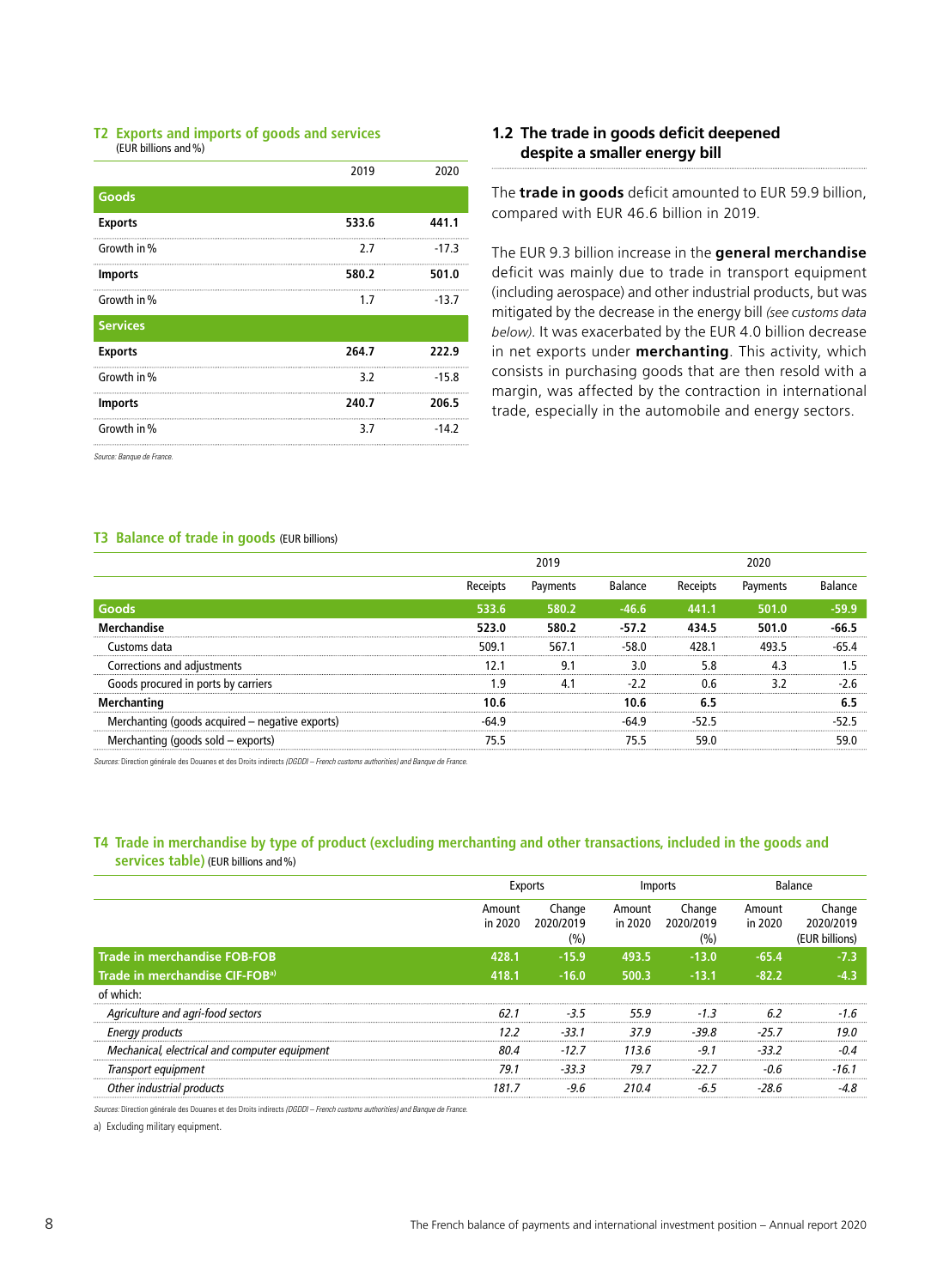Customs data, which account for the bulk of general merchandise in the balance of payments, recorded a EUR 7.3 billion increase in the deficit in FOB-FOB terms.**<sup>1</sup>** In CIF-FOB terms, the deficit widened by EUR 4.3 billion. The balance for transport equipment deteriorated by EUR 16.1 billion, and the other industrial products balance by EUR 4.8 billion. Conversely, the deficit in energy products shrank by EUR 19 billion as imported volumes of oil and oil prices fell in tandem.

#### **1.3 The downturn in international tourism caused the services surplus to narrow**

The **trade in services** surplus stood at EUR 16.4 billion, down EUR 7.6 billion compared with 2019.

**Travel services** were hard hit by the health restrictions introduced in response to Covid-19.**<sup>2</sup>** Receipts fell by half to EUR 28.6 billion in 2020, while payments declined by 46% to EUR 24.3 billion. The surplus amounted to EUR 4.2 billion, the lowest reading since 1989.

Receipts and payments were mainly recorded at the start of 2020 or during the summer of 2020, with the remainder of the year impacted by lockdowns and international travel restrictions. For example, receipts fell by 84% in April 2020 compared with 2019. The summer season, i.e. July to September, alone accounted for EUR 3.7 billion of the annual EUR 4.2 billion surplus.

Travellers from far-off destinations were more numerous in January-February 2020 than in 2019. There were fewer such visitors in the summer, and more travellers from Europe. Over the year as a whole, receipts from visitors from nearby countries accounted for 74% of the total, compared with 62% in 2019, and were particularly concentrated in the months of July and August (86% of receipts in 2020, against 69% in 2019).

#### **T5 Balance of trade in services** (EUR billions)

|                              | 2019   | 2020 |
|------------------------------|--------|------|
| <b>Services</b>              | 24.0   | 16.4 |
| <b>Transport services</b>    | $-4.0$ | -27  |
| Travel                       | 11.6   |      |
| Other services <sup>a)</sup> | 16.4   | 149  |
| Source: Banque de France.    |        |      |

a) Se[e Statistical Table 1.7 "Other services" o](#page-55-0)n the Banque de France website.

The **transport** deficit, however, narrowed by EUR 1.3 billion to EUR 2.7 billion.**<sup>3</sup>** Following the deficits of recent years, passenger transport saw a steep drop in imports (63.1%) and exports (55.4%), which led the balance to improve by EUR 1.6 billion. The freight transport balance rose by EUR 2.9 billion thanks to an increase in freight exports. This was mainly due to a sharp hike in sea transport tariffs linked to disrupted freight flows and local shortages of empty containers as well as, to a lesser extent, market share gains for French exporters. The deficit in transport support activities, however, increased by EUR 3.1 billion.

The **other services<sup>4</sup>** surplus narrowed by EUR 1.5 billion to EUR 14.9 billion.

This deterioration was driven in particular by **insurance and pension services**, which reported a deficit of EUR 0.8 billion, following a EUR 1.0 billion surplus, owing to a EUR 1.2 billion decrease in exports and a EUR 0.5 billion increase in imports. **Charges for the use of intellectual property** also played a part, as the balance shrank by EUR 0.9 billion because of the EUR 1.0 billion decrease in exports.

Conversely, the balances for **manufacturing services5 maintenance and repair services**, and **other business**  services<sup>6</sup> all improved by EUR 0.5 billion.

In **financial services** and **telecommunications, computer and information services**, the balance of external trade remained stable.

1 General merchandise is evaluated at the customs border of the initial exporting economy ("Free on Board" – FOB), for both imports and exports (FOB-FOB). However, for imports, the customs data broken down by type of product include the insurance and transportation costs (cost, insurance and freight – CIF) at the border of the importing country (CIF-FOB).

2 Se[e Fact sheet No. 1](#page-17-0) in this report: "2020: *annus horribilis* for travel services".

3 Se[e Fact sheet No. 4 i](#page-27-0)n this report:"Transport services in the balance of payments in 2020".

4 Other than travel and transport.

5 Manufacturing services correspond to industrial outsourcing activities (treatment, processing, assembly, labelling, packaging, etc.), performed by companies that do not own the goods in question.

6 Other business services include research and development services, specialised and management consulting services, and technical, trade-related and other business services.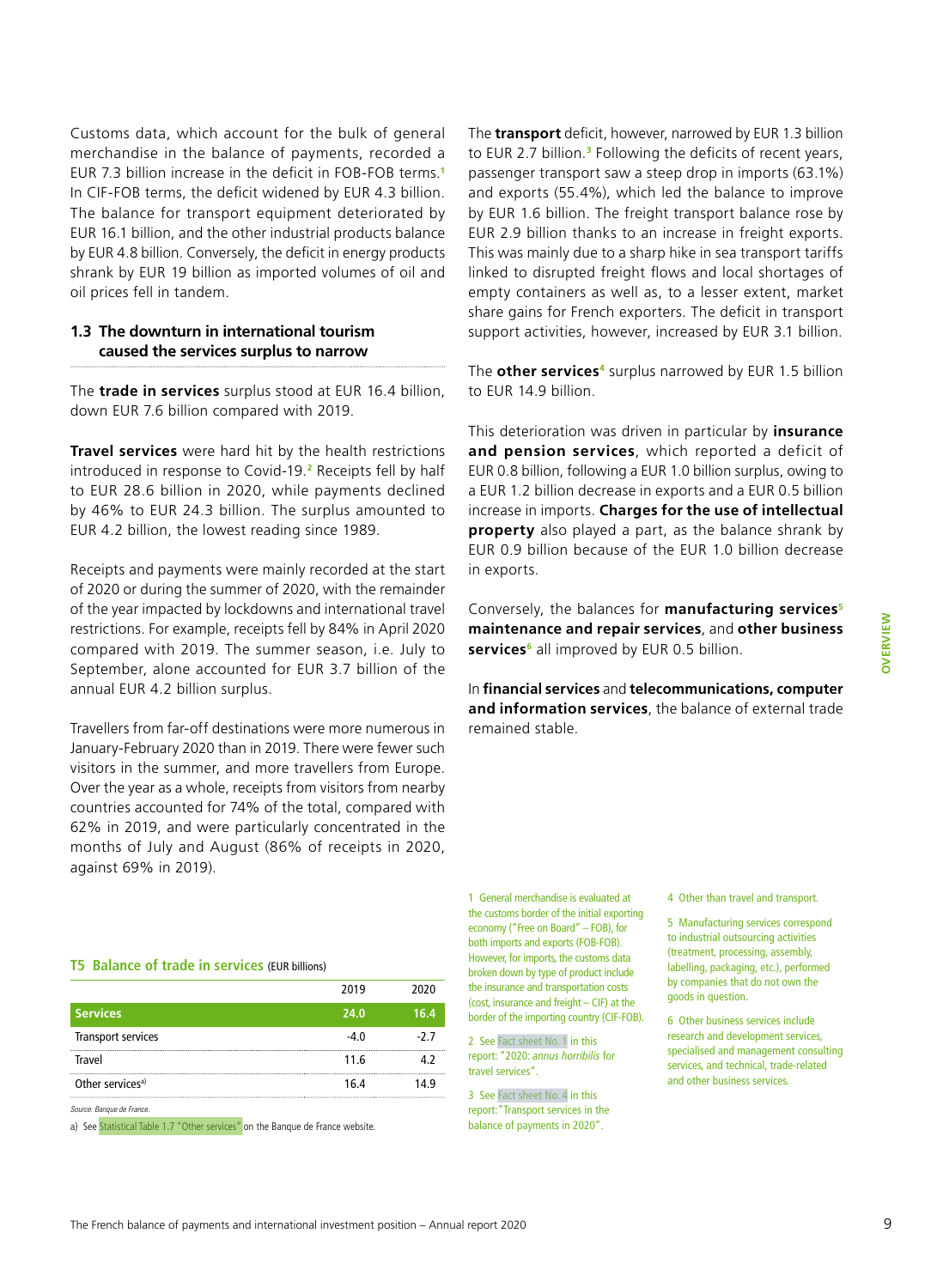|                       | <b>Exports</b> | Imports | Balance |
|-----------------------|----------------|---------|---------|
| Germany               | 84.3           | 103.5   | $-19.3$ |
| Belgium               | 46.9           | 44.3    | 2.6     |
| <b>Netherlands</b>    | 29.5           | 33.4    | -3.9    |
| Italy                 | 42.5           | 48.4    | $-5.9$  |
| Spain                 | 39.6           | 48.4    | $-8.8$  |
| <b>Euro area</b>      | 290.7          | 336.8   | $-46.1$ |
| <b>European Union</b> | 331.7          | 385.2   | $-53.5$ |
| <b>United Kingdom</b> | 52.3           | 42.8    | 9.5     |
| <b>United States</b>  | 61.0           | 51.6    | 9.4     |
| Switzerland           | 26.5           | 20.2    | 6.3     |
| China                 | 29.9           | 57.1    | $-27.2$ |
| Japan                 | 9.5            | 9.7     | $-0.1$  |
| <b>Brazil</b>         | 4.2            | 3.4     | 0.9     |
| Russia                | 7.8            | 6.3     | 1.6     |
| India                 | 8.2            | 6.9     | 1.3     |
| <b>World</b>          | 664.0          | 707.5   | $-43.5$ |
|                       |                |         |         |

#### **T6 Geographical structure of trade in goods and services in 2020** (according to source, EUR billions)

#### *Source: Banque de France.*

#### **1.4 France's largest trade deficit is now with China**

France's trade in goods and services in 2020 featured a sizable increase in the deficit with China, which grew from EUR 17.7 billion to EUR 27.2 billion. Bucking the trend exhibited by the world's main economies, Chinese exports increased in 2020 on the back of an earlier industrial recovery and amid high global demand for health equipment and electronic products. As a result, France's largest bilateral trade deficit is now with China. The deficit with Germany shrank from EUR 26.5 billion to EUR 19.3 billion.

France continues to run its largest trade surpluses with the United States and the United Kingdom, although these surpluses narrowed in 2020, from EUR 14.5 billion to EUR 9.5 billion for the United Kingdom and from EUR 13.2 billion to EUR 9.4 billion for the United States.



#### **C2** Geographical breakdown of trade in goods and services in 2020 (EUR billions)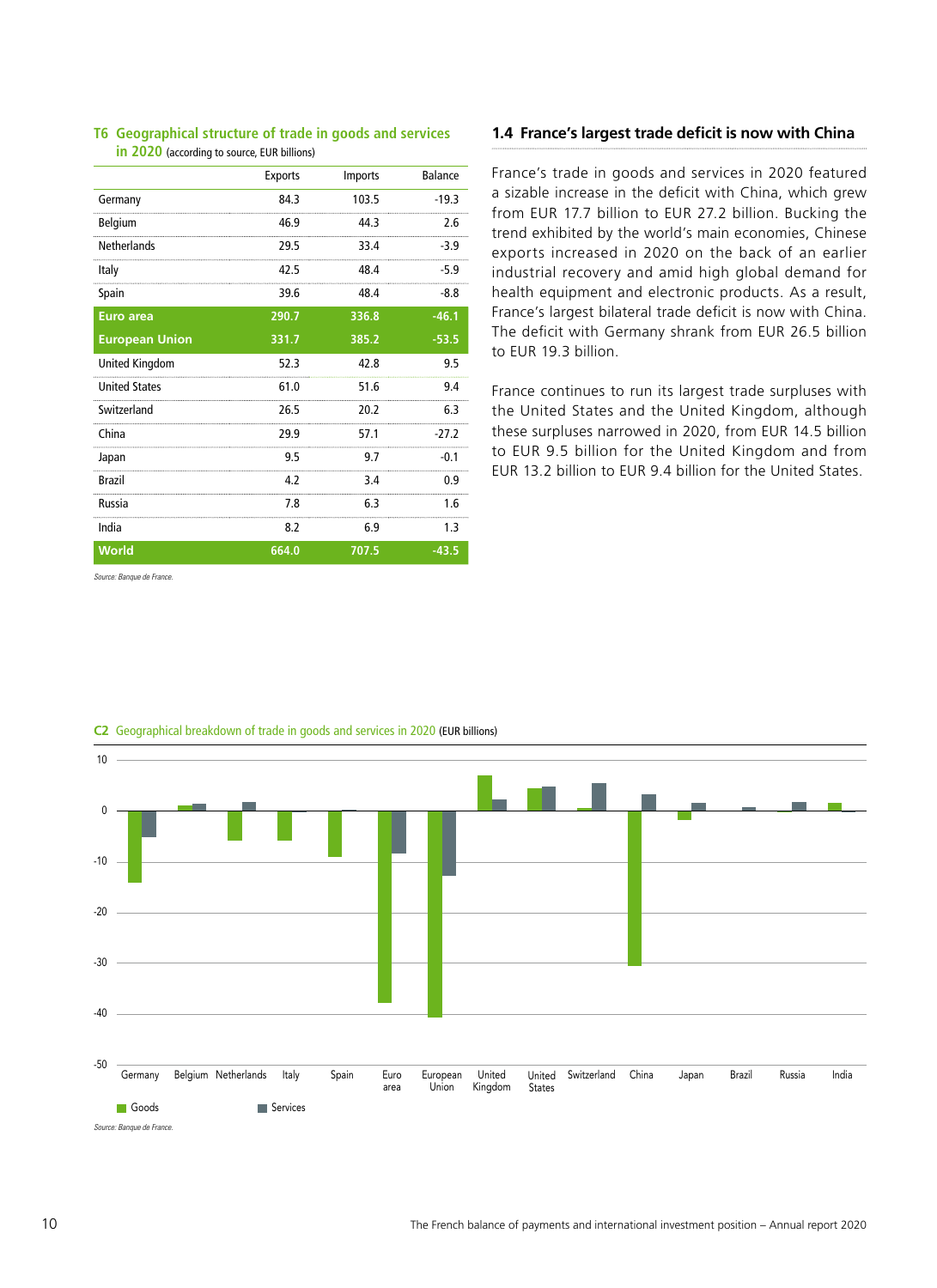Overall, trade (exports and imports) with the European Union (EU) was less affected by the Covid-19 crisis than trade with the rest of the world. France's trade with the EU contracted by 13% to EUR 717.0 billion, whereas trade with non-EU countries fell by 18% to EUR 654.5 billion. Furthermore, trade declined uniformly across EU countries, decreasing by between 11% and 16% for the main partner economies. Outside the zone, however, rates of decrease varied from 3% for China to 26% for Brazil. Trade with both the United Kingdom and the United States shrank by 21%.

#### **1.5 Net income from abroad fell steeply**

**Primary income** is compensation paid and received in return for cross-border contributions of labour and capital to the production process. It includes, for example, cross-border employees' compensation and flows of dividends and interest between France and the rest of the world.

In 2020, primary income recorded a surplus of EUR 43.3 billion, down EUR 18.3 billion compared with 2019.

After increasing almost uninterruptedly for 20 years, the balance of **employees' compensation**, which is made up chiefly of the compensation paid to French cross-border employees, dipped by EUR 1.4 billion to EUR 20.2 billion owing to health restrictions imposed by neighbouring countries.

The **investment income** surplus stood at EUR 20.7 billion, compared with EUR 36.5 billion in 2019. Receipts fell by 29.8% and payments by 25.8%.

The **direct investment income** surplus was especially affected, contracting from EUR 54.5 billion to EUR 31.0 billion. Virtually the entire decrease was due to equity capital positions. The collapse in business earnings resulted in falls for income received from foreign subsidiaries (42%) and income paid to non-resident parent companies (39%). Overall, the negative impact on the balance was due to the fact that the stock of equity capital recorded under assets (generating income earned) exceeds that of liabilities (generating income paid).

However, the **portfolio investment income** deficit, reflecting a negative net position, narrowed from EUR 15.8 billion to EUR 10.7 billion on contributions from all categories of instruments. The balance of income linked to equity positions improved by EUR 2.0 billion, while the balance of income linked to short- and long-term debt securities positions improved by EUR 2.7 billion. The balance of income from collective investment schemes (CIS) rose by a more modest EUR 0.4 billion.

**Other investment income** climbed less strongly, reflecting symmetrical variations in receipts and payments. Even so, the balance improved by EUR 2.9 billion. The balance of **reserve asset income** fell by EUR 0.3 billion.

The **other primary income** surplus, consisting mainly of general government income (European subsidies and taxes), decreased from EUR 3.6 billion to EUR 2.4 billion.

**OVERVIEW**

OVERVIEW

#### **T7 Primary income balance** (EUR billions)

|                                                 | 2019    | 2020   |
|-------------------------------------------------|---------|--------|
| <b>Compensation of employees</b>                | 21.6    | 20.2   |
| <b>Investment income</b>                        | 36.5    | 20.7   |
| Direct investment income                        | 54.5    | 31.0   |
| Portfolio investment income                     | $-15.8$ | -10.7  |
| Other investment income<br>(loans and deposits) | $-3.4$  | $-0.5$ |
| Reserve asset income                            | 1.7     | 0.9    |
| <b>Other primary income</b>                     | 3.6     | 7.4    |
| <b>Total</b>                                    | 61.7    | 43.3   |
|                                                 |         |        |

*Source: Banque de France.*

#### **C3** Change in direct investment income (EUR billions)

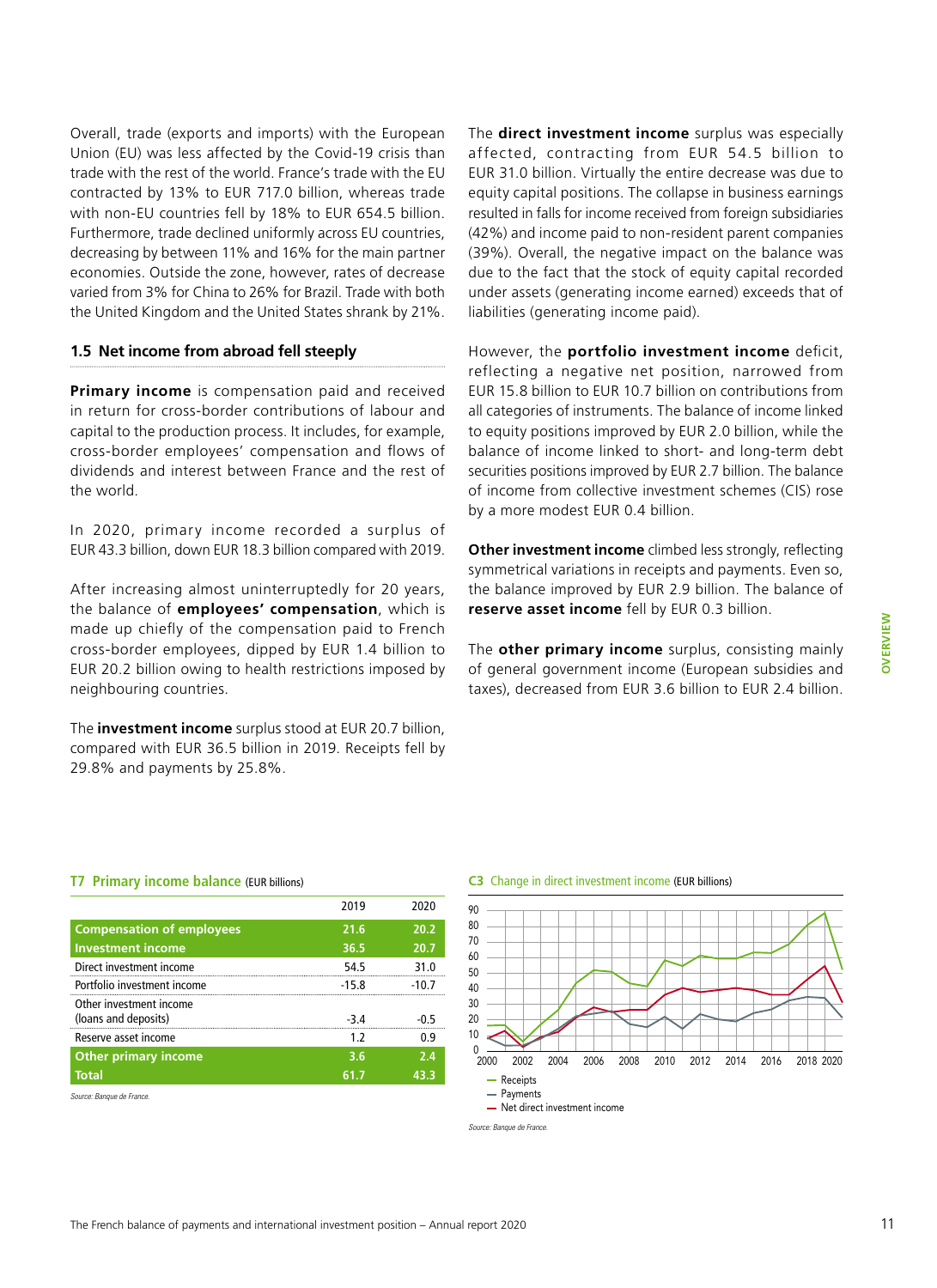#### **T8 Secondary income balance** (EUR billions)

|                                                  | 2019    | 2020    |
|--------------------------------------------------|---------|---------|
| <b>Secondary income</b><br>of general government | $-28.9$ | $-28.3$ |
| Social benefits                                  | -77     | -74     |
| International cooperation                        | $-6.0$  | $-5.8$  |
| Own resources of European Union institutions     | $-210$  | -23 7   |
| Other general government transfers               | 5.7     | 8.6     |
| Secondary income of other sectors                | $-17.2$ | $-15.3$ |
| of which workers' remittances                    | $-11.6$ | $-11.0$ |
| <b>Total</b>                                     | $-46.1$ | $-43.6$ |

*Source: Banque de France.*

#### **T9 Financial account** (EUR billions)

|                              | 2019    | 2020    |
|------------------------------|---------|---------|
| <b>Financial account</b>     | $-19.6$ | $-52.5$ |
| Assets                       | 450.6   | 505.9   |
| Liabilities                  | 470.2   | 558.4   |
| <b>Direct investment</b>     | 4.9     | 36.0    |
| Abroad                       | 30.2    | 40.3    |
| In France                    | 25.3    | 4.3     |
| <b>Portfolio investment</b>  | $-68.7$ | $-36.4$ |
| Assets                       | 62.5    | 144.3   |
| Liabilities                  | 131.2   | 180.7   |
| <b>Financial derivatives</b> | 3.7     | $-23.8$ |
| Assets                       | 137.6   | 137.0   |
| Liabilities                  | 133.9   | 160.8   |
| <b>Other investment</b>      | 37.8    | $-32.3$ |
| Assets                       | 217.5   | 180.3   |
| Liabilities                  | 179.7   | 212.6   |
| <b>Reserve assets</b>        | 2.8     | 4.0     |

*Source: Banque de France.*

#### **C4** Direct investment flows (EUR billions)



**Secondary income**, which records current transfers between residents and non-residents, recorded a deficit of EUR 43.6 billion in 2020, after EUR 46.1 billion in 2019.

The deficit is primarily due to general government current transfers, which cover, among other things, France's payments to European and international institutions, particularly in connection with the own resources of European Union institutions, and which made a negative net contribution of EUR 28.3 billion.

The balance of **workers' remittances** improved slightly and recorded a EUR 11.0 billion deficit in 2020.

#### **2. Financing from abroad increased further**

The financial account recorded net capital inflows**<sup>7</sup>** of EUR 52.5 billion, up from EUR 19.6 billion in 2019, in connection with financing for the larger current account deficit.

The increase was driven by growth in flows of liabilities vis-à-vis the rest of the world, which climbed from EUR 470.2 billion to EUR 558.4 billion. At the same time, the French economy continued to invest abroad, with flows of assets rising from EUR 450.6 billion to EUR 505.9 billion.

#### **2.1 Direct investment continued to record net capital outflows**

The **direct investment surplus** stood at EUR 36.0 billion in 2020, compared with EUR 4.9 billion in 2019. This reflected a surplus of direct investment abroad compared with foreign investment in France. This was the only investment category, along with reserve assets, in which capital outflows were observed.

French investment abroad increased from EUR 30.2 billion to EUR 40.3 billion. The increase was primarily attributable to cash provided by French parent companies to their foreign subsidiaries: intercompany lending recorded outflows of EUR 12.7 billion, after inflows of EUR 8.7 billion in 2019. Conversely, flows of equity capital shrank from EUR 38.9 billion to EUR 27.5 billion, owing to the downturn in reinvested earnings.

This was due in turn to the fall in earnings at foreign subsidiaries caused by the health crisis.**8**

**<sup>1.6</sup> The current transfers deficit narrowed slightly**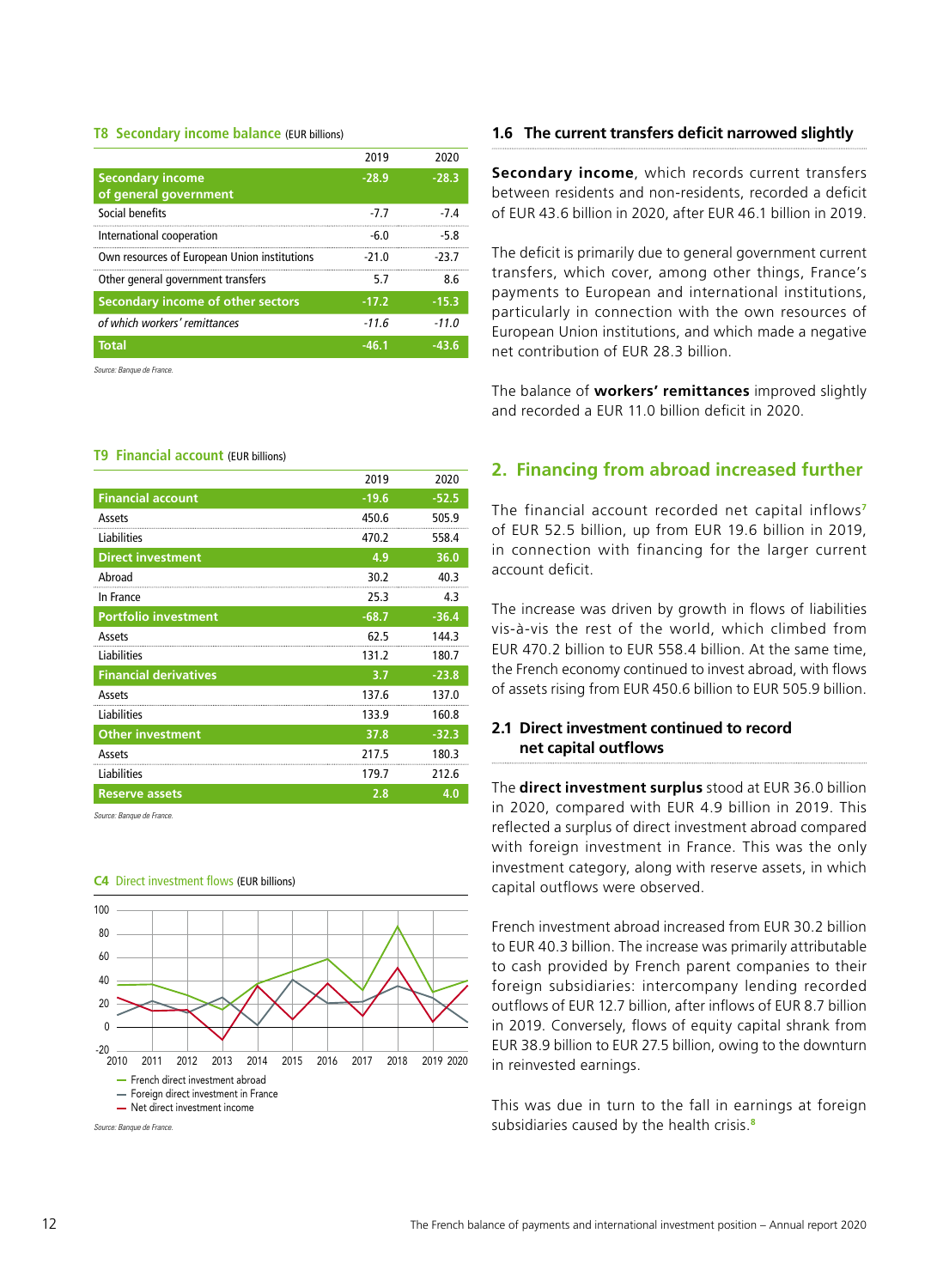Foreign investment in France fell from EUR 25.3 billion to EUR 4.3 billion, with declines for equity capital transactions (EUR 15.7 billion) and transactions linked to debt instruments (EUR 5.4 billion).

#### **2.2 Portfolio investment recorded net inflows, despite increased purchases of foreign securities**

The **portfolio investment** deficit narrowed to EUR 36.4 billion from EUR 68.7 billion in 2019.

The improvement was due to the increase in flows of assets, which rose to EUR 144.3 billion, or the highest level recorded since 2007. During the crisis, French investors thus continued to acquire foreign securities. These included short-term debt securities and bonds (EUR 91.4 billion) but also equities (EUR 45.0 billion), and, to a lesser extent, investment fund shares/units (EUR 8.0 billion).

Foreign investors also stepped up their purchases of French securities.**<sup>9</sup>** Flows of liabilities rose from EUR 131.2 billion to EUR 180.7 billion.

Amid a surge in public and private bond debt, non-residents' purchases of debt securities increased from EUR 137.1 billion to EUR 169.7 billion. In particular, foreign investors acquired EUR 85.9 billion of French government securities while net acquisitions by the (resident) Banque de France, notably under Eurosystem asset purchase programmes, totalled EUR 160 billion.

#### **2.3 Net positions of financial derivatives and other investment deteriorated**

The net position of **financial derivatives** declined to a negative EUR 23.8 billion from EUR 3.7 billion in 2019, owing to an increase in flows of liabilities, which rose to EUR 160.8 billion from EUR 133.9 billion.

The net position of **other investment**, which essentially reflects banks' loans-deposits, came in at a negative EUR 32.3 billion, after a positive EUR 37.8 billion in 2019. The deterioration was due to a downturn in asset flows (180.3 billion, after EUR 217.5 billion) and an increase in flows of liabilities (EUR 212.6 billion, after EUR 179.7 billion).

Flows of **reserve assets** resulted in net asset acquisitions of EUR 4.0 billion, up from EUR 2.8 billion in 2019.

#### **3. The negative net international investment position exceeded the threshold of –30% of GDP**

At end-2020, F**rance's net international investment position10** stood at –EUR 695.5 billion, or –30.2% of GDP, representing a EUR 78.7 billion deterioration compared with the end of 2019. The deterioration in terms of the GDP ratio was temporarily exacerbated by the sharp contraction in GDP.

The decrease reflects financing for the current account deficit and the capital account in the amount of EUR 41.7 billion. In addition, euro appreciation in 2020 led to a decrease in the equivalent value of assets denominated in foreign currencies, causing the net position to worsen by EUR 35.2 billion. However, changes in the market value of financial assets offset this effect, improving the net position by EUR 34.3 billion.

#### **T10 Change in France's international investment position between end-2019 and end-2020** (EUR billions and as a% of GDP)

|                                                             | Amount   | As a% of GDP |
|-------------------------------------------------------------|----------|--------------|
| Net position at end-2019                                    | $-616.8$ | $-25.3$      |
| Changes attributable to the current<br>and capital accounts | $-41.7$  | $-1.8$       |
| Changes in exchange rates                                   | $-35.2$  | $-15$        |
| Changes in market prices                                    | 34.3     | 15           |
| Other changes                                               | $-36.1$  | $-1.6$       |
| Change attributable to the change in GDP                    |          | $-15$        |
| Net position at end-2020                                    | -695 5   | -30.2        |

*Source: Banque de France.*

7 In the balance of payments, financial flows are presented according to the assets/liabilities principle. A negative net position reflects net inflows of capital, whose amount finances a current account deficit. Capital inflows are fuelled by increases in liabilities with the rest of the world and by decreases in assets with the rest of the world.

8 In the balance of payments, the non-distributed portion of a subsidiary's earnings is treated as a direct investment by the parent company in the subsidiary.

9 Se[e Fact Sheet No. 2 "I](#page-21-0)n 2020 non-residents purchased historically significant amounts of French debt". See also Schmidt (J.) and Sirello (O.) (2021), "Euro area portfolio flows in 2020: the impact of the Covid-19 crisis", *Eco Notepad*, Post No. 218, June, for an analysis of euro area portfolio investment.

10 The international investment position reflects the difference between the stock of assets and the stock of liabilities expressed at market value with the rest of the world.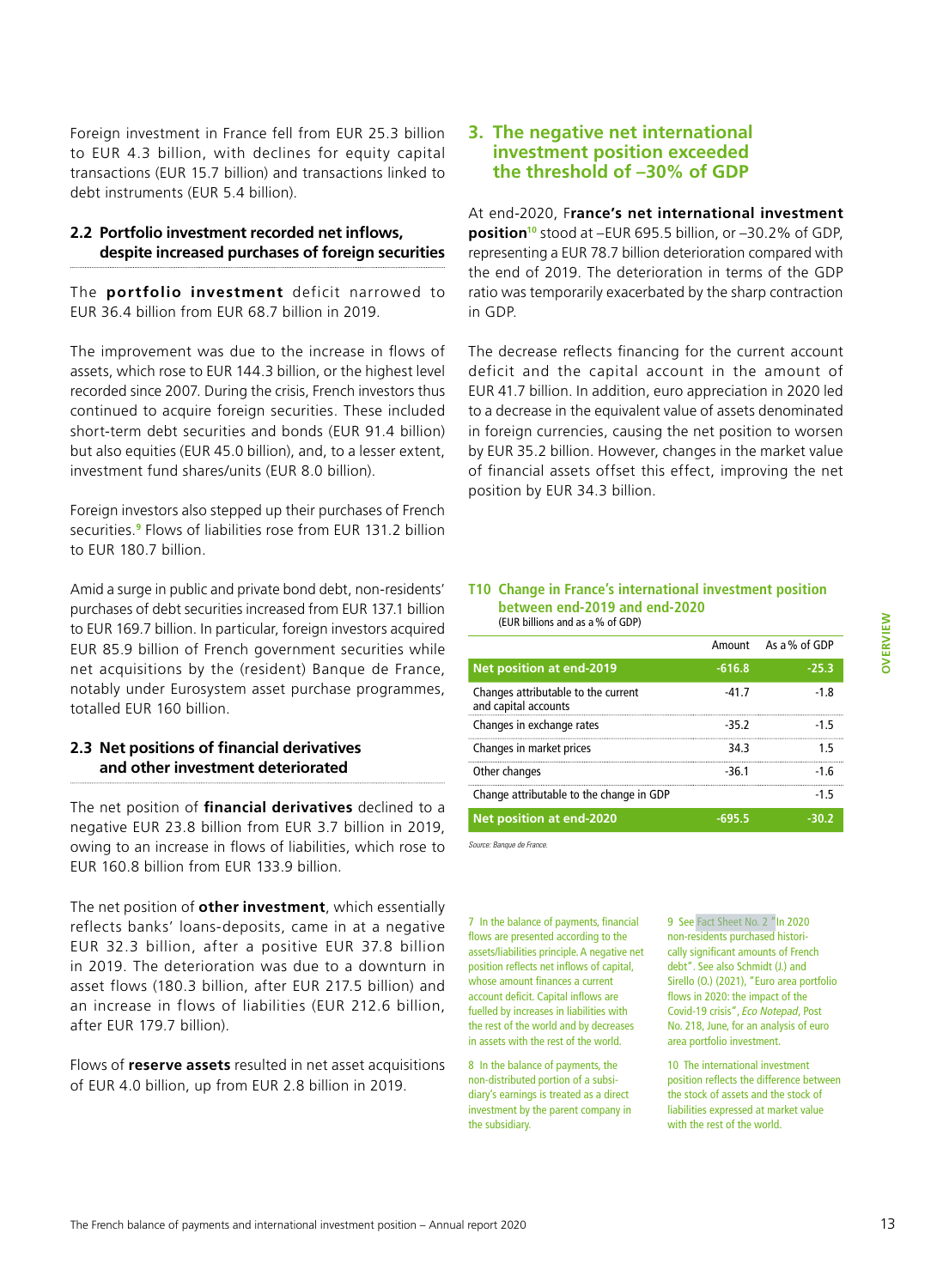#### **T11 France's international investment position at end‑2020**  (EUR billions and as a% of GDP)

| Direct investment (mixed value) <sup>a)</sup>                               | 475.9      |
|-----------------------------------------------------------------------------|------------|
| Abroad                                                                      | 1.261.4    |
| In France                                                                   | 785.4      |
| <b>Portfolio investment</b>                                                 | $-975.7$   |
| Assets (residents' transactions in securities issued by non-residents)      | 2.697.6    |
| Liabilities (non-residents' transactions in securities issued by residents) | 3,673.3    |
| <b>Financial derivatives</b>                                                | $-98.7$    |
| <b>Loans and deposits</b>                                                   | $-280.1$   |
| <b>Reserve assets</b>                                                       | 183.0      |
| Net international investment position                                       | $-695.5$   |
| As a % of GDP                                                               | $-30.2$    |
| Net external debt excluding reserve assets                                  | $-1.223.9$ |
| As a % of GDP                                                               | -53.1      |

*Source: Banque de France.*

a) At mixed value, listed equities are recorded at market value and unlisted equities and liabilities are recorded at book value.

#### **T12 Net international investment position in 2020 by sector** (EUR billions)

| Net international investment position | $-695.5$ |
|---------------------------------------|----------|
| Banque de France                      | 233      |
| General government                    | $-1.332$ |
| <b>Banks</b>                          | -346     |
| Other sectors                         | 750      |
| Source: Rangue de France              |          |

*Source: Banque de France.*

#### **T13 Breakdown of net external debt excluding reserve assets by currency** (EUR billions)

|                                               | 2019     | วกวก     |
|-----------------------------------------------|----------|----------|
| Net external debt<br>excluding reserve assets | 1,129.5  | 1.223.9  |
| Euro                                          | 900.1    | 965.6    |
| US dollar                                     | 288.8    | 383.4    |
| Yen                                           | $-115.2$ | $-156.9$ |
| Pound sterling                                | 73.5     | 72.3     |
| Yuan                                          | 4.1      | 1.6      |
| Other currencies                              | -21.9    |          |

*Source: Banque de France.*

Direct investment showed a positive position of EUR 475.9 billion, which was EUR 36.5 billion lower than at the end of 2019. The decline, which took place despite positive net flows, was primarily due to exchange rate effects (negative EUR 49.3 billion).

Portfolio investment showed a negative position of EUR 975.7 billion, down EUR 9.4 billion compared with 2019.

General government had the largest negative position within the net international investment position, as the stock of liabilities vis-à-vis the rest of the world exceeded the stock of assets by EUR 1,332 billion. In 2020, this situation reflected substantial net issuance of government debt and the large share of financing for that debt provided by foreign investors. Even so, this share shrank in 2020 owing to the effects of European asset purchase programmes executed by the (resident) Banque de France and narrowed from 55% in 2019 to 52% in 2020. The net position of the banking sector was also negative (EUR 346 billion), while the Banque de France and other sectors recorded positive positions of EUR 233 billion and EUR 750 billion respectively.

**Net external debt** (excluding reserve assets) increased by EUR 94.4 billion compared with end-2019 to reach EUR 1,223.9 billion at end-2020. This net debt is primarily denominated in euro (EUR 965.6 billion).EUR-denominated assets account for 70.9% of France's receivables and 72.5% of its gross external debt. The French economy also has dollar-denominated net external debt of EUR 383.4 billion. Conversely, it holds yen-denominated net receivables of EUR 156.9 billion.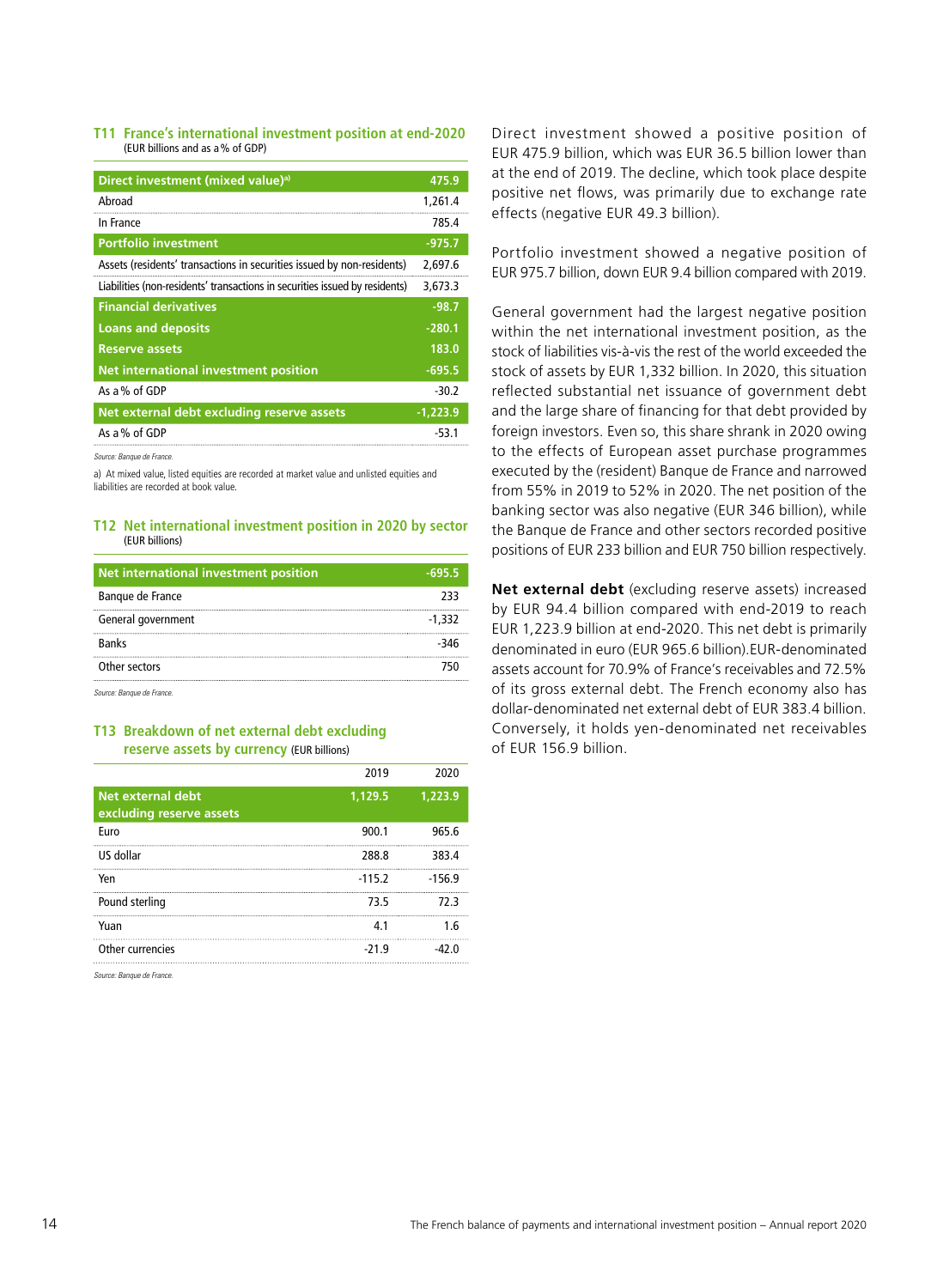

#### **C5** France's net international investment position over the long term (EUR billions and as a% of GDP)

*Source: Banque de France.*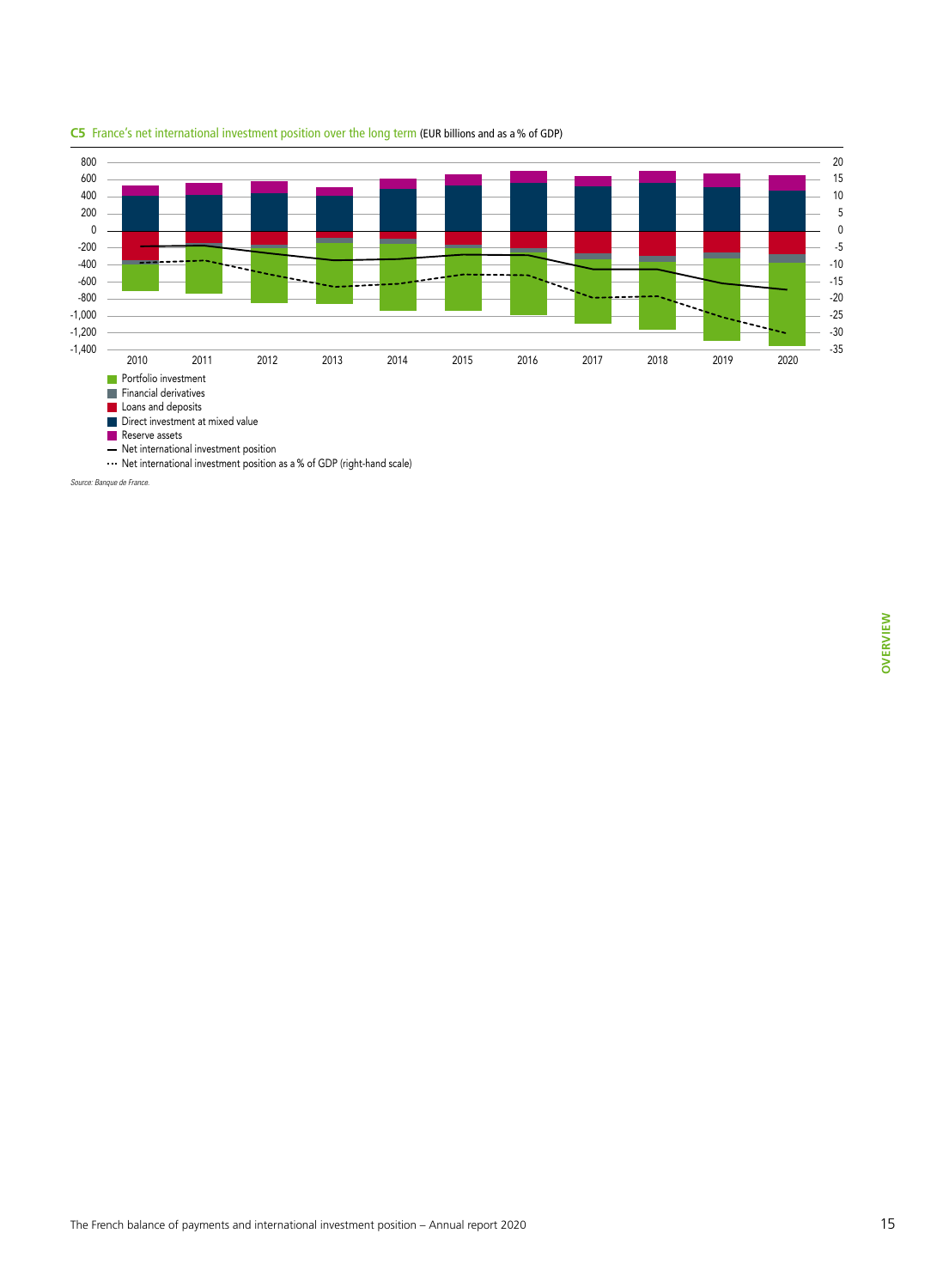# <span id="page-17-0"></span>FACT SHEETS

### FACT SHEET No. 1

# 2020: *ANNUS HORRIBILIS* FOR TRAVEL SERVICES

In 2020, travel restrictions imposed as a result of the health crisis caused travel receipts and payments to collapse by 50% and 46% respectively for France and by 59% and 56% for the European Union on average. After a substantial decline during the spring, there was a small rebound during the summer period, characterised by a lack of visitors from far‑off countries and a moderate return by European travellers. Outside the summer months, some receipts and payments also subsisted in France owing to the wide spread of visitor profiles counted under "travel" in the balance of payments *(see Box on "Travel or tourism?")*, such as foreign students or non‑residents with second homes.**<sup>1</sup>** In 2020, France's travel receipts totalled EUR 28 billion against payments of EUR 24 billion, giving a surplus of EUR 4 billion.

#### **1. 2020 was a unique year for international travel**

**Travel receipts**, which are one of France's strengths, making up 22% of its exports of services in 2019, fell by half compared with 2019 *(see Chart 1)*. With receipts totalling EUR 28.5 billion, 2020 bucked a trend that has seen gradual overall growth since 2000 barring the dips of 2003 (SARS crisis), 2009‑2010 (global economic crisis) and 2015‑2016 (attacks in France). In 2020, receipts thus reverted to levels seen in the mid‑1990s.

Likewise, **payments** by French residents abroad fell by 46% compared with 2019 to EUR 24.3 billion in 2020, on a par with levels in the late 1990s. Growth in travel payments since 2000, which had been especially sustained over the previous decade with an average annual increase of 5% between 2010 and 2019, thus also slammed to a halt.

As a result, the **travel balance**, traditionally France's largest services surplus, stood at EUR 4.2 billion, or the lowest level since the late 1980s, after an EUR 11.6 billion surplus in 2019.

Besides the decrease in receipts and payments, **2020 featured a historically weak second quarter** *(see Chart 2 below)*,

#### **C1 Travel receipts and payments for France** (EUR billions)

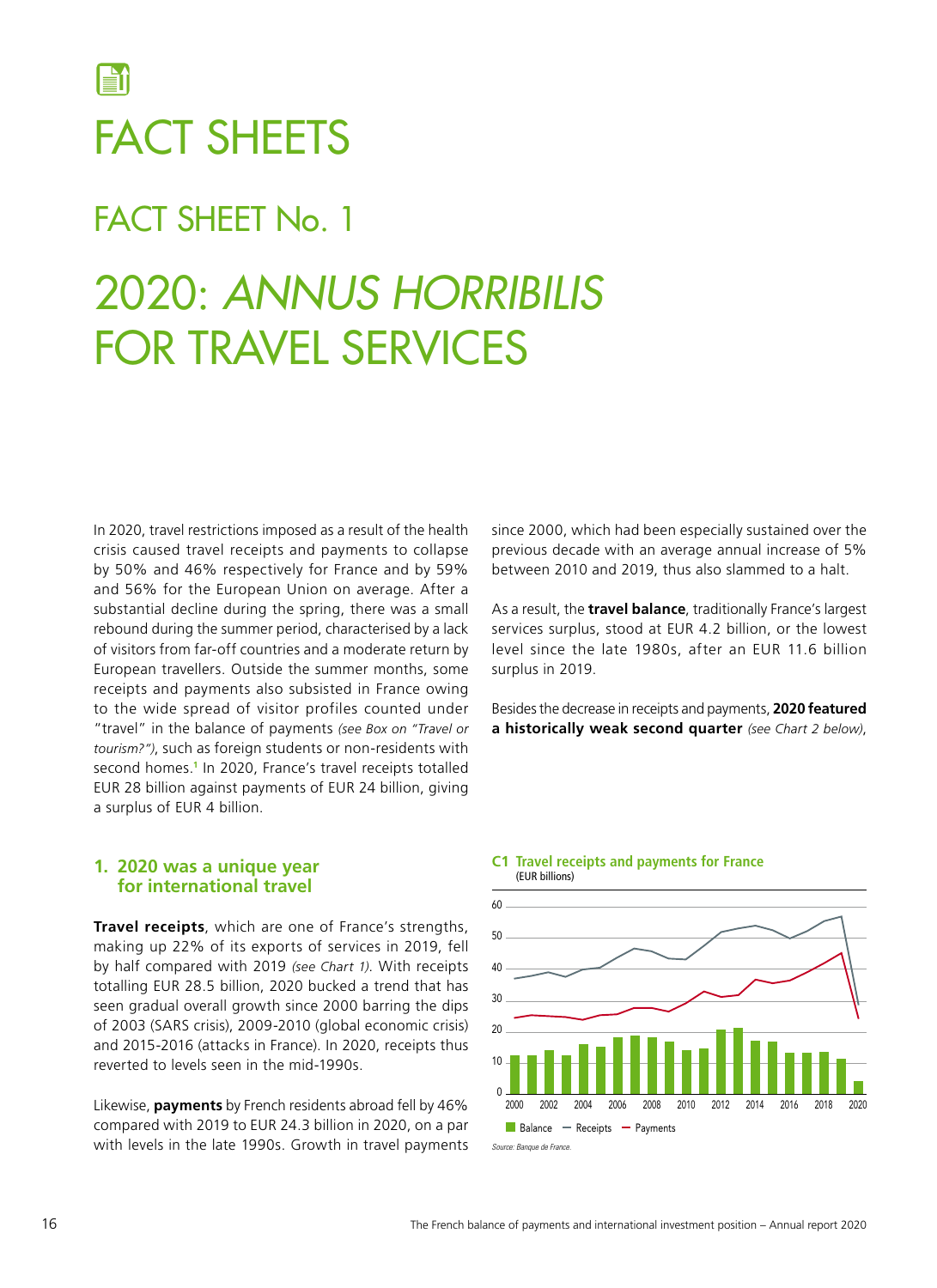

#### **C2 Travel receipts and payments for France vis-à-vis the rest of the world**  (EUR billions, not seasonally adjusted)

whereas France typically attracts foreign visitors throughout the year thanks to its diverse tourism industry (cultural tourism, business travel, winter sports, seaside holidays, etc.). In particular, business travel receipts plummeted from March and failed to recover properly thereafter as major international conferences and trade shows, especially in the Paris area, were called off.

**Compared with previous years, international travel of all types dried up between mid‑March and May**, which corresponded to the strictest lockdown months**<sup>2</sup>** in mainland France. Receipts dropped by 84% in April 2020 compared with the same month in 2019, while payments fell by 79%.**<sup>3</sup>** The easing of health restrictions introduced during the summer by most countries that are either a source of visitors or a travel destination**4** enabled international travel to recover somewhat, although non‑residents' travel to France saw a more pronounced improvement than French residents' travel abroad (receipts fell by 43%, while payments were down 51% year-on-year in July and August). Cross-border travel slowed sharply again at the end of the year owing to the resurgence in the epidemic and the second lockdown,**<sup>5</sup>** with receipts and payments falling by 66% and 55% respectively in November.

Unlike in previous years, **the travel surplus was concentrated almost exclusively on the summer period**, with the total from July to September amounting to EUR 3.7 billion out of an annual surplus of EUR 4.2 billion, as compared with a summer total of EUR 5.8 billion out of an annual surplus of EUR 11.6 billion in 2019.

#### **2. In 2020, travel receipts and payments were concentrated within Europe**

Besides suffering a record decline, travel receipts in 2020 exhibited a new regional profile characterised by a **decrease in receipts from more distant countries, which were replaced by countries closer to France.** Whereas in 2019 receipts from continental European countries accounted for 62% of France's total receipts, their share climbed to 74% in 2020 *(see Chart 3)*. **The loss of receipts in 2020 compared with 2019 was 65%** (EUR 13.8 billion) **for more distant countries and 41%** (EUR 14.4 billion) **for European countries.**

1 Le Gallo (F.) and Schmitt (K.) (2020), "[Measuring international travel](https://blocnotesdeleco.banque-france.fr/en/blog-entry/measuring-international-travel-during-covid-19-pandemic)  [during the Covid‑19 pandemic"](https://blocnotesdeleco.banque-france.fr/en/blog-entry/measuring-international-travel-during-covid-19-pandemic), *Eco Notepads*, Banque de France, Post No. 184, October.

2 The first lockdown in France lasted from 17 March to 11 May 2020. 3 Even with border restrictions, travel services measured by the balance of payments include spending by non-resident visitors, such as foreign students, seconded workers and expatriates locked down in France.

4 Overall, national lockdowns in 2020 severely restricted cross‑border travel, with the exception of certain types of essential or business travel. Within the European Union (EU) and the Schengen area, after the European Council approved the Commission's proposals,

external borders were closed from 17 March 2020 for a period of 30 days, with only essential travel continuing between European countries. These measures were subsequently extended by a month on 8 April and 8 May. Most internal European borders began reopening in mid‑June, in line with recommendations issued on 11 June by the European Commission, and the EU lifted border restrictions with third countries from 1 July, depending on the country of origin and subject to negative tests. The list of countries for which restrictions have been lifted was updated every two weeks.

5 The second lockdown lasted from 30 October to 15 December 2020.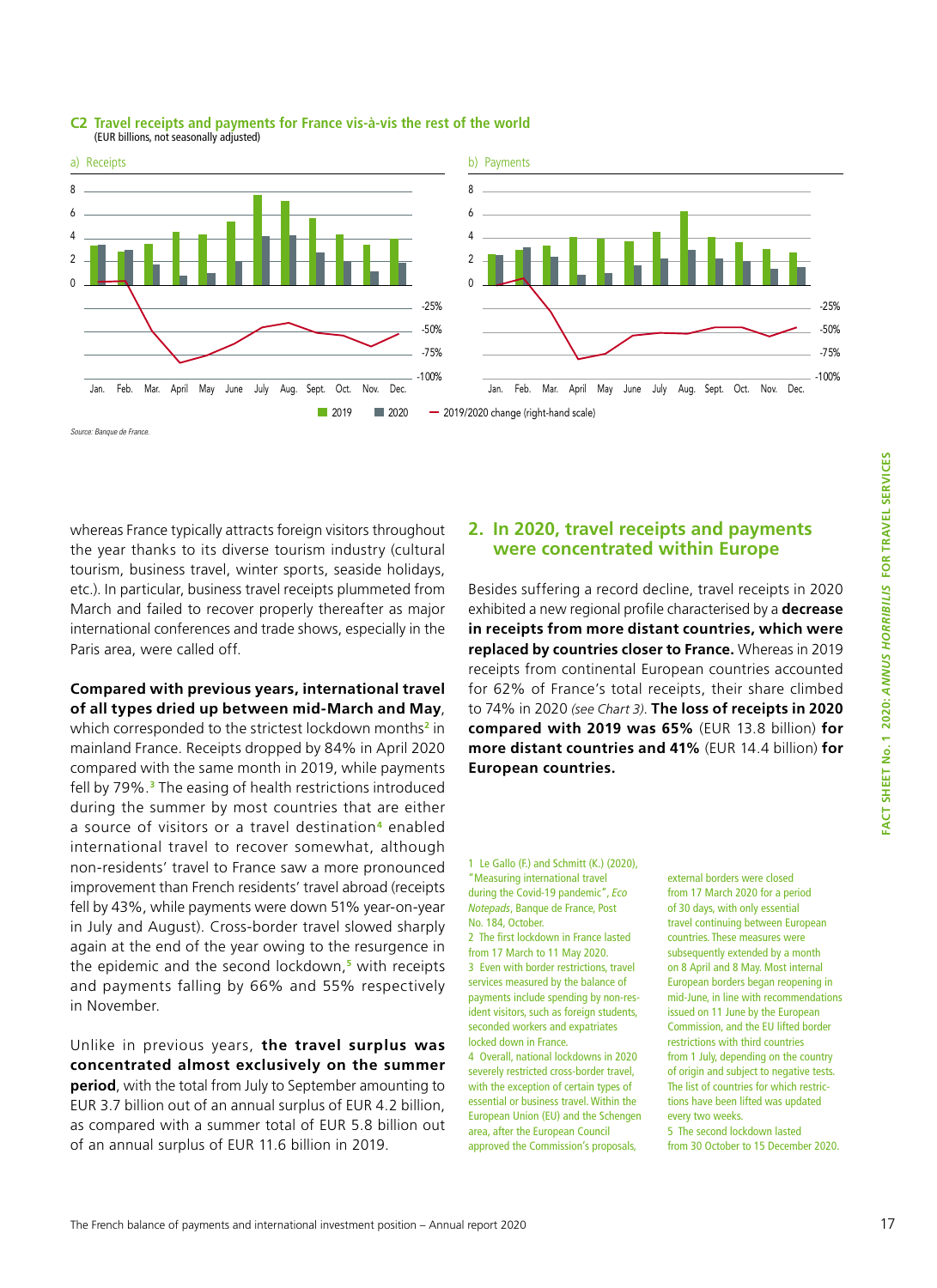

**C3 Regional profile of travel receipts and payments for France** (EUR billions)

Guide: In December 2020, receipts from the euro area/United Kingdom/Switzerland combined came to EUR 1.5 billion, compared with EUR 0.5 billion for other countries; payments came to EUR 0.9 billion for the euro area/United Kingdom/Switzerland combined and EUR 0.6 billion for other countries.

**French receipts from more distant countries, notably the United States and China, were markedly down from March 2020 onwards** (down 83% and 80% respectively between March and December 2020 compared with the same period in 2019, *see Chart 4*). Conversely, over the same period, receipts from Belgium, Germany and Switzerland fell less steeply, declining by 34%, 45% and 39% respectively.

**The geographical breakdown of payments by French residents abroad in 2020 featured an uptick in the share of spending in Europe, at the expense of more remote countries** (65% of total spending was in nearby



#### **C4 Receipts in 2019 and 2020 for France's ten main partner countries in 2020** (EUR billions)

countries in 2020, compared with 62% in 2019, *see Chart 3*). Between 2019 and 2020, spending in nearby countries fell by 44% (EUR 12.3 billion), as compared with a 50% decline for more distant countries (EUR 8.6 billion).

Ultimately, the surplus usually recorded in the summer thanks to travellers from far‑off countries shrank by EUR 5.2 billion in 2020 *(see Chart 3)*, with the net position vis-à-vis these countries coming in nearly balanced. Conversely, the surplus with neighbouring countries to France decreased by a more contained EUR 2.2 billion.

#### **3. All tourist countries, particularly in the south of Europe, saw a decline in travellers**

#### **The decline in international tourism hit all countries.**

The World Tourism Organization estimates that international border arrivals in 2020 fell by approximately 74% globally and by 70% in Europe, despite a slight upturn in the summer.**<sup>6</sup>** While travel receipts fell by 50% in France in 2020, they were down by 77% in Spain for example, 60% in Italy, 76% in Greece, 64% in the United Kingdom and 58% in Portugal.

**For all European countries, the crisis was particularly evident in the second quarter**, with travel receipts declining by around 70% compared with the second quarter of 2019 for the United Kingdom, 75% for France, 85% for Italy, 97% for Greece and 99% for Spain. Some countries saw a mild recovery over the course of the summer (45%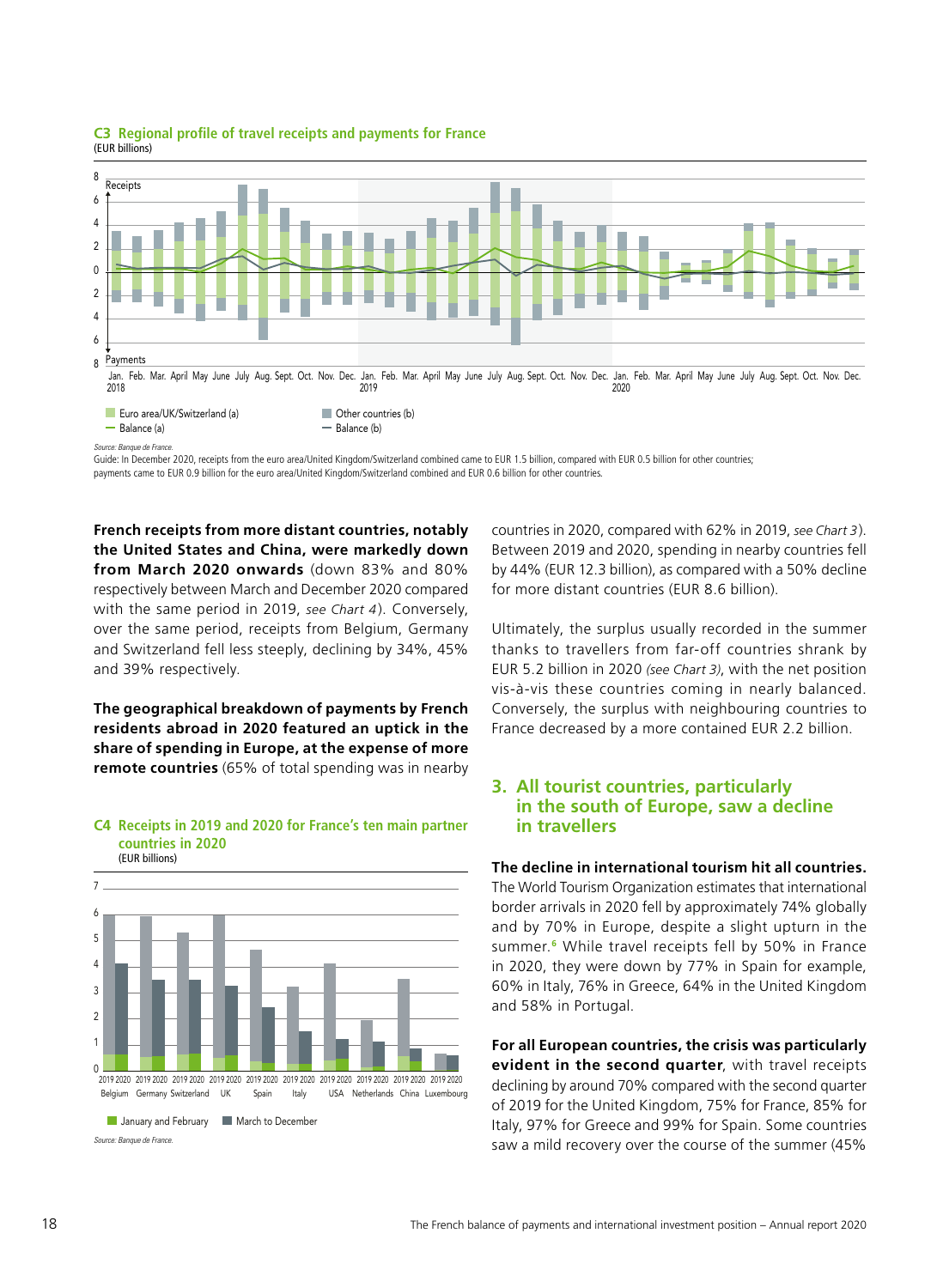

#### **C5 Travel receipts for selected European countries**  (year‑on‑year percentage change)

decrease in the third quarter of 2020 compared with the same quarter in 2019 for France and Italy, 59% decline for Portugal), whereas others continued to sustain massive losses (80% fall for Spain and 73% for the United Kingdom).

**The downturn in European countries' travel receipts continued into early 2021** as conditions remained severely affected by the ongoing health crisis and varying travel restrictions depending on domestic situations (local or nationwide lockdowns, closure of domestic or EU borders, tests on entry, etc.). In the second quarter of 2021, travel receipts contracted by 90% in Spain, 83% in Italy and 77% in Portugal compared with the same quarter in 2019, i.e. a period that was unaffected by the Covid-19 crisis. For Germany and France, they declined by 68% and 59% respectively in the first quarter.

#### **Travel or tourism?**

International statistics distinguish two concepts, which overlap without being identical: "travel" – the topic of this fact sheet – and "international tourism".

The **Banque de France** measures **travel receipts and payments** as part of its task of drawing up the balance of payments. Travel "**receipts**" or exports cover the goods and services that non-resident visitors acquire in French territory (excluding international transport), including during day trips (cross-border workers, in-transit travellers, etc.) and for all travel reasons (leisure, business, seconded workers, international students, patients receiving medical treatment, second homes, etc.). Conversely, travel "**payments**" or imports cover purchases by French residents when travelling abroad.

"**International tourism**", however, excludes people on day trips, such as cross-border workers and in-transit travellers, only considering people who spend at least one night outside their country of residence. Also excluded are seasonal and other shortterm workers, students on long-term study programmes and patients undergoing long-term treatments outside their country of residence.

Sources: International Monetary Fund, sixth edition of the *Balance of Payments Manual*; United Nations Statistical Commission, *International Recommendations for Tourism Statistics*.

<sup>6</sup> UNWTO, *World Tourism Barometer*, Vol. 19, No. 1, January 2021.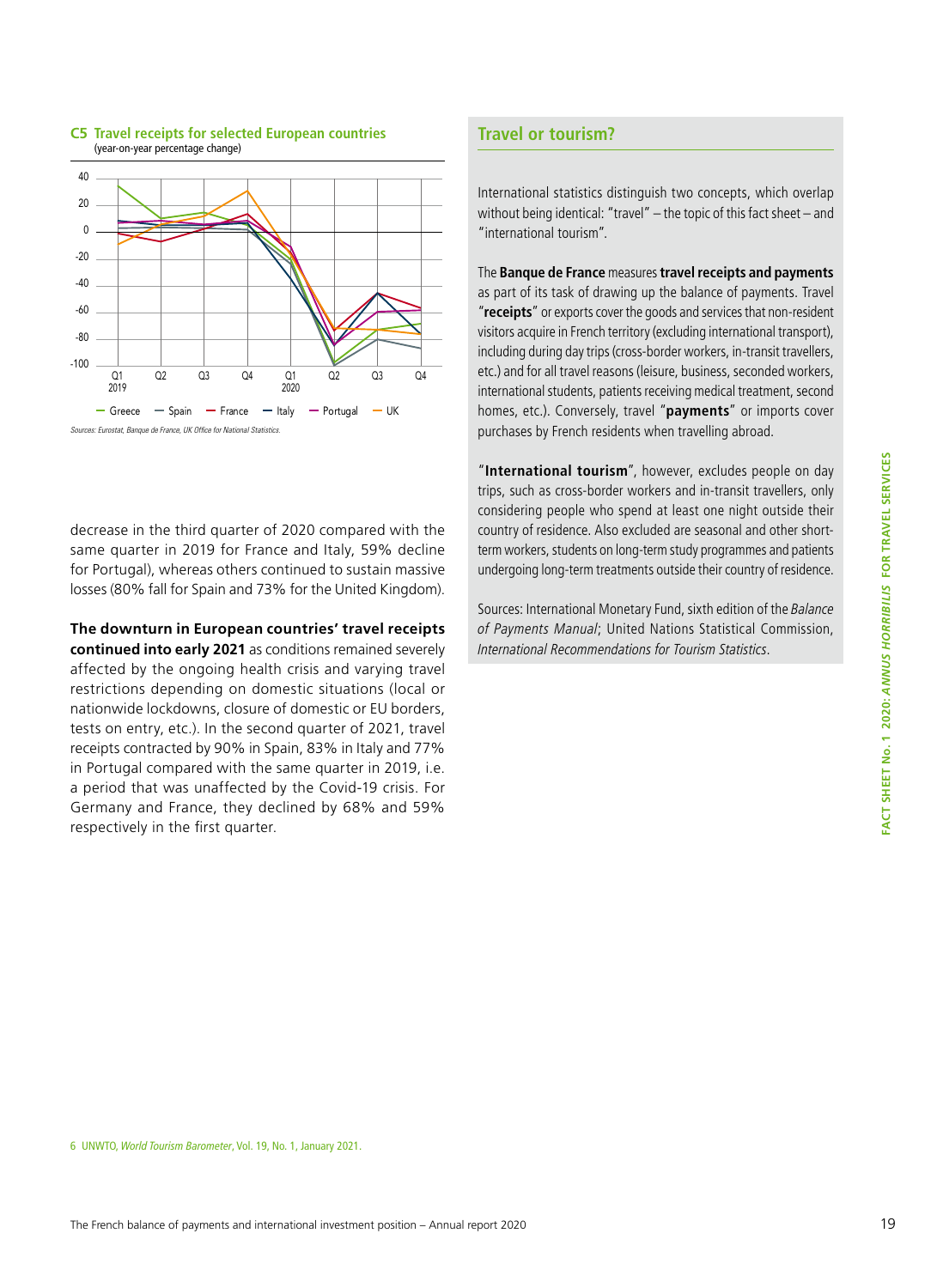<span id="page-21-0"></span>

### FACT SHEET No. 2

# IN 2020 NON-RESIDENTS PURCHASED HISTORICALLY SIGNIFICANT AMOUNTS OF FRENCH DEBT

The health, economic and financial crisis linked to the Covid‑19 pandemic in France and around the world in 2020 generated major financing requirements. Faced with uncertainty and reduced activity, the French economy increased its debt via securities issued on financial markets. This new debt was primarily purchased by the resident financial sector, especially the Banque de France, and by non-residents. These purchases led to a substantial increase in capital inflows in the balance of payments compared with previous years (EUR 170 billion in 2020, after EUR 137 billion in 2019 and EUR 41 billion in 2018).

#### **1. The Covid‑19 shock caused France's external debt to increase sharply**

**Capital inflows due to purchases of French debt by non‑residents increased considerably in 2020.** Over the year, international investors, both within and outside the euro area, acquired a net EUR 170 billion worth of debt securities, compared with an average of EUR 61 billion between 2017 and 2019.**<sup>1</sup>** Non‑residents primarily bought government debt (EUR 86 billion, or 59% of total net purchases) along with securities issued by the non-financial private sector (EUR 30 billion, 18%). Long-term debt by all issuer sectors accounted for 59% of their net purchases.**<sup>2</sup>**

**At the same time, the Banque de France purchased a net EUR 212 billion worth of debt securities on the secondary market, including EUR 160 billion in government debt.** These purchases were notably carried out under asset purchase programmes, the public sector purchase programme (PSPP) and the pandemic emergency purchase programme (PEPP) set up by the European Central Bank (ECB) and executed on a decentralised basis by Eurosystem national central banks. The Banque de France also acquired EUR 52 billion worth of private debt *(see Chart 1)*, more than three‑quarters (81%)



**C1 Net purchases of debt securities by non-residents** (annual flows at market value, EUR billions)

of which was made up of securities issued by the resident non‑financial private sector, under the corporate sector purchase programme (CSPP).

Non‑residents did not maintain net buying flows under previous ECB purchase programmes. They sold a net EUR 28 billion worth of government debt over the 2015‑2018 period.



#### **C2 Net purchases of debt securities by the Banque de France** (annual flows at market value, EUR billions)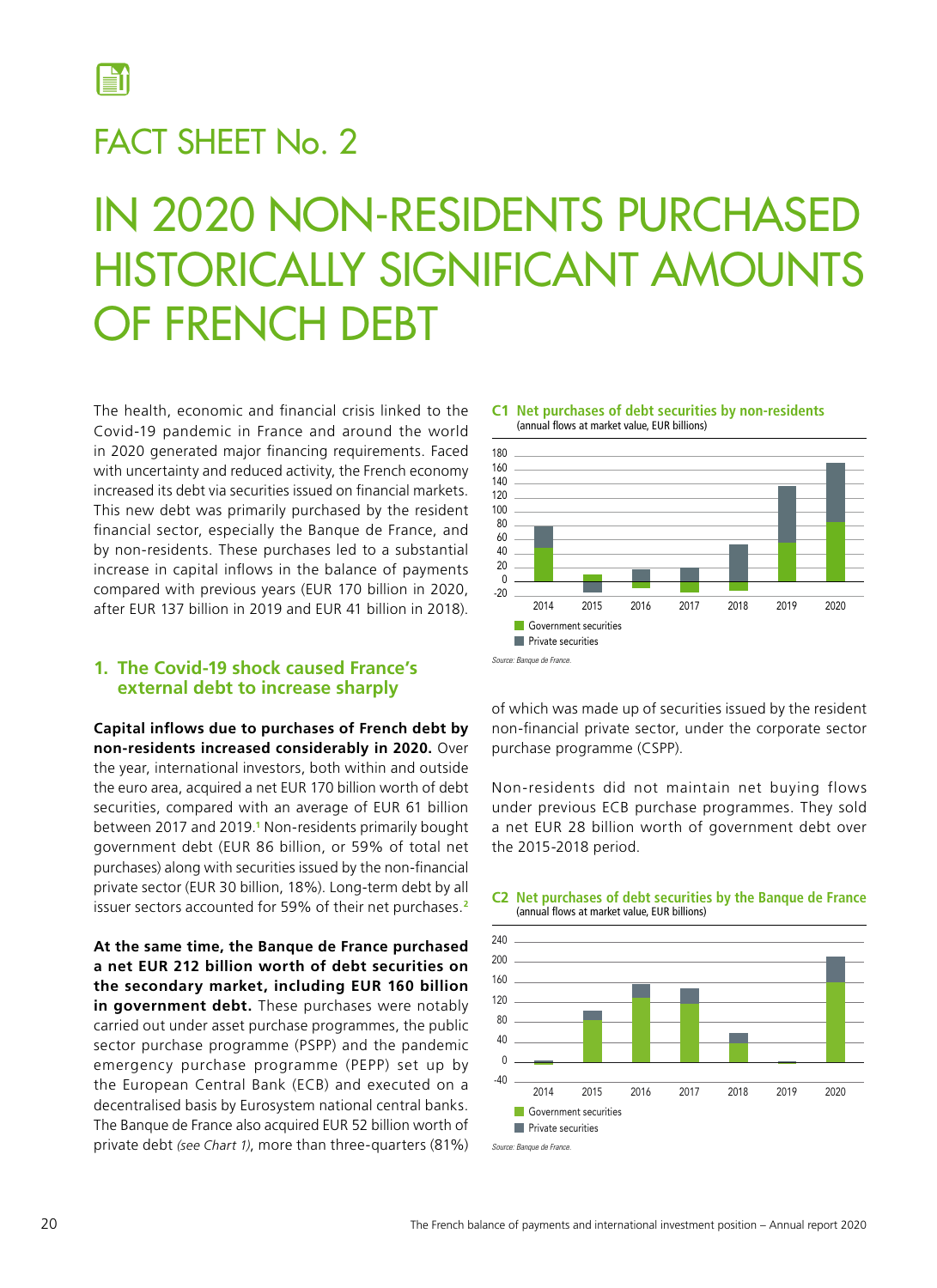#### **2. Net issues of debt securities reached exceptional levels in 2020**

Purchases by non‑residents and by the Banque de France absorbed virtually all of the exceptionally high net issuance of debt securities in 2020: the Banque de France accounted for just over half (54%), especially on the secondary market for government securities, while non-residents accounted for 40%.**<sup>3</sup>**

**Net issues of debt securities in France reached unprecedented levels in 2020.** In total, they amounted to EUR 417 billion over the year, including EUR 294 billion between March, which heralded the start of the coronavirus crisis, and June 2020.

**In 2020, French general government was the most active issuer in the euro area, issuing a net EUR 299 billion**, equal to 13% of GDP, compared with an average of 9% for other euro area countries. Issuance net of redemptions by central government contributed EUR 212 billion. Furthermore, while net short-term issuance was negative in 2018 and 2019, 30% of central government

net borrowing in 2020, i.e. EUR 55 billion, had an initial maturity of one year or less. Social security funds also tapped financial markets, particularly short-term markets, on a massive scale. They raised a total of EUR 74 billion over 2020, 94% of which between April and June – an unprecedented amount. Meanwhile, local government issued EUR 17 billion**<sup>4</sup>** worth of debt securities, up from EUR 5 billion in 2019.

**On the private sector side, French non‑financial corporations (NFCs)** issued EUR 78 billion worth of debt securities in 2020, up from EUR 39 billion in 2019. Three‑quarters of these securities (EUR 50 billion) were issued during the first lockdown between April and May. These issues were equivalent to 3.4% of GDP, making French NFCs the leading issuers among the main euro area countries, ahead of the Netherlands (2.8%) and Germany (1.1%). The increased debt recorded under the liabilities of French companies was accompanied by a simultaneous increase in cash assets, partly prompted by precautionary measures taken in response to the uncertainty caused by the economic shock *(see [Banque de](https://www.banque-france.fr/sites/default/files/media/2020/09/25/impact_crise_covid_septembre.pdf) [France memo, September 2020](https://www.banque-france.fr/sites/default/files/media/2020/09/25/impact_crise_covid_septembre.pdf)).*

1 Net flows are considered here, i.e. the difference between purchases and sales of securities.

3 Net issues correspond to the difference between new issues and redemptions.

4 The Société du Grand Paris, a public agency, issued EUR 11 billion.

2 Long term means issues with an initial duration of more than one year.



**C3 Issuance of debt securities by French residents** (annual flows in EUR billions)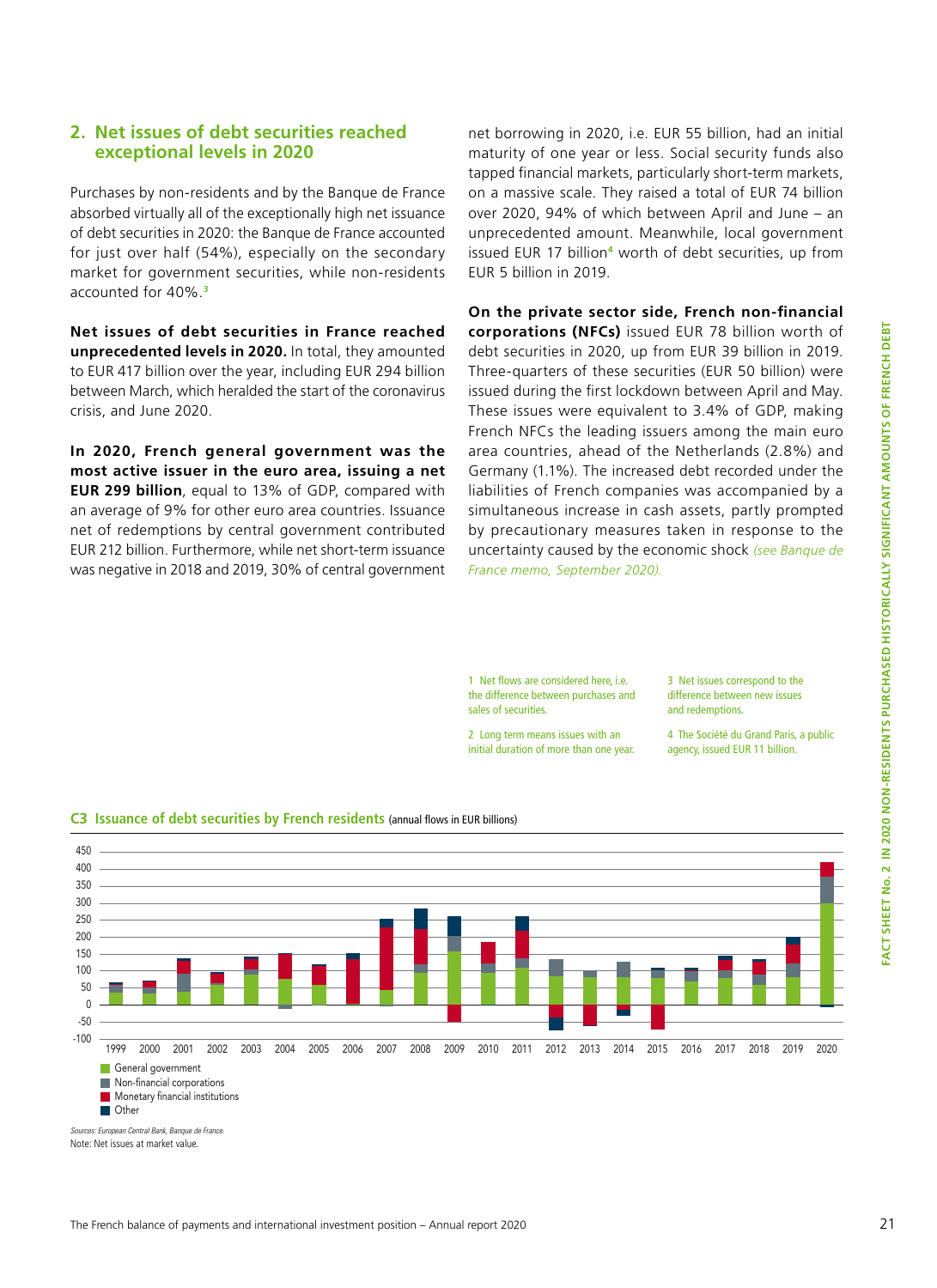#### **3. The share of debt held by non‑residents fell slightly in 2020**

**Comparing the total outstanding amount acquired by non‑residents against the total outstanding amount issued, the share of debt held by non‑residents reverted in 2020 to its 2018 level.** In 2019, international investors held 55% of total outstanding debt in France, compared with 54% in 2020. The same trend is in evidence for government debt, where the ownership share in 2020 was close to that recorded in 2018 (52%, after 53%), but lower than the rate seen in 2019 (55%). One of the main explanations for this lies with the increase in purchases by the Banque de France on the secondary market, which automatically reduced the share of non-residents. Excluding the Banque de France's holdings, however, the percentage of French government and private debt owned by non-residents actually rose by one percentage point over the year, from 62% in 2019 to 63% in 2020.

**Finally, lower interest rates in 2020 meant that the interest charges associated with non‑residents' holdings of French debt, which are booked in the current account** fell by EUR 5 billion from EUR 39 billion in 2019 to EUR 34 billion in 2020. The apparent cost of these liabilities decreased by almost half a percentage point, from 1.7% in 2019 to 1.3% in 2020, more than offsetting the increase in the outstanding amounts of debt held by non-residents in the wake of the coronavirus crisis.





*Source: Banque de France.*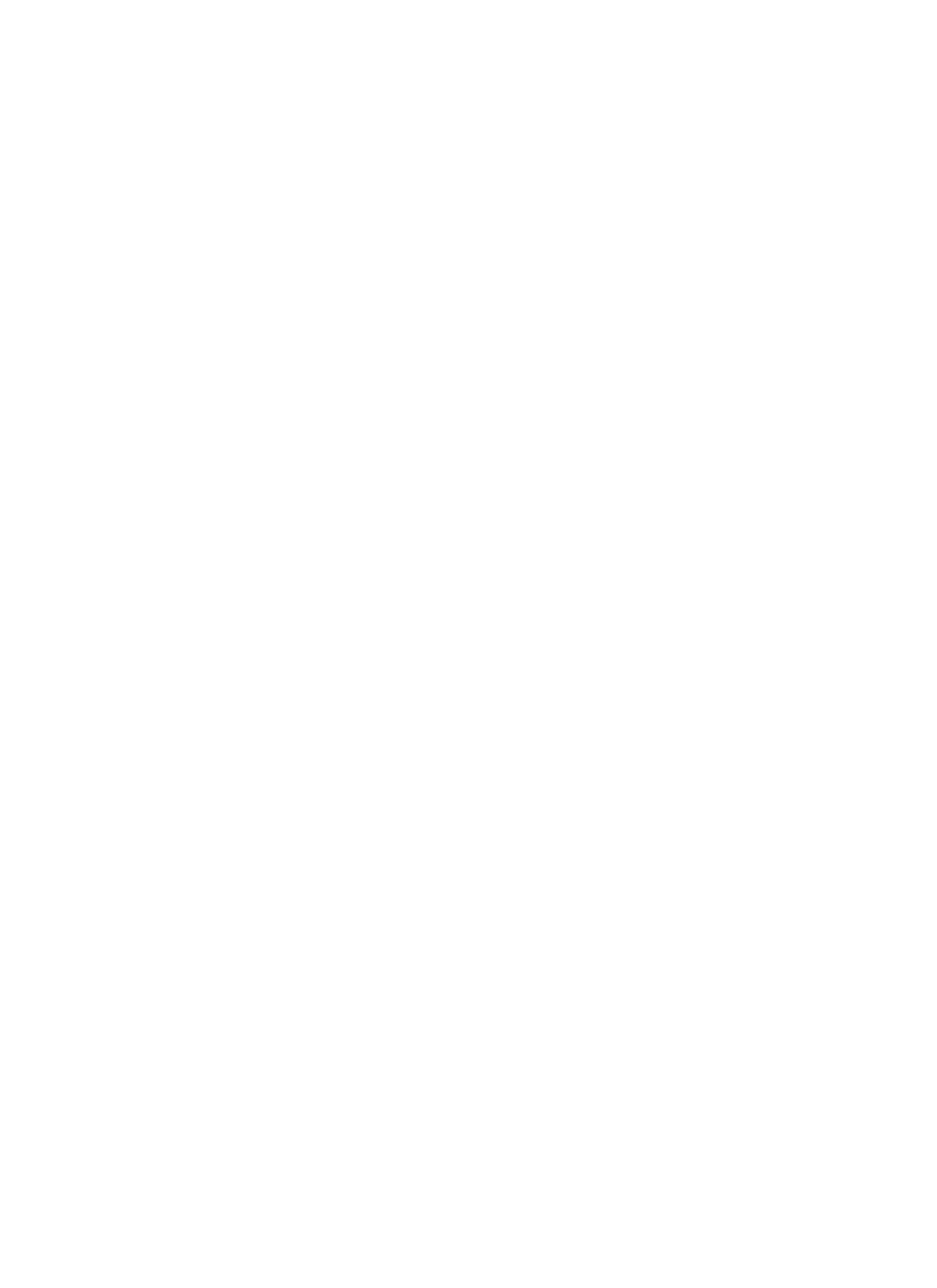### FACT SHEET No. 3

CROSS-BORDER WORKERS MAY BE RESPONSIBLE FOR THE BULK OF DEPOSITS AND LOANS WITH NON-RESIDENT BANKS

Although modest in comparison with household deposits in France, French residents' foreign deposits increased by close to 3.5% over 2020 to reach a record EUR 35 billion. These deposits are chiefly in euro, but also in Swiss francs. They may be largely attributable to the professional activities of cross‑border workers.

French residents also took out loans with non‑resident banks. However, loans were equivalent to just half the amount recorded for deposits (EUR 16 billion) and fell by 1.7% in 2020. These loans are mainly denominated in euro.

#### **1. Resident households' deposits exceeded their loans from non‑resident banks**

In the international investment position, households are not separately identified but are included under "other sectors".

The deposits<sup>1</sup> of resident households with non-resident banks exceeded EUR 35 billion at the end of 2020, accounting for around 2% of households' bank deposits. Loans taken out by resident households with non-resident banks came to just over EUR 15 billion, making up 1% of households' bank loans.

Households therefore have 2.2 times more deposits than loans with non-resident banks, a ratio that has been very stable since 2013. The net contribution by households to the international investment position (deposits – loans, excluding securities holdings) was thus around EUR 20 billion.

#### **2. Bordering countries are chiefly affected**

This use of non-resident banks by French households is probably largely attributable to "cross-border workers", i.e. people who cross into another country on a daily basis or several times a week to go to their place of work.

The non-resident banks that hold the largest outstanding amounts of resident households' loans and deposits are located in bordering countries to France's north and east. These countries also generate substantial labour-related primary income receipts *(see Fact Sheet No. 2 in the* 2019 Annual report). Among other things, this reflects the activities of French cross‑border workers in Switzerland, Germany and Luxembourg.

#### **3. Deposits and especially loans are chiefly in euro**

Across all countries, one‑half of French residents' deposits are denominated in euro, about one-third in Swiss francs, and 12% in dollars *(see chart below)*.

A markedly higher proportion of loans, meanwhile, is denominated in euro, namely around two-thirds of outstanding loans at end‑September 2020, compared with 20% in Swiss francs and 6% in US dollars and pounds sterling.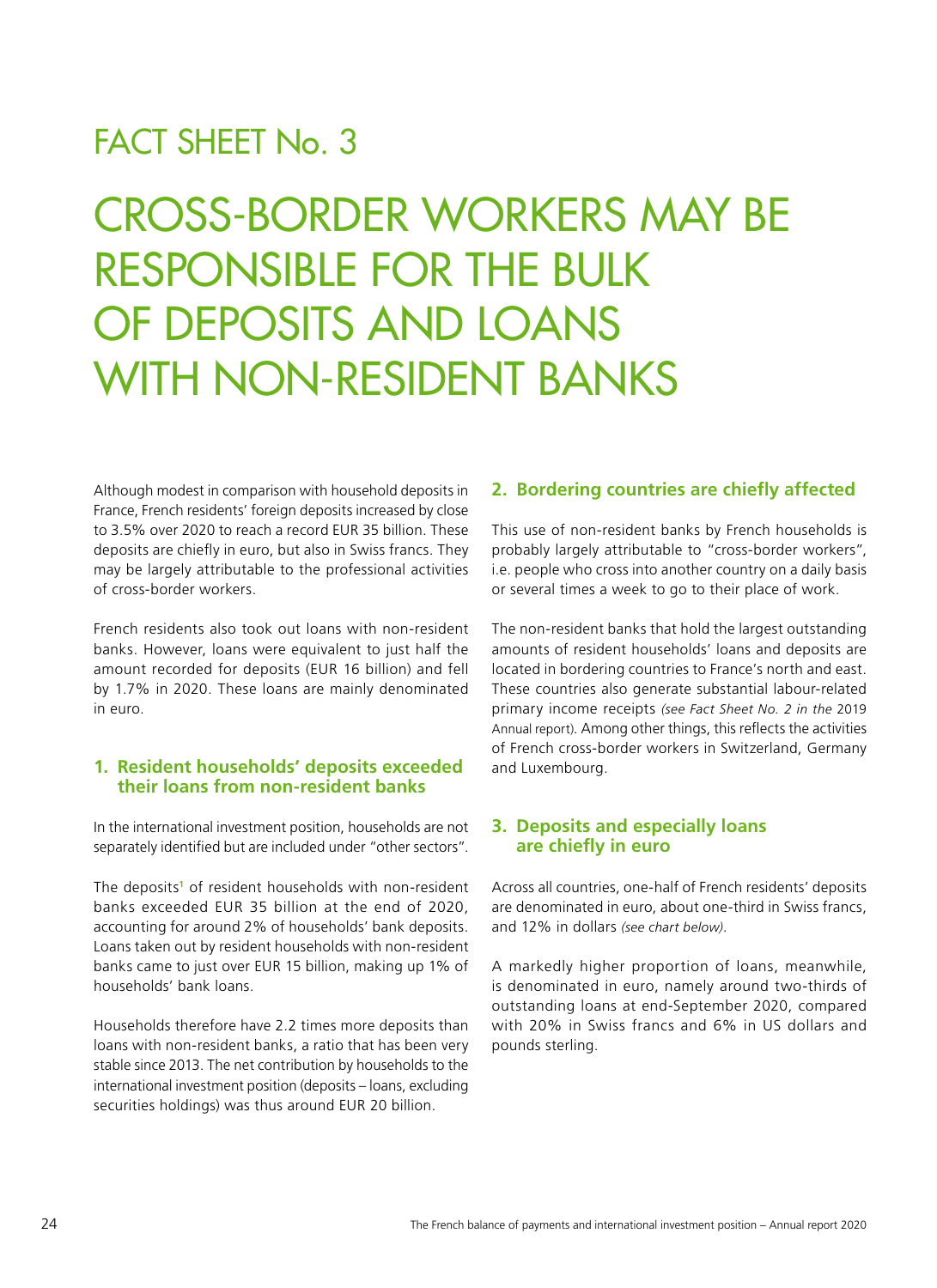





*Sources: Bank for International Settlements, locational banking statistics.*

#### **4. Outstanding deposits in euro and Swiss francs increased while dollar‑denominated deposits were stable**

Outstanding euro‑denominated deposits increased by around EUR 1 billion over 2020, or more than 6%. Similarly, outstanding deposits denominated in Swiss francs surged, rising by around 10%; no currency effects were observed, as the euro exchange rate against the Swiss franc was steady over the year at EUR 0.93 for a Swiss franc.

Outstanding dollar‑denominated deposits remained stable over the period. However, their equivalent value in euro slid by around 10%, particularly at the end of the year, as the dollar lost ground against the euro.

1 Here, deposits include only sight and term deposits of households and non‑profit institutions serving households (NPISHs).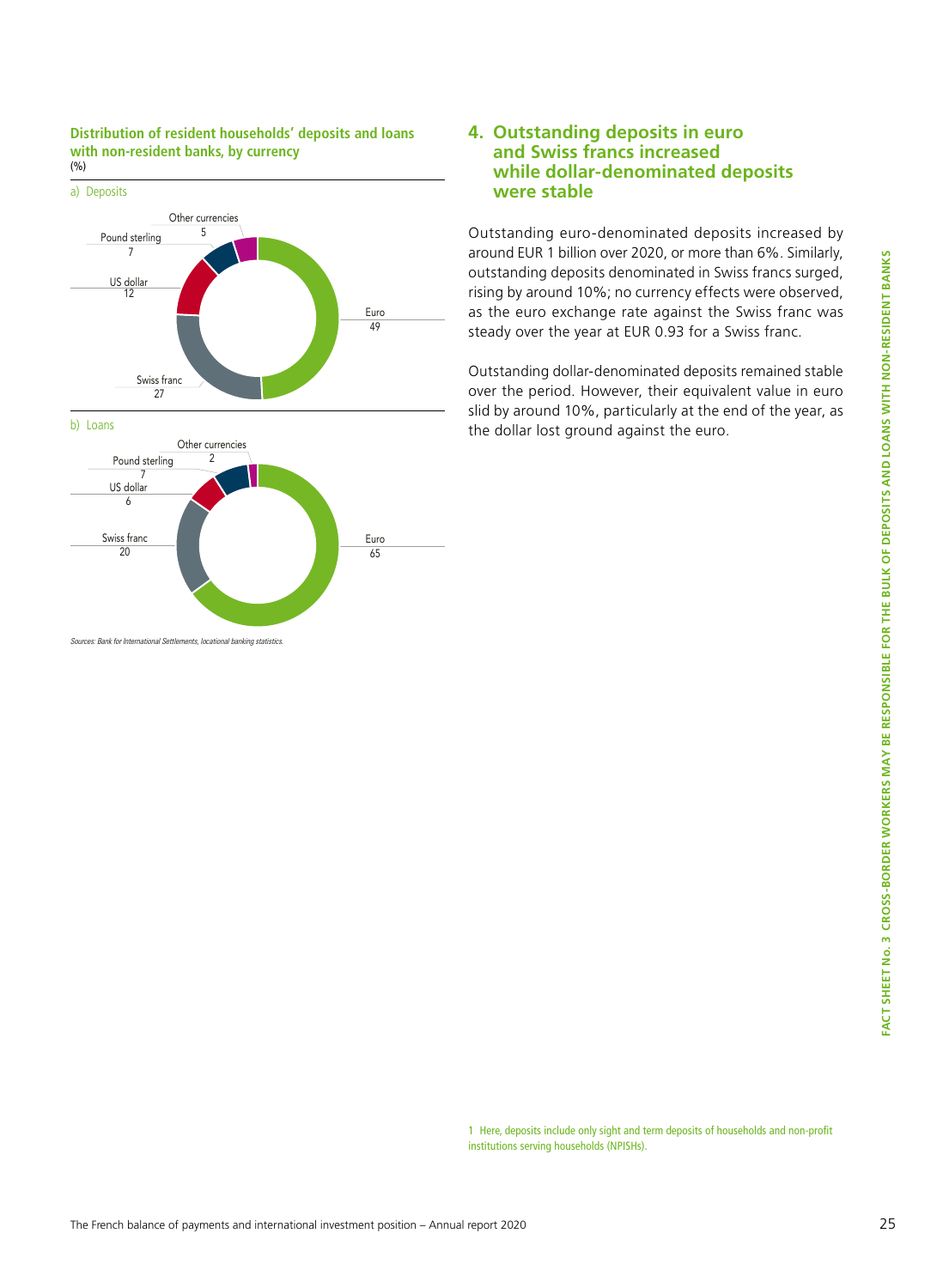<span id="page-27-0"></span>

### FACT SHEET No. 4

# TRANSPORT SERVICES IN THE BALANCE OF PAYMENTS IN 2020

In 2020, the transport services deficit improved by EUR 1.4 billion to EUR 2.7 billion *(see table)*. The last time that the deficit was smaller was in 2012 (EUR 2.2 billion).

The main reason for the shift was the improvement in the sea transport surplus, which increased by EUR 1.3 billion to EUR 5.4 billion, while the air transport deficit was EUR 1.5 billion, on a par with the 2019 reading. The other transport balance (road, rail, space, etc.) did not change much, recording a deficit of EUR 7.4 billion after EUR 7.3 billion in 2019. Likewise, the postal and courier services surplus was EUR 0.8 billion in 2020 after EUR 0.6 billion in 2019.

#### **1. The sea transport surplus improved on the back of a sharp increase in freight receipts**

Growth in the sea transport services surplus stemmed essentially from a sharp increase in receipts for freight transport by sea, which jumped by 21% to EUR 15.7 billion in 2020, far outstripping growth in payments, which rose by 4.8% to EUR 3.7 billion despite a significant increase in "other sea transport" payments (EUR 6.6 billion, up 24.6%), which comprise port services (port fees, storage, etc.). Receipts and payments for passenger transport by sea are structurally smaller than the amounts of receipts and payments for freight transport. Their balance did not move much in 2020, shifting to a EUR 0.2 billion deficit, after a deficit of EUR 0.1 billion in 2019.

Following the health crisis, global container traffic initially contracted in the first semester, but demand for products, especially out of Asia, which enjoyed an earlier and swifter economic recovery, rose sharply in the second half. The volume of containers transiting through the largest ports in mainland France thus surged in the third and fourth quarters (by 17.5% and 8.1% respectively, *see Chart 1*), despite contracting by 13.2% over the year as a whole.

The sharp rebound in demand for freight transport by sea in the second half, combined with supply shortages due to the saturation of transport capacity and the lack of

|                                    |      | 2018              |         |          | 2019     |         |      | 2020              |         |
|------------------------------------|------|-------------------|---------|----------|----------|---------|------|-------------------|---------|
|                                    |      | Receipts Payments | Balance | Receipts | Payments | Balance |      | Receipts Payments | Balance |
| <b>Transports</b>                  | 39.6 | 45.7              | $-6.1$  | 42.7     | 46.7     | $-4.0$  | 38.2 | 40.9              | $-2.7$  |
| Sea transport                      | 13.9 | 10.2              | 3.7     | 14.8     | 10.6     | 4.2     | 17.2 | 11.8              | 5.4     |
| of which: freight                  | 12.0 | 3.4               | 8.6     | 13.0     | 3.5      | 9.5     | 15.7 | 3.7               | 12.0    |
| other                              | 0.9  | 5.4               | -4.5    | 0.8      | 5.3      | $-4.5$  | 0.7  | 6.6               | $-5.9$  |
| Air transport                      | 10.5 | 13.4              | $-2.9$  | 11.2     | 12.7     | $-1.5$  | 5.7  | 7.2               | $-1.5$  |
| of which: passengers               | 5.4  | 7.5               | $-2.1$  | 5.8      | 7.2      | $-1.4$  | 2.4  | 2.4               | 0.0     |
| freiaht                            | 0.7  | 1.6               | -0.9    | 0.6      | 1.6      | $-1.0$  | 0.6  | 1.8               | $-1.2$  |
| other                              | 4.0  | 3.7               | 0.3     | 4.4      | 3.2      | 1.2     | 2.4  | 2.5               | $-0.1$  |
| Other transport                    | 14.4 | 21.9              | $-7.5$  | 15.9     | 23.2     | $-7.3$  | 14.2 | 21.6              | $-7.4$  |
| <b>Postal and courier services</b> | 0.8  | 0.2               | 0.6     | 0.8      | 0.2      | 0.6     | 1.0  | 0.2               | 0.8     |

#### **Transport services, change between 2018-2020** (EUR billions)

*Source: Banque de France.*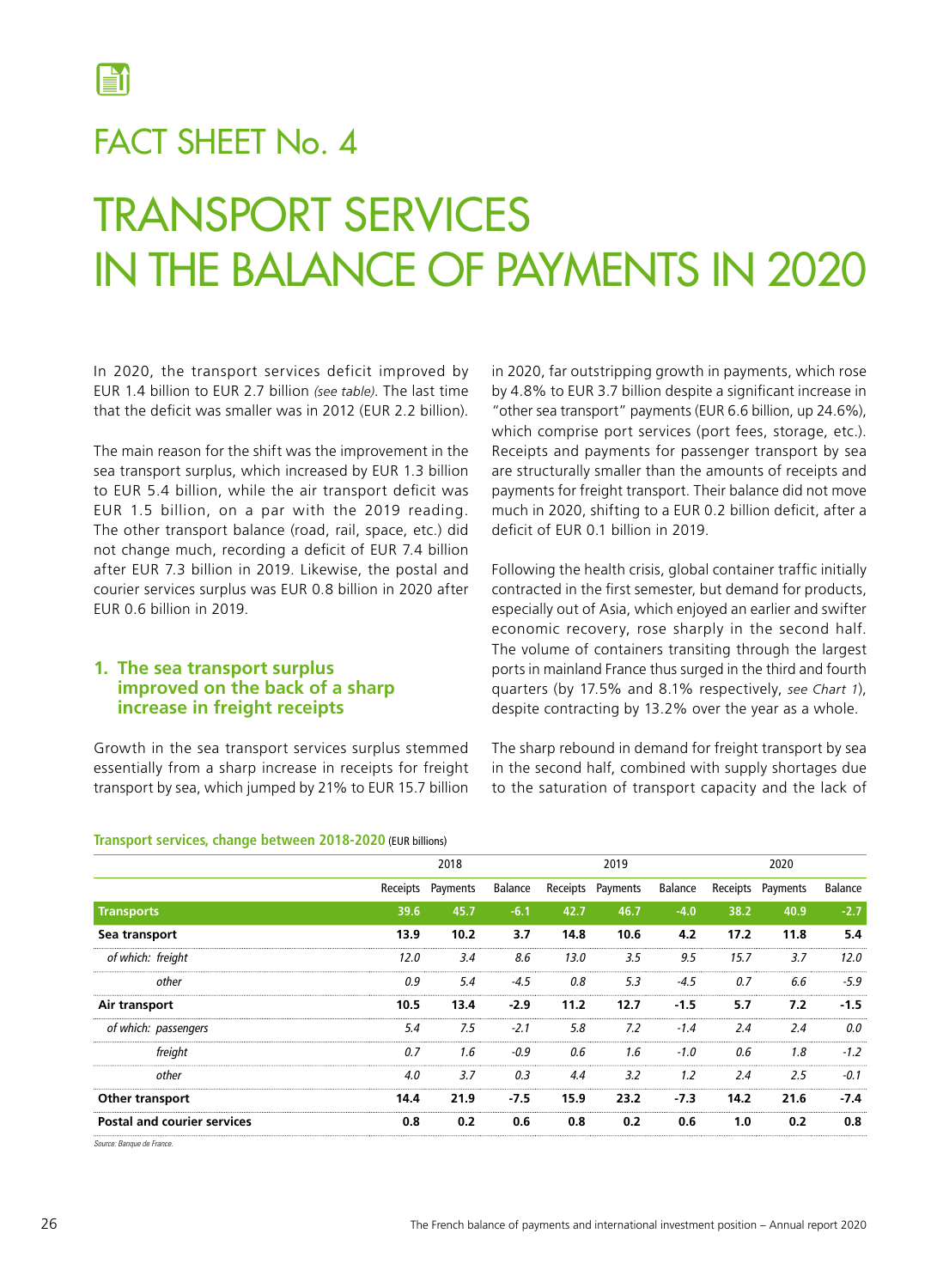containers, resulted in full ships until the end of the year and fuelled a substantial price increase, notably for traffic from Asia to Europe. The Freightos Baltic Global Container (FBX) index, which reflects spot rates for the transport of shipping containers on 12 trade lanes, climbed at a sustained pace from June 2020 onwards, before rebounding once again at the end of the year *(see Chart 2)*.

According to the Alphaliner database, the main carriers were thus able to post the highest operating margins since the post-2008 crisis period, against a backdrop of moderate fuel prices.

Data received from full direct reporters (DDGs), i.e. major companies reporting for the purpose of drawing up the balance of payments,**<sup>1</sup>** corroborate these developments. Reported receipts for freight transport by sea increased by 23.9% in 2020. They increased especially for the two main counterparty countries, namely the United States and China, which make up 39.4% of the total, with increases of 36.2% and 47% respectively in 2020.

#### **2. Passenger transport by air and airport activity collapsed, but freight showed resilience**

In 2020, receipts and payments for passenger transport recorded in the balance of payments tumbled by 58.2% and 66.3% respectively. The net position was balanced, at EUR 0.0 billion, following the EUR 1.4 billion deficit in 2019. The air freight deficit, meanwhile, widened slightly, from EUR 1 billion to EUR 1.2 billion. Receipts for "other air transport", which include such items as airport handling and storage services, fell much more steeply (45.9%) than payments (24.1%), causing the balance to deteriorate markedly from a EUR 1.2 billion surplus in 2019 to a EUR 0.1 billion deficit in 2020.

The health crisis caused a 70% drop-off in air passenger traffic in France, following many years of almost uninterrupted growth for the air transport sector, during which passenger numbers doubled about every 15 years.**<sup>2</sup>** According to the Directorate General, Civil Aviation, the number of passengers transported fell from 180 million in 2019 to 54 million in 2020 *(see Chart 3)*. Excluding domestic flights, the decrease was an even greater 74%, reflecting international travel restrictions *(see Fact sheet No. 1 on travel)*.

The data from full direct reporters corroborate these numbers: receipts for passenger transport by air at French

#### **C1 Container traffic in French ports** (billions of tonnes)



*Source: Ministry for the Ecological Transition.*

#### **C2 FBX index in 2020** (USD)



Note: FBX index = Freightos Baltic Global Container Index.



#### **C3 Air passenger traffic in France** (millions of travellers)

1 The reporting threshold for full direct reporters is EUR 30 million.

*Source: DIrectorate General, Civil Aviation.*

2 The *Global Market Forecast* by Airbus covering the 2019-2038 period estimates that global air traffic will grow by 4.3% annually. According to estimates by the Directorate General, Civil Aviation, prepared using data from a panel of airports in mainland France and the overseas territories accounting for over 98% of flows, air traffic in France expanded by 5.5% in 2018 and 4.5% in 2019.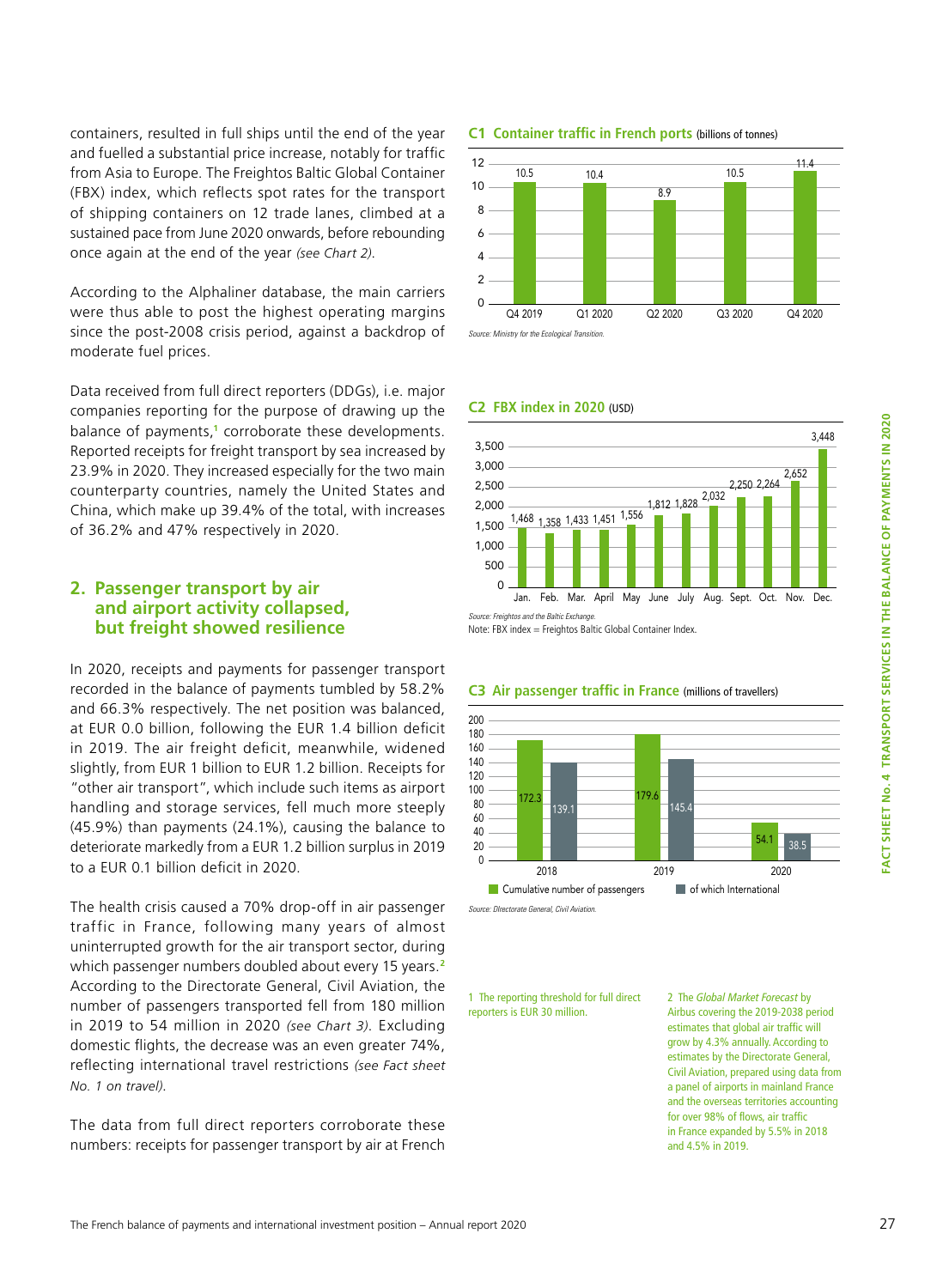airlines fell by 62% in 2020. Receipts recorded by foreign companies, which report either directly or through the International Air Transport Association (IATA), plummeted by 80%.**<sup>3</sup>**

Air freight held up better, notably thanks to the traffic generated by the large-scale transportation of face masks and growth in e-commerce, with online product sales increasing by 32% in 2020, according to the French federation for e-commerce and distance selling. Critically, the collapse in passenger traffic resulted in a drastic reduction in freight transporting capacity, since about half of this capacity is supplied by the holds of passenger planes. The decreased supply, coupled with a shortage of shipping containers, pushed up air freight prices,**<sup>4</sup>** enabling some cargo categories to show resilience in 2020. Air freight payments increased by around 12% overall, while receipts were more or less unchanged.

#### **3. Virtually no change in the "other transport" balance as receipts and payments fell**

The "other transport" balance (road, rail, space, etc.) did not change much in 2020, with a deficit of EUR 7.4 billion recorded, compared with a EUR 7.3 billion deficit in 2019. This virtually unchanged position resulted from a simultaneous decrease in receipts, which fell by 10.5% from EUR 15.9 billion in 2019 to EUR 14.2 billion, and in payments, which fell by 6.7% from EUR 23.2 billion in 2019 to EUR 21.6 billion.

The postal and courier services balance did not change greatly either, with a surplus of EUR 0.8 billion in 2020 following on from the EUR 0.6 billion surplus in 2019. That said, receipts did rise by 25% to EUR 1.0 billion in 2020, after EUR 0.8 billion in 2019, likely in connection with e-commerce growth, while payments held steady at EUR 0.2 billion.

3 Foreign airlines doing business in France have non-resident status and report their transactions in the opposite direction to their accounting records, i.e. their receipts are recorded as payments in the balance of payments.

4 According to Christophe Boucher, CEO of Air France Cargo, freight demand outstripped supply, driving air freight prices around the world sharply upwards. In 2020, according to INSEE, air freight prices climbed by 35.8% (see *[https://www.insee.fr/fr/statis](https://www.insee.fr/fr/statistiques/serie/010546277#Tableau)[tiques/ serie/010546277#Tableau](https://www.insee.fr/fr/statistiques/serie/010546277#Tableau)*).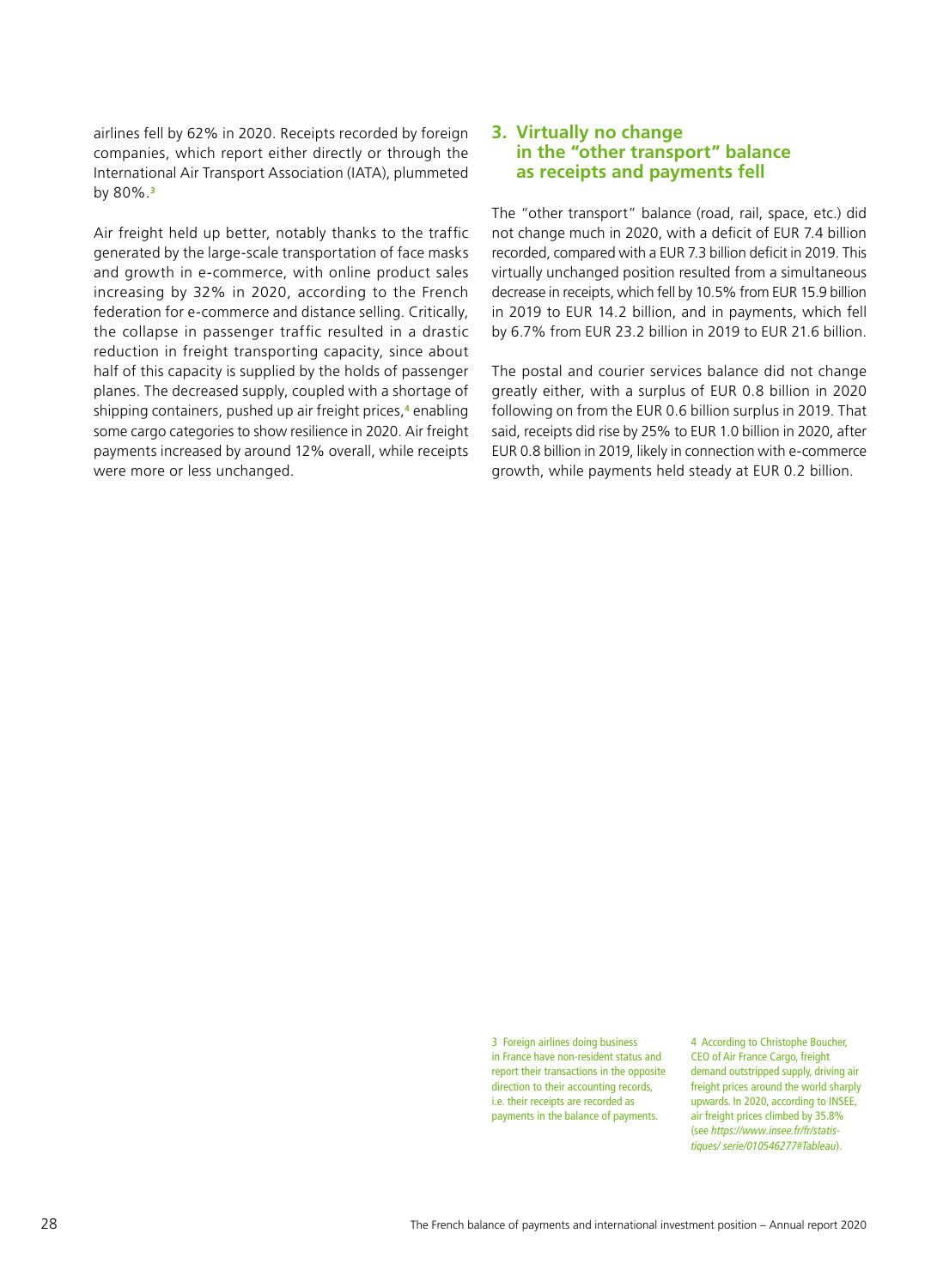# 2019 AND 2020 BALANCE OF PAYMENTS DETAILED PRESENTATION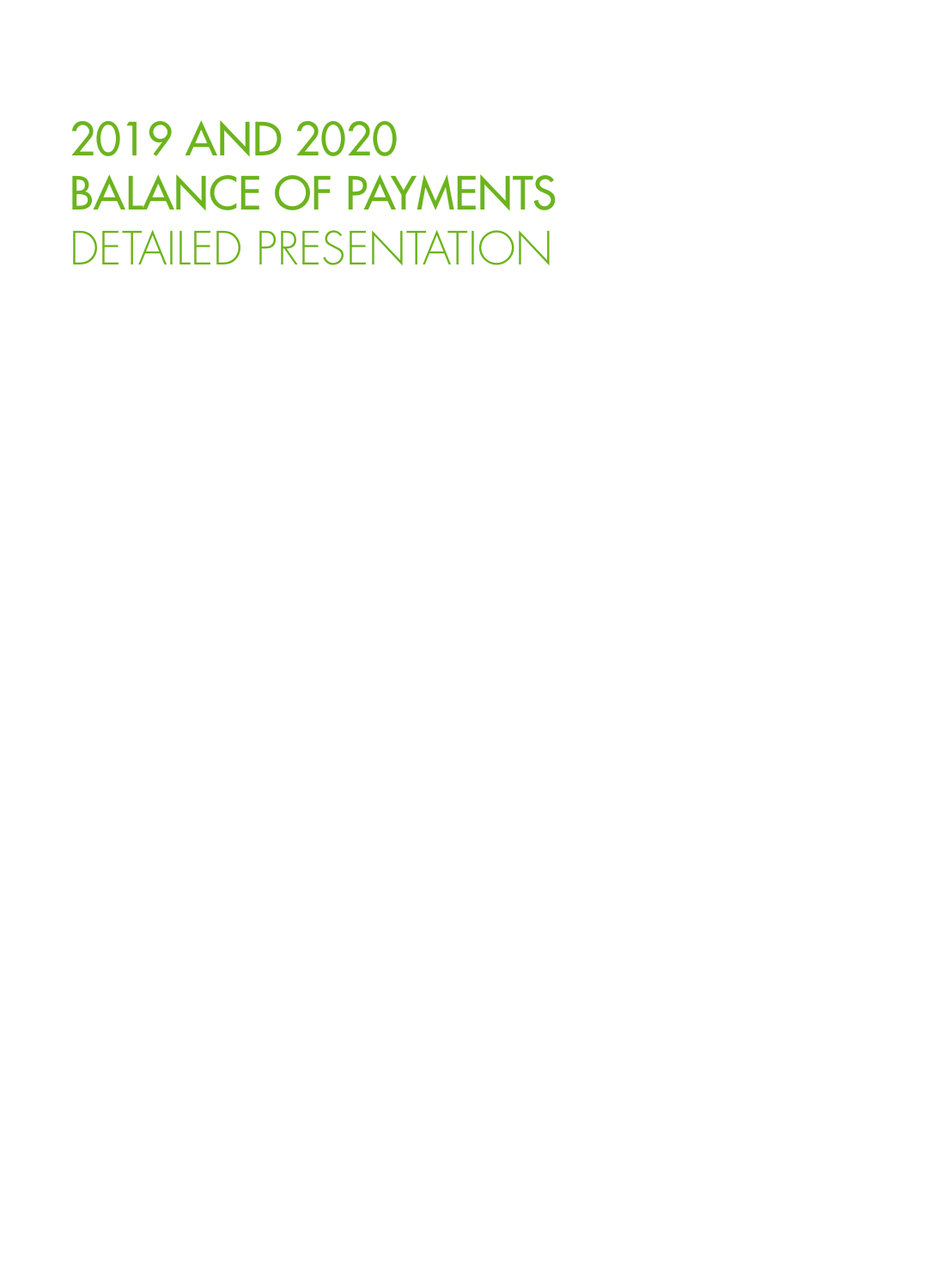## 2019 AND 2020 BALANCE OF PAYMENTS – DETAILED PRESENTATION

#### **Balance of payments – 2019** (EUR millions)

|         |                                                                  | Receipts  | Payments  | Balance   |
|---------|------------------------------------------------------------------|-----------|-----------|-----------|
| 1.      | <b>CURRENT ACCOUNT</b>                                           | 1,021,849 | 1,028,935 | $-7,086$  |
| 1.1.    | <b>Goods</b>                                                     | 533,583   | 580,226   | $-46,643$ |
| 1.1.1.  | <b>General merchandise</b>                                       | 523,029   | 580,226   | $-57,198$ |
| 1.1.2.  | Merchanting                                                      | 10,555    |           | 10,555    |
| 1.2.    | <b>Services</b>                                                  | 264,657   | 240,661   | 23,996    |
| 1.2.1.  | Manufacturing services on physical inputs owned by others        | 10,200    | 9,860     | 340       |
| 1.2.2.  | Maintenance and repair services n.i.e.                           | 10,035    | 8,530     | 1,505     |
| 1.2.3.  | <b>Transport services</b>                                        | 42,689    | 46,722    | -4,033    |
|         | Sea transport                                                    | 14,766    | 10,638    | 4,128     |
|         | Air transport                                                    | 11,207    | 12,650    | $-1,443$  |
|         | Other transport                                                  | 16,715    | 23,435    | $-6,718$  |
| 1.2.4.  | <b>Travel</b>                                                    | 56,730    | 45,148    | 11,581    |
| 1.2.5.  | <b>Construction services</b>                                     | 2,101     | 1,428     | 673       |
| 1.2.6.  | Insurance and pension services                                   | 10,422    | 9,457     | 966       |
| 1.2.7.  | <b>Financial services</b>                                        | 14,023    | 6,850     | 7,174     |
|         | Explicitly charged and other financial services                  | 8,685     | 5,562     | 3,124     |
|         | Financial intermediation services indirectly measured (FISIM)    | 5,338     | 1,288     | 4,050     |
| 1.2.8.  | Charges for the use of intellectual property n.i.e.              | 13,862    | 10,887    | 2,975     |
| 1.2.9.  | Telecommunications, computer and information services            | 17,860    | 21,739    | -3,879    |
| 1.2.10. | <b>Other business services</b>                                   | 82,191    | 75,360    | 6,831     |
|         | Research and development services                                | 12,746    | 13,597    | $-851$    |
|         | Professional and management consulting services                  | 25,591    | 23,094    | 2,497     |
|         | Technical, trade-related and other business services             | 43,853    | 38,669    | 5,185     |
| 1.2.11. | Personal, cultural and recreational services                     | 4,036     | 4,522     | $-487$    |
| 1.2.12. | General government services n.i.e.                               | 510       | 158       | 352       |
| 1.3.    | <b>Primary income</b>                                            | 193,427   | 131,774   | 61,653    |
| 1.3.1.  | <b>Compensation of employees</b>                                 | 23,082    | 1,530     | 21,552    |
| 1.3.2.  | <b>Investment income</b>                                         | 162,085   | 125,556   | 36,529    |
|         | Direct investment                                                | 88,476    | 33,995    | 54,481    |
|         | Portfolio investment                                             | 47,858    | 63,633    | $-15,775$ |
|         | Other investment                                                 | 24,509    | 27,928    | $-3,419$  |
|         | Reserve assets                                                   | 1,242     | $\pmb{0}$ | 1,242     |
| 1.3.3.  | Other primary income                                             | 8,261     | 4,688     | 3,572     |
| 1.4.    | <b>Secondary income</b>                                          | 30,181    | 76,274    | $-46,092$ |
| 1.4.1.  | <b>General government</b>                                        | 8,362     | 37,291    | $-28,928$ |
| 1.4.2.  | <b>Other sectors</b>                                             | 21,819    | 38,983    | $-17,164$ |
|         | of which miscellaneous current transfers                         | 4,706     | 18,709    | $-14,003$ |
|         | of which workers' remittances                                    | 295       | 11,921    | $-11,626$ |
| 2.      | <b>CAPITAL ACCOUNT</b>                                           | 2,745     | 736       | 2,009     |
| 2.1.    | Acquisitions and disposals of non-produced, non-financial assets | 258       | 1         | 257       |
| 2.2.    | <b>Capital transfers</b>                                         | 2,487     | 735       | 1,752     |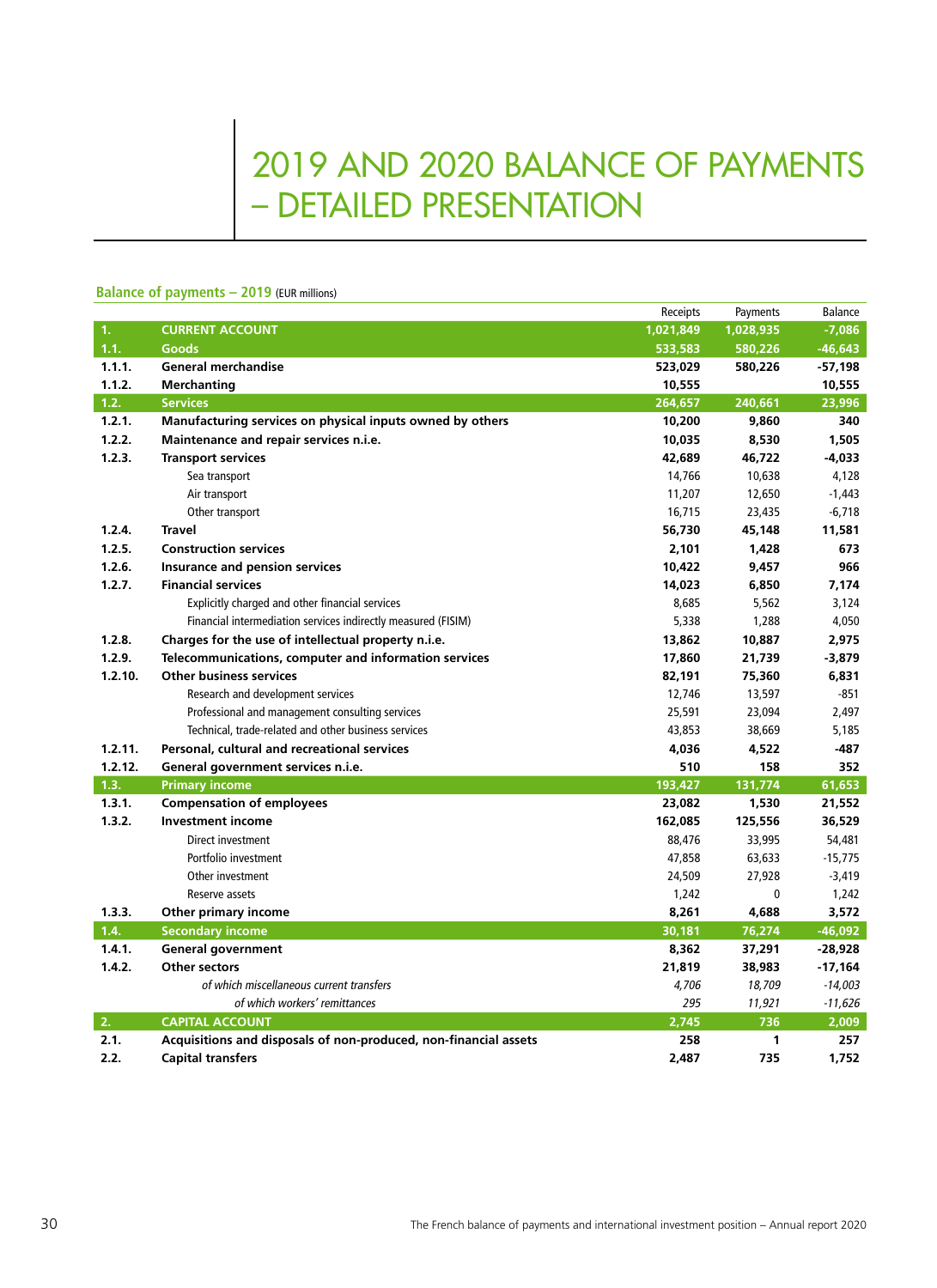#### **Balance of payments – 2019 (continued)** (EUR millions)

|        |                                                         | Assets    | Liabilities  | Net                |
|--------|---------------------------------------------------------|-----------|--------------|--------------------|
| 3.     | <b>FINANCIAL ACCOUNT</b>                                | 450,609   | 470,159      | $-19,550$          |
| 3.1.   | <b>Direct investment</b>                                | 30,209    | 25,336       | 4,873              |
| 3.1.1. | <b>Equity capital</b>                                   | 17,296    | 22,633       | $-5,337$           |
| 3.1.2. | <b>Reinvested earnings</b>                              | 21,632    | 9,467        | 12,165             |
| 3.1.3. | Other transactions (intercompany lending)               | $-8,719$  | $-6,764$     | $-1,954$           |
| 3.2.   | <b>Portfolio investment</b>                             | 62,496    | 131,219      | $-68,723$          |
| 3.2.1. | Equity securities and investment fund shares/units      | 8,168     | $-5,855$     | 14,023             |
|        | Banque de France                                        | $-134$    |              | $-134$             |
|        | General government                                      | $-1,644$  |              | $-1,644$           |
|        | Monetary financial institutions                         | 33,017    | 5,675        | 27,342             |
|        | Other sectors                                           | $-23,071$ | $-11,530$    | $-11,541$          |
| 3.2.2. | Long-term debt securities                               | 62,877    | 142,189      | -79,311            |
|        | Banque de France                                        | 506       | 0            | 506                |
|        | General government                                      | 248       | 62,199       | $-61,951$          |
|        | Monetary financial institutions                         | 10,783    | 49,556       | $-38,773$          |
|        | Other sectors                                           | 51,340    | 30,433       | 20,907             |
| 3.2.3. | Short-term debt securities                              | $-8,549$  | $-5,114$     | -3,435             |
|        | Banque de France                                        | $-9,222$  | 0            | $-9,222$           |
|        | General government                                      | 32        | $-5,696$     | 5,728              |
|        | Monetary financial institutions                         | 169       | 1,517        | $-1,349$           |
|        | Other sectors                                           | 473       | -936         | 1,408              |
| 3.3.   | <b>Financial derivatives</b>                            | 137,605   | 133,915      | 3,690              |
|        | Banque de France                                        | 0         | 0            | 0                  |
|        | General government                                      | 0         | 0            | $\mathbf{0}$       |
|        | Monetary financial institutions                         | 102,617   | 87,273       | 15,344             |
|        | Other sectors                                           | 34,988    | 46,642       | $-11,654$          |
| 3.4.   | <b>Other investment</b>                                 | 217,457   | 179,689      | 37,767             |
| 3.4.1. | Other equity                                            | 1,658     | 0            | 1,658              |
|        | Banque de France                                        | 88        | 0            | 88                 |
|        | General government                                      | 1,569     | 0            | 1,569              |
| 3.4.2. | <b>Currency and deposits</b>                            | 167,499   | 171,132      | -3,633             |
|        | Banque de France                                        | 45,248    | -259         | 45,506             |
|        | General government                                      | -952      | 4,218        | $-5,170$           |
|        | Monetary financial institutions                         | 76,328    | 167,173      | $-90,845$          |
|        | Other sectors                                           | 46,875    | 0            | 46,875             |
| 3.4.3. | Loans                                                   | 31,917    | $-2,590$     | 34,506             |
|        | Banque de France                                        | 2,678     | 2,867        | -190               |
|        | General government                                      | $-601$    | 39           | -640               |
|        | Monetary financial institutions                         | 36,931    | 0            | 36,931             |
|        | Other sectors                                           | $-7,091$  | $-5,496$     | $-1,595$           |
| 3.4.4. | <b>Trade credits and advances</b>                       |           |              | 4,829              |
| 3.4.5. |                                                         |           |              |                    |
|        |                                                         | $-206$    | $-5,035$     |                    |
|        | Other accounts payable/receivable                       | 16,563    | 15,836       | 727                |
|        | Monetary financial institutions                         | 15,213    | 12,202       | 3,011              |
|        | Other sectors                                           | 1,350     | 3,633        | $-2,284$           |
| 3.4.6. | <b>Special drawing rights</b>                           |           | 0            | 0                  |
| 3.4.7. | Insurance technical reserves                            | 26        | 346          | $-320$             |
| 3.5.   | <b>Reserve assets</b>                                   | 2,842     | $\mathbf{0}$ | 2,842              |
|        | Gold                                                    | -1        | 0            | $-1$               |
|        | Special drawing rights                                  | 251       | 0            | 251                |
|        | Reserve position in the IMF                             | 430       | 0            | 430                |
| 4.     | Other reserve assets<br><b>NET ERRORS AND OMISSIONS</b> | 2,163     | 0            | 2,163<br>$-14,473$ |

*Source: Banque de France.* 

Note: Direct investment is recorded in accordance with the extended directional principle. Rounding differences mean that aggregate totals and balances may not come out exactly equal to the sum of their components.

n.i.e.: not included elsewhere.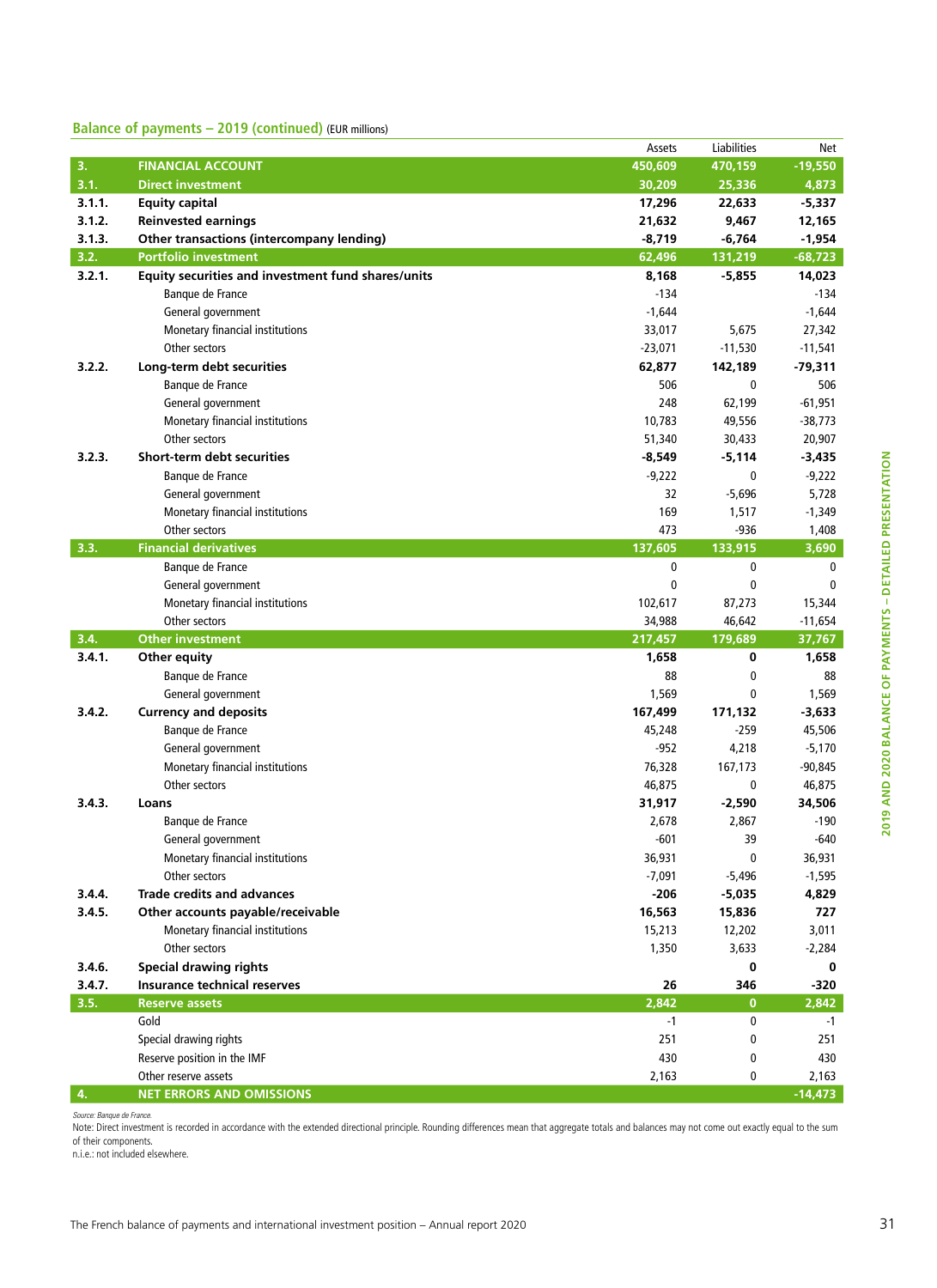#### **Balance of payments – 2020** (EUR millions)

|         |                                                                  | Receipts | Payments | Balance   |
|---------|------------------------------------------------------------------|----------|----------|-----------|
| 1.      | <b>CURRENT ACCOUNT</b>                                           | 844,821  | 888,558  | $-43,737$ |
| 1.1.    | Goods                                                            | 441,059  | 500,992  | $-59,932$ |
| 1.1.1.  | <b>General merchandise</b>                                       | 434,539  | 500,992  | $-66,452$ |
| 1.1.2.  | <b>Merchanting</b>                                               | 6,520    |          | 6,520     |
| 1.2.    | <b>Services</b>                                                  | 222,932  | 206,499  | 16,433    |
| 1.2.1.  | Manufacturing services on physical inputs owned by others        | 9,703    | 8,908    | 795       |
| 1.2.2.  | Maintenance and repair services n.i.e.                           | 9,312    | 7,247    | 2,065     |
| 1.2.3.  | <b>Transport services</b>                                        | 38,179   | 40,865   | -2,685    |
|         | Sea transport                                                    | 17,224   | 11,813   | 5,411     |
|         | Air transport                                                    | 5,710    | 7,202    | $-1,492$  |
|         | Other transport                                                  | 15,246   | 21,849   | $-6,604$  |
| 1.2.4.  | <b>Travel</b>                                                    | 28,510   | 24,319   | 4,191     |
| 1.2.5.  | <b>Construction services</b>                                     | 2,143    | 1,750    | 393       |
| 1.2.6.  | Insurance and pension services                                   | 9,252    | 10,005   | -753      |
| 1.2.7.  | <b>Financial services</b>                                        | 14,966   | 7,809    | 7,156     |
|         | Explicitly charged and other financial services                  | 9,536    | 6,521    | 3,014     |
|         | Financial intermediation services indirectly measured (FISIM)    | 5,430    | 1,288    | 4,142     |
| 1.2.8.  | Charges for the use of intellectual property n.i.e.              | 12,852   | 10,768   | 2,084     |
| 1.2.9.  | Telecommunications, computer and information services            | 17,529   | 21,480   | $-3,951$  |
| 1.2.10. | <b>Other business services</b>                                   | 76,315   | 69,019   | 7,296     |
|         | Research and development services                                | 10,274   | 10,787   | $-513$    |
|         | Professional and management consulting services                  | 23,843   | 21,672   | 2,172     |
|         | Technical, trade-related and other business services             | 42,198   | 36,560   | 5,638     |
| 1.2.11. | Personal, cultural and recreational services                     | 3,644    | 4,185    | $-540$    |
| 1.2.12. | General government services n.i.e.                               | 527      | 144      | 383       |
| 1.3.    | <b>Primary income</b>                                            | 143,210  | 99,892   | 43,319    |
| 1.3.1.  | <b>Compensation of employees</b>                                 | 21,780   | 1,591    | 20,189    |
| 1.3.2.  | <b>Investment income</b>                                         | 113,813  | 93,132   | 20,681    |
|         | Direct investment                                                | 52,274   | 21,233   | 31,041    |
|         | Portfolio investment                                             | 44,163   | 54,896   | $-10,733$ |
|         | Other investment                                                 | 16,474   | 17,003   | $-529$    |
|         | Reserve assets                                                   | 901      | 0        | 901       |
| 1.3.3.  | Other primary income                                             | 7,617    | 5,169    | 2,449     |
| 1.4.    | <b>Secondary income</b>                                          | 37,619   | 81,176   | $-43,557$ |
| 1.4.1.  | <b>General government</b>                                        | 11,719   | 40,011   | -28,292   |
| 1.4.2.  | <b>Other sectors</b>                                             | 25,900   | 41,164   | $-15,264$ |
|         | of which miscellaneous current transfers                         | 4,977    | 20,515   | $-15,538$ |
|         | of which workers' remittances                                    | 254      | 11,224   | $-10,970$ |
| 2.      | <b>CAPITAL ACCOUNT</b>                                           | 2,333    | 285      | 2,048     |
| 2.1.    | Acquisitions and disposals of non-produced, non-financial assets | 23       | 1        | 22        |
| 2.2.    | <b>Capital transfers</b>                                         | 2,310    | 285      | 2.026     |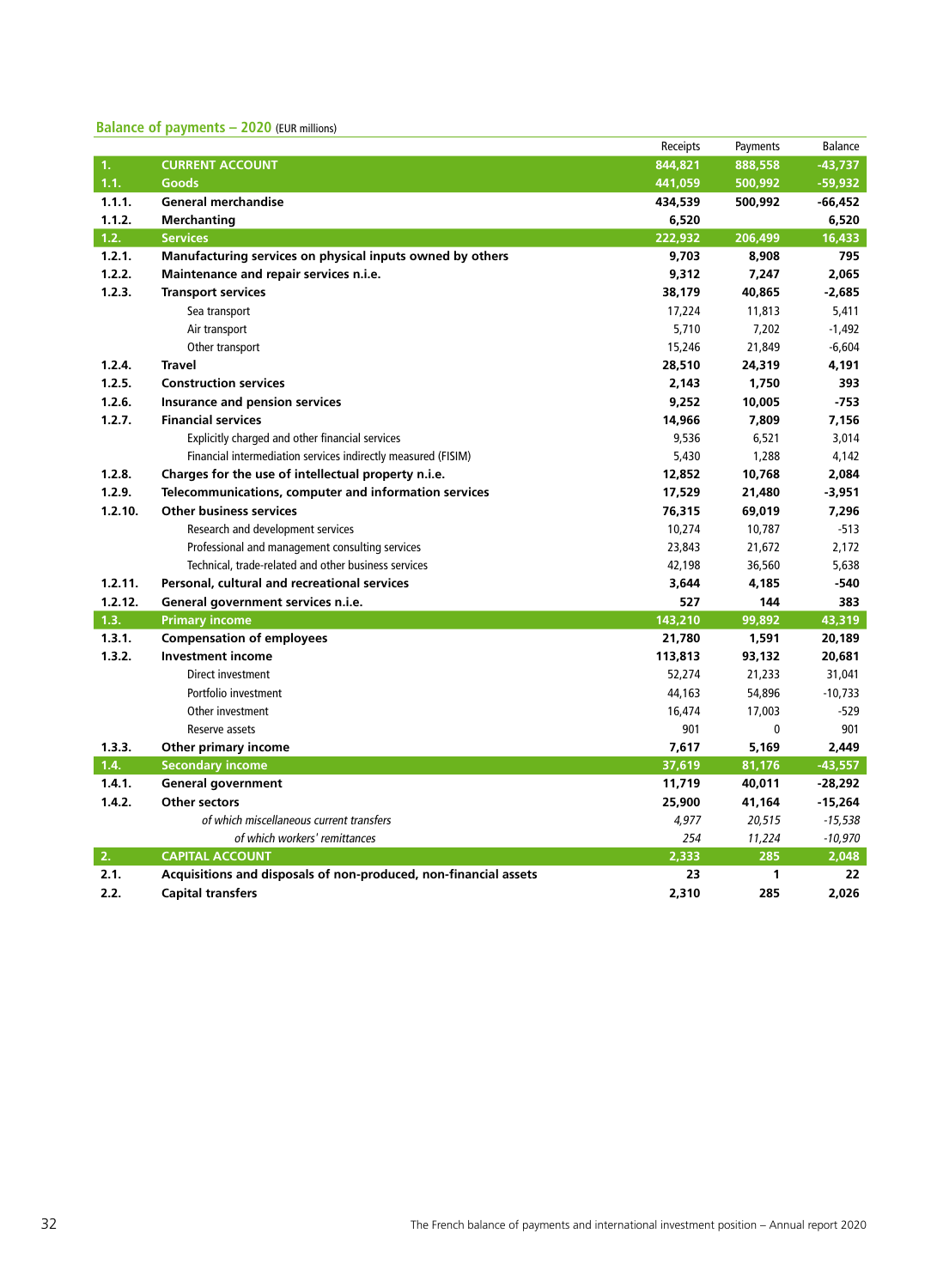#### **Balance of payments – 2020 (continued)** (EUR millions)

| 3.<br><b>FINANCIAL ACCOUNT</b><br>505,911<br>558,434<br>$-52,523$<br>3.1.<br>40.282<br><b>Direct investment</b><br>4,264<br>36,019<br>3.1.1.<br><b>Equity capital</b><br>17,948<br>11,349<br>6,599<br>3.1.2.<br><b>Reinvested earnings</b><br>9,600<br>5,100<br>4,500<br>3.1.3.<br>Other transactions (intercompany lending)<br>12,734<br>$-12,185$<br>24,920<br>3.2.<br><b>Portfolio investment</b><br>144,339<br>180,749<br>$-36,409$<br>3.2.1.<br>Equity securities and investment fund shares/units<br>52,953<br>11,049<br>41,904<br>Banque de France<br>186<br>186<br>$-2,159$<br>$-2,159$<br>General government<br>Monetary financial institutions<br>28,673<br>8,648<br>20,024<br>Other sectors<br>26,253<br>2,401<br>23,853<br>3.2.2.<br>Long-term debt securities<br>52,408<br>99,405<br>-46,997<br>Banque de France<br>11,665<br>0<br>11,665<br>General government<br>$-1,152$<br>19,903<br>$-21,055$<br>Monetary financial institutions<br>38,321<br>35,620<br>2,701<br>Other sectors<br>3,574<br>$-40,308$<br>43,881<br><b>Short-term debt securities</b><br>3.2.3.<br>38,978<br>70,295<br>$-31,317$<br>Banque de France<br>20,277<br>0<br>20,277<br>General government<br>$-115$<br>65,992<br>$-66,107$<br>Monetary financial institutions<br>20,259<br>6,061<br>14,198<br>Other sectors<br>$-1,442$<br>$-1,758$<br>316<br>3.3.<br><b>Financial derivatives</b><br>$-23,845$<br>136,972<br>160,817<br>0<br>0<br>Banque de France<br>0<br>0<br>0<br>$\mathbf{0}$<br>General government<br>147,713<br>20,537<br>Monetary financial institutions<br>127,176<br>Other sectors<br>$-44,383$<br>$-10,741$<br>33,641<br>3.4.<br><b>Other investment</b><br>180,314<br>212,604<br>$-32,290$<br>3.4.1.<br>19<br>0<br>19<br>Other equity<br>18<br>18<br>Banque de France<br>0<br>0<br>0<br>$\mathbf{0}$<br>General government<br>3.4.2.<br><b>Currency and deposits</b><br>110,212<br>136,348<br>$-26,136$<br>Banque de France<br>42,396<br>-315<br>42,711<br>General government<br>143<br>$-1,393$<br>1,535<br>Monetary financial institutions<br>60,098<br>138,056<br>$-77,958$<br>Other sectors<br>7,575<br>7,575<br>0<br>3.4.3.<br>33,809<br>54,536<br>$-20,727$<br>Loans<br>Banque de France<br>10<br>$-42,433$<br>42,443<br>-975<br>164<br>1,139<br>General government<br>Monetary financial institutions<br>24,188<br>0<br>24,187<br>10,954<br>9,448<br>$-1,506$<br>Other sectors<br>3.4.4.<br><b>Trade credits and advances</b><br>$-6,017$<br>2,750<br>$-3,267$<br>3.4.5.<br>Other accounts payable/receivable<br>13,016<br>39,540<br>26,525<br>Monetary financial institutions<br>29,736<br>25,273<br>4,463<br>Other sectors<br>9,804<br>1,252<br>8,553<br><b>Special drawing rights</b><br>3.4.6.<br>0<br>0<br>3.4.7.<br><b>Insurance technical reserves</b><br>0<br>1,212<br>$-1,212$<br>3.5.<br>4,003<br><b>Reserve assets</b><br>$\bf{0}$<br>4,003<br>Gold<br>9<br>0<br>9<br>Special drawing rights<br>-375<br>0<br>-375<br>Reserve position in the IMF<br>1,791<br>0<br>1,791<br>Other reserve assets<br>2,577<br>0<br>2,577<br>4.<br><b>NET ERRORS AND OMISSIONS</b><br>$-10,833$ |  | Assets | Liabilities | Net |
|------------------------------------------------------------------------------------------------------------------------------------------------------------------------------------------------------------------------------------------------------------------------------------------------------------------------------------------------------------------------------------------------------------------------------------------------------------------------------------------------------------------------------------------------------------------------------------------------------------------------------------------------------------------------------------------------------------------------------------------------------------------------------------------------------------------------------------------------------------------------------------------------------------------------------------------------------------------------------------------------------------------------------------------------------------------------------------------------------------------------------------------------------------------------------------------------------------------------------------------------------------------------------------------------------------------------------------------------------------------------------------------------------------------------------------------------------------------------------------------------------------------------------------------------------------------------------------------------------------------------------------------------------------------------------------------------------------------------------------------------------------------------------------------------------------------------------------------------------------------------------------------------------------------------------------------------------------------------------------------------------------------------------------------------------------------------------------------------------------------------------------------------------------------------------------------------------------------------------------------------------------------------------------------------------------------------------------------------------------------------------------------------------------------------------------------------------------------------------------------------------------------------------------------------------------------------------------------------------------------------------------------------------------------------------------------------------------------------------------------------------------------------------------------------------------------------------------------------------------------------------------------------------------------------------------------------------------------------------------------------------------------------------------------------------------------------------------------------------|--|--------|-------------|-----|
|                                                                                                                                                                                                                                                                                                                                                                                                                                                                                                                                                                                                                                                                                                                                                                                                                                                                                                                                                                                                                                                                                                                                                                                                                                                                                                                                                                                                                                                                                                                                                                                                                                                                                                                                                                                                                                                                                                                                                                                                                                                                                                                                                                                                                                                                                                                                                                                                                                                                                                                                                                                                                                                                                                                                                                                                                                                                                                                                                                                                                                                                                                      |  |        |             |     |
|                                                                                                                                                                                                                                                                                                                                                                                                                                                                                                                                                                                                                                                                                                                                                                                                                                                                                                                                                                                                                                                                                                                                                                                                                                                                                                                                                                                                                                                                                                                                                                                                                                                                                                                                                                                                                                                                                                                                                                                                                                                                                                                                                                                                                                                                                                                                                                                                                                                                                                                                                                                                                                                                                                                                                                                                                                                                                                                                                                                                                                                                                                      |  |        |             |     |
|                                                                                                                                                                                                                                                                                                                                                                                                                                                                                                                                                                                                                                                                                                                                                                                                                                                                                                                                                                                                                                                                                                                                                                                                                                                                                                                                                                                                                                                                                                                                                                                                                                                                                                                                                                                                                                                                                                                                                                                                                                                                                                                                                                                                                                                                                                                                                                                                                                                                                                                                                                                                                                                                                                                                                                                                                                                                                                                                                                                                                                                                                                      |  |        |             |     |
|                                                                                                                                                                                                                                                                                                                                                                                                                                                                                                                                                                                                                                                                                                                                                                                                                                                                                                                                                                                                                                                                                                                                                                                                                                                                                                                                                                                                                                                                                                                                                                                                                                                                                                                                                                                                                                                                                                                                                                                                                                                                                                                                                                                                                                                                                                                                                                                                                                                                                                                                                                                                                                                                                                                                                                                                                                                                                                                                                                                                                                                                                                      |  |        |             |     |
|                                                                                                                                                                                                                                                                                                                                                                                                                                                                                                                                                                                                                                                                                                                                                                                                                                                                                                                                                                                                                                                                                                                                                                                                                                                                                                                                                                                                                                                                                                                                                                                                                                                                                                                                                                                                                                                                                                                                                                                                                                                                                                                                                                                                                                                                                                                                                                                                                                                                                                                                                                                                                                                                                                                                                                                                                                                                                                                                                                                                                                                                                                      |  |        |             |     |
|                                                                                                                                                                                                                                                                                                                                                                                                                                                                                                                                                                                                                                                                                                                                                                                                                                                                                                                                                                                                                                                                                                                                                                                                                                                                                                                                                                                                                                                                                                                                                                                                                                                                                                                                                                                                                                                                                                                                                                                                                                                                                                                                                                                                                                                                                                                                                                                                                                                                                                                                                                                                                                                                                                                                                                                                                                                                                                                                                                                                                                                                                                      |  |        |             |     |
|                                                                                                                                                                                                                                                                                                                                                                                                                                                                                                                                                                                                                                                                                                                                                                                                                                                                                                                                                                                                                                                                                                                                                                                                                                                                                                                                                                                                                                                                                                                                                                                                                                                                                                                                                                                                                                                                                                                                                                                                                                                                                                                                                                                                                                                                                                                                                                                                                                                                                                                                                                                                                                                                                                                                                                                                                                                                                                                                                                                                                                                                                                      |  |        |             |     |
|                                                                                                                                                                                                                                                                                                                                                                                                                                                                                                                                                                                                                                                                                                                                                                                                                                                                                                                                                                                                                                                                                                                                                                                                                                                                                                                                                                                                                                                                                                                                                                                                                                                                                                                                                                                                                                                                                                                                                                                                                                                                                                                                                                                                                                                                                                                                                                                                                                                                                                                                                                                                                                                                                                                                                                                                                                                                                                                                                                                                                                                                                                      |  |        |             |     |
|                                                                                                                                                                                                                                                                                                                                                                                                                                                                                                                                                                                                                                                                                                                                                                                                                                                                                                                                                                                                                                                                                                                                                                                                                                                                                                                                                                                                                                                                                                                                                                                                                                                                                                                                                                                                                                                                                                                                                                                                                                                                                                                                                                                                                                                                                                                                                                                                                                                                                                                                                                                                                                                                                                                                                                                                                                                                                                                                                                                                                                                                                                      |  |        |             |     |
|                                                                                                                                                                                                                                                                                                                                                                                                                                                                                                                                                                                                                                                                                                                                                                                                                                                                                                                                                                                                                                                                                                                                                                                                                                                                                                                                                                                                                                                                                                                                                                                                                                                                                                                                                                                                                                                                                                                                                                                                                                                                                                                                                                                                                                                                                                                                                                                                                                                                                                                                                                                                                                                                                                                                                                                                                                                                                                                                                                                                                                                                                                      |  |        |             |     |
|                                                                                                                                                                                                                                                                                                                                                                                                                                                                                                                                                                                                                                                                                                                                                                                                                                                                                                                                                                                                                                                                                                                                                                                                                                                                                                                                                                                                                                                                                                                                                                                                                                                                                                                                                                                                                                                                                                                                                                                                                                                                                                                                                                                                                                                                                                                                                                                                                                                                                                                                                                                                                                                                                                                                                                                                                                                                                                                                                                                                                                                                                                      |  |        |             |     |
|                                                                                                                                                                                                                                                                                                                                                                                                                                                                                                                                                                                                                                                                                                                                                                                                                                                                                                                                                                                                                                                                                                                                                                                                                                                                                                                                                                                                                                                                                                                                                                                                                                                                                                                                                                                                                                                                                                                                                                                                                                                                                                                                                                                                                                                                                                                                                                                                                                                                                                                                                                                                                                                                                                                                                                                                                                                                                                                                                                                                                                                                                                      |  |        |             |     |
|                                                                                                                                                                                                                                                                                                                                                                                                                                                                                                                                                                                                                                                                                                                                                                                                                                                                                                                                                                                                                                                                                                                                                                                                                                                                                                                                                                                                                                                                                                                                                                                                                                                                                                                                                                                                                                                                                                                                                                                                                                                                                                                                                                                                                                                                                                                                                                                                                                                                                                                                                                                                                                                                                                                                                                                                                                                                                                                                                                                                                                                                                                      |  |        |             |     |
|                                                                                                                                                                                                                                                                                                                                                                                                                                                                                                                                                                                                                                                                                                                                                                                                                                                                                                                                                                                                                                                                                                                                                                                                                                                                                                                                                                                                                                                                                                                                                                                                                                                                                                                                                                                                                                                                                                                                                                                                                                                                                                                                                                                                                                                                                                                                                                                                                                                                                                                                                                                                                                                                                                                                                                                                                                                                                                                                                                                                                                                                                                      |  |        |             |     |
|                                                                                                                                                                                                                                                                                                                                                                                                                                                                                                                                                                                                                                                                                                                                                                                                                                                                                                                                                                                                                                                                                                                                                                                                                                                                                                                                                                                                                                                                                                                                                                                                                                                                                                                                                                                                                                                                                                                                                                                                                                                                                                                                                                                                                                                                                                                                                                                                                                                                                                                                                                                                                                                                                                                                                                                                                                                                                                                                                                                                                                                                                                      |  |        |             |     |
|                                                                                                                                                                                                                                                                                                                                                                                                                                                                                                                                                                                                                                                                                                                                                                                                                                                                                                                                                                                                                                                                                                                                                                                                                                                                                                                                                                                                                                                                                                                                                                                                                                                                                                                                                                                                                                                                                                                                                                                                                                                                                                                                                                                                                                                                                                                                                                                                                                                                                                                                                                                                                                                                                                                                                                                                                                                                                                                                                                                                                                                                                                      |  |        |             |     |
|                                                                                                                                                                                                                                                                                                                                                                                                                                                                                                                                                                                                                                                                                                                                                                                                                                                                                                                                                                                                                                                                                                                                                                                                                                                                                                                                                                                                                                                                                                                                                                                                                                                                                                                                                                                                                                                                                                                                                                                                                                                                                                                                                                                                                                                                                                                                                                                                                                                                                                                                                                                                                                                                                                                                                                                                                                                                                                                                                                                                                                                                                                      |  |        |             |     |
|                                                                                                                                                                                                                                                                                                                                                                                                                                                                                                                                                                                                                                                                                                                                                                                                                                                                                                                                                                                                                                                                                                                                                                                                                                                                                                                                                                                                                                                                                                                                                                                                                                                                                                                                                                                                                                                                                                                                                                                                                                                                                                                                                                                                                                                                                                                                                                                                                                                                                                                                                                                                                                                                                                                                                                                                                                                                                                                                                                                                                                                                                                      |  |        |             |     |
|                                                                                                                                                                                                                                                                                                                                                                                                                                                                                                                                                                                                                                                                                                                                                                                                                                                                                                                                                                                                                                                                                                                                                                                                                                                                                                                                                                                                                                                                                                                                                                                                                                                                                                                                                                                                                                                                                                                                                                                                                                                                                                                                                                                                                                                                                                                                                                                                                                                                                                                                                                                                                                                                                                                                                                                                                                                                                                                                                                                                                                                                                                      |  |        |             |     |
|                                                                                                                                                                                                                                                                                                                                                                                                                                                                                                                                                                                                                                                                                                                                                                                                                                                                                                                                                                                                                                                                                                                                                                                                                                                                                                                                                                                                                                                                                                                                                                                                                                                                                                                                                                                                                                                                                                                                                                                                                                                                                                                                                                                                                                                                                                                                                                                                                                                                                                                                                                                                                                                                                                                                                                                                                                                                                                                                                                                                                                                                                                      |  |        |             |     |
|                                                                                                                                                                                                                                                                                                                                                                                                                                                                                                                                                                                                                                                                                                                                                                                                                                                                                                                                                                                                                                                                                                                                                                                                                                                                                                                                                                                                                                                                                                                                                                                                                                                                                                                                                                                                                                                                                                                                                                                                                                                                                                                                                                                                                                                                                                                                                                                                                                                                                                                                                                                                                                                                                                                                                                                                                                                                                                                                                                                                                                                                                                      |  |        |             |     |
|                                                                                                                                                                                                                                                                                                                                                                                                                                                                                                                                                                                                                                                                                                                                                                                                                                                                                                                                                                                                                                                                                                                                                                                                                                                                                                                                                                                                                                                                                                                                                                                                                                                                                                                                                                                                                                                                                                                                                                                                                                                                                                                                                                                                                                                                                                                                                                                                                                                                                                                                                                                                                                                                                                                                                                                                                                                                                                                                                                                                                                                                                                      |  |        |             |     |
|                                                                                                                                                                                                                                                                                                                                                                                                                                                                                                                                                                                                                                                                                                                                                                                                                                                                                                                                                                                                                                                                                                                                                                                                                                                                                                                                                                                                                                                                                                                                                                                                                                                                                                                                                                                                                                                                                                                                                                                                                                                                                                                                                                                                                                                                                                                                                                                                                                                                                                                                                                                                                                                                                                                                                                                                                                                                                                                                                                                                                                                                                                      |  |        |             |     |
|                                                                                                                                                                                                                                                                                                                                                                                                                                                                                                                                                                                                                                                                                                                                                                                                                                                                                                                                                                                                                                                                                                                                                                                                                                                                                                                                                                                                                                                                                                                                                                                                                                                                                                                                                                                                                                                                                                                                                                                                                                                                                                                                                                                                                                                                                                                                                                                                                                                                                                                                                                                                                                                                                                                                                                                                                                                                                                                                                                                                                                                                                                      |  |        |             |     |
|                                                                                                                                                                                                                                                                                                                                                                                                                                                                                                                                                                                                                                                                                                                                                                                                                                                                                                                                                                                                                                                                                                                                                                                                                                                                                                                                                                                                                                                                                                                                                                                                                                                                                                                                                                                                                                                                                                                                                                                                                                                                                                                                                                                                                                                                                                                                                                                                                                                                                                                                                                                                                                                                                                                                                                                                                                                                                                                                                                                                                                                                                                      |  |        |             |     |
|                                                                                                                                                                                                                                                                                                                                                                                                                                                                                                                                                                                                                                                                                                                                                                                                                                                                                                                                                                                                                                                                                                                                                                                                                                                                                                                                                                                                                                                                                                                                                                                                                                                                                                                                                                                                                                                                                                                                                                                                                                                                                                                                                                                                                                                                                                                                                                                                                                                                                                                                                                                                                                                                                                                                                                                                                                                                                                                                                                                                                                                                                                      |  |        |             |     |
|                                                                                                                                                                                                                                                                                                                                                                                                                                                                                                                                                                                                                                                                                                                                                                                                                                                                                                                                                                                                                                                                                                                                                                                                                                                                                                                                                                                                                                                                                                                                                                                                                                                                                                                                                                                                                                                                                                                                                                                                                                                                                                                                                                                                                                                                                                                                                                                                                                                                                                                                                                                                                                                                                                                                                                                                                                                                                                                                                                                                                                                                                                      |  |        |             |     |
|                                                                                                                                                                                                                                                                                                                                                                                                                                                                                                                                                                                                                                                                                                                                                                                                                                                                                                                                                                                                                                                                                                                                                                                                                                                                                                                                                                                                                                                                                                                                                                                                                                                                                                                                                                                                                                                                                                                                                                                                                                                                                                                                                                                                                                                                                                                                                                                                                                                                                                                                                                                                                                                                                                                                                                                                                                                                                                                                                                                                                                                                                                      |  |        |             |     |
|                                                                                                                                                                                                                                                                                                                                                                                                                                                                                                                                                                                                                                                                                                                                                                                                                                                                                                                                                                                                                                                                                                                                                                                                                                                                                                                                                                                                                                                                                                                                                                                                                                                                                                                                                                                                                                                                                                                                                                                                                                                                                                                                                                                                                                                                                                                                                                                                                                                                                                                                                                                                                                                                                                                                                                                                                                                                                                                                                                                                                                                                                                      |  |        |             |     |
|                                                                                                                                                                                                                                                                                                                                                                                                                                                                                                                                                                                                                                                                                                                                                                                                                                                                                                                                                                                                                                                                                                                                                                                                                                                                                                                                                                                                                                                                                                                                                                                                                                                                                                                                                                                                                                                                                                                                                                                                                                                                                                                                                                                                                                                                                                                                                                                                                                                                                                                                                                                                                                                                                                                                                                                                                                                                                                                                                                                                                                                                                                      |  |        |             |     |
|                                                                                                                                                                                                                                                                                                                                                                                                                                                                                                                                                                                                                                                                                                                                                                                                                                                                                                                                                                                                                                                                                                                                                                                                                                                                                                                                                                                                                                                                                                                                                                                                                                                                                                                                                                                                                                                                                                                                                                                                                                                                                                                                                                                                                                                                                                                                                                                                                                                                                                                                                                                                                                                                                                                                                                                                                                                                                                                                                                                                                                                                                                      |  |        |             |     |
|                                                                                                                                                                                                                                                                                                                                                                                                                                                                                                                                                                                                                                                                                                                                                                                                                                                                                                                                                                                                                                                                                                                                                                                                                                                                                                                                                                                                                                                                                                                                                                                                                                                                                                                                                                                                                                                                                                                                                                                                                                                                                                                                                                                                                                                                                                                                                                                                                                                                                                                                                                                                                                                                                                                                                                                                                                                                                                                                                                                                                                                                                                      |  |        |             |     |
|                                                                                                                                                                                                                                                                                                                                                                                                                                                                                                                                                                                                                                                                                                                                                                                                                                                                                                                                                                                                                                                                                                                                                                                                                                                                                                                                                                                                                                                                                                                                                                                                                                                                                                                                                                                                                                                                                                                                                                                                                                                                                                                                                                                                                                                                                                                                                                                                                                                                                                                                                                                                                                                                                                                                                                                                                                                                                                                                                                                                                                                                                                      |  |        |             |     |
|                                                                                                                                                                                                                                                                                                                                                                                                                                                                                                                                                                                                                                                                                                                                                                                                                                                                                                                                                                                                                                                                                                                                                                                                                                                                                                                                                                                                                                                                                                                                                                                                                                                                                                                                                                                                                                                                                                                                                                                                                                                                                                                                                                                                                                                                                                                                                                                                                                                                                                                                                                                                                                                                                                                                                                                                                                                                                                                                                                                                                                                                                                      |  |        |             |     |
|                                                                                                                                                                                                                                                                                                                                                                                                                                                                                                                                                                                                                                                                                                                                                                                                                                                                                                                                                                                                                                                                                                                                                                                                                                                                                                                                                                                                                                                                                                                                                                                                                                                                                                                                                                                                                                                                                                                                                                                                                                                                                                                                                                                                                                                                                                                                                                                                                                                                                                                                                                                                                                                                                                                                                                                                                                                                                                                                                                                                                                                                                                      |  |        |             |     |
|                                                                                                                                                                                                                                                                                                                                                                                                                                                                                                                                                                                                                                                                                                                                                                                                                                                                                                                                                                                                                                                                                                                                                                                                                                                                                                                                                                                                                                                                                                                                                                                                                                                                                                                                                                                                                                                                                                                                                                                                                                                                                                                                                                                                                                                                                                                                                                                                                                                                                                                                                                                                                                                                                                                                                                                                                                                                                                                                                                                                                                                                                                      |  |        |             |     |
|                                                                                                                                                                                                                                                                                                                                                                                                                                                                                                                                                                                                                                                                                                                                                                                                                                                                                                                                                                                                                                                                                                                                                                                                                                                                                                                                                                                                                                                                                                                                                                                                                                                                                                                                                                                                                                                                                                                                                                                                                                                                                                                                                                                                                                                                                                                                                                                                                                                                                                                                                                                                                                                                                                                                                                                                                                                                                                                                                                                                                                                                                                      |  |        |             |     |
|                                                                                                                                                                                                                                                                                                                                                                                                                                                                                                                                                                                                                                                                                                                                                                                                                                                                                                                                                                                                                                                                                                                                                                                                                                                                                                                                                                                                                                                                                                                                                                                                                                                                                                                                                                                                                                                                                                                                                                                                                                                                                                                                                                                                                                                                                                                                                                                                                                                                                                                                                                                                                                                                                                                                                                                                                                                                                                                                                                                                                                                                                                      |  |        |             |     |
|                                                                                                                                                                                                                                                                                                                                                                                                                                                                                                                                                                                                                                                                                                                                                                                                                                                                                                                                                                                                                                                                                                                                                                                                                                                                                                                                                                                                                                                                                                                                                                                                                                                                                                                                                                                                                                                                                                                                                                                                                                                                                                                                                                                                                                                                                                                                                                                                                                                                                                                                                                                                                                                                                                                                                                                                                                                                                                                                                                                                                                                                                                      |  |        |             |     |
|                                                                                                                                                                                                                                                                                                                                                                                                                                                                                                                                                                                                                                                                                                                                                                                                                                                                                                                                                                                                                                                                                                                                                                                                                                                                                                                                                                                                                                                                                                                                                                                                                                                                                                                                                                                                                                                                                                                                                                                                                                                                                                                                                                                                                                                                                                                                                                                                                                                                                                                                                                                                                                                                                                                                                                                                                                                                                                                                                                                                                                                                                                      |  |        |             |     |
|                                                                                                                                                                                                                                                                                                                                                                                                                                                                                                                                                                                                                                                                                                                                                                                                                                                                                                                                                                                                                                                                                                                                                                                                                                                                                                                                                                                                                                                                                                                                                                                                                                                                                                                                                                                                                                                                                                                                                                                                                                                                                                                                                                                                                                                                                                                                                                                                                                                                                                                                                                                                                                                                                                                                                                                                                                                                                                                                                                                                                                                                                                      |  |        |             |     |
|                                                                                                                                                                                                                                                                                                                                                                                                                                                                                                                                                                                                                                                                                                                                                                                                                                                                                                                                                                                                                                                                                                                                                                                                                                                                                                                                                                                                                                                                                                                                                                                                                                                                                                                                                                                                                                                                                                                                                                                                                                                                                                                                                                                                                                                                                                                                                                                                                                                                                                                                                                                                                                                                                                                                                                                                                                                                                                                                                                                                                                                                                                      |  |        |             |     |
|                                                                                                                                                                                                                                                                                                                                                                                                                                                                                                                                                                                                                                                                                                                                                                                                                                                                                                                                                                                                                                                                                                                                                                                                                                                                                                                                                                                                                                                                                                                                                                                                                                                                                                                                                                                                                                                                                                                                                                                                                                                                                                                                                                                                                                                                                                                                                                                                                                                                                                                                                                                                                                                                                                                                                                                                                                                                                                                                                                                                                                                                                                      |  |        |             |     |
|                                                                                                                                                                                                                                                                                                                                                                                                                                                                                                                                                                                                                                                                                                                                                                                                                                                                                                                                                                                                                                                                                                                                                                                                                                                                                                                                                                                                                                                                                                                                                                                                                                                                                                                                                                                                                                                                                                                                                                                                                                                                                                                                                                                                                                                                                                                                                                                                                                                                                                                                                                                                                                                                                                                                                                                                                                                                                                                                                                                                                                                                                                      |  |        |             |     |
|                                                                                                                                                                                                                                                                                                                                                                                                                                                                                                                                                                                                                                                                                                                                                                                                                                                                                                                                                                                                                                                                                                                                                                                                                                                                                                                                                                                                                                                                                                                                                                                                                                                                                                                                                                                                                                                                                                                                                                                                                                                                                                                                                                                                                                                                                                                                                                                                                                                                                                                                                                                                                                                                                                                                                                                                                                                                                                                                                                                                                                                                                                      |  |        |             |     |
|                                                                                                                                                                                                                                                                                                                                                                                                                                                                                                                                                                                                                                                                                                                                                                                                                                                                                                                                                                                                                                                                                                                                                                                                                                                                                                                                                                                                                                                                                                                                                                                                                                                                                                                                                                                                                                                                                                                                                                                                                                                                                                                                                                                                                                                                                                                                                                                                                                                                                                                                                                                                                                                                                                                                                                                                                                                                                                                                                                                                                                                                                                      |  |        |             |     |
|                                                                                                                                                                                                                                                                                                                                                                                                                                                                                                                                                                                                                                                                                                                                                                                                                                                                                                                                                                                                                                                                                                                                                                                                                                                                                                                                                                                                                                                                                                                                                                                                                                                                                                                                                                                                                                                                                                                                                                                                                                                                                                                                                                                                                                                                                                                                                                                                                                                                                                                                                                                                                                                                                                                                                                                                                                                                                                                                                                                                                                                                                                      |  |        |             |     |
|                                                                                                                                                                                                                                                                                                                                                                                                                                                                                                                                                                                                                                                                                                                                                                                                                                                                                                                                                                                                                                                                                                                                                                                                                                                                                                                                                                                                                                                                                                                                                                                                                                                                                                                                                                                                                                                                                                                                                                                                                                                                                                                                                                                                                                                                                                                                                                                                                                                                                                                                                                                                                                                                                                                                                                                                                                                                                                                                                                                                                                                                                                      |  |        |             |     |
|                                                                                                                                                                                                                                                                                                                                                                                                                                                                                                                                                                                                                                                                                                                                                                                                                                                                                                                                                                                                                                                                                                                                                                                                                                                                                                                                                                                                                                                                                                                                                                                                                                                                                                                                                                                                                                                                                                                                                                                                                                                                                                                                                                                                                                                                                                                                                                                                                                                                                                                                                                                                                                                                                                                                                                                                                                                                                                                                                                                                                                                                                                      |  |        |             |     |
|                                                                                                                                                                                                                                                                                                                                                                                                                                                                                                                                                                                                                                                                                                                                                                                                                                                                                                                                                                                                                                                                                                                                                                                                                                                                                                                                                                                                                                                                                                                                                                                                                                                                                                                                                                                                                                                                                                                                                                                                                                                                                                                                                                                                                                                                                                                                                                                                                                                                                                                                                                                                                                                                                                                                                                                                                                                                                                                                                                                                                                                                                                      |  |        |             |     |
|                                                                                                                                                                                                                                                                                                                                                                                                                                                                                                                                                                                                                                                                                                                                                                                                                                                                                                                                                                                                                                                                                                                                                                                                                                                                                                                                                                                                                                                                                                                                                                                                                                                                                                                                                                                                                                                                                                                                                                                                                                                                                                                                                                                                                                                                                                                                                                                                                                                                                                                                                                                                                                                                                                                                                                                                                                                                                                                                                                                                                                                                                                      |  |        |             |     |
|                                                                                                                                                                                                                                                                                                                                                                                                                                                                                                                                                                                                                                                                                                                                                                                                                                                                                                                                                                                                                                                                                                                                                                                                                                                                                                                                                                                                                                                                                                                                                                                                                                                                                                                                                                                                                                                                                                                                                                                                                                                                                                                                                                                                                                                                                                                                                                                                                                                                                                                                                                                                                                                                                                                                                                                                                                                                                                                                                                                                                                                                                                      |  |        |             |     |

*Source : Banque de France.* 

Note: Direct investment is recorded in accordance with the extended directional principle. Rounding differences mean that aggregate totals and balances may not come out exactly equal to the sum of their components.

n.i.e.: not included elsewhere.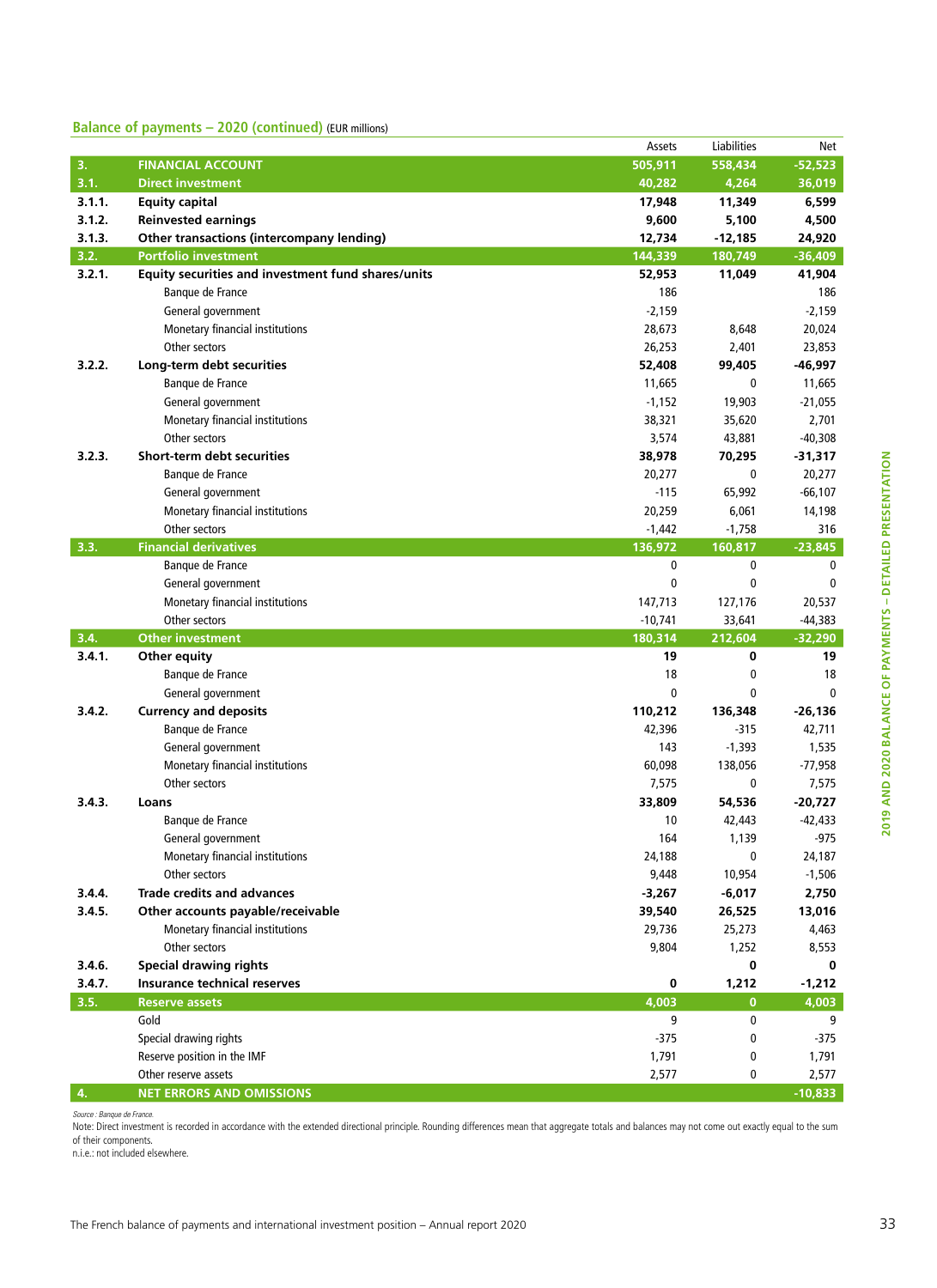# **A1** GLOSSARY APPENDICES

Balance of payments methodologies and terminology are governed by international statistical standards set out by the IMF in the sixth edition of its Balance of Payments and International Investment Position Manual (BPM6). They are applicable to all countries.

### B

#### **BANKNOTES**

Within the context of the Economic and Monetary Union, flows and positions in euro banknotes are subject to specific treatment through the use of a double accounting entry. The first entry is the difference between the theoretical issuance amount allocated to the Banque de France (based on the ECB capital key mechanism) and the euro banknotes that are actually put into circulation by the Banque de France. The second entry records the difference between the theoretical issuance amount allocated to the Banque de France and residents' holdings of euro banknotes. The net position therefore corresponds to the difference between residents' holdings of euro banknotes and the banknotes put into circulation by the Banque de France.

#### **BOOK VALUE**

The book value of direct investment positions is the value reported in company financial statements. In the case of outward direct investment, this value is shown in the tables recording subsidiaries and equity interests that are appended to the annual financial statements. In the case of inward direct investment, this value is shown on the balance sheets of resident companies affiliated with non-resident direct investors.

### C

#### **E** CAPITAL ACCOUNT

The capital account records capital transfers, i.e. transactions involving transfers of ownership of fixed assets or cancellation of liabilities by creditors without any counterparty received in return (debt forgiveness, write-offs, investment grants, etc.) and purchases and sales of non-produced, non-financial assets (see definition).

#### **E** CAPITAL INFLOWS/OUTFLOWS

In the financial account, capital outflows are transactions that involve an increase in assets (acquisitions of foreign assets by residents) or a reduction in liabilities. Conversely, capital inflows are transactions that involve a reduction in assets (sale of foreign assets by residents) or an increase in liabilities (acquisitions of resident assets by non-residents). A positive balance for flows on the financial account (increase in France's net assets) indicates net capital outflows. A negative net position indicates net capital inflows. See Sign conventions.

#### **CAPITAL TRANSFERS – DEBT FORGIVENESS**

Debt forgiveness granted by the French general government sector to a foreign country is a transfer to a non-resident agent. Accordingly, it is recorded as a debit from the capital account. The counterparty is that debt forgiveness decreases general government assets and is therefore recorded as a credit to the financial account under "other investment".

#### **CAPITAL TRANSFERS – OTHER TRANSFERS**

Other capital transfers include investment grants received from or paid to other countries as part of development assistance. Transfers made to the French general government sector come mainly from European institutions (ERDF<sup>1</sup> and EAFRD<sup>2</sup>).

#### **E** CIF-FOB ADJUSTMENT

The CIF-FOB adjustment corresponds to the value of transportation and insurance services included in CIF (cost, insurance and freight) payments for merchandise that are substracted from the good item and transferred to the relevant service components.

#### **EXECURRENT ACCOUNT**

The current account records flows of goods, services and primary and secondary income between France and the rest of the world. The current account balance is the difference between exports and income receivable by residents, on the one hand, and imports and income payable by residents, on the other.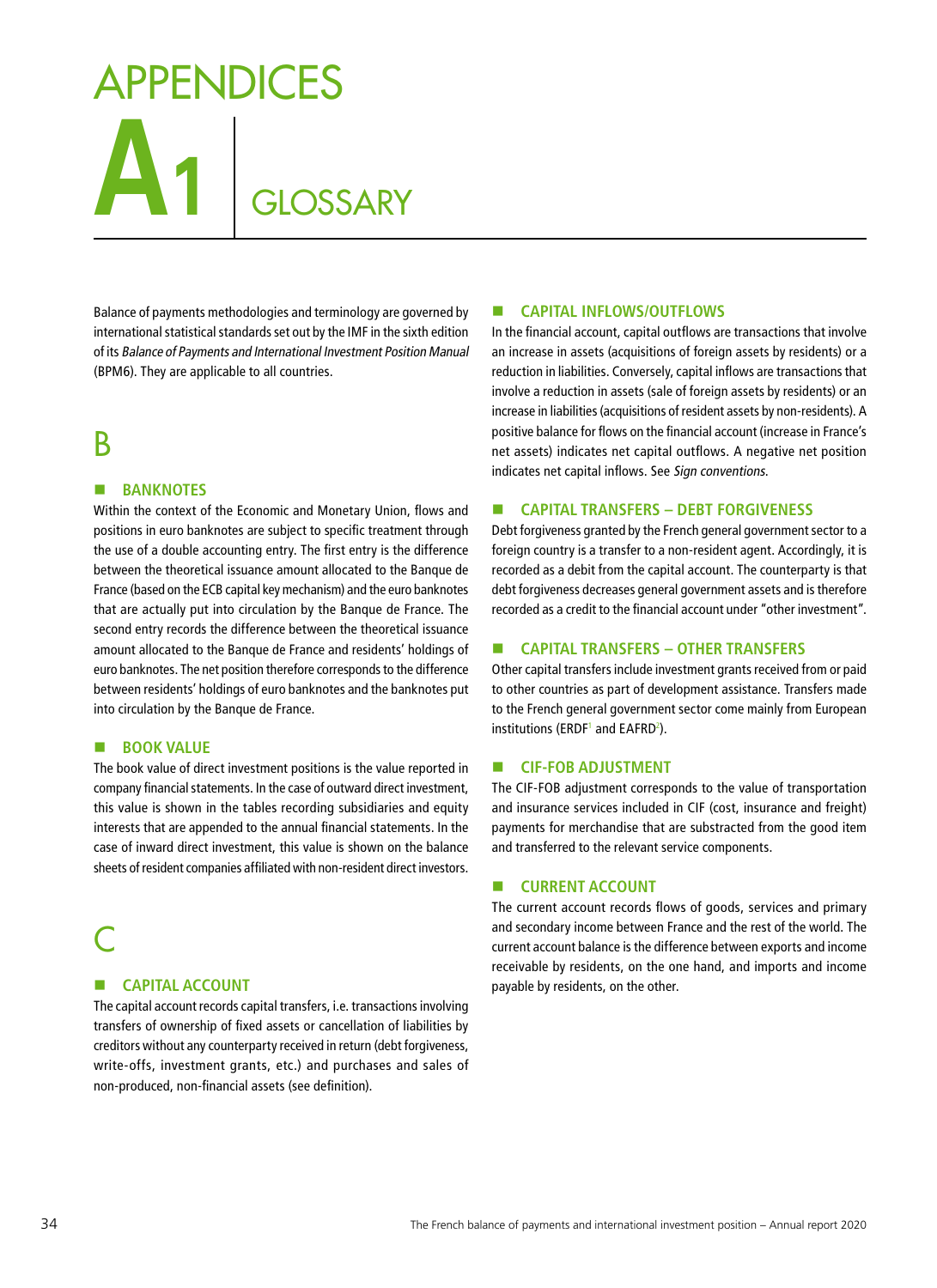# D

#### **B** DIRECT INVESTMENT

Direct investment covers transactions by investors resident in one economy to acquire, increase or dispose of a lasting interest in an enterprise resident in another economy and to hold or dispose of influence over its management.

# E

#### **ERRORS AND OMISSIONS**

"Errors and omissions" is a balancing item that exists because, as distinct from a simple double-entry accounting system, debits and credits in the balance of payments are not recorded simultaneously at the time of each transaction. Instead, they are recorded from reports and surveys using different sources. By construction, the errors and omissions item is equal, but opposite, to the difference between the financial account balance, on the one hand, and the sum of the capital account balance and the current account balance, on the other.

#### **EXTENDED DIRECTIONAL PRINCIPLE (DIRECT INVESTMENT – OTHER TRANSACTIONS – INTERCOMPANY LENDING)**

Under the BPM6 format, the extended directional principle provides a supplementary measurement of direct investment data. Under this principle, lending between companies belonging to the same international group is not classified according to the direction of the loans, but according to the country of residence of the parent company.

#### **EXTERNAL DEBT**

Gross external debt consists solely of financial liabilities vis-à-vis non-residents in the form of debt instruments (money market securities, bonds, loans) and does not include equity securities or financial derivatives. The debt is expressed in gross terms, since French residents' assets are not subtracted from their liabilities. Their assets are, however, subtracted to calculate net external debt, which is the net position in debt instruments.

## F

#### **E** FINANCIAL DERIVATIVES

This item includes premiums on options and futures bought and sold by resident banks and by other sectors, along with margin calls, adjustment payments and interest payments on swaps.

### **EINANCIAL INTERMEDIATION SERVICES INDIRECTLY MEASURED (FISIM)**

FISIM are services provided by financial intermediaries without charging customers. Financial intermediaries pay themselves for these services through an interest rate margin on customer deposits and loans.

#### **FLOW-STOCK RECONCILIATION**

Changes in the international investment position between two dates stem from:

- balance of payments flows;
- changes in exchange rates and the prices of listed equities;

• other changes, including reclassification of items, changes in methodology and statistical discrepancies between two reporting dates.

#### **FOREIGN EXCHANGE RESERVES**

See Reserve assets.

#### **FRANCE**

For the purposes of the balance of payments, France includes the departments in metropolitan France, the overseas departments (Guadeloupe, French Guiana, Martinique, Réunion and Mayotte), and the collectivities of Saint Barthélemy, Saint Martin and Saint Pierre and Miquelon, as well as the Principality of Monaco. All other countries, territories and institutions, including the European Central Bank (ECB), are regarded as non-residents.

# $\mathsf{G}$

#### **E** GENERAL GOVERNMENT

The general government sector includes central government, various central administration bodies (universities, regional health agencies, the national meteorological office, etc.), local governments and social security organisations.

#### **GOODS**

Goods are physical, produced assets over which ownership rights can be established and whose economic ownership can be transferred from one institutional unit to another by engaging in transactions.

#### **GOODS FOR PROCESSING**

See Manufacturing services on physical inputs owned by others.

1 European Regional Development Fund.

2 European Agricultural Fund for Rural Development.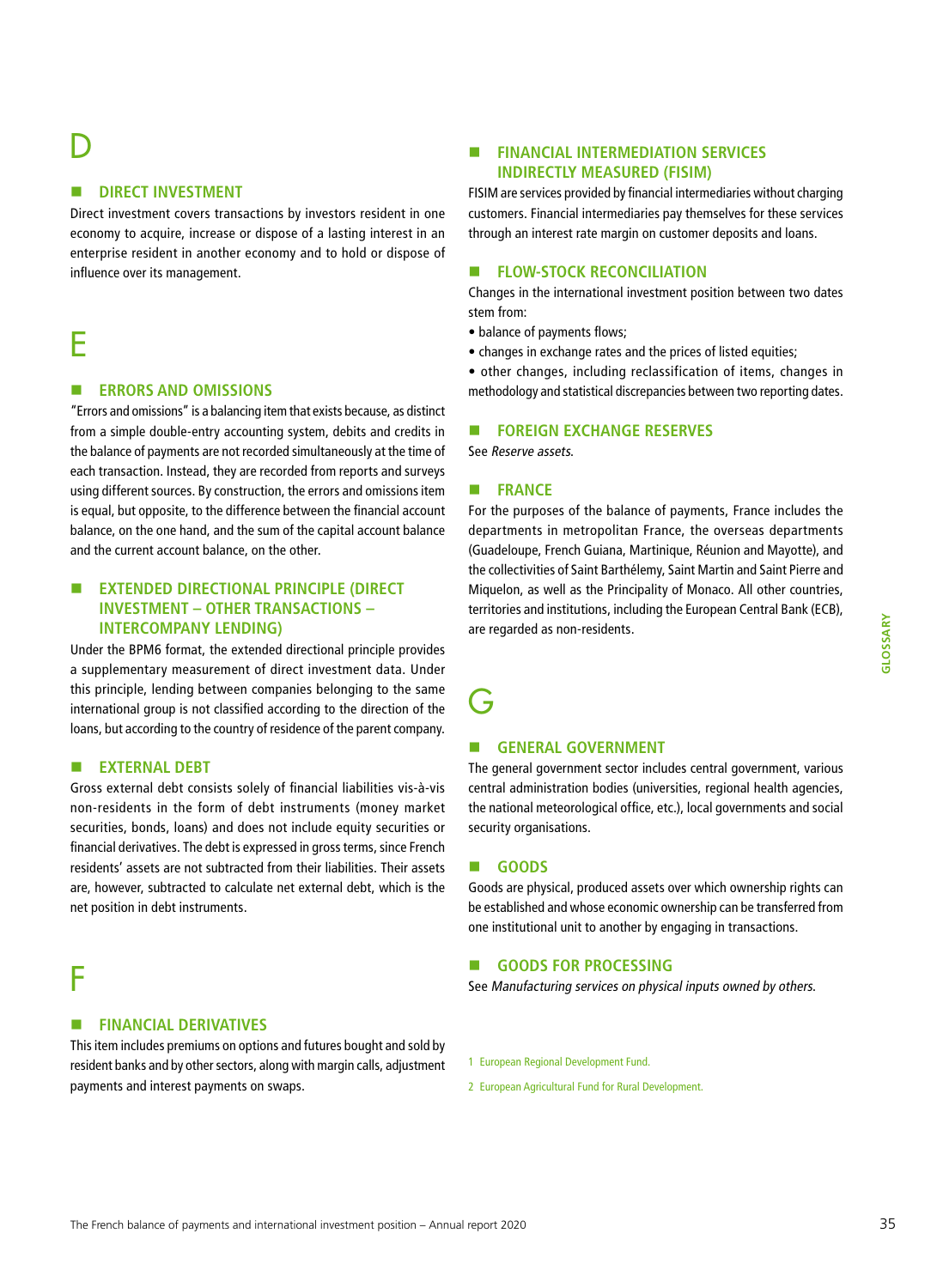#### **EDUCACIONS PROCURED IN PORTS BY CARRIERS**

This item covers purchases of goods, such as fuel, stores and provisions in ports and airports by resident carriers abroad and by non-resident carriers in France. It does not cover related services, such as towing and warehousing, which are recorded as transport services.

#### **ENTERCOMPANY LENDING (DIRECT INVESTMENT)**

The "other transactions" item under direct investment includes all short-term and long-term loans, advances and deposits between companies in direct investment relationships, with the exception of loan and deposit transactions between resident banks and other monetary financial institutions and non-resident banks and monetary financial institutions belonging to the same group, which are classified under "other investment".

#### **NITEREST**

I

Interest is property income received by owners of certain financial assets (deposits, securities other than equities, credits and other receivables). Interest is recorded on an accrual basis.

#### **ENVESTMENT INCOME**

Investment income corresponds to receipts or payments relating to external financial assets and liabilities. This income is broken down based on the nature of the related financial transactions: direct investment income, portfolio investment income, other investment income and reserve asset income. Investment income is a component of the current account.

# L

#### **E** LONG TERM

For the purposes of balance of payment statistics, long term refers to initial maturities of more than one year.

## M

#### **E** MANUFACTURING SERVICES ON PHYSICAL **INPUTS OWNED BY OTHERS**

This category is now classified within services (it was previously classified within goods in accordance with the fifth edition of the Balance of Payments and International Investment Position Manual). It records transactions involving processing, assembly, labelling, packaging, etc. provided by enterprises that do not own the goods in question.

#### **MARKET VALUE**

Outward and inward direct investment positions are recorded at market value, which is estimated jointly with national accounts staff, but only for equity capital. Only aggregated positions at market value are disseminated. Consequently, no breakdowns by company, country or sector are available.

#### **MERCHANTING**

Merchanting covers transactions related to purchases of foreign goods that are then resold to non-residents without being imported into France's customs territory, and purchases and sales to non-residents of French goods that are not exported outside France's customs territory.

#### **MIXED VALUE**

Inward and outward direct investment positions are recorded at mixed value, meaning that positions in listed securities are recorded at market value and positions in unlisted assets and liabilities are recorded at their book value.

#### **E** MONETARY FINANCIAL INSTITUTIONS (MFIs)

The monetary financial institutions (MFI) sector, excluding the central bank, includes resident credit institutions, as defined in European legislation, and all other resident financial institutions whose business is to receive deposits (or close substitutes for deposits) from entities other than MFIs and, for their own account, to grant credit and/or make investments in securities. This category also includes electronic monetary institutions, meaning those that engage in financial intermediation primarily by issuing electronic currency. The Caisse des Dépôts et Consignations, money market funds and the Caisse nationale d'Épargne are also part of the MFI sector. Payment institutions are not part of this sector, however.

# N

#### **NON-PRODUCED NON-FINANCIAL ASSETS**

This category corresponds to purchases and sales of natural resources, such as land, mineral rights, water and forests, along with contracts, leases and licences, and marketing assets (registered trademarks and models, logos, domain names, etc.).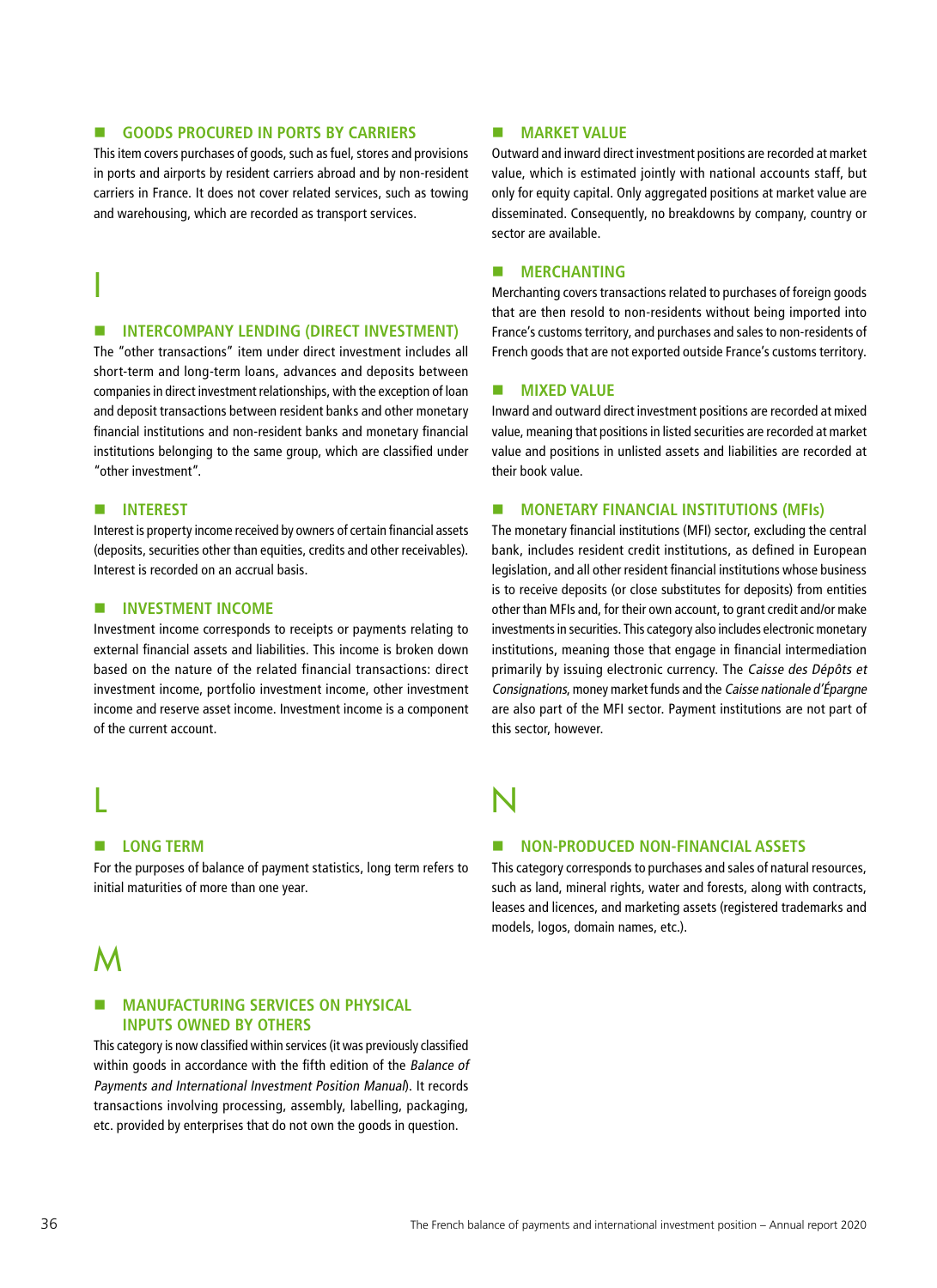#### **E** OTHER INVESTMENT (LOAN-DEPOSIT POSITION)

The "other investment" component of the financial account includes all transactions in financial assets and liabilities with non-residents that do not concern direct investment, portfolio investment, financial derivatives or reserve assets. In practice, this mainly concerns bank deposits and interbank lending, as well as loans and deposits made by insurance companies and all kinds of investment companies and funds.

#### $\blacksquare$  **OTHER SECTORS**

"Other sectors" records transactions by economic agents other than the central bank, general government or monetary financial institutions. This category covers other financial corporations (insurance companies, investment companies and investment funds, except money market funds, which are classified as monetary financial institutions), industrial and commercial companies, households and unincorporated enterprises. This residual sector also includes non-profit institutions serving households (NPISHs), such as associations or foundations.

## P

#### **PORTFOLIO INVESTMENT**

Portfolio investment covers all transactions in negotiable securities between residents and non-residents, including purchases of new issues, trading and redemptions, other than transactions recorded as direct investment, reserve assets or financial derivatives.

#### **E** PRIMARY INCOME

Primary income refers to the flows received by economic agents for their participation in the production process ("compensation of employees"), in the provision of financial assets ("investment income") or in the leasing of natural resources ("rent"). Taxes and subsidies on products and production are also included in primary income.

## R

#### **REINVESTED EARNINGS**

Reinvested earnings are the undistributed share of after-tax operating income from subsidiaries and equity interests attributable to the direct investor.

#### **REINVESTMENT OF EARNINGS**

See Reinvested earnings.

#### **RESERVE ASSETS**

Reserve assets are external assets that are readily available to the central bank. Reserve assets are made up of gross assets in monetary gold and foreign currencies, including securities issued by non-residents, special drawing rights (SDRs) and France's net reserve position in the IMF.

#### **RESIDENCE**

#### Residents are:

• natural persons whose central predominant economic interest is in France, regardless of their nationality, except for foreign civil servants and military personnel assigned to France, who remain non-residents; • civil servants and other French government employees posted to other countries or seconded to international organisations or other non-resident employers;

• French and foreign legal entities, for their establishments in France (with the exception of foreign diplomatic missions and international organisations based in France) when there is a real economic activity carried out in France by autonomous production units, regardless of their legal form (subsidiary, branch, agency, office, etc.).

#### Non-residents are:

• foreign and French natural persons who habitually live abroad (i.e. who have their actual place of residence there), with the exception of French diplomatic missions and French civil servants posted abroad;

• foreign and French legal entities, for their establishments abroad, when there is a real economic activity carried out abroad by autonomous production units, regardless of their legal form.

#### **RESIDENT ECONOMIC SECTORS**

The amounts recorded under many balance of payments items are classified according to the institutional sector of the resident party to the transaction. The institutional sectors are (see the definition of each sector):

- the Banque de France;
- general government;
- monetary financial institutions;
- «other sectors».

# S

### **ENDING SECONDARY INCOME**

Secondary income records current transfers between residents and non-residents. A transfer is a transaction that involves the provision of a good, service, financial asset or other non-produced asset without receiving something of economic value in exchange. Current transfers refer to all transfers that are not capital transfers (see Capital account).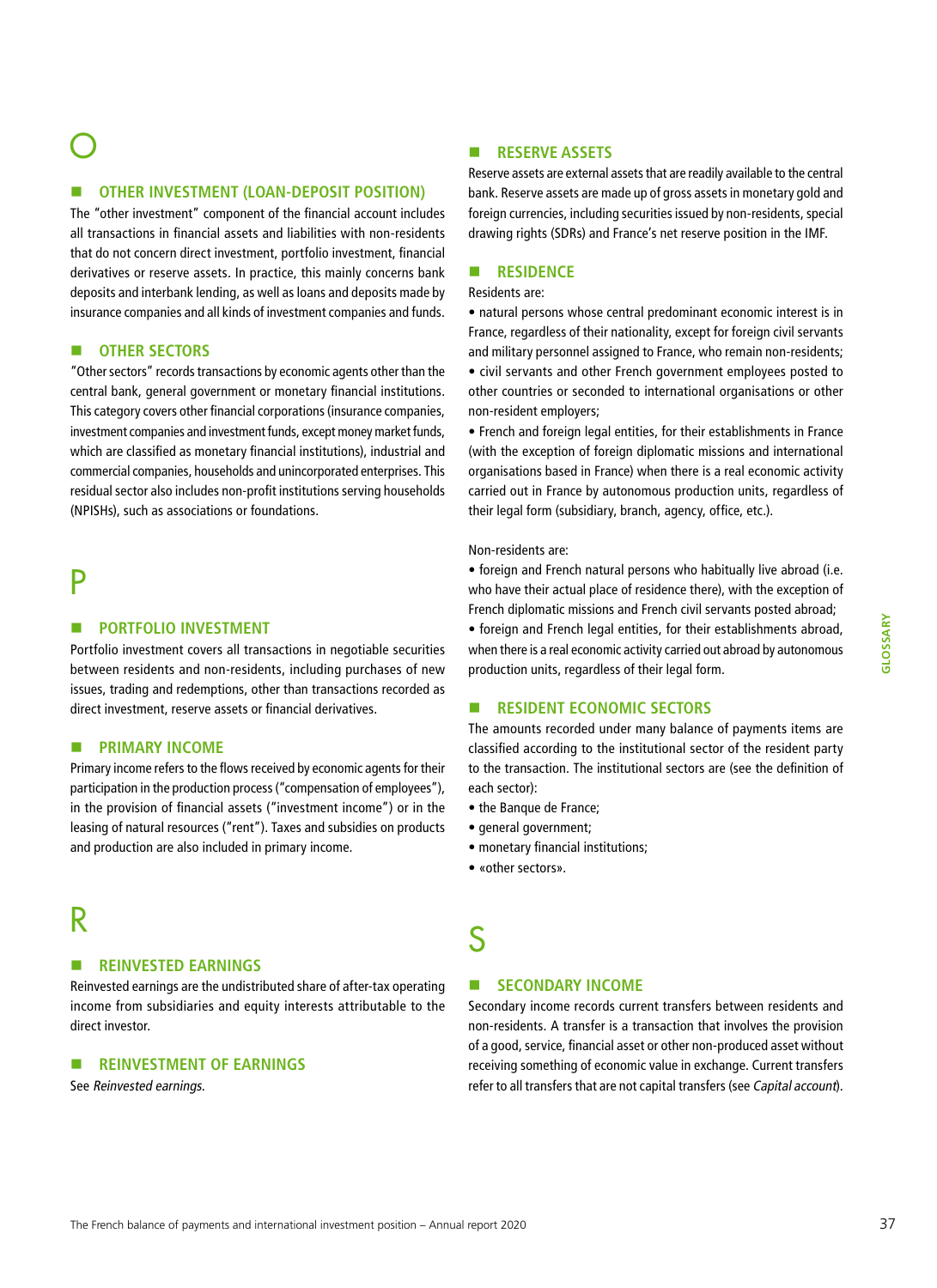#### **ENSERVICES**

Services constitute the second main component of the current account. Unlike goods, where production and marketing are clearly separate activities, trade in services is closely linked to their production. Trade in services includes transport services and travel.

#### **B** SHORT TERM

For the purposes of balance of payment statistics, short term refers to initial maturities of one year or less. The "initial maturity" is that stipulated when a financial transaction is initiated as distinct from the notion of "residual maturity".

#### **E** SIGN CONVENTIONS

By protocol, all current account transactions have a positive sign, with a few exceptions, including acquisitions for merchanting and reinvested earnings in the event of operating losses, which are registered as credits or debits, as the case may be, with a negative sign. A positive balance (credits minus debits) on the current account and the capital account indicates that receipts are greater than payments, resulting in net lending.

In the case of flows of assets and liabilities on the financial account, a positive figure indicates an increase in assets or liabilities and a negative figure indicates a decrease in assets or liabilities. A positive balance of flows on the financial account indicates an increase in France's net assets, and a negative balance indicates a decrease in net assets. A simultaneous increase in assets and liabilities by the same amount does not change the balance of the financial account.

## T

#### **EXECUTE TRADE CREDITS AND ADVANCES**

Trade credits and advances arise from credits granted by resident enterprises to non-resident customers (assets) or credits granted by non-residents to resident customers (liabilities), regardless of their maturity. This item also covers advances. Trade credits between companies in a direct investment relationship are recorded under "direct investment". Other trade credits are recorded under "other investment".

#### **EXECUTE: TRANSPORT SERVICES**

This item records transactions reported for goods and passenger transport, along with the related expenses, except for goods procured in ports by carriers (see definition), and the estimated shipping expenses included in trade in goods. Transport services receipts and payments related to international travel, such as the airfare for tourists travelling between their home countries and France, are recorded under "transport services" rather than "travel". However, domestic transport used in France by non-residents and domestic transport used abroad by residents are recorded under "travel".

#### **TRAVEL**

The "travel" item records the expenditure of natural persons when travelling abroad. Travel receipts record all spending in France by non-resident individuals staying in France for less than one year, along with expenses incurred for personal services (healthcare, tuition, etc.) purchased from residents. Travel payments record similar spending by residents abroad.

Transport services receipts and payments related to international travel are recorded under "transport services" rather than "travel". However, domestic transport used in France by non-residents and domestic transport used abroad by residents are recorded under "travel".

## W

#### **WORKERS' REMITTANCES**

Workers' remittances are the amounts transferred abroad by resident workers and vice versa. Workers' remittances are recorded under "secondary income".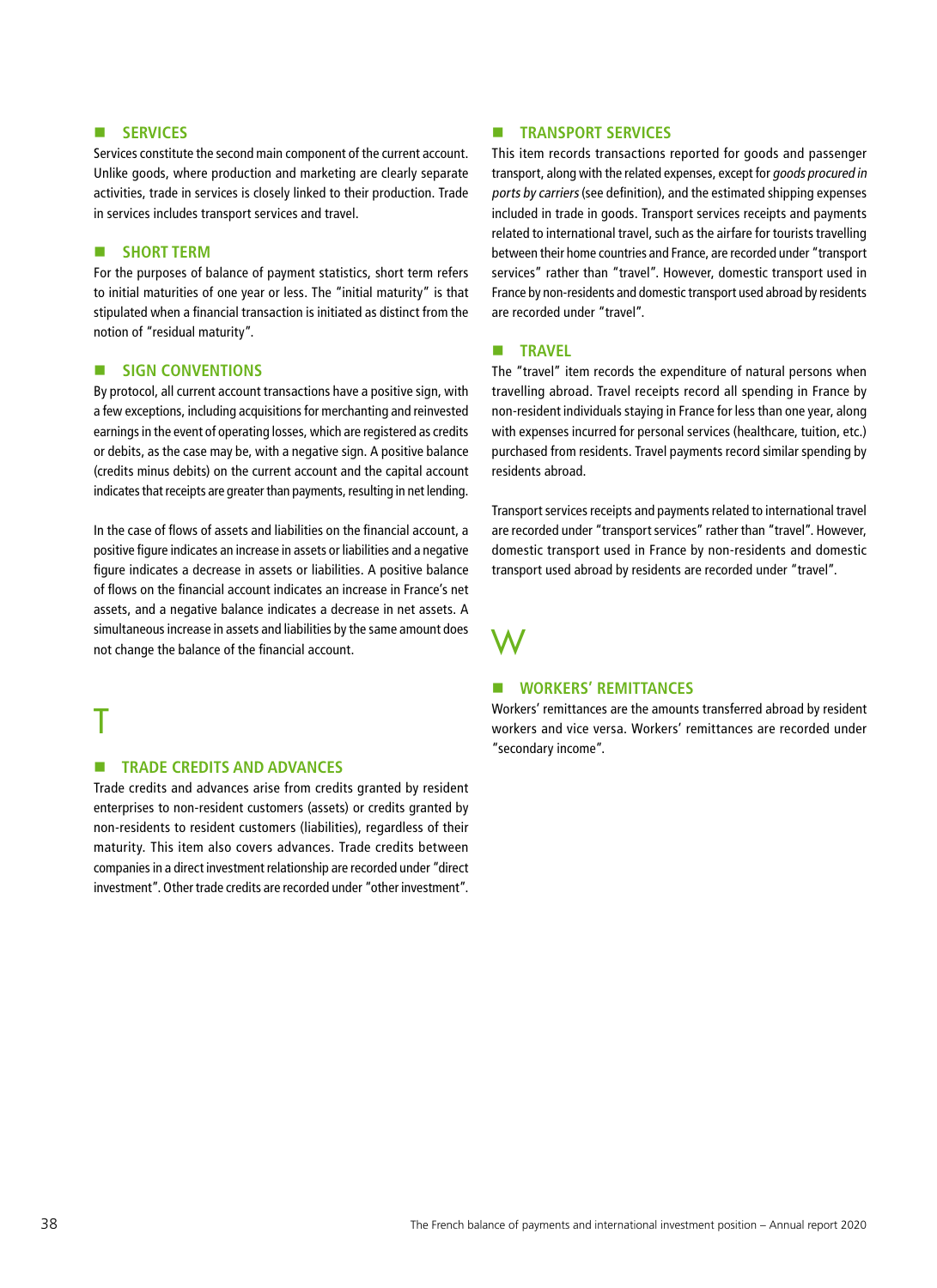#### **EUROPEAN UNION MEMBER COUNTRIES (AT 1 JANUARY 2021)**

| Austria*       | Germany*     | Poland    |
|----------------|--------------|-----------|
| Belgium*       | Greece*      | Portugal* |
| Bulgaria       | Hungary      | Romania   |
| Croatia        | Ireland*     | Slovakia* |
| Cyprus*        | Italy*       | Slovenia* |
| Czech Republic | Latvia*      | Spain*    |
| Denmark        | Lithuania*   | Sweden    |
| Estonia*       | Luxembourg*  |           |
| Finland*       | Malta*       |           |
| France*        | Netherlands* |           |
|                |              |           |

The European Union includes the countries listed above, along with European Union institutions (European Investment Bank, European Development Fund and other European Community institutions).

As of 1 January 2021, the Economic and Monetary Union had 19 member countries (denoted by \*), along with the European Central Bank and the European Stability Mechanism.

The geographical zones are defined in the standard lists drawn up by Eurostat.

#### **OFFSHORE FINANCIAL CENTRES (STANDARD LIST COMPILED BY EUROSTAT)**

| Andorra                       | Gibraltar        | Panama                           |
|-------------------------------|------------------|----------------------------------|
| Anguilla                      | Grenada          | Philippines                      |
| Antigua and Barbuda           | Guernsey         | <b>Saint Kitts and Nevis</b>     |
| Aruba                         | Hong Kong        | Saint Lucia                      |
| <b>Bahamas</b>                | Isle of Man      | <b>Saint Martin</b>              |
| <b>Bahrain</b>                | Jersey           | Saint Vincent and the Grenadines |
| <b>Barbados</b>               | Lebanon          | Samoa                            |
| <b>Belize</b>                 | Liberia          | Seychelles                       |
| Bermuda                       | Lichtenstein     | Singapore                        |
| <b>British Virgin Islands</b> | Marshall Islands | <b>Turks and Caicos Islands</b>  |
| Cayman Islands                | <b>Mauritius</b> | United States Virgin Islands     |
| Cook Islands                  | Montserrat       | Vanuatu                          |
| Curaçao                       | Nauru            |                                  |
| Dominica                      | <b>Niue</b>      |                                  |
|                               |                  |                                  |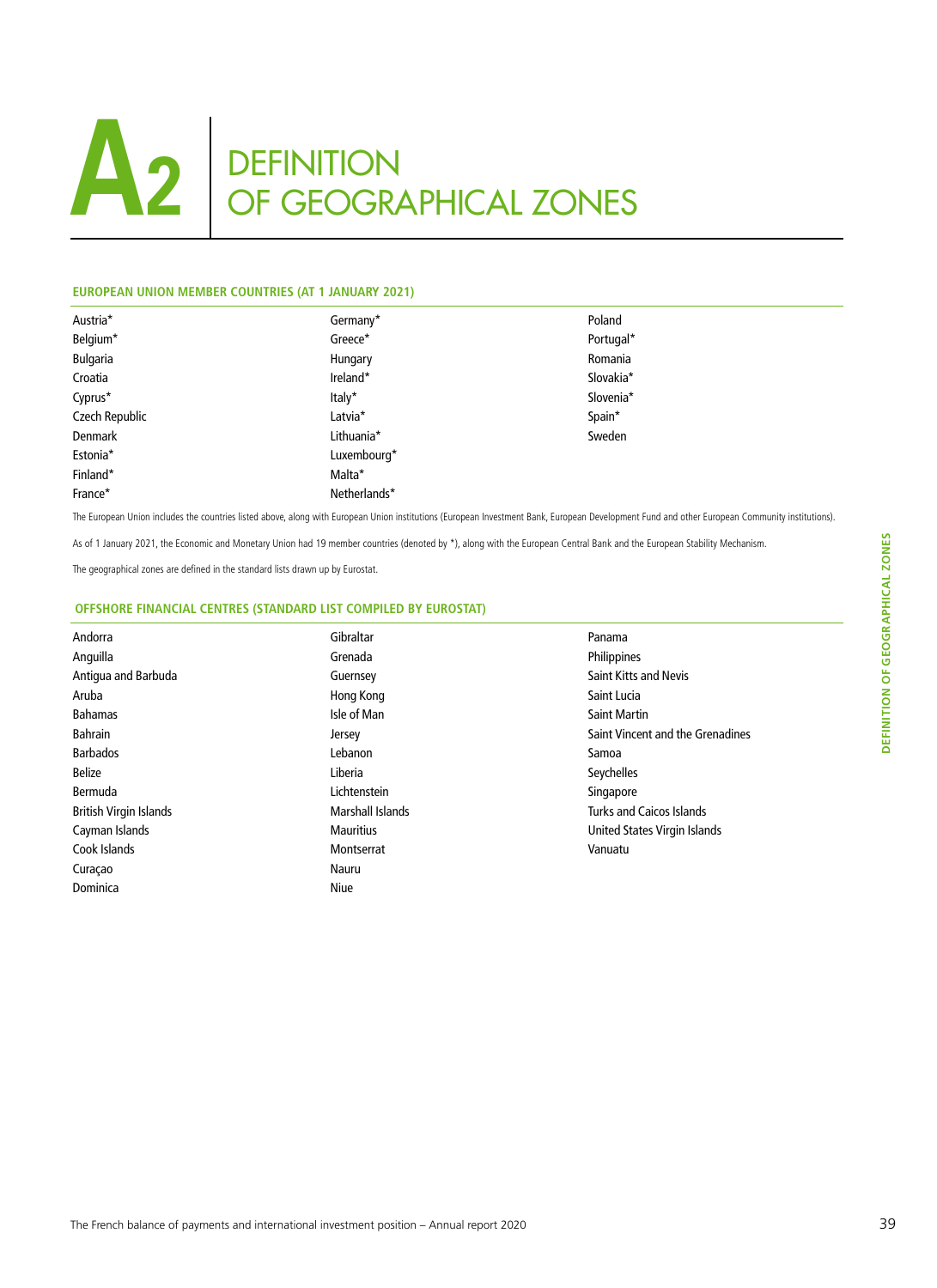# **BALANCE OF PAYMENTS –** REVISIONS OF 2018 AND 2019 DATA

With the publication of the *Annual report*, certain data from previous years are updated, with most of the revisions concerning the previous two years. These revisions take account of more comprehensive information as it becomes available.

#### **MAIN REVISIONS TO THE CURRENT ACCOUNT**

The **current account** deficit was increased by EUR 6.4 billion to EUR 19.6 billion for 2018, and was reduced by EUR 9.1 billion to EUR 7.1 billion for 2019.

The widening of the current account deficit **for 2018** is mainly due to a EUR 2.9 billion downward adjustment to the balance of trade in goods and to a EUR 2.5 billion downward adjustment to the primary income balance. In the case of trade in goods, the change essentially reflected a EUR 2.5 billion downward adjustment to **merchanting** net exports reflecting measures to improve the reliability of the statistical reports filed with the Banque de France. The revision to the primary income balance chiefly concerned the **direct investment income** balance, which was adjusted downwards by EUR 2.4 billion, with a EUR 2.8 billion increase in income paid abroad. Direct investment income is regularly revised because it incorporates late information that is used to clarify the estimates from previous versions.

**For 2019**, the current account revision also reflected the upward adjustment of EUR 7.0 billion to the **direct investment income** balance. The EUR 2.4 billion upward adjustment to the balance of trade in **services** likewise played a part. This adjustment was largely due to the inclusion of results from the supplementary survey on international trade in services (*enquête complémentaire sur les échanges internationaux de services* – ECEIS), which were not available for 2019 in the previous version of the *Annual report*. Exports of **insurance services**, in particular, were adjusted upwards by EUR 1.7 billion.

#### **MAIN REVISIONS TO THE FINANCIAL ACCOUNT**

The **financial account** balance was revised downwards for 2018 by EUR 0.8 billion to a net inflow of EUR 24.1 billion and was revised upwards for 2019 by EUR 9.2 billion to a net inflow of EUR 19.6 billion.

**For 2018**, the main revisions affected the portfolio investment balance, which was adjusted upwards by EUR 7.0 billion, and the direct investment balance, which was adjusted downwards by EUR 6.1 billion.

**For 2019**, the upward revision to the financial account balance was driven by the **portfolio investment** balance, which was adjusted upwards by EUR 24.3 billion. Several factors contributed to this, including developments in statistical treatments covering the inclusion of accrued interest in the measurement of portfolio flows, and a revised estimate of resident investors' securities assets held outside the euro area. The **other investment balance** was also adjusted downwards by EUR 15.6 billion. Monetary financial institutions' (MFI) asset and liability flows were revised upwards by EUR 10.9 billion and EUR 11.7 billion respectively, owing to improved recognition of certain transactions booked under "other accounts receivable/payable".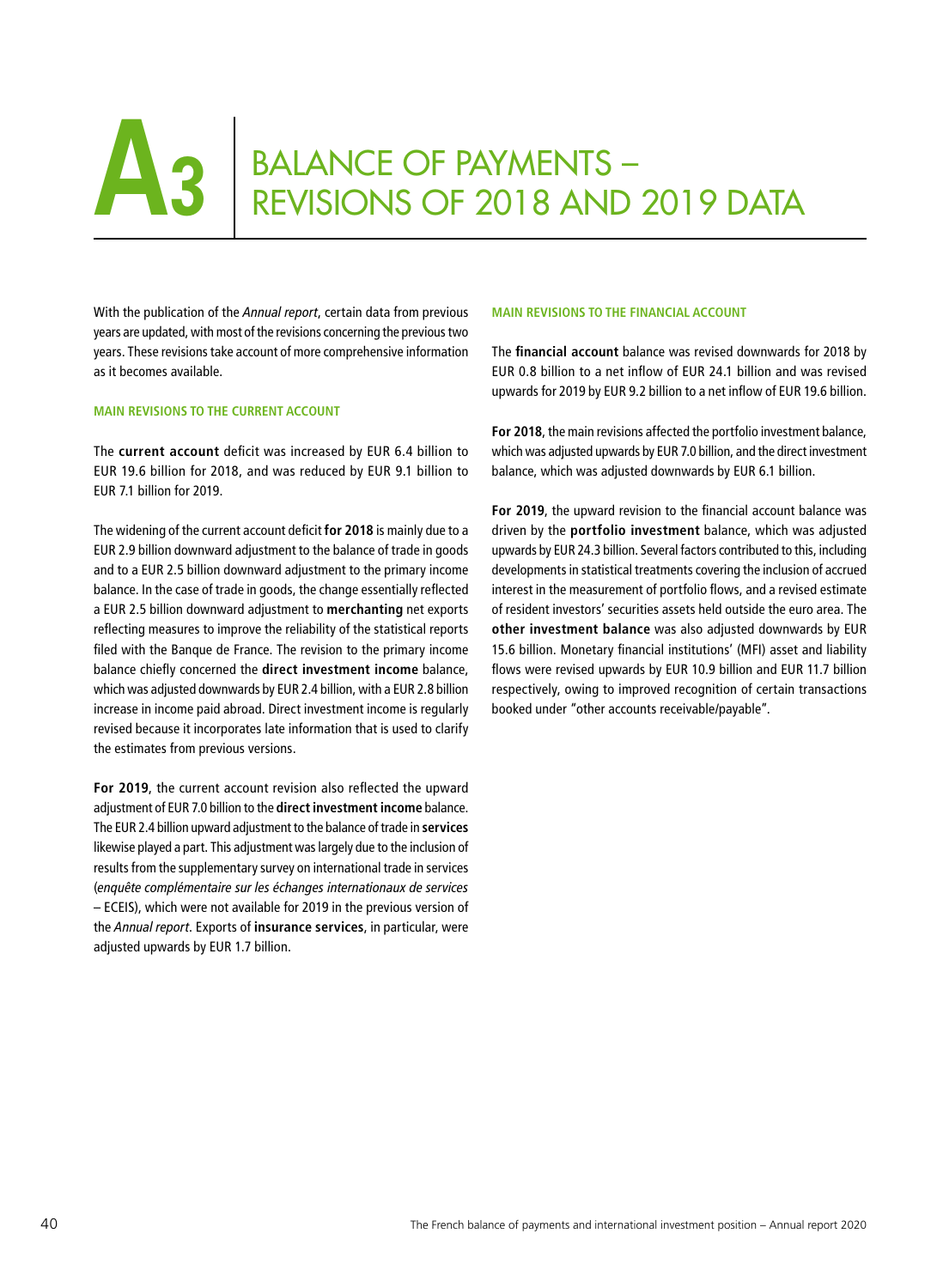## **Revisions of 2018 and 2019 balance of payments data**

**Net amounts of the principal balance of payments components** (EUR billions)

|                                                                             |                          | 2018                     | 2019     |                          |                          |          |
|-----------------------------------------------------------------------------|--------------------------|--------------------------|----------|--------------------------|--------------------------|----------|
|                                                                             | Annual<br>report<br>2019 | Annual<br>report<br>2020 | Revision | Annual<br>report<br>2019 | Annual<br>report<br>2020 | Revision |
| <b>Current account</b>                                                      | $-13.2$                  | $-19.6$                  | $-6.4$   | $-16.2$                  | $-7.1$                   | 9.1      |
| Goods                                                                       | $-48.1$                  | $-51.0$                  | $-2.9$   | $-46.8$                  | $-46.6$                  | 0.2      |
| <b>Services</b>                                                             | 24.8                     | 24.3                     | $-0.5$   | 21.6                     | 24.0                     | 2.4      |
| of which: transport services                                                | $-6.9$                   | $-6.1$                   | 0.8      | $-5.0$                   | $-4.0$                   | 1.0      |
| travel                                                                      | 14.5                     | 13.5                     | $-1.0$   | 10.9                     | 11.6                     | 0.7      |
| <b>Primary income</b>                                                       | 56.8                     | 54.3                     | $-2.5$   | 54.0                     | 61.7                     | 7.7      |
| <b>Compensation of employees</b>                                            | 20.4                     | 20.4                     | 0.0      | 21.5                     | 21.6                     | 0.1      |
| Investment income                                                           | 33.0                     | 30.3                     | $-2.7$   | 29.2                     | 36.5                     | 7.3      |
| Direct investment                                                           | 48.3                     | 45.9                     | $-2.4$   | 47.5                     | 54.5                     | 7.0      |
| Portfolio investment                                                        | $-15.8$                  | $-15.9$                  | $-0.1$   | $-16.1$                  | $-15.8$                  | 0.3      |
| Other investment                                                            | $-0.5$                   | $-0.7$                   | $-0.2$   | $-3.4$                   | $-3.4$                   | 0.0      |
| Reserve assets                                                              | 1.0                      | 1.0                      | 0.0      | 1.2                      | 1.2                      | 0.0      |
| Other primary income                                                        | 3.4                      | 3.5                      | 0.1      | 3.3                      | 3.6                      | 0.3      |
| <b>Secondary income</b>                                                     | $-46.7$                  | $-47.3$                  | $-0.6$   | $-44.9$                  | $-46.1$                  | $-1.2$   |
| <b>Capital account</b>                                                      | 2.1                      | 2.1                      | 0.0      | 1.9                      | 2.0                      | 0.1      |
| <b>Financial account</b>                                                    | $-23.3$                  | $-24.1$                  | $-0.8$   | $-28.8$                  | $-19.6$                  | 9.2      |
| <b>Direct investment</b>                                                    | 57.1                     | 51.0                     | $-6.1$   | 4.2                      | 4.9                      | 0.7      |
| Abroad                                                                      | 89.5                     | 86.4                     | $-3.1$   | 34.5                     | 30.2                     | $-4.3$   |
| Equity capital                                                              | 78.3                     | 74.7                     | $-3.6$   | 27.2                     | 17.3                     | -9.9     |
| Reinvested earnings                                                         | 24.6                     | 25.3                     | 0.7      | 17.0                     | 21.6                     | 4.6      |
| Other transactions (intercompany lending)                                   | $-13.5$                  | $-13.6$                  | $-0.1$   | $-9.7$                   | $-8.7$                   | 1.0      |
| In France                                                                   | 32.3                     | 35.4                     | 3.1      | 30.3                     | 25.3                     | $-5.0$   |
| Equity capital                                                              | 28.8                     | 28.8                     | 0.0      | 24.7                     | 22.6                     | $-2.1$   |
| Reinvested earnings                                                         | 7.3                      | 9.2                      | 1.9      | 4.5                      | 9.5                      | 5.0      |
| Other transactions (intercompany lending)                                   | $-3.8$                   | $-2.6$                   | 1.2      | 1.2                      | $-6.8$                   | $-8.0$   |
| <b>Portfolio investment</b>                                                 | 9.4                      | 16.4                     | 7.0      | $-93.0$                  | $-68.7$                  | 24.3     |
| Assets (residents' transactions in securities issued by non-<br>residents)  | 29.0                     | 30.8                     | 1.8      | 53.2                     | 62.5                     | 9.3      |
| Equity securities and investment fund shares/units                          | $-21.5$                  | $-15.5$                  | 6.0      | $-1.5$                   | 8.2                      | 9.7      |
| Long-term debt securities                                                   | 41.3                     | 38.9                     | $-2.4$   | 64.9                     | 62.9                     | $-2.0$   |
| Short-term debt securities                                                  | 9.2                      | 7.5                      | $-1.7$   | $-10.1$                  | $-8.6$                   | 1.5      |
| Liabilities (non-residents' transactions in securities issued by residents) | 19.6                     | 14.5                     | $-5.1$   | 146.2                    | 131.2                    | $-15.0$  |
| Equity securities and investment fund shares/units                          | $-22.7$                  | $-26.2$                  | $-3.5$   | $-4.5$                   | $-5.9$                   | $-1.4$   |
| Long-term debt securities                                                   | 81.4                     | 77.3                     | $-4.1$   | 144.9                    | 142.2                    | $-2.7$   |
| Short-term debt securities                                                  | $-39.1$                  | $-36.6$                  | 2.5      | 5.8                      | $-5.1$                   | $-10.9$  |
| <b>Financial derivatives</b>                                                | $-25.9$                  | $-25.9$                  | 0.0      | 3.7                      | 3.7                      | 0.0      |
| <b>Other investment</b>                                                     | $-74.4$                  | $-76.0$                  | $-1.6$   | 53.4                     | 37.8                     | $-15.6$  |
| Assets                                                                      | 130.6                    | 130.7                    | 0.1      | 216.6                    | 217.5                    | 0.9      |
| of which: monetary financial institutions                                   | 140.0                    | 138.4                    | $-1.6$   | 117.6                    | 128.5                    | 10.9     |
| Liabilities                                                                 | 205.0                    | 206.6                    | 1.6      | 163.2                    | 179.7                    | 16.5     |
| of which: monetary financial institutions                                   | 187.0                    | 193.1                    | 6.1      | 167.7                    | 179.4                    | 11.7     |
| <b>Reserve assets</b>                                                       | 10.4                     | 10.4                     | 0.0      | 2.8                      | 2.8                      | 0.0      |
| <b>Net errors and omissions</b>                                             | $-12.2$                  | $-6.5$                   | 5.7      | $-14.6$                  | $-14.5$                  | 0.1      |

Note: Direct investment is recorded in accordance with the extended directional principle. The sign convention used is that from the sixth edition of the *Balance of Payments and International Investment Position Manual*.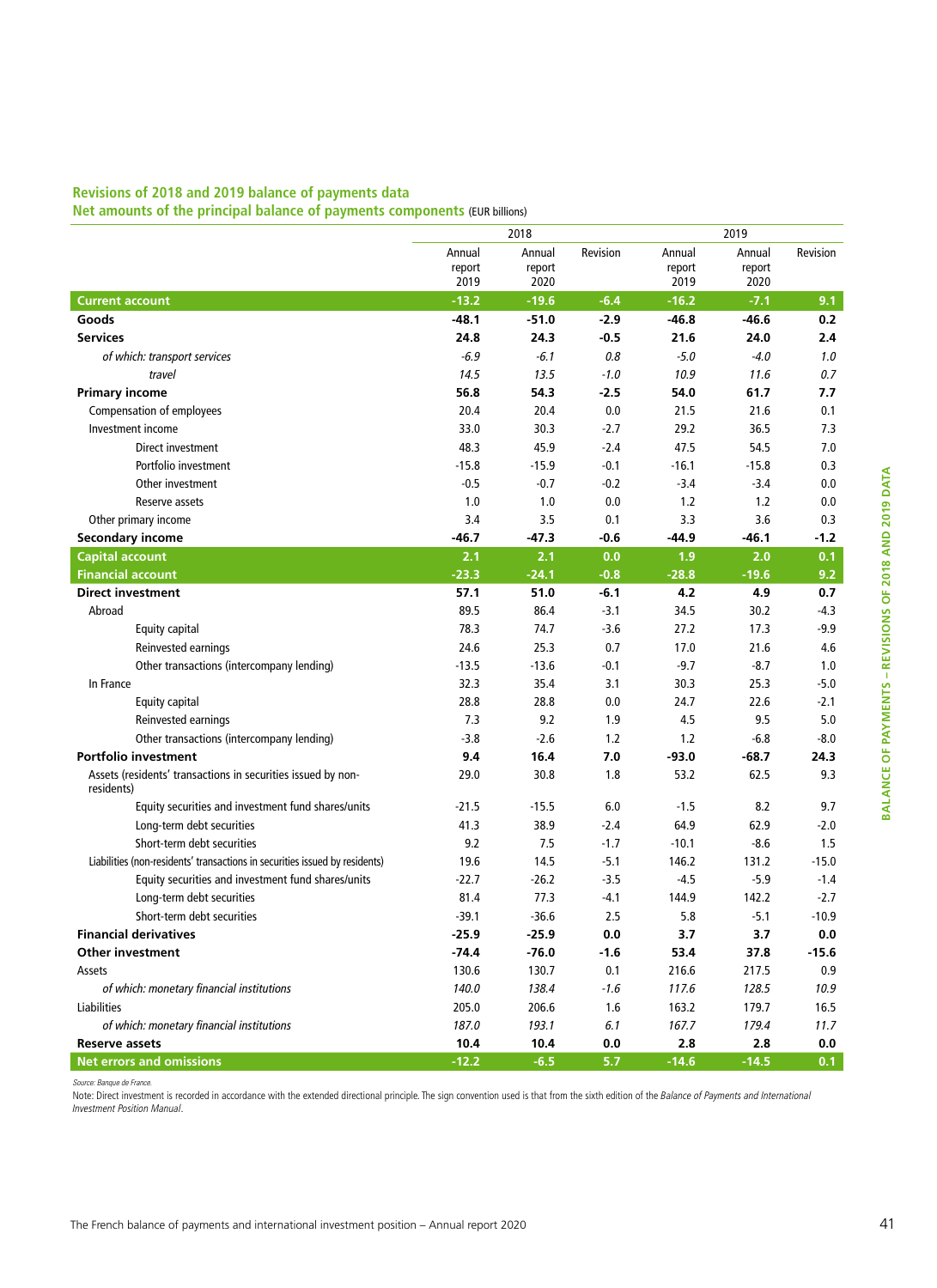

# **A4** INTERNATIONAL INVESTMENT POSITION –<br>REVISIONS OF 2018 AND 2019 DATA REVISIONS OF 2018 AND 2019 DATA

As is the case for the balance of payments, several items in France's international investment position are revised in this *Annual report* (*see table below*). These revisions to the international investment position are the result of the usual revision process. They include corrections and data that were not previously available, and relate to the two years 2018 and 2019.

France's net international investment position was adjusted downwards by EUR 10.8 billion for 2018 and by EUR 60.3 billion for 2019. The net **direct investment** positions for 2018 and 2019 were adjusted downwards by EUR 28.2 billion and EUR 78.8 billion respectively.

These adjustments reflect the inclusion of new data from companies' annual financial statements and from the findings of specific surveys of resident enterprises, as well as statistical corrections to stocks recorded in previous versions. The net **portfolio investment** positions for 2018 and 2019 were adjusted downwards by EUR 39.5 billion and EUR 23.6 billion respectively, mainly owing to improved measurement of the stocks of French short-term debt held abroad. The net **other investment** position (loans and deposits) was revised upwards by EUR 57.0 billion for 2018 and by EUR 42.1 billion for 2019. These revisions were mainly due to improved recognition of certain stocks booked under "other accounts receivable/payable".

#### **Revisions of 2018 and 2019 international investment position data Principle components of the international investment position (EUR billions)**

|                                                      |                              | 2018a)                       |                  |                              | 2019a)                       |                  |
|------------------------------------------------------|------------------------------|------------------------------|------------------|------------------------------|------------------------------|------------------|
|                                                      | <b>Annual Report</b><br>2019 | <b>Annual Report</b><br>2020 | <b>Revisions</b> | <b>Annual Report</b><br>2019 | <b>Annual Report</b><br>2020 | <b>Revisions</b> |
| <b>Direct investment at mixed value</b>              | 592.6                        | 564.4                        | $-28.2$          | 591.2                        | 512.4                        | $-78.8$          |
| Abroad <sup>a)</sup>                                 | 1,309.3                      | 1,271.5                      | $-37.8$          | 1,364.5                      | 1,273.4                      | $-91.1$          |
| In France <sup>a)</sup>                              | 716.7                        | 707.2                        | $-9.5$           | 773.3                        | 761.0                        | $-12.3$          |
| Portfolio investment                                 | $-757.1$                     | $-796.6$                     | $-39.5$          | $-942.7$                     | $-966.3$                     | $-23.6$          |
| <b>Foreign securities</b>                            | 2,334.7                      | 2,330.0                      | $-4.7$           | 2,546.0                      | 2,545.9                      | $-0.1$           |
| Equity securities and investment fund shares/units   | 689.9                        | 686.8                        | $-3.1$           | 807.2                        | 810.6                        | 3.4              |
| Long-term debt securities                            | 1,435.6                      | 1,435.6                      | 0.0              | 1,545.8                      | 1,542.4                      | $-3.4$           |
| Short-term debt securities                           | 209.2                        | 207.6                        | $-1.6$           | 193.0                        | 192.9                        | $-0.1$           |
| <b>Domestic securities</b>                           | 3,091.8                      | 3,126.6                      | 34.8             | 3,488.7                      | 3,512.2                      | 23.5             |
| Equity securities and investment fund shares/units   | 806.1                        | 804.1                        | $-2.0$           | 956.2                        | 952.8                        | $-3.4$           |
| Long-term debt securities                            | 2,074.6                      | 2,073.8                      | $-0.8$           | 2,314.7                      | 2,313.3                      | $-1.4$           |
| Short-term debt securities                           | 211.1                        | 248.7                        | 37.6             | 217.7                        | 246.1                        | 28.4             |
| <b>Financial derivatives</b>                         | $-72.6$                      | $-72.6$                      | 0.0              | $-72.8$                      | $-72.8$                      | 0.0              |
| Loan-deposit position (excluding reserve assets)     | $-353.2$                     | $-296.2$                     | 57.0             | $-300.5$                     | $-258.4$                     | 42.1             |
| Trade credits and advances                           | $-40.0$                      | $-34.9$                      | 5.1              | $-35.5$                      | $-30.6$                      | 4.9              |
| Other Banque de France investment                    | $-173.3$                     | $-173.3$                     | 0.0              | $-128.4$                     | $-128.7$                     | $-0.3$           |
| Other general government investment                  | 35.3                         | 35.3                         | 0.0              | 30.3                         | 32.0                         | 1.7              |
| MFIs' loan-deposit position                          | $-171.3$                     | $-122.7$                     | 48.6             | $-219.2$                     | $-170.5$                     | 48.7             |
| Loan-deposit position of other sectorsb)             | 8.4                          | 11.7                         | 3.3              | 64.9                         | 52.0                         | $-12.9$          |
| Special drawing rights                               | $-12.3$                      | $-12.3$                      | 0.0              | $-12.5$                      | $-12.5$                      | 0.0              |
| <b>Reserve assets</b>                                | 145.6                        | 145.6                        | 0.0              | 168.2                        | 168.2                        | 0.0              |
| <b>Balance with direct investment at mixed value</b> | $-444.6$                     | $-455.4$                     | $-10.8$          | $-556.5$                     | $-616.8$                     | $-60.3$          |

*Source: Banque de France.*

a) Presented in accordance with the extended directional principle.

b) Non-financial corporations, insurance companies, other financial intermediaries, investment funds other than money market funds and households.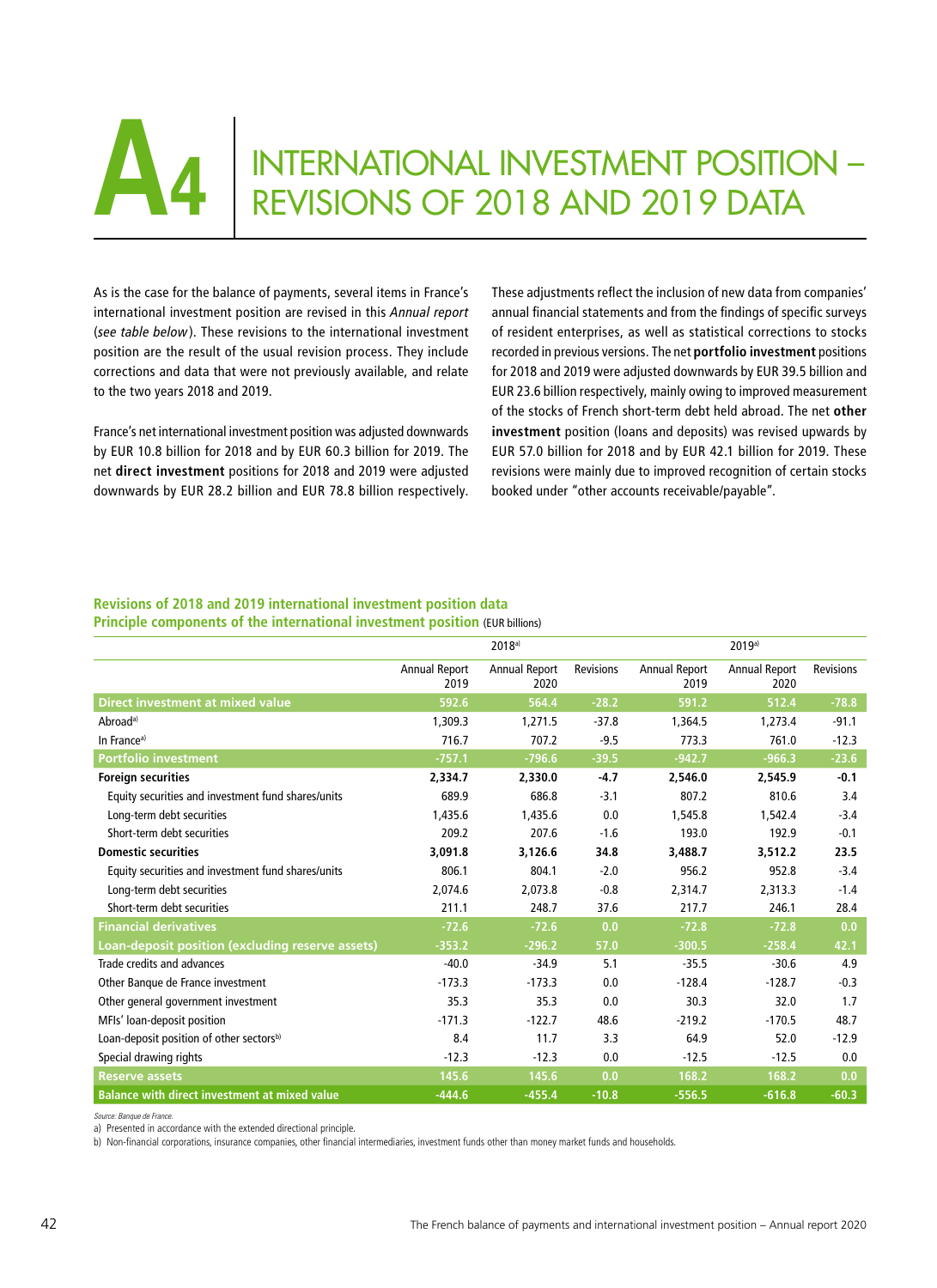#### **Reproduction is authorised provided the source is acknowledged**

**Head of publication** Olivier Garnier Director General of Statistics, Analysis and International Relations Banque de France

#### **Production**

Publishing and Languages Division Studio Création Press and Communication Directorate

#### **Printing**

Banque de France – SG - DISG

#### **Legal deposit**

October 2021 ISSN 0292-6733 This report is available free of charge on the Banque de France website: *[https://www.banque-france.fr/en/statistics/balance](https://www.banque-france.fr/en/statistics/balance-payments/balance-payments-and-international-investment-position)[payments/balance-payments-and-international-investment](https://www.banque-france.fr/en/statistics/balance-payments/balance-payments-and-international-investment-position)[position](https://www.banque-france.fr/en/statistics/balance-payments/balance-payments-and-international-investment-position)* The website also provides supplementary statistical tables.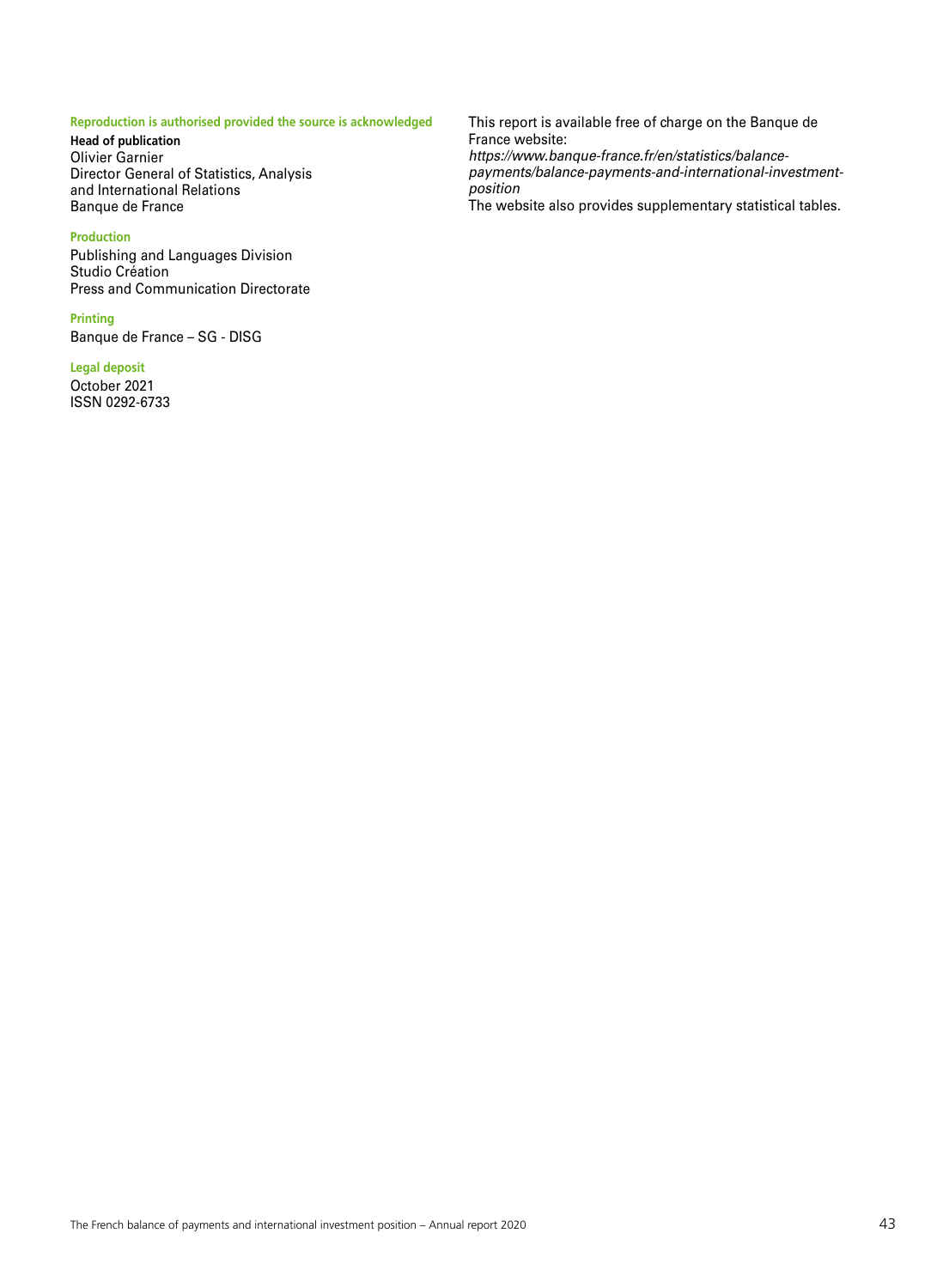# 0. THE FRENCH BALANCE OF PAYMENTS AND INTERNATIONAL INVESTMENT POSITION

| $P$ and $P$ as $P$ and $P$ and $P$ and $P$ and $P$ and $P$ |          |          |          |          |         |         |         |         |         |         |         |
|------------------------------------------------------------|----------|----------|----------|----------|---------|---------|---------|---------|---------|---------|---------|
|                                                            | 2010     | 2011     | 2012     | 2013     | 2014    | 2015    | 2016    | 2017    | 2018    | 2019    | 2020    |
| <b>Balance of Payments</b>                                 | $-12.5$  | $-17.7$  | $-20.2$  | $-10.8$  | $-20.6$ | $-8.1$  | $-10.9$ | $-17.6$ | $-19.6$ | $-7.1$  | $-43.7$ |
| <b>Total goods and services</b>                            | $-27.5$  | $-37.1$  | $-23.2$  | $-12.9$  | $-17.2$ | $-8.8$  | $-12.0$ | $-21.7$ | $-26.6$ | $-22.6$ | $-43.5$ |
| Goods                                                      | $-48.2$  | $-64.9$  | $-54.5$  | $-43.0$  | $-42.7$ | $-28.9$ | $-32.3$ | $-46.1$ | $-51.0$ | $-46.6$ | $-59.9$ |
| Receipts                                                   | 383.1    | 422.1    | 436.4    | 438.5    | 437.2   | 470.6   | 471.1   | 495.2   | 519.7   | 533.6   | 441.1   |
| Payments                                                   | 431.3    | 487.0    | 490.9    | 481.5    | 479.9   | 499.4   | 503.4   | 541.4   | 570.7   | 580.2   | 501.0   |
| <b>Services</b>                                            | 20.7     | 27.8     | 31.3     | 30.1     | 25.5    | 20.1    | 20.2    | 24.4    | 24.3    | 24.0    | 16.4    |
| Receipts                                                   | 157.6    | 175.3    | 190.0    | 201.9    | 215.9   | 230.5   | 234.1   | 242.9   | 256.3   | 264.7   | 222.9   |
| Payments                                                   | 136.8    | 147.5    | 158.7    | 171.8    | 190.4   | 210.4   | 213.9   | 218.5   | 232.0   | 240.7   | 206.5   |
| <b>Travel</b>                                              | 14.0     | 14.6     | 20.8     | 21.3     | 17.3    | 17.0    | 13.4    | 13.1    | 13.5    | 11.6    | 4.2     |
| Receipts                                                   | 43.0     | 47.6     | 51.9     | 53.1     | 54.0    | 52.6    | 49.8    | 52.1    | 55.5    | 56.7    | 28.5    |
| Payments                                                   | 29.0     | 33.0     | 31.1     | 31.8     | 36.7    | 35.6    | 36.5    | 38.9    | 42.0    | 45.1    | 24.3    |
| <b>Transport services</b>                                  | $-0.8$   | $-2.8$   | $-2.2$   | $-3.5$   | $-3.0$  | $-2.8$  | $-4.9$  | $-2.9$  | $-6.1$  | $-4.0$  | $-2.7$  |
| Receipts                                                   | 29.3     | 31.7     | 33.3     | 34.6     | 36.1    | 37.7    | 36.4    | 40.7    | 39.6    | 42.7    | 38.2    |
| Payments                                                   | 30.1     | 34.4     | 35.5     | 38.1     | 39.1    | 40.6    | 41.3    | 43.6    | 45.7    | 46.7    | 40.9    |
| <b>Other services</b>                                      | 7.5      | 15.9     | 12.7     | 12.3     | 11.1    | 6.0     | 11.7    | 14.2    | 16.9    | 16.4    | 14.9    |
| Receipts                                                   | 85.3     | 96.0     | 104.8    | 114.3    | 125.8   | 140.1   | 147.9   | 150.1   | 161.2   | 165.2   | 156.2   |
| Payments                                                   | 77.8     | 80.1     | 92.1     | 101.9    | 114.6   | 134.2   | 136.2   | 135.9   | 144.3   | 148.8   | 141.3   |
| <b>Primary income</b>                                      | 51.2     | 56.7     | 45.1     | 47.1     | 45.0    | 45.7    | 48.5    | 47.5    | 54.3    | 61.7    | 43.3    |
| <b>Compensation of employees</b>                           | 13.1     | 14.8     | 16.1     | 16.8     | 17.5    | 19.7    | 19.9    | 20.1    | 20.4    | 21.6    | 20.2    |
| <b>Investment income</b>                                   | 31.1     | 35.0     | 22.3     | 23.9     | 21.3    | 19.7    | 23.9    | 23.1    | 30.3    | 36.5    | 20.7    |
| Direct investment income                                   | 36.2     | 40.5     | 37.6     | 39.0     | 40.5    | 39.1    | 36.1    | 36.2    | 45.9    | 54.5    | 31.0    |
| Portfolio investment income                                | $-3.6$   | $-6.0$   | $-16.0$  | $-15.7$  | $-19.7$ | $-18.7$ | $-12.5$ | $-13.4$ | $-15.9$ | $-15.8$ | $-10.7$ |
| Other investment income                                    | $-2.0$   | $-0.1$   | 0.3      | 0.2      | 0.1     | $-1.3$  | $-0.2$  | $-0.3$  | $-0.7$  | $-3.4$  | $-0.5$  |
| Reserve asset income                                       | 0.5      | 0.6      | 0.4      | 0.5      | 0.5     | 0.6     | 0.5     | 0.6     | 1.0     | 1.2     | 0.9     |
| Other primary income                                       | 7.0      | 6.9      | 6.8      | 6.4      | 6.2     | 6.3     | 4.7     | 4.2     | 3.5     | 3.6     | 2.4     |
| <b>Secondary income</b>                                    | $-36.3$  | $-37.2$  | $-42.1$  | $-45.0$  | $-48.4$ | $-45.0$ | $-47.3$ | $-43.4$ | $-47.3$ | $-46.1$ | $-43.6$ |
| Receipts                                                   | 14.4     | 15.8     | 15.4     | 14.7     | 23.0    | 26.7    | 25.5    | 27.3    | 29.7    | 30.2    | 37.6    |
| Payments                                                   | 50.7     | 53.0     | 57.6     | 59.7     | 71.4    | 71.7    | 72.7    | 70.7    | 77.0    | 76.3    | 81.2    |
| <b>Capital account</b>                                     | 0.1      | $-0.2$   | $-3.4$   | 0.1      | $-1.2$  | $-1.0$  | 1.1     | 0.2     | 2.1     | 2.0     | 2.0     |
| Receipts                                                   | 1.2      | 1.1      | 1.1      | 1.3      | 1.1     | 2.2     | 2.4     | 1.3     | 2.5     | 2.7     | 2.3     |
| Payments                                                   | 1.1      | 1.3      | 4.5      | 1.2      | 2.3     | 3.2     | 1.3     | 1.1     | 0.4     | 0.7     | 0.3     |
| <b>Financial account</b>                                   | $-1.2$   | $-56.5$  | $-37.3$  | $-14.5$  | $-7.8$  | $-0.7$  | $-16.8$ | $-32.0$ | $-24.1$ | $-19.6$ | $-52.5$ |
| <b>Assets</b>                                              | 193.5    | $-28.9$  | $-144.4$ | $-162.2$ | 204.4   | 176.0   | 250.6   | 235.8   | 332.0   | 450.6   | 505.9   |
| Liabilities                                                | 194.7    | 27.6     | $-107.1$ | $-147.8$ | 212.2   | 176.7   | 267.4   | 267.8   | 356.0   | 470.2   | 558.4   |
| <b>Direct investment</b>                                   | 25.9     | 14.2     | 15.1     | $-10.5$  | 35.5    | 7.1     | 37.7    | 9.9     | 51.0    | 4.9     | 36.0    |
| Abroad                                                     | 36.4     | 37.0     | 27.6     | 15.3     | 37.5    | 48.0    | 58.6    | 31.9    | 86.4    | 30.2    | 40.3    |
| In France                                                  | 10.5     | 22.8     | 12.5     | 25.8     | 2.0     | 40.9    | 20.8    | 22.0    | 35.4    | 25.3    | 4.3     |
| <b>Portfolio investment</b>                                | $-116.8$ | $-240.9$ | $-39.4$  | $-59.7$  | $-17.9$ | 38.9    | 0.2     | 26.8    | 16.4    | $-68.7$ | $-36.4$ |
| <b>Assets</b>                                              | $-30.0$  | $-167.7$ | $-18.3$  | 43.6     | 69.7    | 43.5    | 36.4    | 55.4    | 30.8    | 62.5    | 144.3   |
| <b>Liabilities</b>                                         | 86.8     | 73.2     | 21.0     | 103.2    | 87.7    | 4.6     | 36.3    | 28.6    | 14.5    | 131.2   | 180.7   |
| <b>Financial derivatives</b>                               | $-3.1$   | $-13.9$  | $-14.3$  | $-16.8$  | $-23.9$ | 13.0    | $-15.9$ | $-1.2$  | $-25.9$ | 3.7     | $-23.8$ |
| <b>Assets</b>                                              | $-13.3$  | 43.4     | $-108.8$ | $-216.1$ | 12.0    | 131.5   | $-18.3$ | 6.5     | 73.6    | 137.6   | 137.0   |
| Liabilities                                                | $-10.2$  | 57.3     | $-94.5$  | $-199.3$ | 35.9    | 118.4   | $-2.4$  | 7.8     | 99.5    | 133.9   | 160.8   |
| <b>Other investment</b>                                    | 87.1     | 189.6    | $-2.8$   | 73.9     | $-2.2$  | $-66.9$ | $-41.1$ | $-64.4$ | $-76.0$ | 37.8    | $-32.3$ |
| Assets                                                     | 194.7    | 64.0     | $-48.9$  | $-3.6$   | 84.5    | $-54.1$ | 171.6   | 145.0   | 130.7   | 217.5   | 180.3   |
| Liabilities                                                | 107.6    | $-125.7$ | $-46.2$  | $-77.5$  | 86.6    | 12.8    | 212.7   | 209.4   | 206.6   | 179.7   | 212.6   |
| <b>Reserve assets</b>                                      | 5.8      | $-5.5$   | 4.0      | $-1.5$   | 0.7     | 7.2     | 2.2     | $-3.0$  | 10.4    | 2.8     | 4.0     |
| <b>Net errors and omissions</b>                            | 11.2     | $-38.6$  | $-13.8$  | $-3.7$   | 14.0    | 8.4     | $-7.1$  | $-14.6$ | $-6.5$  | $-14.5$ | $-10.8$ |

#### **0.1 Balance of Payments** (EUR billions)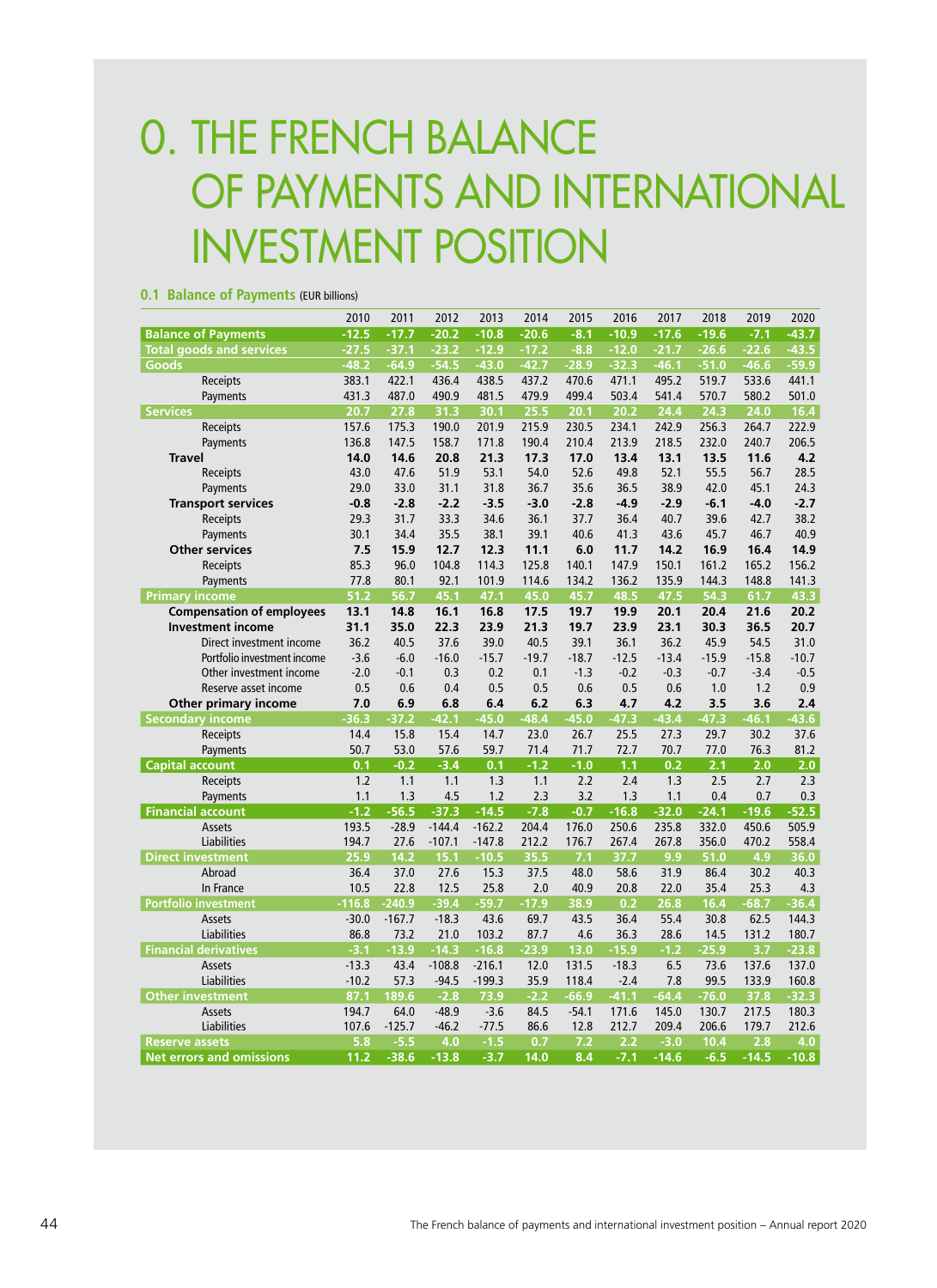### **0.2 International investment position**

#### **0.2a International investment position time series from 2010 to 2020 at mixed value** (EUR billions)

|                                        | 2010     | 2011                                                                                    | 2012     | 2013     | 2014            | 2015                                    | 2016        | 2017     | 2018                                                          | 2019     | 2020            |
|----------------------------------------|----------|-----------------------------------------------------------------------------------------|----------|----------|-----------------|-----------------------------------------|-------------|----------|---------------------------------------------------------------|----------|-----------------|
| <b>Direct investment</b>               |          |                                                                                         |          |          |                 |                                         |             |          |                                                               |          |                 |
| at mixed value                         | 405.8    | 424.4                                                                                   | 448.7    | 409.0    | 489.4           |                                         | 533.5 559.7 | 517.9    | 564.4                                                         | 512.4    | 475.9           |
| Abroad                                 | 877.9    | 964.5                                                                                   | 964.4    |          |                 |                                         |             |          | 961.1 1,066.0 1,164.9 1,218.9 1,201.0 1,271.5 1,273.4 1,261.4 |          |                 |
| <b>In France</b>                       | 472.0    | 540.1                                                                                   | 515.7    | 552.1    | 576.6           | 631.4                                   | 659.2       | 683.2    | 707.2                                                         | 761.0    | 785.4           |
| <b>Portfolio investment</b>            |          | $-320.8 - 546.6$                                                                        | $-648.3$ |          |                 |                                         |             |          | -717.3 -785.3 -743.7 -736.5 -763.9 -796.6 -966.3 -975.7       |          |                 |
| <b>Foreign securities</b>              |          | 2,100.1 1,865.6 1,990.9 2,083.2 2,267.4 2,341.8 2,392.8 2,410.4 2,330.0 2,545.9 2,697.6 |          |          |                 |                                         |             |          |                                                               |          |                 |
| <b>Equity securities</b>               |          |                                                                                         |          |          |                 |                                         |             |          |                                                               |          |                 |
| and investment fund shares/units       | 498.3    | 401.4                                                                                   | 494.7    | 589.0    | 634.8           | 687.1                                   | 715.1       | 795.7    | 686.8                                                         | 810.6    | 860.2           |
| Long-term debt securities              |          | 1.362.9 1.256.7 1.271.8 1.306.4 1.435.4 1.472.4 1.496.0 1.419.2 1.435.6 1.542.4 1.607.4 |          |          |                 |                                         |             |          |                                                               |          |                 |
| Short-term debt securities             | 239.0    | 207.5                                                                                   | 224.5    | 187.8    | 197.2           | 182.3                                   | 181.7       | 195.5    | 207.6                                                         | 192.9    | 230.0           |
| <b>Domestic securities</b>             |          | 2,420.9 2,412.2 2,639.3 2,800.5 3,052.7 3,085.5 3,129.3 3,174.3 3,126.6 3,512.2 3,673.3 |          |          |                 |                                         |             |          |                                                               |          |                 |
| <b>Equity securities</b>               |          |                                                                                         |          |          |                 |                                         |             |          |                                                               |          |                 |
| and investment fund shares/units       | 579.3    | 500.6                                                                                   | 614.7    | 731.8    | 743.1           | 783.9                                   | 823.3       | 914.1    | 804.1                                                         | 952.8    | 917.6           |
| Long-term debt securities              |          | 1,595.5 1,671.9                                                                         | 1.821.6  |          | 1,836.2 2,067.4 |                                         |             |          | 2,082.8 2,087.5 2,037.4 2,073.8 2,313.3 2,444.1               |          |                 |
| Short-term debt securities             | 246.2    | 239.7                                                                                   | 203.0    | 232.6    | 242.2           | 218.7                                   | 218.5       | 222.7    | 248.7                                                         | 246.1    | 311.5           |
| Memorandum item: Treasury securities   | 886.8    | 907.0                                                                                   | 978.3    | 1,017.3  | 1,138.7         | 1,133.0                                 | 1,115.8     |          | 1,070.1 1,059.6                                               |          | 1,152.8 1,206.8 |
| <b>Financial derivatives</b>           | $-47.8$  | $-44.5$                                                                                 | $-45.2$  | $-62.1$  | $-59.6$         | $-35.2$                                 | $-46.5$     | $-69.2$  | $-72.5$                                                       | $-72.8$  | $-98.7$         |
| <b>Assets</b>                          | 825.8    | 1,092.2 1,080.2                                                                         |          | 809.7    | 1,043.7         | 802.8                                   | 794.7       | 608.2    | 612.8                                                         | 742.9    | 962.1           |
| Liabilities                            |          | 873.6 1,136.6 1,125.4                                                                   |          | 871.8    | 1,103.3         | 838.0                                   | 841.1       | 677.4    | 685.4                                                         |          | 815.6 1,060.7   |
| <b>Other investment</b>                |          |                                                                                         |          |          |                 |                                         |             |          |                                                               |          |                 |
| (excluding reserve assets)             |          | $-347.0$ $-144.8$ $-162.8$                                                              |          | $-85.2$  |                 |                                         |             |          | -98.3 -165.7 -206.6 -267.3 -296.2 -258.4 -280.1               |          |                 |
| <b>Assets</b>                          |          | 1.617.8 1.710.0                                                                         | 1.610.1  |          | 1,575.5 1,712.1 |                                         |             |          | 1,741.6 1,824.5 1,896.5 2,214.4 2,456.0 2,575.0               |          |                 |
| Liabilities                            | 1.964.8  |                                                                                         |          |          |                 | 1,854.8 1,773.0 1,660.7 1,810.4 1,907.2 |             |          | 2,031.1 2,163.8 2,510.6 2,714.4 2,855.1                       |          |                 |
| <b>Banque de France</b>                | $-126.9$ | $-208.9$                                                                                | $-206.2$ | $-163.1$ | $-171.5$        | $-163.5$                                | $-161.3$    | $-168.2$ | $-185.6$                                                      |          | $-141.2 -129.7$ |
| Other equity                           | 0.0      | 0.0                                                                                     | 1.5      | 1.5      | 1.5             | 1.5                                     | 1.5         | 1.5      | 1.5                                                           | 1.6      | 1.6             |
| Currency and deposits                  | $-37.2$  | $-98.7$                                                                                 | $-75.2$  | $-74.4$  | $-80.1$         | $-68.9$                                 | $-79.7$     | $-79.0$  | $-96.4$                                                       | $-49.7$  | $-4.9$          |
| Loans                                  | $-78.9$  | $-99.5$                                                                                 | $-120.8$ | $-78.9$  | $-80.9$         | $-83.3$                                 | $-70.1$     | $-78.7$  | $-78.4$                                                       | $-80.7$  | $-114.6$        |
| Special drawing rights                 | $-11.8$  | $-12.0$                                                                                 | $-11.8$  | $-11.3$  | $-12.1$         | $-12.9$                                 | $-12.9$     | $-12.0$  | $-12.3$                                                       | $-12.5$  | $-11.9$         |
| <b>General government</b>              | 20.3     | 26.1                                                                                    | 29.7     | 42.3     | 44.7            | 49.3                                    | 50.1        | 46.4     | 42.5                                                          | 39.3     | 38.0            |
| Other equity                           | 17.7     | 18.5                                                                                    | 24.9     | 32.9     | 38.2            | 41.6                                    | 42.4        | 44.4     | 44.4                                                          | 46.3     | 44.6            |
| Currency and deposits                  | $-13.7$  | $-14.5$                                                                                 | $-14.8$  | $-11.5$  | $-12.3$         | $-11.5$                                 | $-9.3$      | $-12.5$  | $-14.0$                                                       | $-18.1$  | $-16.6$         |
| Loans                                  | 8.8      | 15.5                                                                                    | 13.9     | 15.7     | 13.6            | 10.8                                    | 9.5         | 7.1      | 4.9                                                           | 3.7      | 2.7             |
| Trade credits and advances             | 7.5      | 6.6                                                                                     | 5.7      | 5.2      | 5.2             | 8.3                                     | 7.5         | 7.4      | 7.2                                                           | 7.3      | 7.2             |
| <b>Monetary financial institutions</b> | $-172.1$ | 82.3                                                                                    | 37.1     | 66.1     | 44.2            | $-56.8$                                 | $-82.8$     | $-98.6$  | $-122.7$                                                      | $-170.5$ | $-214.1$        |
| Currency and deposits                  | $-560.9$ | $-298.5$                                                                                | $-332.8$ | $-294.5$ | $-353.6$        | $-471.1$                                | $-552.7$    | $-592.2$ | $-898.8$                                                      |          | -997.0 -1,041.8 |
| Loans                                  | 389.2    | 380.0                                                                                   | 370.0    | 359.2    | 401.1           | 414.1                                   | 457.7       | 481.6    | 723.4                                                         | 769.9    | 768.5           |
| Other accounts payable/receivable      | $-0.4$   | 0.8                                                                                     | $-0.1$   | 1.5      | $-3.4$          | 0.3                                     | 12.3        | 12.0     | 52.8                                                          | 56.6     | 59.2            |
| Other sectors <sup>a)</sup>            | $-68.3$  | $-44.4$                                                                                 | $-23.4$  | $-30.4$  | $-15.6$         | 5.3                                     | $-12.7$     | $-46.9$  | $-30.4$                                                       | 14.1     | 25.7            |
| <b>Currency and deposits</b>           | 216.8    | 225.1                                                                                   | 261.2    | 227.0    | 250.6           | 324.6                                   | 337.2       | 352.6    | 135.3                                                         | 182.1    | 187.1           |
| Loans                                  | $-281.6$ | $-258.8$                                                                                | $-266.0$ | $-238.5$ | $-238.8$        | $-284.3$                                | $-306.9$    | $-347.7$ | $-117.2$                                                      | $-118.8$ | $-117.7$        |
| Trade credits and advances             | $-3.4$   | $-10.6$                                                                                 | $-18.6$  | $-18.8$  | $-26.1$         | $-32.8$                                 | $-40.8$     | $-42.8$  | $-42.1$                                                       | $-37.9$  | $-32.1$         |
| Other sectors - Other accounts         |          |                                                                                         |          |          |                 |                                         |             |          |                                                               |          |                 |
| payable/receivable                     | $-0.1$   | 0.0                                                                                     | 0.1      | $-0.2$   | $-0.1$          | $-0.2$                                  | $-0.1$      | 0.3      | 2.8                                                           | 0.5      | 9.2             |
| Insurance technical reserves           | 0.0      | 0.0                                                                                     | 0.0      | 0.0      | $-1.1$          | $-2.1$                                  | $-2.1$      | $-9.3$   | $-9.2$                                                        | $-11.9$  | $-20.6$         |
| <b>Reserve assets</b>                  | 124.5    | 133.1                                                                                   | 139.9    | 105.1    | 118.2           | 126.9                                   | 139.2       | 130.4    | 145.6                                                         | 168.2    | 183.0           |
| <b>Total assets</b>                    |          | 5,546.0 5,765.3 5,785.6 5,534.6 6,207.4 6,177.9 6,370.2 6,246.5 6,574.4 7,186.3 7,679.1 |          |          |                 |                                         |             |          |                                                               |          |                 |
| <b>Total liabilities</b>               |          | 5,731.2 5,943.8 6,053.4 5,885.1 6,543.1 6,462.1 6,660.7 6,698.6 7,029.7 7,803.2 8,374.6 |          |          |                 |                                         |             |          |                                                               |          |                 |
| International investment position      | $-185.2$ | $-178.4$                                                                                | $-267.8$ | $-350.5$ | $-335.7$        | $-284.2$                                | $-290.6$    | $-452.1$ | $-455.4$                                                      | $-616.8$ | $-695.5$        |

Note: Direct investment is recorded in accordance with the extended directional principle.

a) Non-financial corporations, insurance companies, other financial intermediaries, investment funds other than money market funds and clearing houses.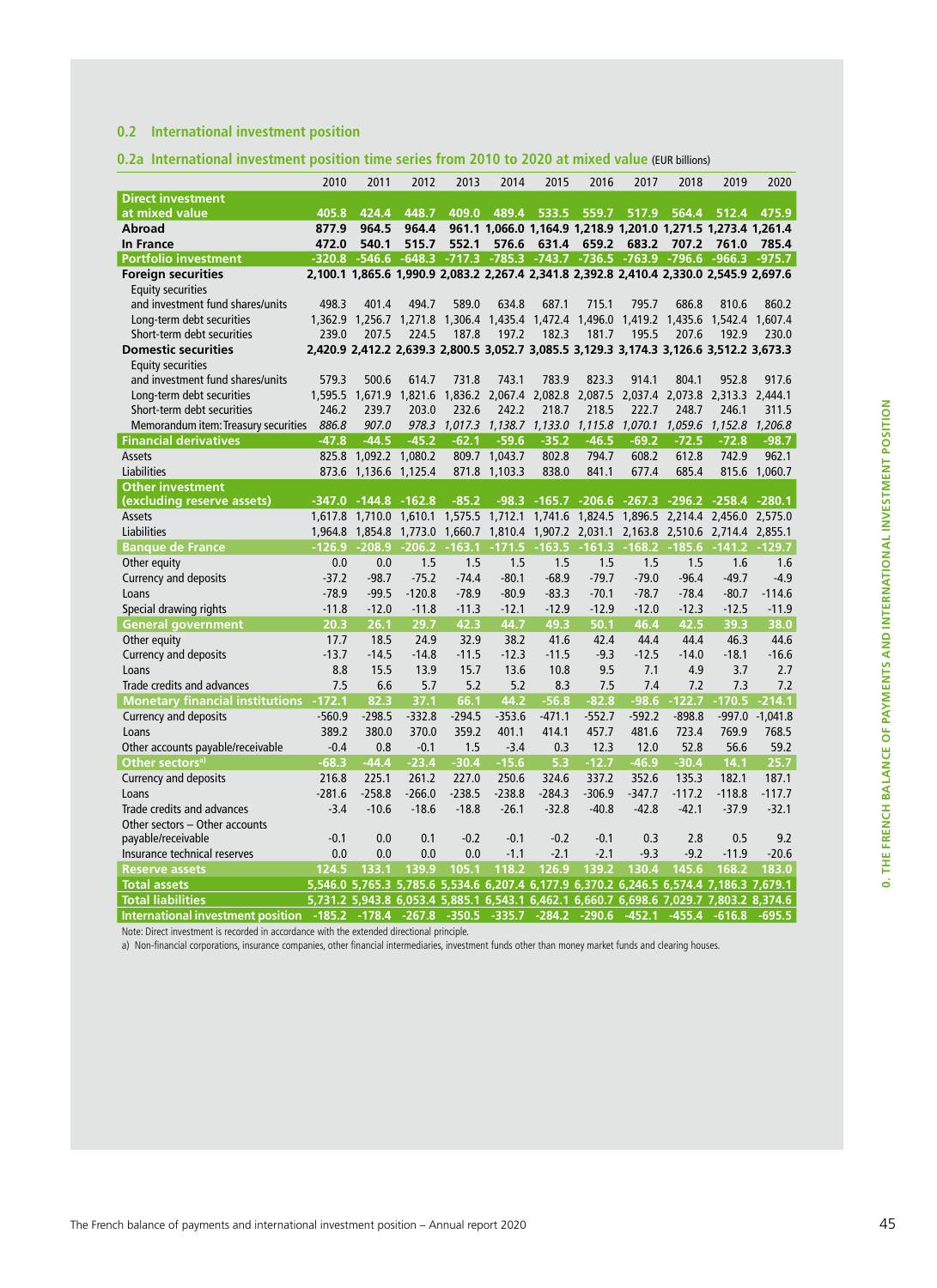|  |  |  |  |  |  |  | 0.2b Foreign assets and liabilities by currency, excluding reserve assets (EUR billions) |  |  |  |
|--|--|--|--|--|--|--|------------------------------------------------------------------------------------------|--|--|--|
|--|--|--|--|--|--|--|------------------------------------------------------------------------------------------|--|--|--|

|                                        |                | 2018           |                |                | 2019           |                |                |                |              |
|----------------------------------------|----------------|----------------|----------------|----------------|----------------|----------------|----------------|----------------|--------------|
|                                        | Assets         | Liabilities    | <b>Net</b>     | Assets         | Liabilities    | <b>Net</b>     | Assets         | Liabilities    | <b>Net</b>   |
| <b>Total</b>                           | 4,222          | 5,242          | $-1,020$       | 4,575          | 5,704          | $-1,130$       | 4,802          | 6,026          | $-1,224$     |
| Euro                                   | 3,002          | 3,838          | $-836$         | 3,225          | 4,125          | $-900$         | 3,405          | 4,371          | $-966$       |
| US dollar                              | 767            | 997            | $-229$         | 847            | 1,136          | $-289$         | 818            | 1,201          | $-383$       |
| Yen                                    | 193            | 82             | 111            | 208            | 93             | 115            | 237            | 80             | 157          |
| Pound sterling                         | 101            | 174            | $-73$          | 119            | 193            | $-74$          | 139            | 212            | $-72$        |
| Yuan                                   | 5              | 8              | $-3$           | 5              | 9              | $-4$           | $\overline{7}$ | 8              | $-2$         |
| Other currencies                       | 153            | 143            | 10             | 171            | 149            | 22             | 196            | 154            | 42           |
| <b>Monetary financial institutions</b> |                |                |                |                |                |                |                |                |              |
| and monetary authorities               | 2,481          | 2,886          | $-405$         | 2,701          | 3,163          | $-462$         | 2,893          | 3,327          | $-434$       |
| Euro                                   | 1,579          | 1,854          | $-275$         | 1,692          | 1,977          | $-285$         | 1,835          | 2,093          | $-258$       |
| US dollar                              | 551            | 739            | $-188$         | 609            | 857            | $-248$         | 574            | 905            | $-330$       |
| Yen                                    | 183            | 71             | 112            | 198            | 85             | 114            | 234            | 72             | 162          |
| Pound sterling                         | 78             | 118            | $-40$          | 93             | 132            | $-39$          | 114            | 138            | $-25$        |
| Yuan                                   | 3              | 6              | -3             | 3              | 6              | $-3$           | $\overline{4}$ | 5              | $\mathbf{0}$ |
| Other currencies                       | 87             | 98             | $-10$          | 107            | 107            | $\mathbf{0}$   | 131            | 114            | 17           |
| <b>General government</b>              | 85             | 1,267          | $-1,182$       | 86             | 1,371          | $-1,285$       | 85             | 1,495          | $-1,410$     |
| Euro                                   | 79             | 1,218          | $-1,139$       | 79             | 1,320          | $-1,240$       | 80             | 1,411          | $-1,331$     |
| US dollar                              | 5              | 33             | $-27$          | 6              | 40             | $-34$          | 5              | 59             | $-54$        |
| Yen                                    | $\mathbf{0}$   | $\mathbf{1}$   | $-1$           | $\mathbf{0}$   | $\mathbf{1}$   | $-1$           | $\mathbf{0}$   | $\mathbf{0}$   | $\mathbf{0}$ |
| Pound sterling                         | $\mathbf{0}$   | 9              | -9             | $\mathbf{0}$   | 5              | $-5$           | $\mathbf{0}$   | 18             | $-18$        |
| Yuan                                   | $\mathbf{0}$   | $\mathbf{0}$   | $\mathbf 0$    | $\mathbf{0}$   | $\bf{0}$       | $\mathbf 0$    | $\mathbf{0}$   | $\mathbf{0}$   | $\bf{0}$     |
| Other currencies                       | $\mathbf{0}$   | $\overline{7}$ | -6             | $\mathbf{0}$   | 6              | $-5$           | $\mathbf{0}$   | 6              | $-6$         |
| <b>Other sectors</b>                   | 1,245          | 679            | 566            | 1,356          | 740            | 616            | 1,389          | 789            | 599          |
| Euro                                   | 1,108          | 462            | 646            | 1,210          | 514            | 696            | 1,225          | 572            | 653          |
| US dollar                              | 80             | 155            | $-75$          | 89             | 162            | $-72$          | 112            | 154            | $-42$        |
| Yen                                    | 9              | 9              | $\mathbf{0}$   | 9              | 6              | $\overline{2}$ | $\mathbf{1}$   | 6              | $-5$         |
| Pound sterling                         | 10             | 31             | $-21$          | 13             | 39             | $-26$          | 13             | 40             | $-26$        |
| Yuan                                   | $\mathbf{0}$   | $\mathbf{1}$   | $\mathbf{0}$   | $\mathbf{0}$   | $\mathbf{0}$   | $\mathbf{0}$   | $\mathbf{0}$   | $\mathbf{1}$   | $\mathbf{0}$ |
| Other currencies                       | 38             | 22             | 16             | 35             | 18             | 17             | 37             | 17             | 20           |
| Intercompany lending <sup>a)</sup>     | 411            | 409            | $\overline{2}$ | 432            | 431            | 1              | 436            | 415            | 21           |
| Euro                                   | 235            | 304            | $-69$          | 244            | 314            | $-70$          | 266            | 295            | $-29$        |
| US dollar                              | 131            | 70             | 61             | 143            | 78             | 65             | 127            | 84             | 43           |
| Yen                                    | $\overline{2}$ | $\overline{2}$ | $\mathbf{0}$   | $\overline{2}$ | $\overline{2}$ | $\mathbf{0}$   | $\overline{2}$ | $\overline{2}$ | $\mathbf{0}$ |
| Pound sterling                         | 12             | 15             | $-3$           | 13             | 16             | $-4$           | 12             | 16             | $-3$         |
| Yuan                                   | $\overline{2}$ | 1              | $\mathbf{1}$   | $\overline{2}$ | 3              | $-1$           | $\overline{2}$ | 3              | $-1$         |
| Other currencies                       | 28             | 17             | 11             | 29             | 18             | 11             | 28             | 17             | 11           |

Notes: This table corresponds to the data required by the sixth edition of the IMF's Balance of Payments and International Investment Position Manual (BPM6) on the currency composition of assets and liabilities in the form of debt instruments (tables A9-I-1a and A9-I-2a of the BPM6). It identifies the share of foreign liabilities that are subject to exchange rate variations, all else being equal, and, more specifically, before currency hedging.

A net liability position means that France is a net borrower in the currency as of 31 December of the year in question (for example in US dollars and pound sterling in 2019) and, conversely, a net asset position means that France is a net lender (for example, in yen in 2019).

a) Intercompany lending comprises lending and borrowing between companies in the same international group. A loan from a French company to a subsidiary or parent company of the group located abroad is an asset and, conversely, a loan from a non-resident company to a subsidiary or parent company of the group located in France is a liability.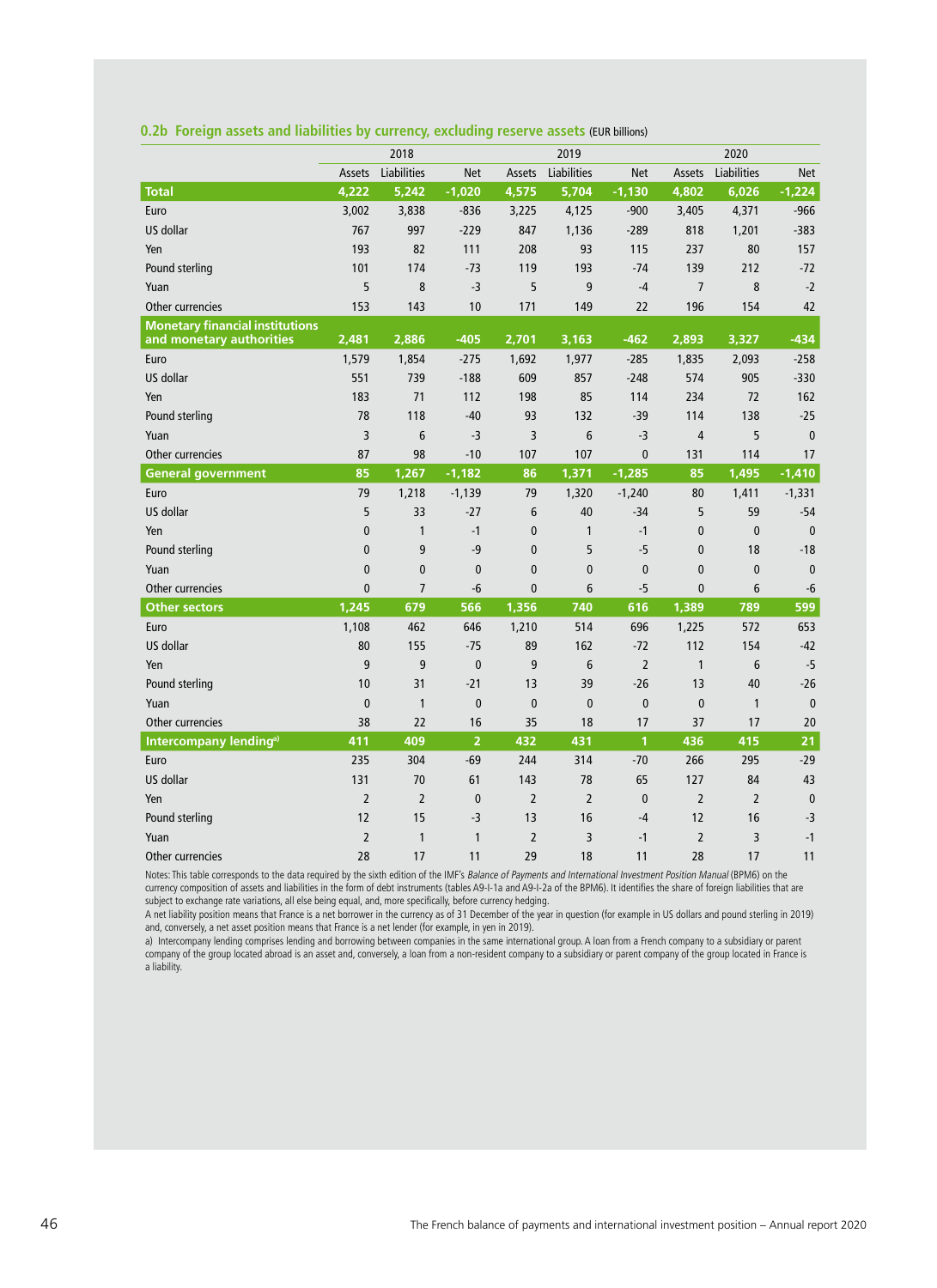### **0.2c Financial derivatives at market value** (EUR billions)

|                  | 2018   |                    |            |        | 2019               |            | 2020   |                    |            |  |
|------------------|--------|--------------------|------------|--------|--------------------|------------|--------|--------------------|------------|--|
|                  | Assets | <b>Liabilities</b> | <b>Net</b> | Assets | <b>Liabilities</b> | <b>Net</b> | Assets | <b>Liabilities</b> | <b>Net</b> |  |
| <b>Total</b>     | 613    | 685                | $-73$      | 743    | 816                | $-73$      | 962    | 1 0 6 1            | -99        |  |
| Euro             | 345    | 376                | $-31$      | 441    | 468                | $-27$      | 597    | 640                | $-43$      |  |
| US dollar        | 162    | 185                | $-23$      | 179    | 200                | $-21$      | 228    | 255                | $-26$      |  |
| Yen              | 43     | 50                 | -8         | 36     | 47                 | $-10$      | 28     | 38                 | $-10$      |  |
| Pound sterling   | 25     | 30                 | -6         | 33     | 42                 | $-9$       | 38     | 49                 | $-11$      |  |
| Other currencies | 39     | 44                 | $-5$       | 54     | 59                 | -5         | 70     | 79                 | $-9$       |  |

Note: A net liability position signifies net borrowing arising from transactions and variations in the market value of financial derivatives and, conversely, a net asset position signifies net lending. Transactions in financial derivatives are frequently used to hedge potential gains and losses on other instruments, which means that the positions in financial derivatives on their own do not represent the net potential gains and losses.

#### **0.2d France's direct investment flows**

(annual data – asset/liability presentation and extended directional principle in EUR billions)

|                                                                           | 2010 | 2011   | 2012    | 2013    | 2014    | 2015 | 2016 | 2017 | 2018  | 2019 | 2020   |
|---------------------------------------------------------------------------|------|--------|---------|---------|---------|------|------|------|-------|------|--------|
| <b>Assets: net acquisitions</b><br>of financial assets $(A = B + C + D)$  | 54.8 | 45.0   | 40.3    | 13.3    | 39.8    | 45.9 | 67.5 | 42.4 | 117.1 | 56.1 | 45.9   |
| Equity capital (B)                                                        | 28.6 | 28.4   | 40.5    | 3.3     | 21.0    | 18.0 | 34.6 | 13.7 | 74.7  | 17.3 | 17.9   |
| Reinvested earnings (C)                                                   | 19.7 | 8.0    | 10.8    | 8.5     | 7.6     | 4.9  | 13.4 | 19.3 | 25.3  | 21.6 | 9.6    |
| Intercompany lending (D)                                                  | 6.5  | 8.7    | $-10.9$ | 1.5     | 11.2    | 23.0 | 19.5 | 9.5  | 17.2  | 17.2 | 18.4   |
| Liabilities: net increase in financial<br>liabilities ( $E = F + G + H$ ) | 29.0 | 30.8   | 25.3    | 23.8    | 4.3     | 38.8 | 29.8 | 32.5 | 66.1  | 51.3 | 9.9    |
| Equity capital (F)                                                        | 11.5 | 21.2   | 10.7    | 20.0    | 9.4     | 27.8 | 18.9 | 22.0 | 28.8  | 22.6 | 11.3   |
| Reinvested earnings (G)                                                   | 6.3  | $-1.6$ | 6.2     | 6.6     | 5.1     | 7.1  | 7.6  | 6.7  | 9.2   | 9.5  | 5.1    |
| Intercompany lending (H)                                                  | 11.1 | 11.2   | 8.3     | $-2.8$  | $-10.1$ | 3.9  | 3.3  | 3.8  | 28.1  | 19.2 | $-6.6$ |
| <b>Assets/liabilities: net direct</b><br>investment $(I = A - E)$         | 25.9 | 14.2   | 15.1    | $-10.5$ | 35.5    | 7.1  | 37.7 | 9.9  | 51.0  | 4.9  | 36.0   |
| Directional principle:<br>direct investment abroad (J)                    | 36.4 | 37.0   | 27.6    | 15.3    | 37.5    | 48.0 | 58.6 | 31.9 | 86.4  | 30.2 | 40.3   |
| Directional principle:<br>direct investment in France (K)                 | 10.5 | 22.8   | 12.5    | 25.8    | 2.0     | 40.9 | 20.8 | 22.0 | 35.4  | 25.3 | 4.3    |
| <b>Directional principle:</b><br>net direct investment $(L = I = J - K)$  | 25.9 | 14.2   | 15.1    | $-10.5$ | 35.5    | 7.1  | 37.7 | 9.9  | 51.0  | 4.9  | 36.0   |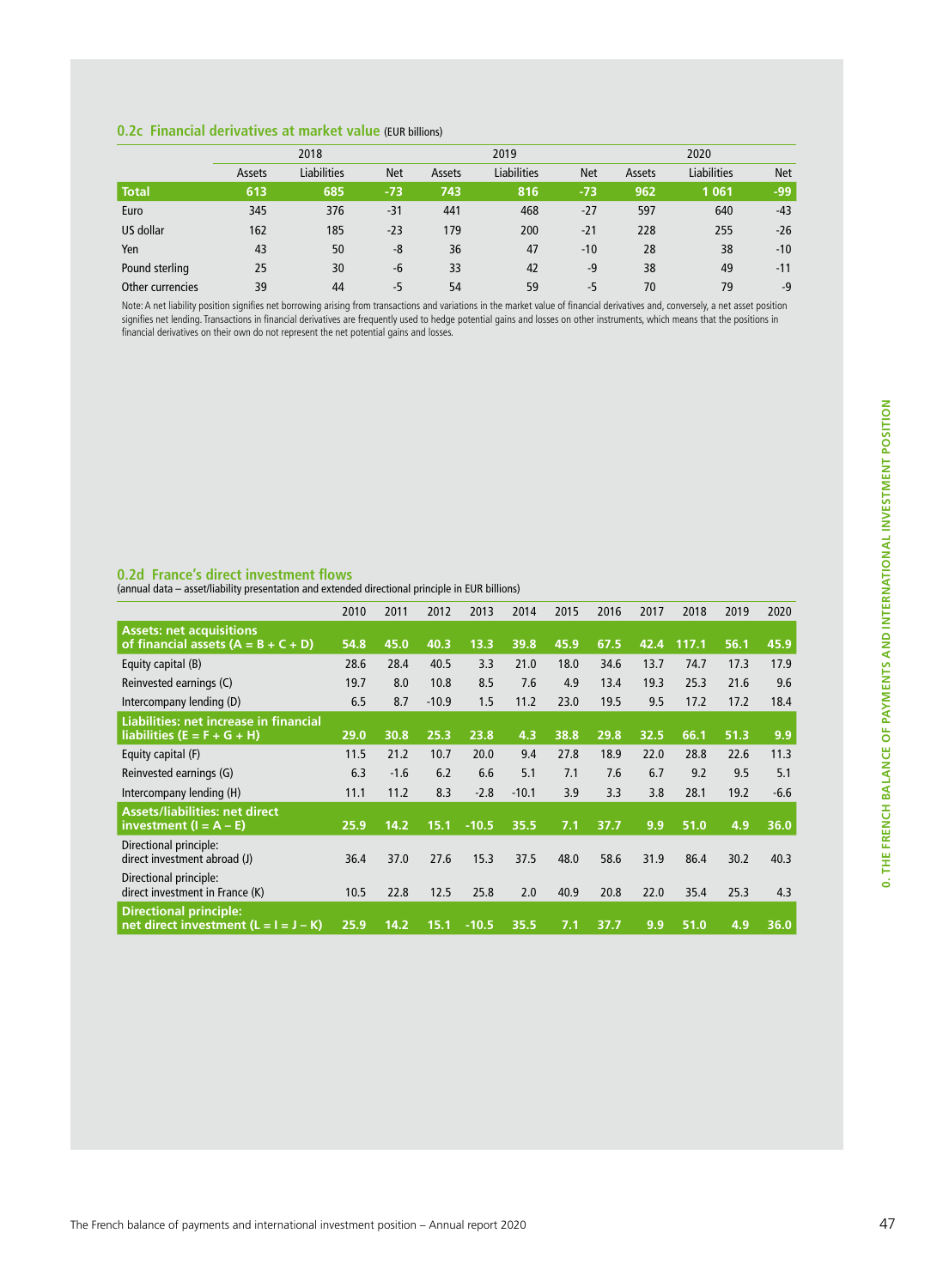**0.2e France's international direct investment position**  (annual data – asset/liability presentation and extended directional principle in EUR billions)

|                                                                                      | 2010  | 2011  | 2012  | 2013  | 2014    | 2015    | 2016    | 2017    | 2018    | 2019                                                                                    | 2020    |
|--------------------------------------------------------------------------------------|-------|-------|-------|-------|---------|---------|---------|---------|---------|-----------------------------------------------------------------------------------------|---------|
| <b>Assets: direct investment</b><br>abroad $(A = B + C)$                             |       |       |       |       |         |         |         |         |         | 1,165.3 1,252.2 1,295.3 1,284.2 1,393.4 1,499.2 1,557.7 1,537.1 1,619.5 1,650.2 1,634.6 |         |
| Equity capital (B)                                                                   | 864.3 | 894.1 | 948.5 | 940.2 | 1,012.7 | 1,079.8 | 1,111.9 | 1,097.2 | 1,208.8 | 1,218.7                                                                                 | 1.198.4 |
| Intercompany lending (C)                                                             | 301.0 | 358.1 | 346.8 | 343.9 | 380.6   | 419.4   | 445.7   | 439.9   | 410.6   | 431.6                                                                                   | 436.1   |
| <b>Liabilities: direct investment</b><br>in France $(D = E + F)$                     | 759.4 | 827.8 | 846.5 | 875.2 | 904.0   | 965.7   |         |         |         | 998.0 1,019.2 1,055.1 1,137.8 1,158.6                                                   |         |
| Equity capital (E)                                                                   | 460.8 | 460.8 | 470.4 | 501.9 | 528.8   | 576.1   | 604.0   | 625.3   | 646.1   | 707.2                                                                                   | 743.2   |
| Intercompany lending (F)                                                             | 298.6 | 367.0 | 376.1 | 373.2 | 375.2   | 389.5   | 393.9   | 393.9   | 409.0   | 430.7                                                                                   | 415.4   |
| <b>Assets/liabilities:</b><br>net direct investment position<br>$(G = A - D)$        | 405.8 | 424.4 | 448.7 | 409.0 | 489.4   | 533.5   | 559.7   | 517.9   | 564.4   | 512.4                                                                                   | 475.9   |
| Directional principle:<br>direct investment abroad (H)                               | 877.9 | 964.5 | 964.4 | 961.1 | 1.066.0 | 1,164.9 | 1,218.9 | 1,201.0 | 1,271.5 | 1,273.4                                                                                 | 1.261.4 |
| Directional principle:<br>direct investment in France (I)                            | 472.0 | 540.1 | 515.7 | 552.1 | 576.6   | 631.4   | 659.2   | 683.2   | 707.2   | 761.0                                                                                   | 785.4   |
| <b>Directional principle:</b><br>net direct investment position<br>$(J = G = H - I)$ | 405.8 | 424.4 | 448.7 | 409.0 | 489.4   | 533.5   | 559.7   | 517.9   | 564.4   | 512.4                                                                                   | 475.9   |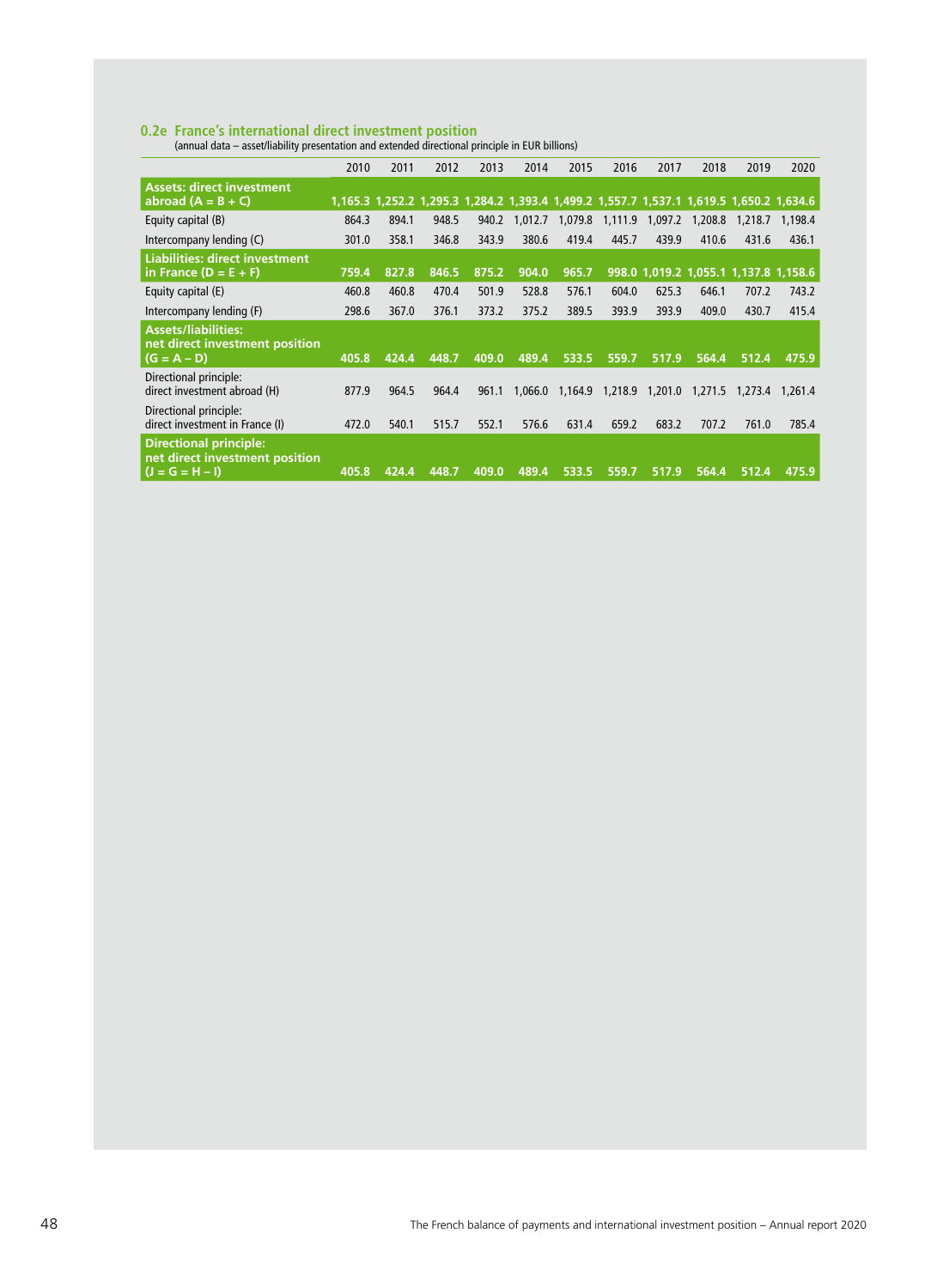# 1. CURRENT ACCOUNT

#### **1.1 Goods** (EUR billions)

|                                                 |                 | 2018     |         |          | 2019             |         | 2020     |                  |         |
|-------------------------------------------------|-----------------|----------|---------|----------|------------------|---------|----------|------------------|---------|
|                                                 | <b>Receipts</b> | Payments | Balance | Receipts | Payments Balance |         | Receipts | Payments Balance |         |
| <b>Goods</b>                                    | 519.7           | 570.7    | $-51.0$ | 533.6    | 580.2            | $-46.6$ | 441.1    | 501.0            | $-59.9$ |
| <b>Merchandise</b>                              | 506.9           | 570.7    | $-63.8$ | 523.0    | 580.2            | $-57.2$ | 434.5    | 501.0            | $-66.5$ |
| Customs data                                    | 492.0           | 554.9    | $-62.9$ | 509.1    | 567.1            | $-58.0$ | 428.1    | 493.5            | $-65.4$ |
| Corrections and adjustments                     | 13.2            | 11.6     | 1.6     | 12.1     | 9.1              | 3.0     | 5.8      | 4.3              | 1.5     |
| Goods procured in ports by carriers             | 1.7             | 4.2      | $-2.5$  | 1.9      | 4.1              | $-2.2$  | 0.6      | 3.2              | $-2.6$  |
| <b>Merchanting</b>                              | 12.8            |          | 12.8    | 10.6     |                  | 10.6    | 6.5      |                  | 6.5     |
| Merchanting (goods acquired – negative exports) | $-62.9$         |          | $-62.9$ | $-64.9$  |                  | $-64.9$ | $-52.5$  |                  | $-52.5$ |
| Merchanting (goods sold - exports)              | 75.7            |          | 75.7    | 75.5     |                  | 75.5    | 59.0     |                  | 59.0    |

Note: Rounding differences mean that aggregate totals may not come out exactly equal to the sum of their components.

#### **1.2 Geographical structure of trade in merchandise** (EUR billions)

|                                                          |                | <b>Exports</b>             |                | <b>Imports</b>             |                | <b>Balance</b>                        |
|----------------------------------------------------------|----------------|----------------------------|----------------|----------------------------|----------------|---------------------------------------|
|                                                          | Amount<br>2020 | Change<br>2020/2019<br>(%) | Amount<br>2020 | Change<br>2020/2019<br>(%) | Amount<br>2020 | Change<br>2020/2019<br>(EUR billions) |
| Euro area                                                | 194.1          | $-13.7$                    | 234.7          | $-11.1$                    | $-40.6$        | $-1.6$                                |
| of which: Germany                                        | 60.8           | $-13.2$                    | 71.8           | $-15.9$                    | $-11.0$        | 4.3                                   |
| Italy                                                    | 32.3           | $-14.2$                    | 39.3           | $-9.8$                     | $-7.0$         | $-1.0$                                |
| Spain                                                    | 30.9           | $-17.2$                    | 35.4           | $-4.5$                     | $-4.5$         | $-4.8$                                |
| <b>New European Union</b><br>Member States <sup>a)</sup> | 27.9           | $-10.4$                    | 35.3           | $-8.2$                     | $-7.4$         | $-0.1$                                |
| <b>United Kingdom</b>                                    | 27.0           | $-21.7$                    | 17.1           | $-21.2$                    | 9.9            | $-2.9$                                |
| <b>Americas</b>                                          | 44.6           | $-24.4$                    | 42.7           | $-17.5$                    | 1.9            | $-5.3$                                |
| of which: United States                                  | 32.3           | $-23.2$                    | 31.1           | $-20.6$                    | 1.2            | $-1.7$                                |
| Asia                                                     | 55.0           | $-19.2$                    | 98.4           | $-4.4$                     | $-43.4$        | $-8.6$                                |
| of which: Japan                                          | 5.7            | $-26.3$                    | 8.4            | $-19.0$                    | $-2.7$         | 0.0                                   |
| China and Hong Kong                                      | 22.9           | $-14.4$                    | 57.1           | 5.7                        | $-34.2$        | $-6.9$                                |
| Middle East                                              | 11.0           | $-25.8$                    | 5.7            | $-52.0$                    | 5.3            | 2.4                                   |
|                                                          |                |                            |                |                            |                |                                       |

Source: Direction générale des Douanes et Droits indirects (DGDDI – French customs authorities), gross data and Banque de France calculations.

Note: Rounding differences mean that aggregate totals may not come out exactly equal to the sum of their components.

a) Countries that have joined the European Union since 2004.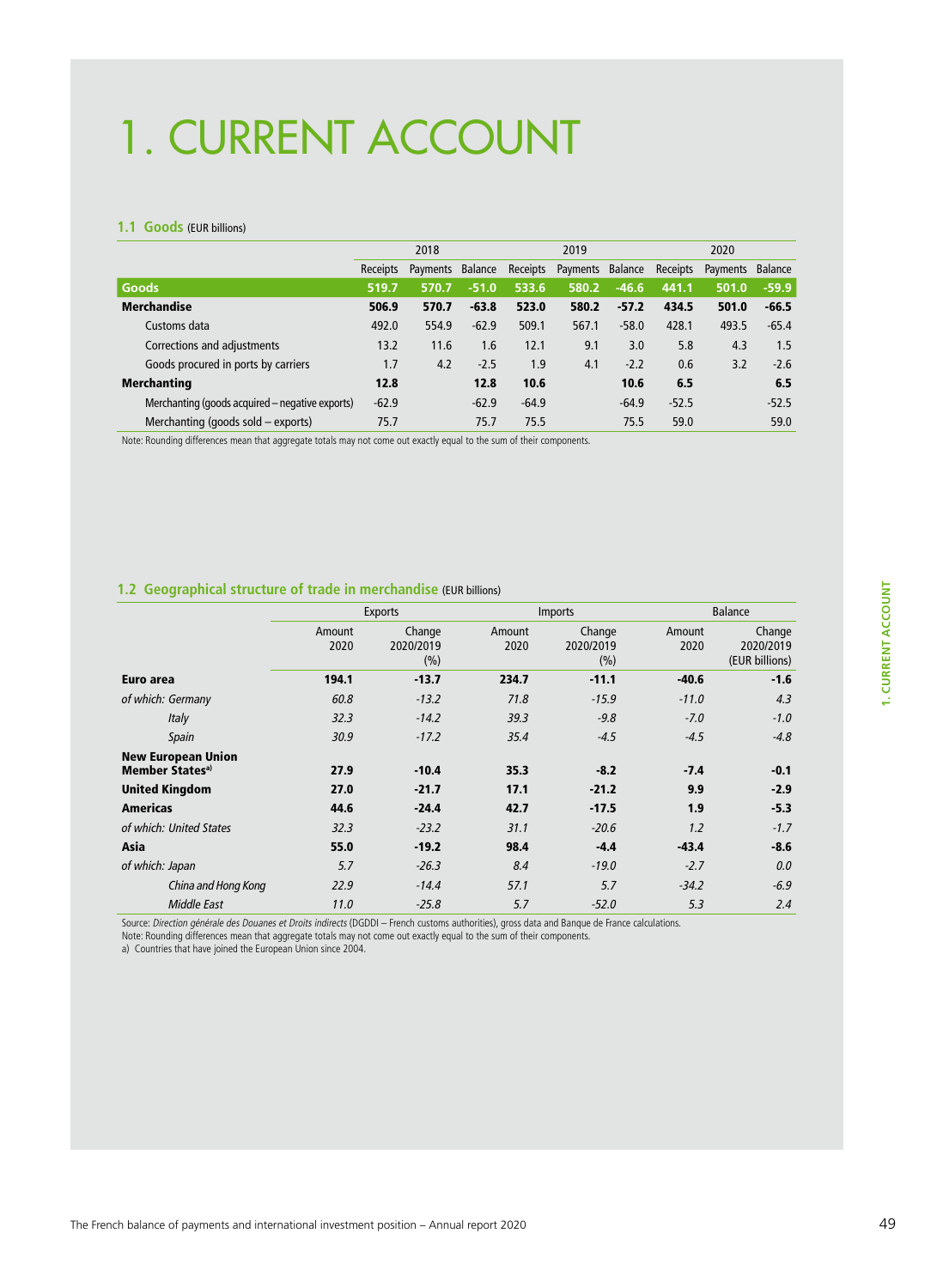|                                                 |          | 2018             |        |          | 2019             |        |          | 2020             |        |
|-------------------------------------------------|----------|------------------|--------|----------|------------------|--------|----------|------------------|--------|
|                                                 | Receipts | Payments Balance |        | Receipts | Payments Balance |        | Receipts | Payments Balance |        |
| <b>European Union (27 members)</b>              | 111.5    | 123.8 - 12.4     |        | 119.1    | 131.9 - 12.8     |        | 102.4    | $115.3 - 12.8$   |        |
| <b>Economic and Monetary Union (19 members)</b> | 102.1    | 110.7            | $-8.6$ | 108.5    | 116.1            | $-7.6$ | 92.9     | 101.3            | $-8.4$ |
| of which: Austria                               | 1.1      | 1.2              | $-0.1$ | 1.0      | 1.2              | $-0.2$ | 0.8      | 1.0              | $-0.2$ |
| <b>Belgium</b>                                  | 16.5     | 13.0             | 3.5    | 16.5     | 14.7             | 1.8    | 14.3     | 12.9             | 1.4    |
| Finland                                         | 2.2      | 0.7              | 1.4    | 1.5      | 1.1              | 0.4    | 1.0      | 0.9              | 0.1    |
| Germany                                         | 25.3     | 30.5             | $-5.3$ | 25.4     | 30.5             | $-5.1$ | 22.7     | 27.8             | $-5.1$ |
| Greece                                          | 0.4      | 1.8              | $-1.4$ | 0.5      | 2.0              | $-1.5$ | 0.4      | 1.4              | $-0.9$ |
| Ireland                                         | 7.1      | 11.4             | $-4.3$ | 8.3      | 11.6             | $-3.3$ | 8.1      | 11.2             | $-3.1$ |
| Italy                                           | 11.2     | 10.9             | 0.2    | 12.4     | 12.3             | 0.1    | 10.1     | 10.2             | $-0.1$ |
| Luxembourg                                      | 7.5      | 5.9              | 1.6    | 9.4      | 6.6              | 2.7    | 7.6      | 7.0              | 0.6    |
| Netherlands                                     | 14.8     | 13.0             | 1.8    | 14.2     | 12.9             | 1.3    | 12.8     | 10.9             | 1.8    |
| Portugal                                        | 1.7      | 3.6              | $-1.9$ | 1.8      | 4.5              | $-2.7$ | 1.5      | 3.6              | $-2.1$ |
| Spain                                           | 13.0     | 15.4             | $-2.4$ | 16.4     | 16.6             | $-0.2$ | 12.6     | 12.4             | 0.3    |
| <b>Other European Union countries</b>           | 9.3      | 13.1             | $-3.7$ | 10.5     | 15.7             | $-5.2$ | 9.6      | 14.0             | $-4.4$ |
| of which: Czech Republic                        | 0.9      | 1.7              | $-0.7$ | 1.2      | 1.2              | 0.0    | 1.1      | 0.9              | 0.1    |
| <b>Denmark</b>                                  | 1.5      | 1.0              | 0.5    | 1.5      | 1.3              | 0.2    | 1.2      | 1.1              | 0.1    |
| Hungary                                         | 0.5      | 0.9              | $-0.4$ | 0.7      | 1.1              | $-0.4$ | 0.7      | 1.1              | $-0.4$ |
| Poland                                          | 1.8      | 3.4              | $-1.6$ | 2.2      | 5.7              | $-3.5$ | 2.1      | 5.2              | $-3.1$ |
| Romania                                         | 0.9      | 2.4              | $-1.5$ | 1.0      | 1.8              | $-0.8$ | 0.9      | 1.7              | $-0.8$ |
| Sweden                                          | 2.9      | 2.9              | 0.0    | 3.1      | 3.2              | $-0.2$ | 2.7      | 2.9              | $-0.2$ |
| <b>Rest of the world</b>                        | 144.9    | 108.2            | 36.7   | 145.6    | 108.8            | 36.8   | 120.5    | 91.2             | 29.3   |
| of which: Algeria                               | 1.6      | 0.8              | 0.8    | 1.3      | 0.7              | 0.7    | 0.9      | 0.5              | 0.5    |
| Angola                                          | 0.6      | 0.1              | 0.5    | 0.5      | 0.2              | 0.3    | 0.5      | 0.2              | 0.3    |
| Australia                                       | 1.9      | 1.1              | 0.8    | 1.8      | 0.9              | 0.9    | 1.4      | 0.7              | 0.7    |
| <b>Bahrain</b>                                  | 0.1      | 0.1              | 0.0    | 0.3      | 0.1              | 0.2    | 0.2      | 0.1              | 0.1    |
| <b>Brazil</b>                                   | 2.2      | 1.2              | 1.0    | 2.4      | 1.3              | 1.1    | 1.8      | 1.1              | 0.8    |
| Canada                                          | 2.8      | 3.0              | $-0.2$ | 2.6      | 3.2              | $-0.6$ | 1.8      | 2.6              | $-0.8$ |
| China                                           | 8.7      | 4.4              | 4.2    | 9.6      | 4.6              | 5.0    | 7.7      | 4.4              | 3.3    |
| Egypt                                           | 0.9      | 1.2              | $-0.3$ | 1.0      | 1.5              | $-0.4$ | 1.1      | 0.7              | 0.3    |
| <b>Hong Kong</b>                                | 1.6      | 1.6              | 0.0    | 1.0      | 1.6              | $-0.6$ | 1.1      | 1.5              | $-0.4$ |
| India                                           | 2.1      | 2.7              | $-0.5$ | 2.3      | 2.7              | $-0.4$ | 2.2      | 2.5              | $-0.3$ |
| Japan                                           | 4.5      | 1.9              | 2.7    | 4.3      | 2.5              | 1.7    | 3.4      | 1.8              | 1.6    |
| Mexico                                          | 1.7      | 1.0              | 0.7    | 2.0      | 1.2              | 0.8    | 1.4      | 0.9              | 0.5    |
| Morocco                                         | 2.2      | 2.3              | $-0.1$ | 1.8      | 2.1              | $-0.4$ | 1.5      | 1.6              | $-0.2$ |
| Nigeria                                         | 0.4      | 0.4              | 0.1    | 0.4      | 0.2              | 0.3    | 0.4      | 0.1              | 0.3    |
| Norway                                          | 1.0      | 1.0              | $-0.1$ | 1.2      | 1.0              | 0.2    | 0.8      | 0.7              | 0.1    |
| Qatar                                           | 1.1      | 0.4              | 0.7    | 1.5      | 0.3              | 1.2    | 1.0      | 0.3              | 0.7    |
| Russia                                          | 2.8      | 0.8              | 2.0    | 3.2      | 1.0              | 2.3    | 2.4      | 0.7              | 1.7    |
| Saudi Arabia                                    | 1.3      | 0.5              | 0.9    | 1.6      | 0.8              | 0.9    | $1.2$    | 0.7              | 0.5    |
| Singapore                                       | 3.6      | 2.5              | 1.1    | 3.9      | 2.9              | 0.9    | 3.0      | 3.1              | $-0.1$ |
| South Africa                                    | 0.7      | 0.7              | 0.0    | 0.8      | 0.7              | 0.1    | 0.6      | 0.3              | 0.3    |
| South Korea                                     | 1.8      | 0.8              | 1.0    | 2.1      | 0.9              | 1.2    | 1.9      | 0.8              | 1.1    |
| Switzerland                                     | 17.6     | 9.2              | 8.4    | 16.1     | 8.7              | 7.4    | 13.4     | 7.8              | 5.6    |
| Tunisia                                         | 0.7      | 1.6              | $-0.9$ | 1.0      | 1.6              | $-0.6$ | 0.8      | 1.4              | $-0.5$ |
| Turkey                                          | 1.7      | 1.4              | 0.2    | 1.8      | 1.7              | 0.0    | 1.7      | 1.5              | 0.3    |
| <b>United Arab Emirates</b>                     | $2.4$    | 1.8              | 0.7    | 1.8      | 1.5              | 0.3    | 1.5      | 1.2              | 0.3    |
| <b>United Kingdom</b>                           | 29.6     | 25.2             | 4.3    | 28.8     | 24.9             | 3.9    | 24.0     | 21.6             | 2.4    |
| <b>United States</b>                            | 31.0     | 24.2             | 6.8    | 29.2     | 24.0             | 5.2    | 24.8     | 19.9             | 4.9    |
| <b>Total</b><br>$^H$ Definitio                  | 256.3    | 232.0            | 24.3   | 264.7    | 240.7            | 24.0   | 222.9    | 206.5            | 16.4   |

## **1.3 Geographical structure of trade in services** (EUR billions)

See Part II of the appendices to this report, "Definition of geograph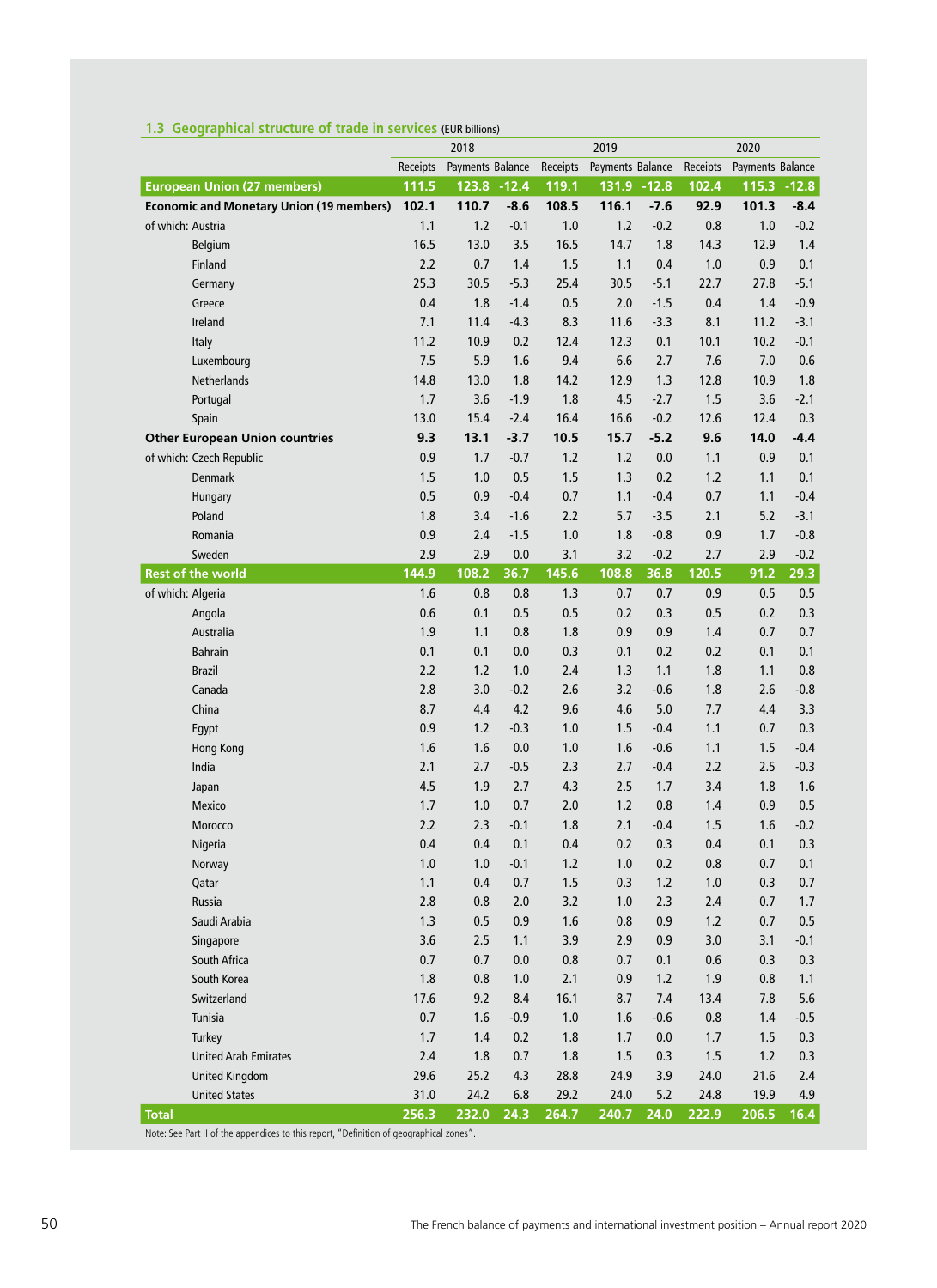### **1.4 Transport services** (EUR billions)

|                            |          | 2018     |         |          | 2019             |        |          | 2020     |         |
|----------------------------|----------|----------|---------|----------|------------------|--------|----------|----------|---------|
|                            | Receipts | Payments | Balance | Receipts | Payments Balance |        | Receipts | Payments | Balance |
| Sea transport              | 13.9     | 10.2     | 3.7     | 14.8     | 10.6             | 4.1    | 17.2     | 11.8     | 5.4     |
| <b>Freight</b>             | 12.7     | 4.8      | 7.9     | 13.7     | 4.9              | 8.8    | 16.3     | 4.8      | 11.5    |
| of which FOB <sup>a)</sup> | 0.7      | 1.4      | $-0.7$  | 0.7      | 1.4              | $-0.7$ | 0.6      | 1.2      | $-0.6$  |
| <b>Passengers</b>          | 0.3      | 0.0      | 0.3     | 0.3      | 0.4              | $-0.1$ | 0.2      | 0.4      | $-0.2$  |
| Other expensesb)           | 0.9      | 5.4      | $-4.5$  | 0.8      | 5.3              | $-4.5$ | 0.7      | 6.6      | $-5.9$  |
| <b>Air transport</b>       | 10.5     | 13.4     | $-2.9$  | 11.2     | 12.7             | $-1.4$ | 5.7      | 7.2      | $-1.5$  |
| Freight                    | 1.0      | 2.2      | $-1.2$  | 0.9      | 2.2              | $-1.3$ | 0.9      | 2.3      | $-1.4$  |
| of which FOB <sup>a)</sup> | 0.3      | 0.6      | $-0.3$  | 0.3      | 0.6              | $-0.3$ | 0.3      | 0.5      | $-0.2$  |
| <b>Passengers</b>          | 5.4      | 7.5      | $-2.1$  | 5.8      | 7.2              | $-1.3$ | 2.4      | 2.4      | 0.0     |
| Other expensesb)           | 4.0      | 3.7      | 0.3     | 4.4      | 3.2              | 1.2    | 2.4      | 2.5      | $-0.1$  |
| <b>Other transport</b>     | 15.2     | 22.1     | $-6.9$  | 16.7     | 23.4             | $-6.7$ | 15.2     | 21.8     | $-6.6$  |
| <b>Space transport</b>     | 0.6      | 0.0      | 0.6     | 0.7      | 0.0              | 0.7    | 0.4      | 0.0      | 0.4     |
| <b>Rail transport</b>      | 1.6      | 1.9      | $-0.3$  | 1.9      | 1.9              | 0.0    | 1.3      | 1.5      | $-0.1$  |
| Freight                    | 1.0      | 1.3      | $-0.3$  | 1.3      | 1.3              | 0.0    | 0.9      | 1.3      | $-0.4$  |
| of which FOB <sup>a)</sup> | 0.1      | 0.0      | 0.0     | 0.1      | 0.0              | 0.0    | 0.0      | 0.0      | 0.0     |
| Passengers                 | 0.3      | 0.6      | $-0.4$  | 0.4      | 0.6              | $-0.2$ | 0.2      | 0.1      | 0.1     |
| Other expensesb)           | 0.4      | 0.0      | 0.4     | 0.3      | 0.0              | 0.3    | 0.2      | 0.0      | 0.2     |
| <b>Road transport</b>      | 6.4      | 15.1     | $-8.7$  | 8.0      | 17.2             | $-9.2$ | 7.6      | 15.8     | $-8.2$  |
| Freight                    | 5.2      | 14.1     | $-8.9$  | 6.5      | 15.8             | $-9.3$ | 6.2      | 14.4     | $-8.2$  |
| of which FOB <sup>a)</sup> | 0.9      | 4.7      | $-3.8$  | 0.9      | 4.7              | $-3.8$ | 0.8      | 4.3      | $-3.5$  |
| Passengers                 | 0.0      | 0.1      | 0.0     | 0.1      | 0.1              | 0.0    | 0.1      | 0.1      | 0.0     |
| Other expensesb)           | 1.1      | 0.9      | 0.2     | 1.4      | 1.3              | 0.1    | 1.4      | 1.4      | 0.1     |
| <b>Other</b>               | 6.6      | 5.1      | 1.5     | 6.0      | 4.3              | 1.8    | 5.9      | 4.6      | 1.3     |
| of which FOBa), c)         | 0.3      | 0.1      | 0.1     | 0.3      | 0.1              | 0.1    | 0.2      | 0.1      | 0.1     |
| <b>Total</b>               | 39.6     | 45.7     | $-6.1$  | 42.7     | 46.7             | $-4.0$ | 38.2     | 40.9     | $-2.7$  |

Note: Rounding differences mean that aggregate totals may not come out exactly equal to the sum of their components.

a) FOB (free-on-board) expenses correspond to the transport and insurance services included in CIF (cost, insurance and freight) payments for merchandise. These expenses are subtracted from trade in merchandise and transferred to the relevant service items.

b) Includes payments for chartering vessels, port fees and traffic fees. This item does not include payments for goods procured in ports by carriers, which are included in goods.

c) FOB (free-on-board) expenses for inland waterway transport, pipelines, etc.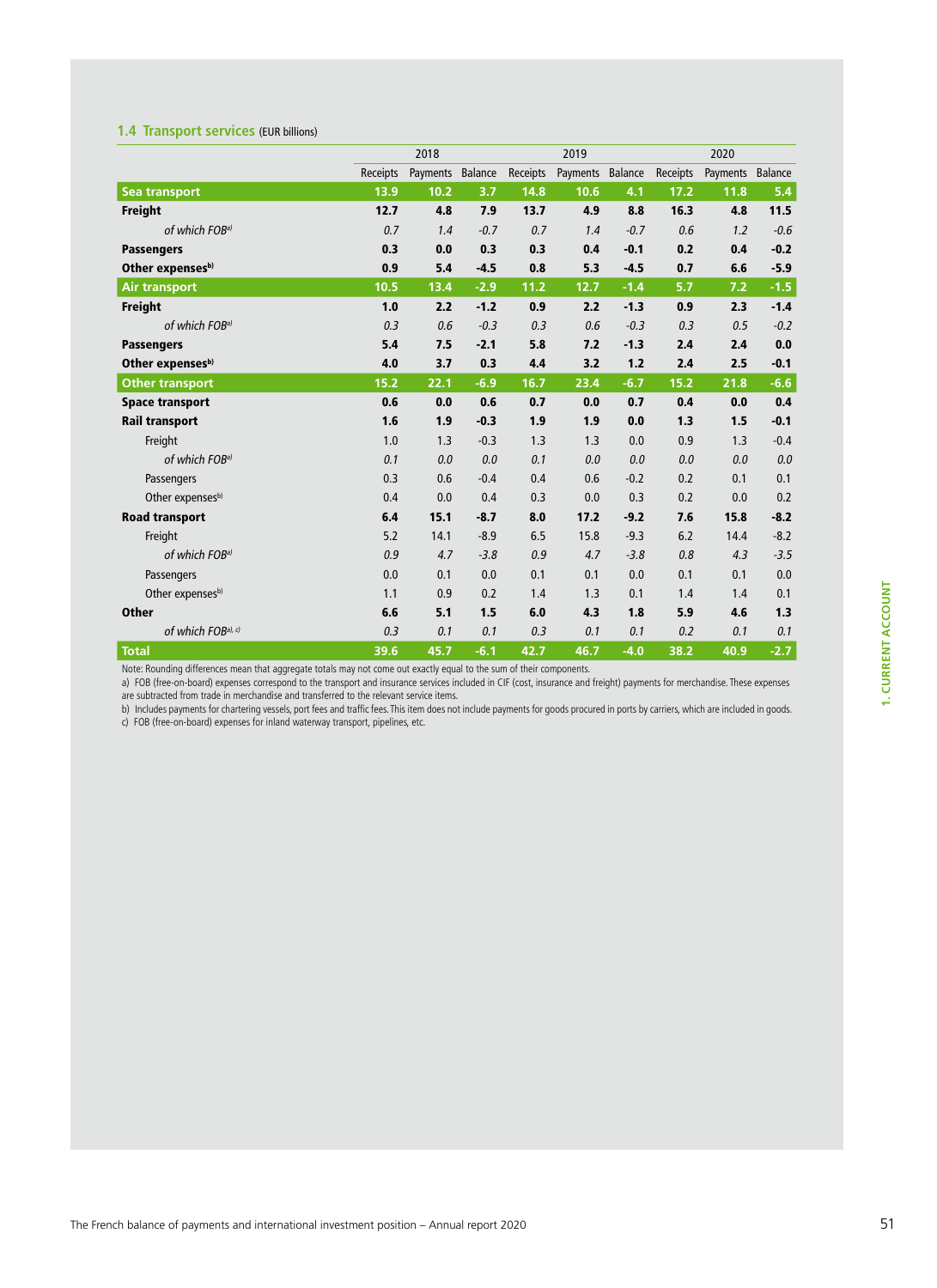|                                                 |          | 2018             |        |          | 2019             |        |          | 2020             |        |
|-------------------------------------------------|----------|------------------|--------|----------|------------------|--------|----------|------------------|--------|
|                                                 | Receipts | Payments Balance |        | Receipts | Payments Balance |        | Receipts | Payments Balance |        |
| <b>European Union (27 members)</b>              | 25.0     | 23.1             | 1.9    | 26.2     | 24.3             | 1.9    | 15.3     | 13.8             | 1.4    |
| <b>Economic and Monetary Union (19 members)</b> | 23.0     | 21.8             | 1.1    | 24.1     | 22.9             | 1.3    | 14.2     | 13.0             | 1.2    |
| of which: Austria                               | 0.3      | 0.3              | 0.0    | 0.3      | 0.3              | 0.0    | 0.1      | 0.1              | 0.0    |
| <b>Belgium</b>                                  | 5.8      | 2.3              | 3.4    | 6.0      | 2.3              | 3.7    | 4.1      | 1.7              | 2.4    |
| Germany                                         | 5.5      | 3.3              | 2.3    | 5.9      | 3.7              | 2.2    | 3.5      | 2.6              | 0.9    |
| Greece                                          | 0.1      | 1.3              | $-1.2$ | 0.1      | 1.1              | $-1.0$ | 0.0      | 0.6              | $-0.5$ |
| Ireland                                         | 0.4      | 0.6              | $-0.2$ | 0.5      | 0.7              | $-0.2$ | 0.2      | 0.2              | 0.0    |
| Italy                                           | 3.2      | 3.4              | $-0.1$ | 3.3      | 3.4              | $-0.2$ | 1.5      | 1.8              | $-0.3$ |
| Luxembourg                                      | 0.6      | 1.1              | $-0.5$ | 0.7      | 1.3              | $-0.6$ | 0.6      | 1.1              | $-0.5$ |
| Netherlands                                     | 1.9      | 0.6              | 1.3    | 1.9      | 0.9              | 1.0    | 1.1      | 0.4              | 0.7    |
| Portugal                                        | 0.5      | 1.7              | $-1.2$ | 0.6      | 1.9              | $-1.3$ | 0.4      | 1.1              | $-0.7$ |
| Spain                                           | 4.3      | 6.7              | $-2.4$ | 4.6      | 6.8              | $-2.2$ | 2.4      | 2.9              | $-0.5$ |
| <b>Other European Union countries</b>           | 2.0      | 1.2              | 0.7    | 2.0      | 1.5              | 0.6    | 1.0      | 0.8              | 0.2    |
| of which: Croatia                               | 0.0      | 0.3              | $-0.3$ | 0.0      | 0.4              | $-0.4$ | 0.0      | 0.2              | $-0.2$ |
| <b>Denmark</b>                                  | 0.5      | 0.2              | 0.3    | 0.5      | 0.2              | 0.3    | 0.2      | 0.1              | 0.1    |
| Romania                                         | 0.2      | 0.1              | 0.1    | 0.2      | 0.1              | 0.1    | 0.2      | 0.1              | 0.1    |
| Sweden                                          | 0.7      | 0.1              | 0.6    | 0.6      | 0.2              | 0.5    | 0.2      | 0.1              | 0.1    |
| <b>Rest of the world</b>                        | 30.5     | 18.9             | 11.7   | 30.5     | 20.8             | 9.7    | 13.3     | 10.5             | 2.8    |
| of which: Algeria                               | 0.5      | 0.3              | 0.2    | 0.6      | 0.3              | 0.3    | 0.3      | 0.2              | 0.1    |
| Australia                                       | 0.8      | 0.4              | 0.3    | 0.7      | 0.3              | 0.4    | 0.2      | 0.1              | 0.1    |
| <b>Brazil</b>                                   | 0.7      | 0.1              | 0.6    | 0.7      | 0.2              | 0.5    | 0.2      | 0.1              | 0.1    |
| Canada                                          | 1.0      | 0.8              | 0.2    | 1.0      | 0.9              | 0.1    | 0.3      | 0.3              | 0.0    |
| China                                           | 4.1      | 0.4              | 3.7    | 3.5      | 0.3              | 3.3    | 0.9      | 0.1              | 0.8    |
| Dominican Republic                              | 0.0      | 0.2              | $-0.2$ | 0.0      | 0.3              | $-0.3$ | 0.0      | 0.1              | $-0.1$ |
| Egypt                                           | 0.0      | 0.2              | $-0.1$ | 0.0      | 0.2              | $-0.1$ | 0.0      | 0.1              | $-0.1$ |
| India                                           | 0.3      | 0.3              | 0.0    | 0.3      | 0.3              | 0.0    | 0.1      | 0.1              | 0.0    |
| Japan                                           | 1.1      | 0.3              | 0.8    | 0.9      | 0.4              | 0.5    | 0.3      | 0.1              | 0.2    |
| Mexico                                          | 0.4      | 0.3              | 0.2    | 0.5      | 0.3              | 0.1    | 0.1      | 0.2              | $-0.1$ |
| Morocco                                         | 0.6      | 0.7              | $-0.1$ | 0.6      | 0.7              | 0.0    | 0.4      | 0.4              | 0.0    |
| Norway                                          | 0.2      | 0.3              | 0.0    | 0.2      | 0.3              | $-0.1$ | 0.1      | 0.1              | 0.0    |
| Russia                                          | 0.7      | 0.2              | 0.5    | 0.7      | 0.3              | 0.4    | 0.3      | 0.1              | 0.2    |
| Switzerland                                     | 5.2      | 1.5              | 3.7    | 5.3      | 1.6              | 3.7    | 3.5      | 1.4              | 2.1    |
| <b>Thailand</b>                                 | 0.1      | 0.3              | $-0.2$ | 0.1      | 0.4              | $-0.2$ | 0.0      | 0.1              | $-0.1$ |
| Tunisia                                         | 0.2      | 0.4              | $-0.1$ | 0.3      | 0.5              | $-0.2$ | 0.2      | 0.3              | $-0.2$ |
| Turkey                                          | 0.2      | 0.2              | 0.0    | 0.2      | 0.2              | 0.0    | 0.1      | 0.1              | $-0.1$ |
| <b>United Kingdom</b>                           | 5.6      | 3.4              | 2.3    | 6.0      | 3.6              | 2.4    | 3.3      | 1.4              | 1.9    |
| <b>United States</b>                            | 3.9      | 2.2              | 1.7    | 4.1      | 2.3              | 1.8    | 1.2      | 0.8              | 0.4    |
| Vietnam                                         | 0.2      | 0.2              | 0.0    | 0.2      | 0.2              | 0.0    | 0.1      | 0.1              | 0.0    |
| <b>Total</b>                                    | 55.5     | 42.0             | 13.5   | 56.7     | 45.1             | 11.6   | 28.5     | 24.3             | 4.2    |

#### **1.5 Geographical structure of trade in travel services** (EUR billions)

Notes: See Part II of the appendices to this report, "Definition of geographical zones".

Rounding differences mean that aggregate totals may not come out exactly equal to the sum of their components.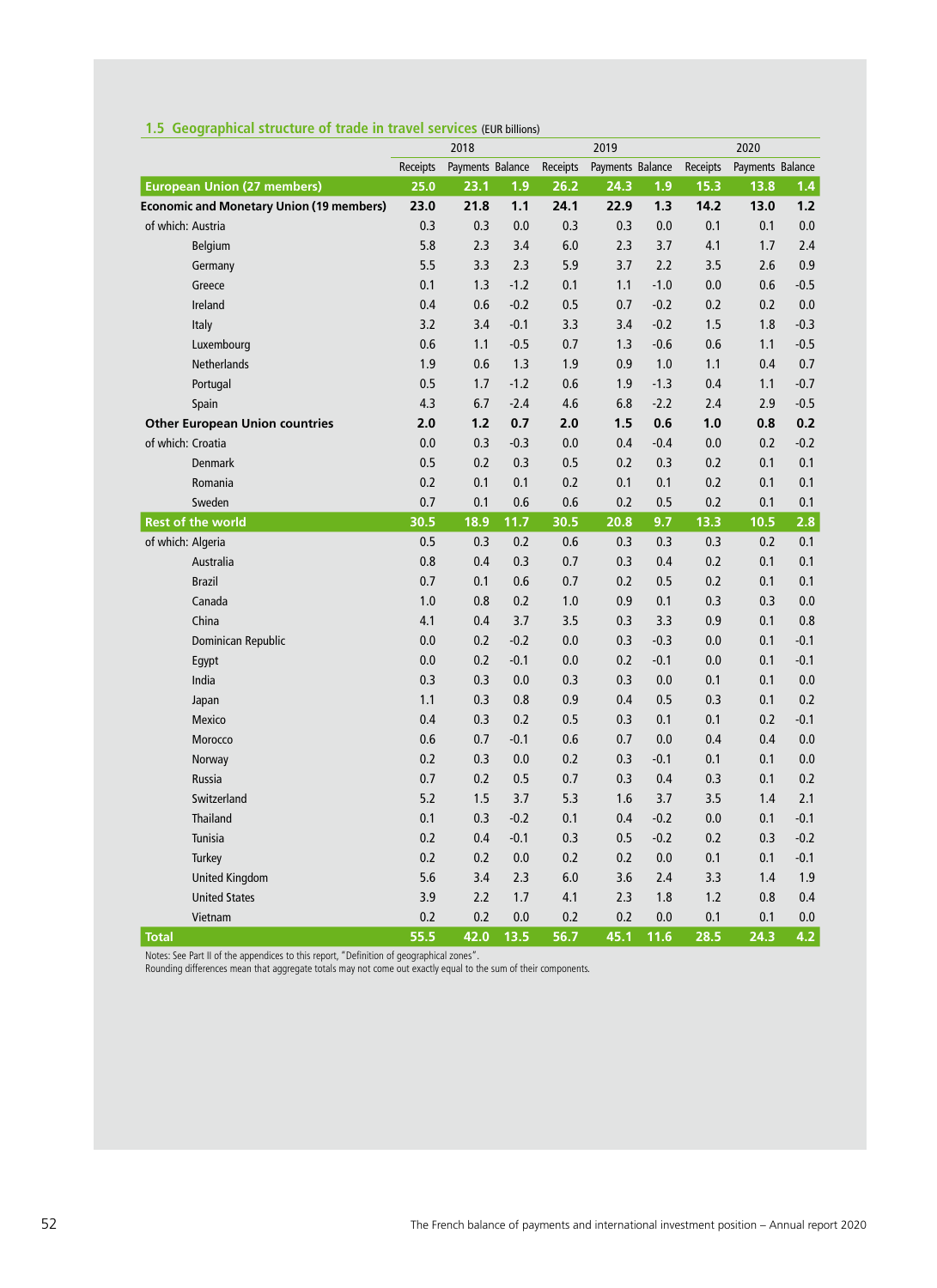|                                                 |               | 2018             |             |               | 2019             |             |               | 2020             |             |
|-------------------------------------------------|---------------|------------------|-------------|---------------|------------------|-------------|---------------|------------------|-------------|
|                                                 | Receipts      | Payments Balance |             | Receipts      | Payments Balance |             | Receipts      | Payments Balance |             |
| <b>European Union (27 members)</b>              | 70.3          | 74.4             | $-4.1$      | 75.1          | 80.3             | $-5.2$      | 71.0          | 77.0             | $-6.0$      |
| <b>Economic and Monetary Union (19 members)</b> | 64.0          | 67.0             | $-3.0$      | 68.0          | 70.8             | $-2.9$      | 63.7          | 68.2             | $-4.5$      |
| of which: Austria                               | 0.7           | 0.7              | 0.0         | 0.6           | 0.6              | $-0.1$      | 0.6           | 0.6              | $-0.1$      |
| Belgium                                         | 8.9           | 7.8              | 1.1         | 8.7           | 9.5              | $-0.9$      | 8.4           | 8.7              | $-0.3$      |
| Finland                                         | 2.0           | 0.5              | 1.4         | 1.3           | 0.7              | 0.6         | 0.9           | 0.7              | 0.2         |
| Germany                                         | 15.5          | 21.9             | $-6.4$      | 14.9          | 21.9             | $-7.0$      | 15.5          | 20.8             | $-5.3$      |
| Greece                                          | 0.3           | 0.2              | 0.1         | 0.3           | 0.4              | $-0.1$      | 0.3           | 0.4              | $-0.1$      |
| Ireland                                         | 6.6           | 9.7              | $-3.1$      | 7.3           | 10.2             | $-2.9$      | 7.5           | 10.6             | $-3.2$      |
| Italy                                           | 6.2           | 6.0              | 0.2         | 7.6           | 6.5              | 1.1         | 7.2           | 6.2              | 0.9         |
| Luxembourg                                      | 5.3           | 3.8              | 1.5         | 6.9           | 4.2              | 2.7         | 4.9           | 4.5              | 0.4         |
| <b>Netherlands</b>                              | 9.7           | 9.0              | 0.7         | 8.6           | 8.4              | 0.1         | 8.4           | 7.4              | 1.0         |
| Portugal                                        | 1.0           | 1.2              | $-0.3$      | 1.0           | 1.8              | $-0.8$      | 0.9           | 1.8              | $-0.9$      |
| Spain                                           | 7.2           | 5.0              | 2.2         | 10.1          | 5.8              | 4.3         | 8.6           | 5.8              | 2.9         |
| <b>Other European Union countries</b>           | 6.3           | 7.4              | $-1.1$      | 7.1           | 9.5              | $-2.3$      | 7.2           | 8.7              | $-1.5$      |
| of which: Czech Republic                        | 0.6           | 0.9              | $-0.4$      | 0.9           | 0.6              | 0.3         | 0.8           | 0.5              | 0.4         |
| Denmark                                         | 0.9           | 0.4              | 0.5         | 0.9           | 0.7              | 0.1         | 0.9           | 0.7              | 0.3         |
| Hungary                                         | 0.4           | 0.5              | $-0.1$      | 0.5           | 0.7              | $-0.2$      | 0.6           | 0.7              | $-0.2$      |
| Poland                                          | 1.3           | 1.4              | $-0.1$      | 1.7           | 3.3              | $-1.6$      | 1.7           | 3.1              | $-1.4$      |
| Romania                                         | 0.6           | 1.5              | $-0.9$      | 0.6           | 1.0              | $-0.4$      | 0.6           | 0.9              | $-0.3$      |
| Sweden                                          | 1.8           | 2.4              | $-0.6$      | 1.9           | 2.4              | $-0.5$      | 2.0           | 2.2              | $-0.2$      |
| <b>Rest of the world</b>                        | 90.9          | 69.9             | 21.0        | 90.1          | 68.5             | 21.6        | 85.3          | 64.3             | 21.0        |
| of which: Algeria                               | 0.9           | 0.3              | 0.6         | 0.5           | 0.2              | 0.3         | 0.4           | 0.2              | 0.2         |
| Angola                                          | 0.6           | 0.0              | 0.5         | 0.5           | 0.0              | 0.4         | 0.4           | 0.0              | 0.4         |
| Australia                                       | $1.0$         | 0.5              | 0.4         | 0.9           | 0.5              | 0.4         | 1.0           | 0.5              | 0.5         |
| <b>Bahrain</b>                                  | 0.0           | 0.0              | 0.0         | 0.2           | 0.0              | 0.2         | 0.2           | 0.0              | 0.1         |
| <b>Brazil</b>                                   | 1.1           | 0.8              | 0.3         | 1.3           | 0.9              | 0.4         | 1.2           | 0.8              | 0.4         |
| Canada                                          | 1.4           | 1.3              | 0.1         | 1.2           | 1.6              | $-0.3$      | 1.1           | 1.4              | $-0.3$      |
| China                                           | 2.7           | 2.3              | 0.4         | 3.9           | 2.6              | 1.3         | 3.9           | 2.6              | 1.3         |
| Egypt                                           | 0.7           | 0.6              | 0.1         | 0.9           | 0.9              | 0.0         | 1.0           | 0.2              | 0.7         |
| Hong Kong                                       | 1.0           | 1.3              | $-0.3$      | 0.5           | 1.4              | $-0.8$      | 0.7           | 1.3              | $-0.6$      |
| India                                           | 1.2           | 2.0              | $-0.8$      | 1.5           | 2.1              | $-0.6$      | 1.7           | 2.2              | $-0.5$      |
| Japan                                           | 3.0           | 1.3              | 1.7         | 2.9           | 1.9              | 1.0         | 2.8           | 1.5              | 1.3         |
| Morocco                                         | 1.3           | 1.3              | 0.0         | 0.8           | 1.0              | $-0.3$      | 0.8           | 1.0              | $-0.2$      |
| Mexico                                          | 1.0           | 0.5              | 0.5         | 1.3           | 0.6              | 0.7         | 1.1           | 0.5              | 0.6         |
| Nigeria                                         | 0.3           | 0.3              | 0.0         | 0.3           | 0.1              | 0.2         | 0.3           | 0.0              | 0.3         |
| Norway                                          | 0.5           | 0.6              | 0.0         | 0.7           | 0.6              | 0.2         | 0.6           | 0.5              | 0.1         |
| Qatar                                           | 0.8           | 0.2              | 0.7         | 1.3           | 0.1              | 1.2         | 0.9           | 0.1              | 0.8         |
| Russia                                          | 1.8           | 0.3              | 1.5         | 2.3           | 0.4              | 1.9         | 1.9           | 0.4              | 1.5         |
| Saudi Arabia                                    | 0.9           | 0.4              | 0.6         | $1.2\,$       | 0.6              | 0.6         | $1.0\,$       | 0.6              | 0.4         |
| Singapore                                       | 3.2           | 1.3              | 1.9         | 3.5           | 1.5              | 2.0         | 2.7           | 1.7              | 1.0         |
| South Africa                                    | 0.5           | 0.3              | 0.2         | 0.5           | 0.2              | 0.3         | 0.4           | 0.1              | 0.3         |
| South Korea                                     | 1.1           | 0.5              | 0.6         | 1.4           | 0.6              | 0.7         | 1.5           | 0.6              | 0.8         |
| Switzerland                                     | 11.1          | 6.7              | 4.4         | 9.5           | 6.4              | 3.1         | 8.7           | 5.8              | 2.9         |
| Tunisia                                         | 0.2           | 1.1              | $-0.8$      | 0.3           | 0.8              | $-0.5$      | 0.3           | 0.8              | $-0.5$      |
| Turkey                                          | 1.2           | 0.7              | 0.5         | 0.8           | 0.9              | $-0.1$      | 0.8           | 0.8              | $0.0\,$     |
| <b>United Arab Emirates</b>                     | 1.8           | 0.9              | 0.9         | 1.2           | 0.8              | 0.4         | 1.0           | 0.8              | 0.3         |
| <b>United Kingdom</b>                           | 19.9          | 19.4             | 0.5         | 18.8          | 18.2             | 0.6         | 18.3          | 18.1             | 0.3         |
| <b>United States</b><br><b>Total</b>            | 21.4<br>161.2 | 18.5<br>144.3    | 2.9<br>16.9 | 18.9<br>165.2 | 18.3<br>148.8    | 0.6<br>16.4 | 18.2<br>156.2 | 16.5<br>141.3    | 1.7<br>14.9 |

#### **1.6 Geographical structure of trade in services excluding transport services and travel** (EUR billions)

Notes: See Part II of the appendices to this report, "Definition of geographical zones".

Rounding differences mean that aggregate totals may not come out exactly equal to the sum of their components.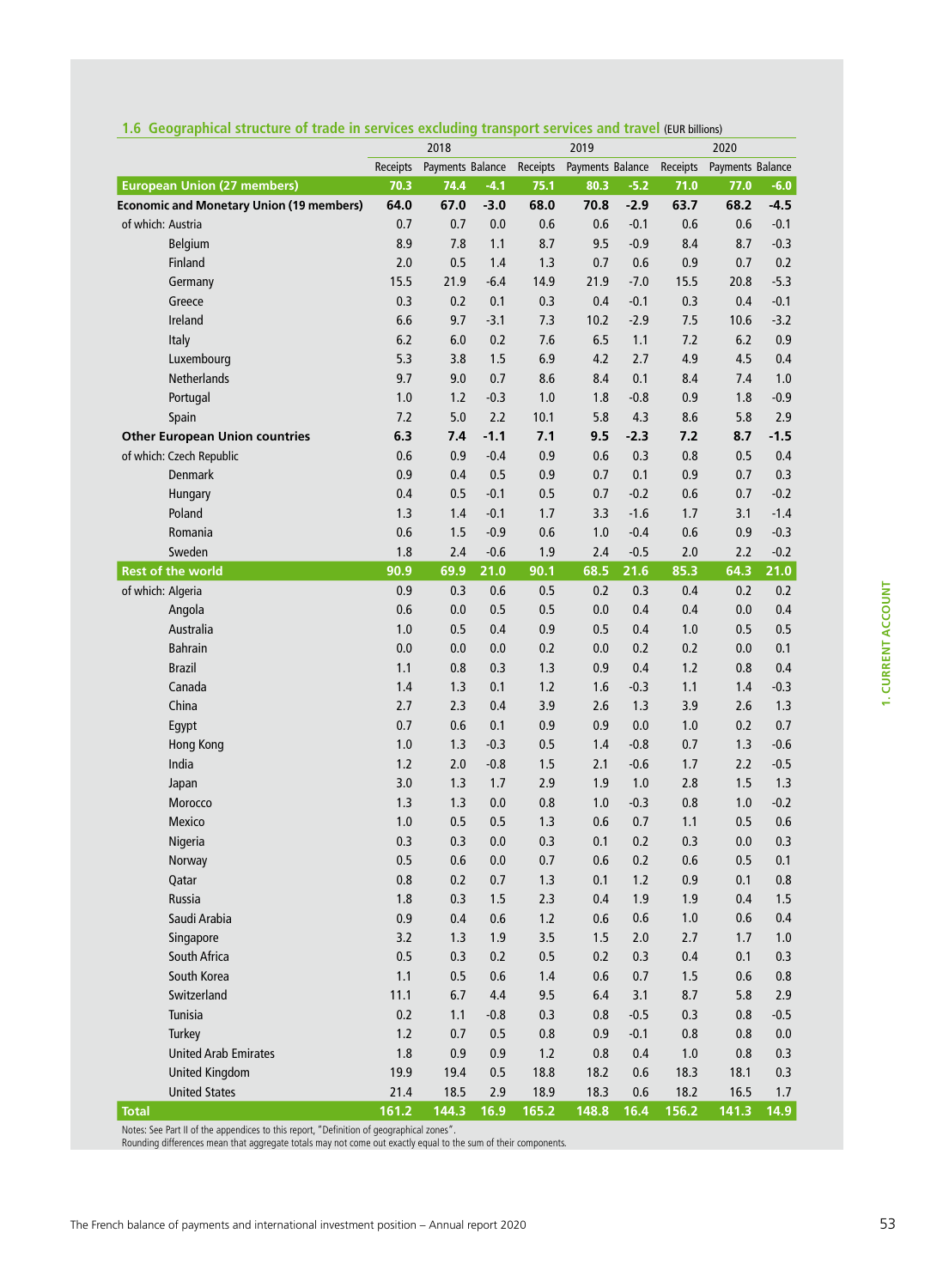#### **1.7 Other services** (EUR billions)

**li** 

|                                                                          |                 | 2018             |        |          | 2019             |        |          | 2020             |        |
|--------------------------------------------------------------------------|-----------------|------------------|--------|----------|------------------|--------|----------|------------------|--------|
|                                                                          | <b>Receipts</b> | Payments Balance |        | Receipts | Payments Balance |        | Receipts | Payments Balance |        |
| <b>Manufacturing services on physical inputs</b><br>owned by others      | 10.8            | 8.6              | 2.1    | 10.2     | 9.9              | 0.3    | 9.7      | 8.9              | 0.8    |
| Maintenance and repair services n.i.e.                                   | 8.7             | 8.0              | 0.7    | 10.0     | 8.5              | 1.5    | 9.3      | 7.2              | 2.1    |
| <b>Construction</b>                                                      | 1.9             | 1.5              | 0.4    | 2.1      | 1.4              | 0.7    | 2.1      | 1.8              | 0.4    |
| <b>Insurance and pension services</b>                                    | 8.0             | 9.2              | $-1.2$ | 10.4     | 9.5              | 1.0    | 9.3      | 10.0             | $-0.8$ |
| <b>Financial services</b>                                                | 12.4            | 6.4              | 6.0    | 14.0     | 6.9              | 7.2    | 15.0     | 7.8              | 7.2    |
| Services giving rise to explicit charges<br>and other financial services | 7.7             | 5.5              | 2.2    | 8.7      | 5.6              | 3.1    | 9.5      | 6.5              | 3.0    |
| <b>Financial intermediation services</b><br>indirectly measured          | 4.7             | 0.9              | 3.8    | 5.3      | 1.3              | 4.1    | 5.4      | 1.3              | 4.1    |
| Charges for the use of intellectual<br>property n.i.e.                   | 15.0            | 12.1             | 2.9    | 13.9     | 10.9             | 3.0    | 12.9     | 10.8             | 2.1    |
| <b>Telecommunications, computer</b><br>and information services          | 18.7            | 20.9             | $-2.2$ | 17.9     | 21.7             | $-3.9$ | 17.5     | 21.5             | $-4.0$ |
| <b>Other business services</b>                                           | 80.5            | 73.1             | 7.4    | 82.2     | 75.4             | 6.8    | 76.3     | 69.0             | 7.3    |
| Research and development services                                        | 11.8            | 14.0             | $-2.2$ | 12.7     | 13.6             | $-0.9$ | 10.3     | 10.8             | $-0.5$ |
| Professional<br>and management consulting services                       | 25.3            | 21.9             | 3.4    | 25.6     | 23.1             | 2.5    | 23.8     | 21.7             | 2.2    |
| Technical, trade-related<br>and other business services                  | 43.4            | 37.3             | 6.2    | 43.9     | 38.7             | 5.2    | 42.2     | 36.6             | 5.6    |
| Personal, cultural and recreational services                             | 4.8             | 4.4              | 0.4    | 4.0      | 4.5              | $-0.5$ | 3.6      | 4.2              | $-0.5$ |
| <b>General government goods</b><br>and services n.i.e.                   | 0.5             | 0.0              | 0.5    | 0.5      | 0.2              | 0.4    | 0.5      | 0.1              | 0.4    |

Note: Rounding differences mean that aggregate totals may not come out exactly equal to the sum of their components.

n.i.e.: not included elsewhere.

#### **1.8 Primary income** (EUR billions)

|                                                                            |          | 2018             |         |          | 2019             |         |          | 2020             |         |
|----------------------------------------------------------------------------|----------|------------------|---------|----------|------------------|---------|----------|------------------|---------|
|                                                                            | Receipts | Payments Balance |         | Receipts | Payments Balance |         | Receipts | Payments Balance |         |
| <b>Compensation of employees</b>                                           | 21.8     | 1.4              | 20.4    | 23.1     | 1.5              | 21.6    | 21.8     | 1.6              | 20.2    |
| <b>Investment income</b>                                                   | 150.2    | 119.9            | 30.3    | 162.1    | 125.6            | 36.5    | 113.8    | 93.1             | 20.7    |
| <b>Direct investment income</b>                                            | 80.5     | 34.7             | 45.9    | 88.5     | 34.0             | 54.5    | 52.3     | 21.2             | 31.0    |
| <b>Dividends</b>                                                           | 51.6     | 23.1             | 28.5    | 62.7     | 22.6             | 40.1    | 39.1     | 14.4             | 24.7    |
| Reinvested earnings                                                        | 25.3     | 9.2              | 16.1    | 21.6     | 9.5              | 12.2    | 9.6      | 5.1              | 4.5     |
| Interest on intercompany lending                                           | 3.6      | 2.3              | 1.3     | 4.2      | 2.0              | 2.2     | 3.6      | 1.7              | 1.8     |
| <b>Portfolio investment income</b>                                         | 47.2     | 63.0             | $-15.9$ | 47.9     | 63.6             | $-15.8$ | 44.2     | 54.9             | $-10.7$ |
| of which income from equity securities<br>and investment fund shares/units | 16.3     | 22.7             | $-6.5$  | 16.7     | 25.2             | $-8.5$  | 14.9     | 21.0             | $-6.1$  |
| <b>Other investment income</b>                                             | 21.5     | 22.2             | $-0.7$  | 24.5     | 27.9             | $-3.4$  | 16.5     | 17.0             | $-0.5$  |
| Income from equity securities<br>and investment fund shares/units          | 0.3      | 0.0              | 0.3     | 0.4      | 0.0              | 0.4     | 0.4      | 0.0              | 0.4     |
| Interest                                                                   | 20.9     | 21.7             | $-0.9$  | 24.0     | 27.5             | $-3.5$  | 15.9     | 16.5             | $-0.6$  |
| Income attributable to policyholders                                       | 0.4      | 0.4              | $-0.1$  | 0.1      | 0.4              | $-0.3$  | 0.2      | 0.5              | $-0.3$  |
| <b>Reserve asset income</b>                                                | 1.0      | 0.0              | 1.0     | 1.2      | 0.0              | 1.2     | 0.9      | 0.0              | 0.9     |
| <b>Other primary income</b>                                                | 8.2      | 4.6              | 3.5     | 8.3      | 4.7              | 3.6     | 7.6      | 5.2              | 2.4     |
| <b>Total</b>                                                               | 180.2    | 125.9            | 54.3    | 193.4    | 131.8            | 61.7    | 143.2    | 99.9             | 43.3    |

Note: Rounding differences mean that aggregate totals may not come out exactly equal to the sum of their components.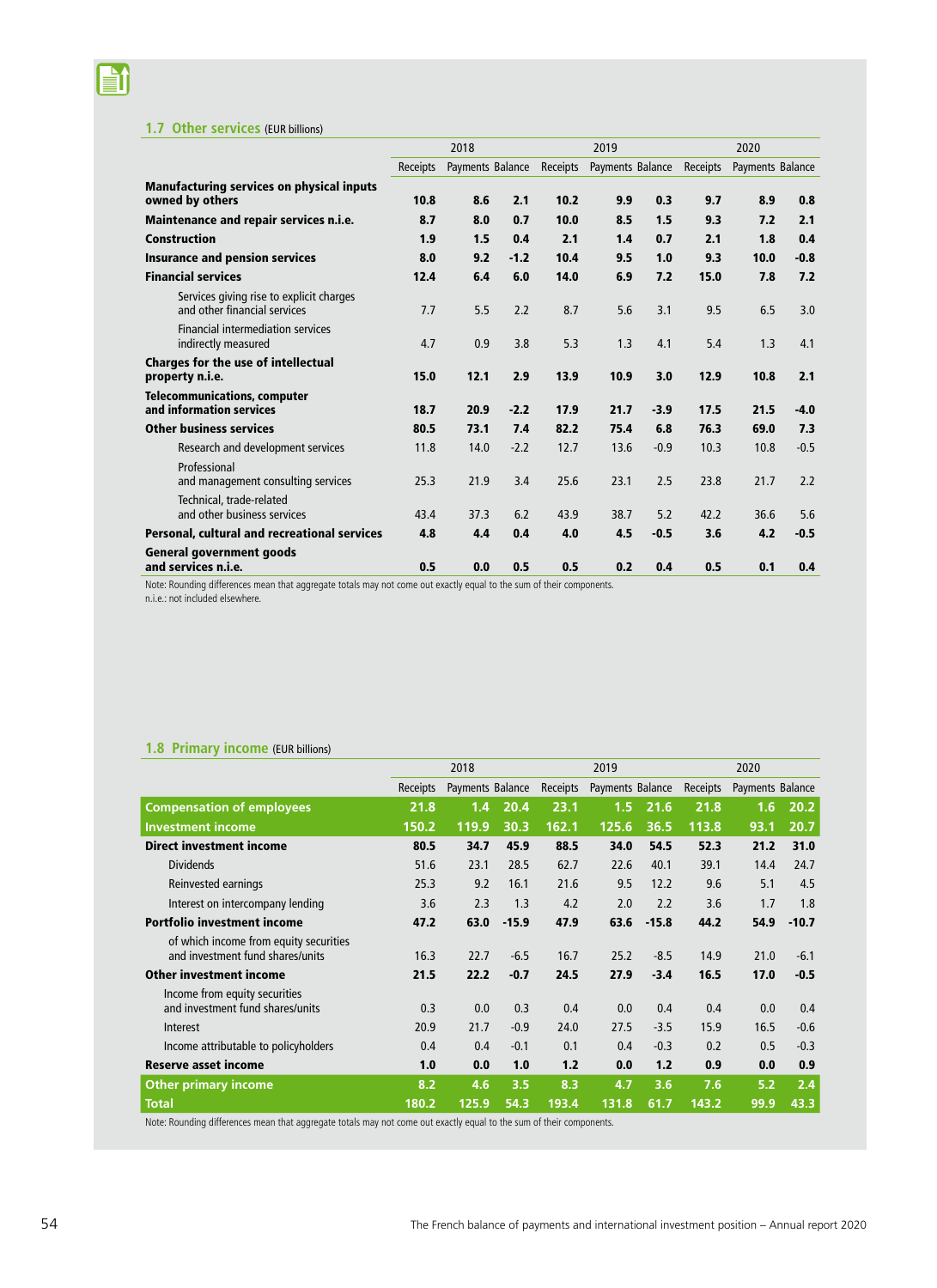|                                               |        |      | Receipts |                    |             |        |        | Payments |                    |              |
|-----------------------------------------------|--------|------|----------|--------------------|-------------|--------|--------|----------|--------------------|--------------|
|                                               | 2017   | 2018 | 2019     | 2020 <sup>a)</sup> | 2020<br>(%) | 2017   | 2018   | 2019     | 2020 <sup>a)</sup> | 2020<br>(% ) |
| <b>European Union (27 members)</b>            | 33.6   | 43.7 | 44.4     | 27.7               | 53.1        | 21.4   | 25.0   | 24.9     | 13.5               | 63.4         |
| Economic and Monetary Union (19 members) 29.3 |        | 40.1 | 40.3     | 25.7               | 49.2        | 20.4   | 23.9   | 24.1     | 13.1               | 61.8         |
| of which: Belgium                             | 5.1    | 11.0 | 13.5     | 6.8                | 12.9        | 2.8    | 2.7    | 2.4      | 1.2                | 5.7          |
| Germany                                       | 6.7    | 4.3  | 4.6      | 2.1                | 4.0         | 3.7    | 3.4    | 3.0      | 2.1                | 9.9          |
| Ireland                                       | 1.3    | 3.6  | 1.8      | 1.2                | 2.4         | 0.1    | 0.1    | 0.2      | 0.2                | 0.8          |
| Italy                                         | 3.6    | 4.7  | 4.2      | 2.7                | 5.1         | 0.5    | 0.8    | 1.1      | 0.5                | 2.3          |
| Luxembourg                                    | 2.1    | 2.4  | 2.9      | 1.8                | 3.5         | 4.7    | 4.6    | 9.3      | 5.0                | 23.5         |
| <b>Netherlands</b>                            | 4.8    | 9.3  | 7.9      | 8.4                | 16.1        | 7.1    | 10.5   | 6.4      | 3.2                | 15.2         |
| Portugal                                      | 0.5    | 0.8  | 0.9      | 0.2                | 0.4         | 0.1    | 0.1    | 0.0      | 0.0                | 0.1          |
| Spain                                         | 4.0    | 3.1  | 3.4      | 2.1                | 4.1         | 1.2    | 1.5    | 1.4      | 0.8                | 3.6          |
| <b>Other European Union countries</b>         | 4.3    | 3.7  | 4.1      | 2.0                | 3.9         | 1.0    | 1.0    | 0.9      | 0.3                | 1.6          |
| of which: Czech Republic                      | 0.9    | 0.9  | 0.7      | 0.4                | 0.7         | 0.0    | 0.0    | 0.0      | 0.0                | 0.1          |
| Poland                                        | 1.2    | 1.3  | 1.2      | 0.6                | 1.2         | $-0.1$ | $-0.1$ | 0.0      | 0.0                | 0.1          |
| Romania                                       | 0.6    | 0.6  | 0.7      | 0.2                | 0.4         | 0.0    | 0.0    | 0.0      | 0.0                | 0.0          |
| Sweden                                        | 0.5    | 0.4  | 0.5      | 0.2                | 0.5         | 0.6    | 0.5    | 0.4      | 0.1                | 0.7          |
| <b>Rest of the world</b>                      | 34.9   | 36.8 | 44.1     | 24.5               | 46.9        | 10.8   | 9.7    | 9.1      | 7.8                | 36.6         |
| of which: Brazil                              | 0.8    | 0.7  | 1.1      | 1.0                | 1.9         | 0.0    | 0.0    | 0.0      | 0.0                | 0.0          |
| Canada                                        | $-0.5$ | 0.4  | 0.1      | 0.4                | 0.7         | $-0.3$ | 0.1    | 0.0      | 0.2                | 0.8          |
| China                                         | 1.5    | 1.8  | 1.9      | 1.1                | 2.2         | 0.0    | 0.0    | 0.0      | 0.0                | 0.2          |
| Hong Kong                                     | 1.5    | 1.8  | 1.8      | 0.4                | 0.8         | 0.2    | 0.0    | 0.2      | 0.2                | 0.8          |
| India                                         | 0.3    | 0.3  | 0.3      | 0.2                | 0.5         | 0.0    | 0.0    | 0.0      | 0.0                | 0.0          |
| Indonesia                                     | 0.4    | 0.1  | 0.1      | 0.1                | 0.1         | 0.0    | 0.0    | 0.1      | 0.0                | 0.1          |
| Japan                                         | 3.4    | 2.5  | $-1.0$   | 0.9                | 1.6         | 0.7    | 0.8    | 0.4      | 0.4                | 1.7          |
| Morocco                                       | 0.5    | 0.6  | 0.5      | 0.3                | 0.5         | 0.0    | 0.0    | 0.0      | 0.0                | $0.0\,$      |
| Norway                                        | 0.4    | 0.5  | 0.8      | 0.1                | 0.3         | 0.2    | 0.2    | 0.2      | 0.1                | 0.3          |
| Russia                                        | 1.1    | 0.4  | 2.7      | 0.9                | 1.7         | 0.0    | 0.0    | 0.1      | 0.0                | $0.0\,$      |
| Singapore                                     | 1.3    | 2.1  | 1.7      | 0.6                | 1.1         | 0.0    | 0.0    | 0.0      | 0.0                | 0.1          |
| Switzerland                                   | 5.7    | 3.2  | 4.8      | 1.7                | 3.3         | 1.3    | 2.9    | 2.6      | 2.6                | 12.1         |
| Turkey                                        | 0.4    | 0.4  | 0.4      | 0.1                | 0.2         | 0.0    | 0.0    | 0.0      | 0.0                | 0.0          |
| <b>United Kingdom</b>                         | 5.5    | 4.4  | 8.3      | 5.0                | 9.6         | 3.7    | 3.3    | 4.4      | 2.2                | 10.5         |
| <b>United States</b>                          | 4.8    | 8.6  | 11.5     | 7.8                | 14.9        | 3.0    | 1.4    | 0.7      | 1.7                | 7.9          |
| <b>Total</b>                                  | 68.4   | 80.5 | 88.5     | 52.3               | 100.0       | 32.2   | 34.7   | 34.0     | 21.2               | 100.0        |

#### **1.9 Geographical structure of income on French direct investment abroad (receipts) and income on foreign direct investment in France (payments), by country of residence of the first counterparty** (EUR billions)

Notes: See Part II of the appendices to this report, "Definition of geographical zones". Income on direct investment includes interest on intercompany lending calculated in accordance with the extended directional principle.

a) Interest data for 2020 are derived from data collected from enterprises, whereas dividends and reinvested earnings are estimated.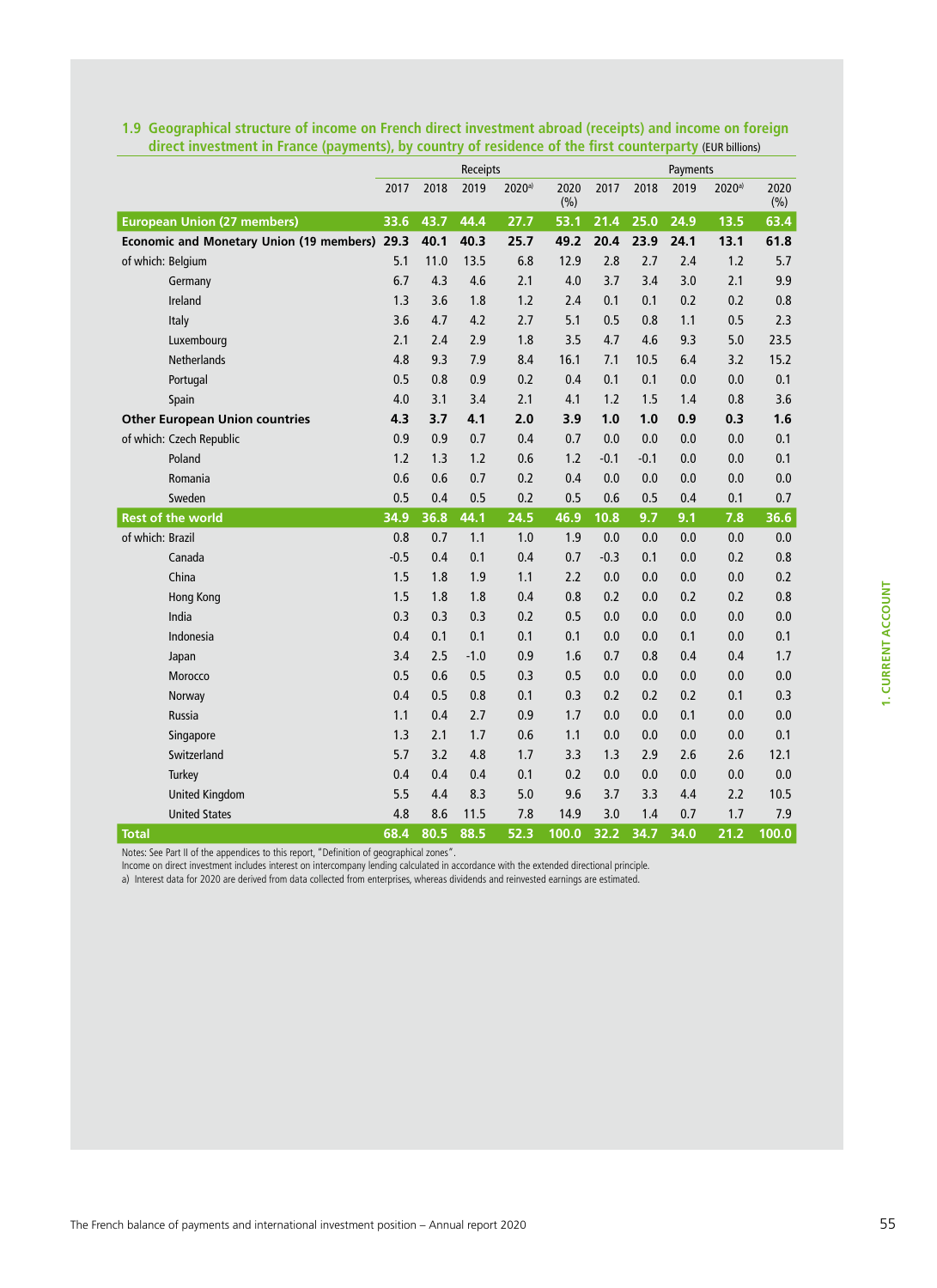## **1.10 Secondary income** (EUR billions)

|                                                                |                 | 2018             |               |          | 2019             |               |                 | 2020             |              |
|----------------------------------------------------------------|-----------------|------------------|---------------|----------|------------------|---------------|-----------------|------------------|--------------|
|                                                                | <b>Receipts</b> | Payments Balance |               | Receipts | Payments Balance |               | <b>Receipts</b> | Payments Balance |              |
| Secondary income of general government                         | 7.6             |                  | $36.3 -28.7$  | 8.4      | 37.3             | $-28.9$       | 11.7            | 40.0             | $-28.3$      |
| <b>Social benefits</b>                                         |                 | 7.3              | $-7.3$        |          | 7.7              | -7.7          |                 | 7.4              | $-7.4$       |
| International cooperation                                      | 2.1             | 7.9              | $-5.8$        | 2.3      | 8.2              | $-6.0$        | 2.7             | 8.5              | $-5.8$       |
| of which operating expenses<br>for international organisations |                 | 0.9              | $-0.9$        |          | 0.8              | $-0.8$        |                 | 0.9              | $-0.9$       |
| <b>Own resources of European</b><br><b>Union institutions</b>  |                 | 20.6             | $-20.6$       |          | 21.0             | $-21.0$       |                 | 23.7             | $-23.7$      |
| Other general government transfers                             | 5.5             | 0.5              | 5.0           | 6.1      | 0.4              | 5.7           | 9.0             | 0.4              | 8.6          |
| Secondary income of other sectors                              | 22.1            |                  | $40.7 - 18.6$ | 21.8     |                  | $39.0 - 17.2$ | 25.9            |                  | $41.2 -15.3$ |
| of which miscellaneous current transfers                       | 4.7             | 21.0             | $-16.3$       | 4.7      | 18.7             | $-14.0$       | 5.0             | 20.5             | $-15.5$      |
| of which workers' remittances                                  | 0.4             | 11.3             | $-10.9$       | 0.3      | 11.9             | $-11.6$       | 0.3             | 11.2             | $-11.0$      |
| <b>Total</b>                                                   | 29.7            | 77.0'            | $-47.3$       | 30.2     | 76.3             | $-46.1$       | 37.6            | 81.2             | $-43.6$      |

Note: Rounding differences mean that aggregate totals may not come out exactly equal to the sum of their components.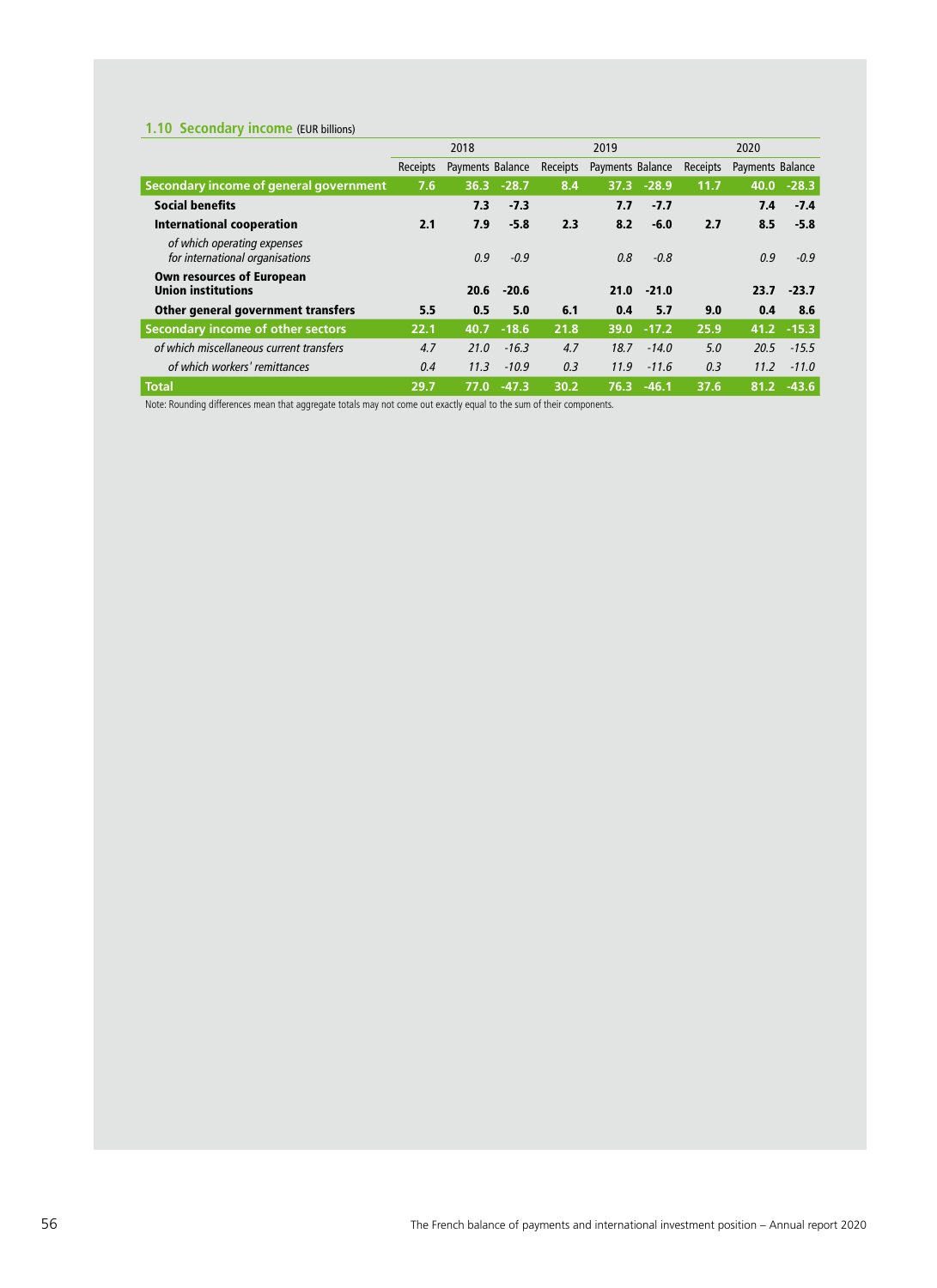# 2. DIRECT INVESTMENT FLOWS

#### **2.1 French direct investment flows abroad in accordance with the extended directional principlea) by transaction type** (EUR billions)

| Year | Net balance of outward<br>and inward foreign direct<br>investment | Outward foreign direct<br>investment | Equity capital (including<br>real estate investments) | Reinvested earnings | <b>Other transactions</b><br>(intercompany lending) <sup>b)</sup> |
|------|-------------------------------------------------------------------|--------------------------------------|-------------------------------------------------------|---------------------|-------------------------------------------------------------------|
| 2010 | 25.9                                                              | 36.4                                 | 28.6                                                  | 19.7                | $-11.9$                                                           |
| 2011 | 14.2                                                              | 37.0                                 | 28.4                                                  | 8.0                 | 0.7                                                               |
| 2012 | 15.1                                                              | 27.6                                 | 40.5                                                  | 10.8                | $-23.7$                                                           |
| 2013 | $-10.5$                                                           | 15.3                                 | 3.3                                                   | 8.5                 | 3.5                                                               |
| 2014 | 35.5                                                              | 37.5                                 | 21.0                                                  | 7.6                 | 8.9                                                               |
| 2015 | 7.1                                                               | 48.0                                 | 18.0                                                  | 4.9                 | 25.1                                                              |
| 2016 | 37.7                                                              | 58.6                                 | 34.6                                                  | 13.4                | 10.6                                                              |
| 2017 | 9.9                                                               | 31.9                                 | 13.7                                                  | 19.3                | $-1.1$                                                            |
| 2018 | 51.0                                                              | 86.4                                 | 74.7                                                  | 25.3                | $-13.6$                                                           |
| 2019 | 4.9                                                               | 30.2                                 | 17.3                                                  | 21.6                | $-8.7$                                                            |
| 2020 | 36.0                                                              | 40.3                                 | 17.9                                                  | 9.6                 | 12.7                                                              |

Note: Rounding differences mean that aggregate totals may not come out exactly equal to the sum of their components.

a) Signs are used according to the methodology of the sixth edition of the IMF's Balance of Payments and International Investment Position Manual (BPM6): positive changes increase assets and liabilities, while negative changes reduce assets and liabilities. In other words, direct investment abroad (outward direct investment) is a positive change, since it leads to an increase in French assets, whereas the disposal of a foreign asset by a French resident is a negative change, as it reduces French assets. Balances are presented in terms of the net change in the international investment position: an increase in the international investment position is shown as a positive change. b) After restating intercompany lending in accordance with the extended directional principle.

#### **2.2 Foreign direct investment flows in France in accordance with the extended directional principlea) by transaction type** (EUR billions)

| Year | Net balance of outward<br>and inward foreign direct<br>investment | Inward foreign direct<br>investment | Equity capital (including<br>real estate investments) | Reinvested earnings | <b>Other transactions</b><br>(intercompany lending) <sup>b)</sup> |
|------|-------------------------------------------------------------------|-------------------------------------|-------------------------------------------------------|---------------------|-------------------------------------------------------------------|
| 2010 | 25.9                                                              | 10.5                                | 11.5                                                  | 6.3                 | $-7.4$                                                            |
| 2011 | 14.2                                                              | 22.8                                | 21.2                                                  | $-1.6$              | 3.1                                                               |
| 2012 | 15.1                                                              | 12.5                                | 10.7                                                  | 6.2                 | $-4.5$                                                            |
| 2013 | $-10.5$                                                           | 25.8                                | 20.0                                                  | 6.6                 | $-0.8$                                                            |
| 2014 | 35.5                                                              | 2.0                                 | 9.4                                                   | 5.1                 | $-12.4$                                                           |
| 2015 | 7.1                                                               | 40.9                                | 27.8                                                  | 7.1                 | 6.0                                                               |
| 2016 | 37.7                                                              | 20.8                                | 18.9                                                  | 7.6                 | $-5.6$                                                            |
| 2017 | 9.9                                                               | 22.0                                | 22.0                                                  | 6.7                 | $-6.8$                                                            |
| 2018 | 51.0                                                              | 35.4                                | 28.8                                                  | 9.2                 | $-2.6$                                                            |
| 2019 | 4.9                                                               | 25.3                                | 22.6                                                  | 9.5                 | $-6.8$                                                            |
| 2020 | 36.0                                                              | 4.3                                 | 11.3                                                  | 5.1                 | $-12.2$                                                           |

Note: Rounding differences mean that aggregate totals may not come out exactly equal to the sum of their components.

a) Signs are used according to the methodology of the sixth edition of the IMF's Balance of Payments and International Investment Position Manual (BPM6): positive changes increase assets and liabilities, while negative changes reduce assets and liabilities. In other words, direct investment abroad (outward direct investment) is a positive change, since it leads to an increase in French assets, whereas the disposal of a foreign asset by a French resident is a negative change, as it reduces French assets. Balances are presented in terms of the net change in the international investment position: an increase in the international investment position is shown as a positive change. b) After restating intercompany lending in accordance with the extended directional principle.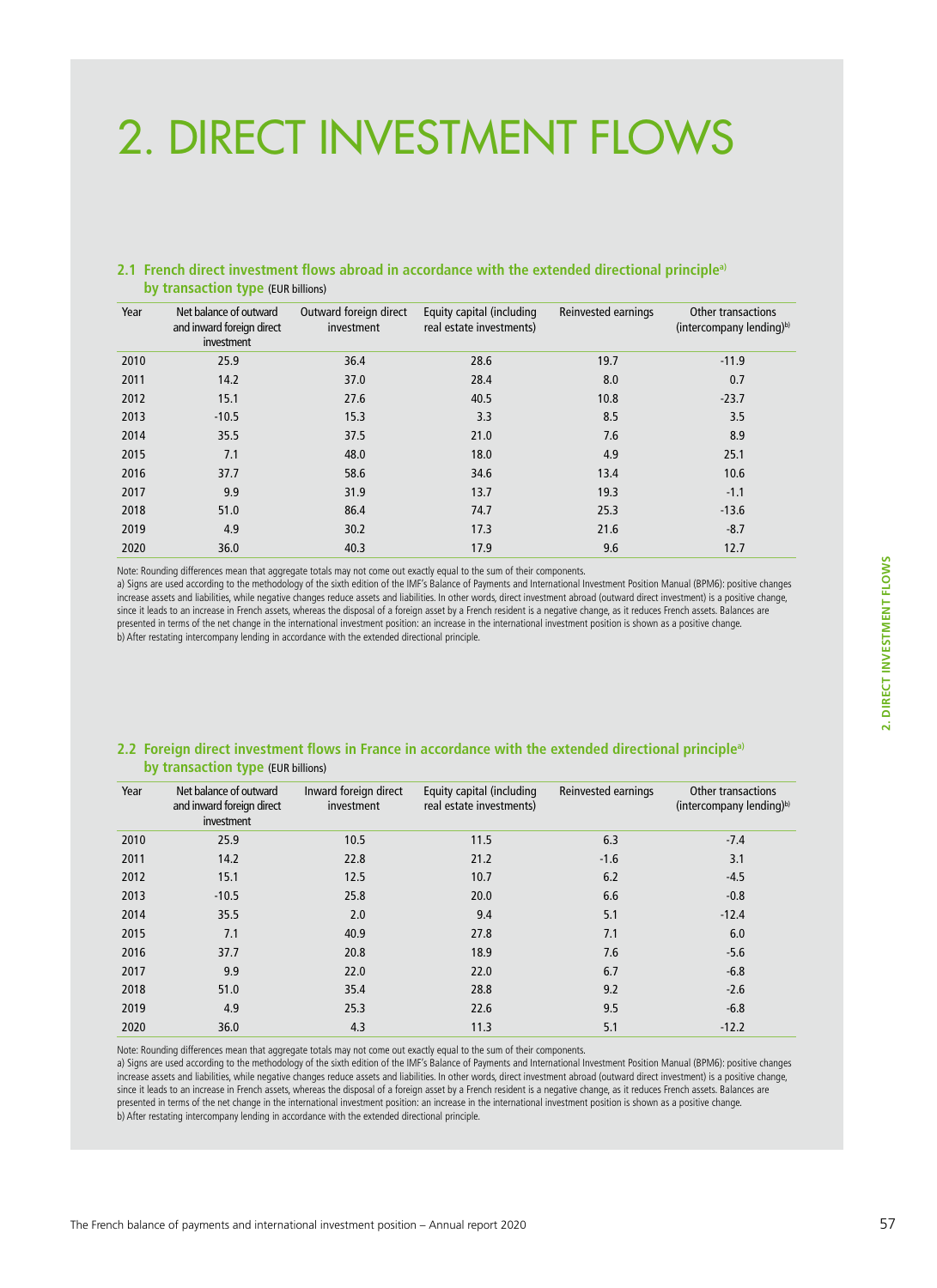|                          |                                                 | 2017    | 2018    | 2019    | 2020    |
|--------------------------|-------------------------------------------------|---------|---------|---------|---------|
|                          | <b>European Union (27 members)</b>              | 14.6    | 63.1    | 31.9    | 14.4    |
|                          | <b>Economic and Monetary Union (19 members)</b> | 11.3    | 57.9    | 36.3    | 15.8    |
| of which:                | Belgium                                         | $-18.3$ | 6.0     | $1.7\,$ | 9.2     |
|                          | Germany                                         | 8.0     | $-22.8$ | $-2.3$  | 1.9     |
|                          | Ireland                                         | 2.4     | 1.8     | $-9.4$  | $-0.3$  |
|                          | Italy                                           | 3.1     | 27.0    | 2.3     | 2.9     |
|                          | Luxembourg                                      | 9.9     | 4.0     | 10.4    | 1.4     |
|                          | Netherlands                                     | 2.8     | 37.3    | 34.6    | 1.5     |
|                          | Spain                                           | 1.7     | 1.9     | $-2.3$  | $-1.3$  |
|                          | <b>Other European Union countries</b>           | 3.3     | 5.2     | $-4.4$  | $-1.4$  |
| of which:                | Czech Republic                                  | 0.4     | 0.6     | 0.4     | 0.4     |
|                          | Poland                                          | $-0.4$  | 1.3     | 0.3     | $-1.0$  |
|                          | Romania                                         | 0.2     | 0.3     | 0.3     | 0.1     |
|                          | Sweden                                          | 3.2     | 0.2     | $-0.6$  | $-0.5$  |
| <b>Rest of the world</b> |                                                 | 17.3    | 23.3    | $-1.7$  | 25.9    |
| of which:                | Angola                                          | $-0.9$  | $-0.6$  | $-0.5$  | $0.4\,$ |
|                          | Australia                                       | 1.6     | 7.2     | $-1.8$  | 0.1     |
|                          | <b>Bahamas</b>                                  | 0.0     | 0.0     | 0.0     | 0.0     |
|                          | Bermuda                                         | 0.1     | 13.6    | 3.0     | 1.1     |
|                          | <b>Brazil</b>                                   | 2.6     | 0.9     | 3.1     | 0.6     |
|                          | <b>British Virgin Islands</b>                   | 0.2     | 0.1     | 0.1     | $0.0\,$ |
|                          | Canada                                          | 1.6     | $-1.9$  | 0.1     | 0.2     |
|                          | China                                           | 0.8     | 0.8     | $-1.8$  | 1.3     |
|                          | Egypt                                           | $-0.6$  | 0.2     | 0.2     | $0.0\,$ |
|                          | Hong Kong                                       | $-0.4$  | $-0.3$  | $-0.9$  | $-1.6$  |
|                          | India                                           | 0.4     | 0.6     | 0.8     | 2.1     |
|                          | Japan                                           | 2.4     | 0.6     | $-2.5$  | 0.2     |
|                          | Kazakhstan                                      | 0.0     | $-0.5$  | $-0.4$  | $-0.2$  |
|                          | Morocco                                         | 0.4     | 0.1     | $-0.6$  | 0.0     |
|                          | Nigeria                                         | 0.0     | $-0.7$  | 0.3     | $-0.3$  |
|                          | Norway                                          | $-1.6$  | $-0.6$  | 0.0     | $-0.9$  |
|                          | Qatar                                           | $-1.3$  | 0.1     | 0.1     | $-0.1$  |
|                          | Russia                                          | 1.5     | 0.2     | 3.3     | 1.4     |
|                          | Singapore                                       | $-1.9$  | $-0.1$  | 3.3     | 0.0     |
|                          | Switzerland                                     | 0.2     | 4.0     | $-0.5$  | 0.5     |
|                          | Turkey                                          | 0.3     | 0.3     | 0.6     | $-0.1$  |
|                          | <b>United Arab Emirates</b>                     | 1.4     | $-0.3$  | 0.0     | 1.4     |
|                          | <b>United Kingdom</b>                           | 10.7    | $-1.9$  | 3.6     | 8.3     |
|                          | <b>United States</b>                            | $-3.4$  | 0.7     | $-16.0$ | 10.5    |
| <b>Total</b>             |                                                 | 31.9    | 86.4    | 30.2    | 40.3    |

## **2.3 Geographical structure of French direct investment flows abroad by country of residence**  of the first counterpart<sup>a)</sup> (EUR billions)

Note: See Part II of the appendices to this report, "Definition of geographical zones".

a) After restating intercompany lending in accordance with the extended directional principle.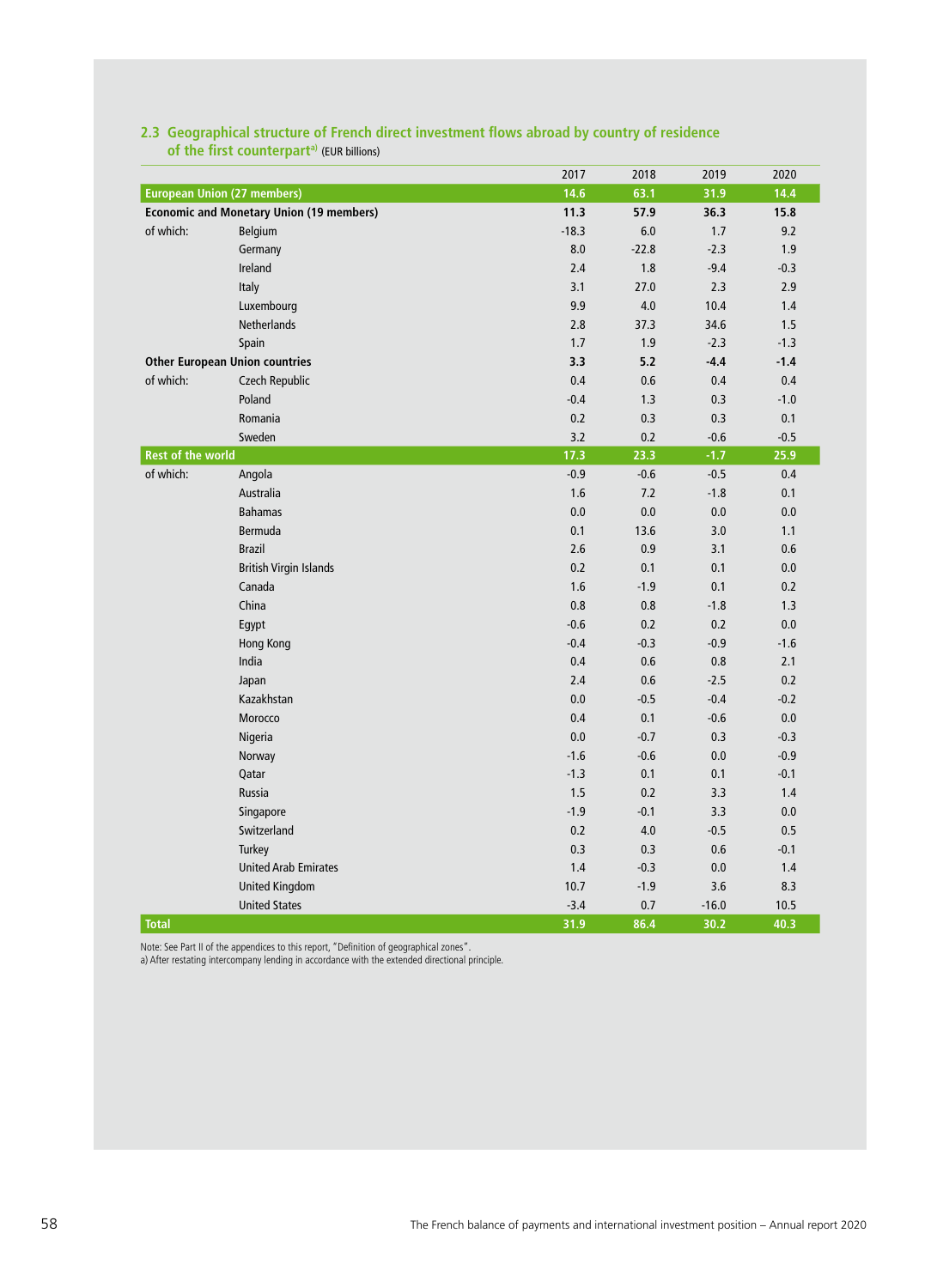|  | 2. DIRECT INVESTMENT FLOWS |  |
|--|----------------------------|--|

2020

| 2.4 Geographical structure of foreign direct investment flows in France by country of residence<br>of the first counterpart <sup>a)</sup> (EUR billions) |      |       |      |      |
|----------------------------------------------------------------------------------------------------------------------------------------------------------|------|-------|------|------|
|                                                                                                                                                          | 2017 | 2018  | 2019 | 2020 |
| European Union (27 members)                                                                                                                              |      | -36.6 | 3.0  | 6.4  |

**Economic and Monetary Union (19 members) 1.1 35.3 0.6 5.6** of which: Belgium -0.7 -0.7 1.4 1.3

**Other European Union countries 1.1 1.3 2.4 0.8** of which: Czech Republic -0.1 -0.2 0.3 0.0

**Rest of the world 19.8 -1.2 22.4 -2.1** of which: Bermuda 0.0 0.2 0.0 1.0

Finland -9.9 -2.2 -0.1 -0.3 Germany 1.5 1.5 1.5 1.6 1.7 1.7 1.6 1.7 1.7 1.7 1.7 1.7 1.7 1.7 1.5 1.5 1.7 1.5 1.5 1.5 1.5 1.5 1.5 1.5 1.5 1. **Ireland 1.2 -2.6 2.3 1.1** Italy 0.6 1.8 1.9 -1.9 Luxembourg -6.8 22.7 -1.3 -0.8 Netherlands 3.6 14.3 -8.5 4.8 Spain 2.5 -1.5 5.3 0.1

Denmark 0.4 1.1 0.1 -0.3 Poland 0.9 0.4 2.2 1.6 Romania -0.1 0.0 0.2 0.0 Sweden 0.1 -0.2 -0.3 -0.3

Brazil 0.2 -0.2 -0.1 0.1  $\frac{1}{2}$ Canada  $\frac{1}{2}$  0.2  $\frac{1}{2}$  0.2  $\frac{1}{2}$  0.3  $\frac{1}{2}$  0.5  $\frac{0.2}{0.2}$ China 2012 - 2013 - 2024 - 2024 - 2024 - 2024 - 2024 - 2024 - 2024 - 2024 - 2024 - 2024 - 2024 - 202 Hong Kong 0.8 -0.2 0.9 0.1 India 0.0 -0.1 0.1 0.1 Japan 1.2 0.9 0.1 -0.1 Jersey 0.1 0.1 0.1 0.0 Lebanon 0.9 0.1 -0.2 0.1 Qatar 0.8 -0.8 1.1 0.4 Russia 0.3 -0.3 0.0 0.0

Turkey -0.1 0.0 0.0 0.0 United Arab Emirates -0.3 0.0 0.0 0.1 United Kingdom 19.1 0.6 3.3 -2.3 United States -0.5 -6.5 7.1 -1.7

**Total 22.0 35.4 25.3 4.3** Note: See Part II of the appendices to this report, "Definition of geographical zones".

a) After restating intercompany lending in accordance with the extended directional principle.

| Singapore              | ∪.¬              | $\sim$<br>-U.S                | $\mathsf{v} \cdot \mathsf{v}$ | $\Omega$<br>--<br>-v.u       |
|------------------------|------------------|-------------------------------|-------------------------------|------------------------------|
| Switzerland<br>------- | $\sim$<br>$\sim$ | -<br>$\overline{\phantom{a}}$ | $\cdot$ . $\circ$             | $\sim$ $-$<br>$\mathsf{v}$ . |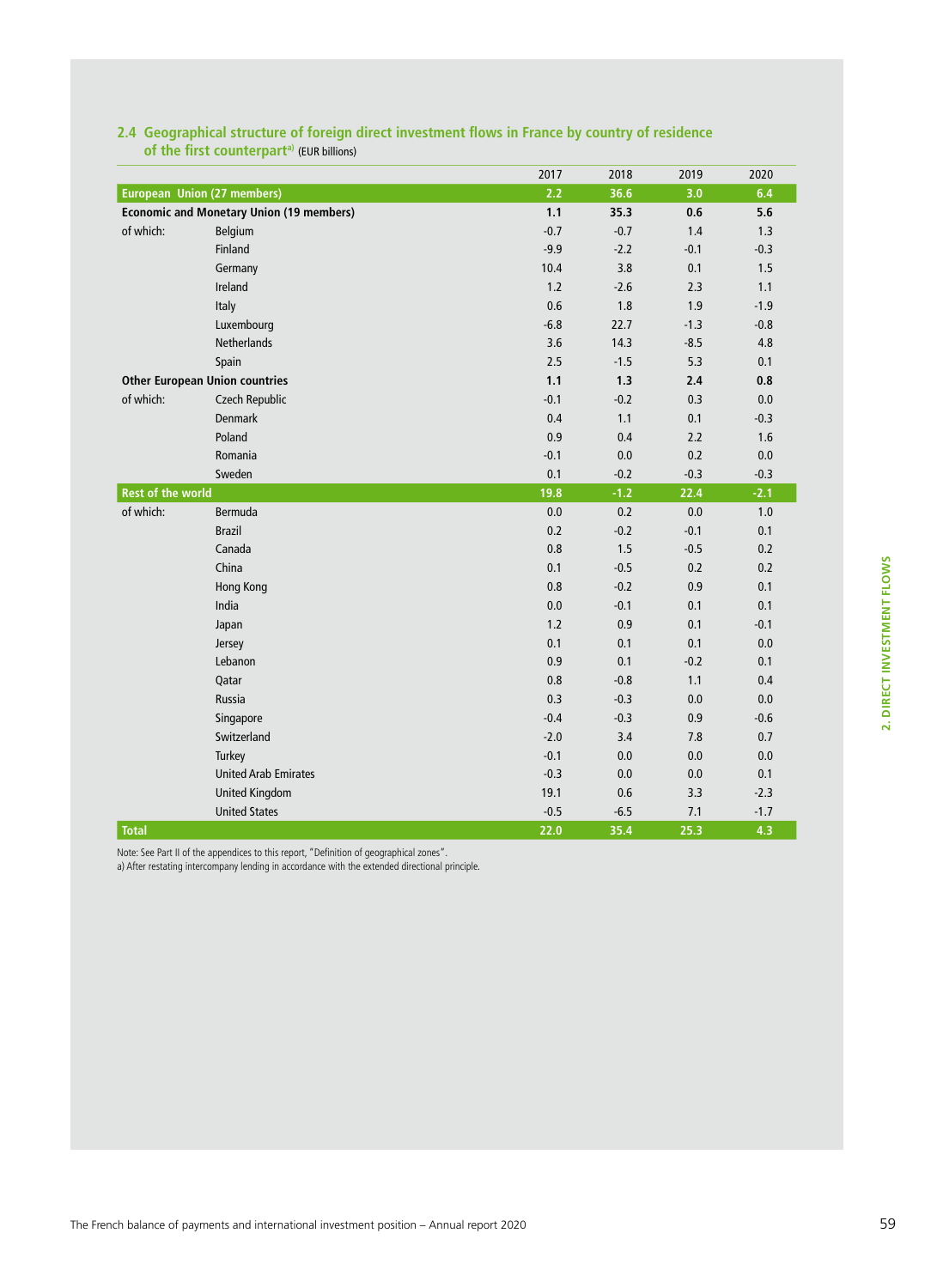|                             |                                                                          | 2017   | 2018   | 2019    | 2020    |
|-----------------------------|--------------------------------------------------------------------------|--------|--------|---------|---------|
|                             | <b>Agriculture, forestry and fishing</b>                                 | 0.1    | 0.1    | $-0.1$  | $-0.2$  |
| <b>Mining and quarrying</b> |                                                                          | $-3.7$ | 4.4    | 6.4     | 1.8     |
| of which:                   | Extraction of crude petroleum and natural gas                            | $-4.4$ | 4.1    | 4.3     | 1.7     |
| <b>Manufacturing</b>        |                                                                          | 7.4    | 32.7   | $-0.7$  | 7.9     |
| of which:                   | Food products and beverages                                              | 11.1   | $-0.9$ | 2.8     | 0.1     |
|                             | Textiles and wearing apparel                                             | $-2.0$ | 0.5    | 0.2     | 17.2    |
|                             | Wood, paper, printing and reproduction                                   | $-0.1$ | 0.2    | 0.4     | $-0.1$  |
|                             | Coke and refined petroleum products                                      | 1.7    | 3.6    | $-1.4$  | 0.6     |
|                             | Chemicals and chemical products                                          | 0.9    | 1.2    | $-0.6$  | $-0.7$  |
|                             | Pharmaceutical products                                                  | -6.1   | $-0.8$ | $-1.3$  | $-11.1$ |
|                             | Rubber and plastic products                                              | 0.7    | 3.2    | 0.6     | 0.4     |
|                             | Basic metals and fabricated metal products                               | 1.3    | $-0.6$ | 1.5     | $-0.5$  |
|                             | Computer, electronic and optical products                                | $-7.8$ | $-1.0$ | 4.4     | $-0.5$  |
|                             | Machinery and equipment                                                  | 0.7    | 0.3    | 0.5     | 0.0     |
|                             | Motor vehicles, trailers and semitrailers                                | 4.5    | 0.4    | $-1.8$  | 2.1     |
|                             | Other transport equipment                                                | 3.0    | 0.4    | $-2.9$  | $-1.1$  |
|                             | Electricity, gas, steam and air-conditioning supply                      | $-2.4$ | 2.8    | 4.5     | 5.6     |
|                             | Water supply, sewerage, waste management and remediation                 | $-0.1$ | $-0.6$ | $-0.9$  | 3.3     |
| of which:                   | Water collection, treatment and supply                                   | 0.1    | $-0.6$ | $-1.0$  | 3.5     |
| <b>Construction</b>         |                                                                          | $-4.9$ | 1.5    | 1.7     | 0.7     |
|                             | Wholesale and retail trade, repair of motor vehicles and motorcycles     | $-3.1$ | 3.4    | $-11.5$ | 1.4     |
| of which:                   | Wholesale trade                                                          | 3.5    | 2.4    | $-3.6$  | 1.1     |
|                             | Retail trade                                                             | $-6.8$ | $-1.0$ | $-7.7$  | 0.0     |
|                             | <b>Transportation and storage</b>                                        | $-1.0$ | 1.6    | 2.4     | 3.3     |
| of which:                   | Land transport and transport via pipelines                               | 0.2    | 0.1    | $-0.2$  | 0.1     |
|                             | Water transport                                                          | $-0.7$ | 0.1    | 1.4     | 2.2     |
|                             | Air transport                                                            | $-0.8$ | 0.4    | 0.4     | 0.0     |
|                             | Warehousing and support activities for transportation                    | 0.3    | 1.1    | 0.7     | 1.0     |
|                             | <b>Accommodation and food service activities</b>                         | 7.4    | $-4.7$ | 1.3     | $-1.0$  |
|                             | <b>Information and communication</b>                                     | 0.9    | 9.8    | 7.0     | 1.3     |
| of which:                   | Motion pictures, video and television programme activities               | $-0.4$ | $-0.7$ | $-0.6$  | 1.0     |
|                             | Telecommunications                                                       | $-0.7$ | 0.8    | 0.8     | 0.6     |
|                             | <b>Financial and insurance activities</b>                                | 9.3    | 9.3    | 11.6    | 5.6     |
| of which:                   | Financial service activities, except insurance and pension funding       | $-4.6$ | 4.0    | $-0.5$  | 2.5     |
|                             | Holding company activities                                               | 1.1    | 2.2    | 8.8     | 1.3     |
|                             | Insurance                                                                | 2.5    | 7.8    | 1.6     | 1.8     |
|                             | Real estate activities <sup>b)</sup>                                     | 1.4    | 19.3   | 2.1     | 1.9     |
|                             | <b>Professional, scientific and technical activities</b>                 | 13.7   | 5.9    | 4.3     | $-1.7$  |
| of which:                   | Legal and accounting activities                                          | 0.1    | 0.0    | $-0.1$  | 0.0     |
|                             | Activities of head offices; management consultancy activities            | 5.7    | 4.3    | 3.9     | 0.4     |
|                             | Architectural and engineering activities; technical testing and analysis | 4.9    | 1.4    | 0.5     | $-1.0$  |
|                             | Scientific research and development                                      | 0.1    | $-0.3$ | 0.2     | $-0.4$  |
|                             | Advertising and market research                                          | 2.4    | 0.7    | 0.6     | $-0.9$  |
|                             | <b>Administrative and support service activities</b>                     | 5.3    | 0.5    | 1.6     | $-0.9$  |
| <b>Education</b>            |                                                                          | 0.0    | 0.0    | 0.0     | 0.1     |
|                             | <b>Human health and social work activities</b>                           | 0.1    | 0.2    | 0.1     | 0.6     |
|                             | Arts, entertainment and recreation                                       | 0.0    | 0.0    | 0.0     | $-0.1$  |
|                             | Other service activities                                                 | $-0.1$ | $-0.1$ | 0.1     | $-0.1$  |
|                             | <b>Amounts not allocated</b>                                             | 1.4    | 0.3    | 0.2     | 10.9    |
| <b>Total</b>                |                                                                          | 31.9   | 86.4   | 30.2    | 40.3    |

#### **2.5 French direct investment flows abroad by sectora)** (EUR billions)

Note: Head offices and holding companies belonging to listed groups have been reclassified according to the main activity of their group. With effect from the 2017 data, statistical analyses have amplified these reclassifications, which had previously only been performed for listed groups.

a) The structure of direct investment stocks and flows by sector is determined according to the "NAF rév. 2" classification of activities.

Intercompany lending included in these statistics was calculated in accordance with the extended directional principle.

b) This item includes the foreign investment of resident enterprises belonging to the real estate sector, as well as net purchases of real estate assets located abroad in the strictest sense.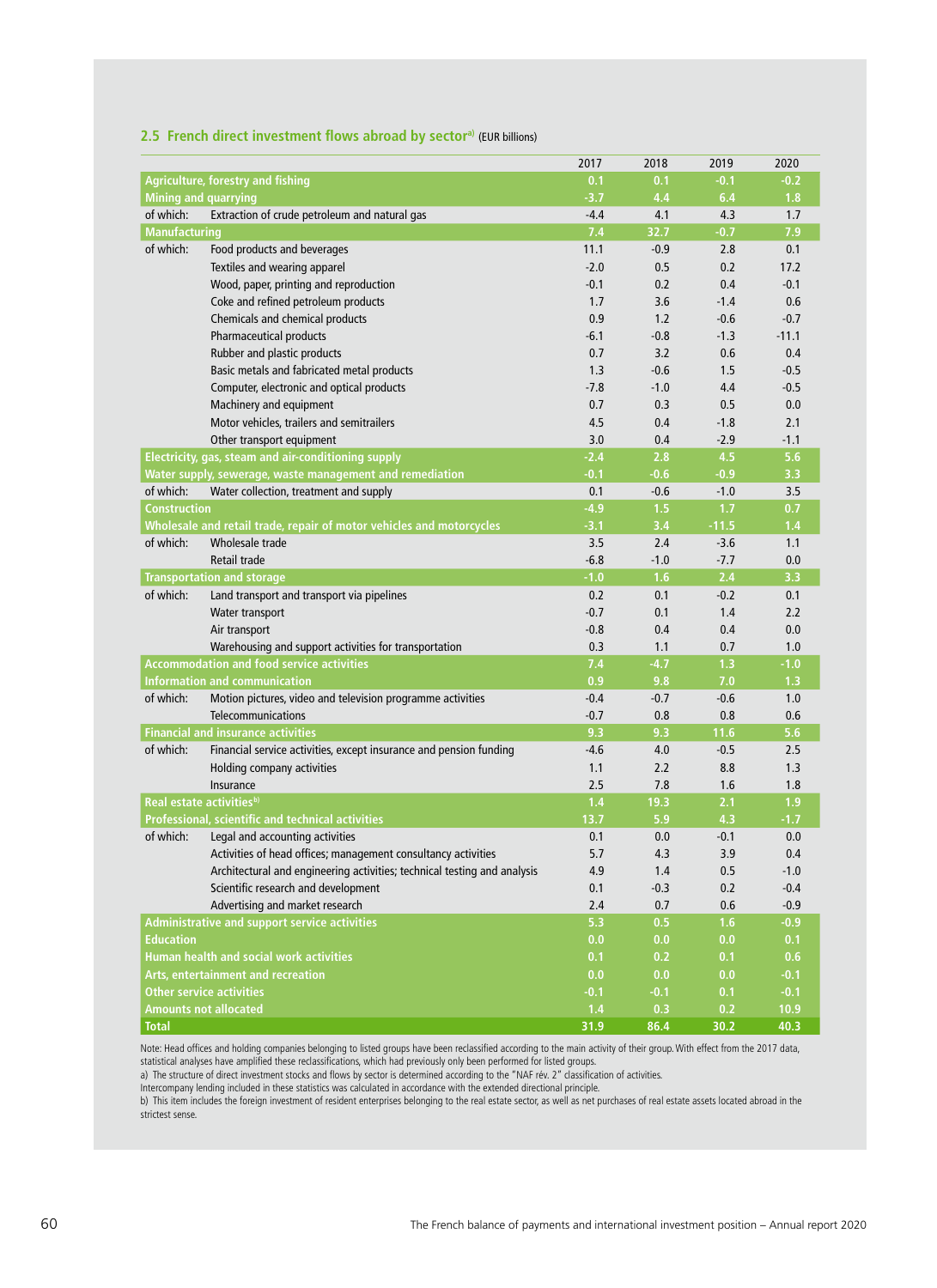|                                      |                                                                          | 2017   | 2018   | 2019   | 2020   |
|--------------------------------------|--------------------------------------------------------------------------|--------|--------|--------|--------|
|                                      | Agriculture, forestry and fishing                                        | 0.1    | 0.4    | $-0.1$ | 0.1    |
| <b>Mining and quarrying</b>          |                                                                          | 0.0    | 0.8    | 0.5    | $-1.3$ |
| of which:                            | Extraction of crude petroleum and natural gas                            | 0.3    | 0.0    | 0.0    | $-0.2$ |
| <b>Manufacturing</b>                 |                                                                          | 0.7    | 12.2   | $-8.3$ | 2.5    |
| of which:                            | Food products and beverages                                              | 2.6    | $-0.1$ | $-5.9$ | $-0.9$ |
|                                      | Textiles and wearing apparel                                             | $-0.8$ | $-0.4$ | 1.2    | $-0.3$ |
|                                      | Wood, paper, printing and reproduction                                   | 0.4    | $-0.3$ | 1.6    | 0.0    |
|                                      | Coke and refined petroleum products                                      | 4.2    | 0.1    | $-0.1$ | 0.6    |
|                                      | Chemicals and chemical products                                          | 3.5    | 2.7    | 2.9    | 0.0    |
|                                      | <b>Pharmaceutical products</b>                                           | $-0.2$ | $-5.3$ | $-1.2$ | $-0.3$ |
|                                      | Rubber and plastic products                                              | 0.7    | $-0.8$ | 0.5    | $-0.1$ |
|                                      | Basic metals and fabricated metal products                               | 2.1    | $-0.7$ | $-0.7$ | $-0.5$ |
|                                      | Computer, electronic and optical products                                | $-9.4$ | $-1.2$ | $-0.4$ | $-0.4$ |
|                                      | Machinery and equipment                                                  | 0.1    | 0.3    | 0.5    | $-0.1$ |
|                                      | Motor vehicles, trailers and semitrailers                                | $-0.3$ | 0.4    | 0.3    | 0.0    |
|                                      | Other transport equipment                                                | $-0.3$ | $-1.9$ | $-9.0$ | 5.8    |
|                                      | Electricity, gas, steam and air-conditioning supply                      | $-2.1$ | $-0.2$ | $-0.6$ | $-0.1$ |
|                                      | Water supply, sewerage, waste management and remediation                 | $-0.3$ | 0.0    | 0.0    | 0.0    |
| of which:                            | Water collection, treatment and supply                                   | 0.0    | $-0.1$ | 0.0    | 0.0    |
| <b>Construction</b>                  |                                                                          | $-4.7$ | 0.4    | $-0.6$ | $-0.9$ |
|                                      | Wholesale and retail trade, repair of motor vehicles and motorcycles     | 5.5    | $-0.7$ | 6.3    | $-4.8$ |
| of which:                            | Wholesale trade                                                          | 3.8    | $-0.3$ | 2.7    | $-0.2$ |
|                                      | Retail trade                                                             | 2.0    | $-1.4$ | 4.5    | $-3.7$ |
|                                      | <b>Transportation and storage</b>                                        | 2.4    | $-0.1$ | 0.9    | $-0.1$ |
| of which:                            | Land transport and transport via pipelines                               | 2.4    | $-0.2$ | $-0.3$ | 0.4    |
|                                      | Water transport                                                          | 1.1    | 0.2    | $-0.2$ | $-0.1$ |
|                                      | Air transport                                                            | 0.0    | 0.1    | 0.7    | 0.0    |
|                                      | Warehousing and support activities for transportation                    | $-1.1$ | $-0.3$ | 0.7    | $-0.5$ |
|                                      | <b>Accommodation and food service activities</b>                         | 0.5    | $-0.3$ | 0.6    | $-0.6$ |
|                                      | Information and communication                                            | 2.4    | 1.6    | 3.9    | $-1.4$ |
| of which:                            | Motion pictures, video and television programme activities               | 0.4    | $-1.1$ | 0.1    | 0.2    |
|                                      | Telecommunications                                                       | $-0.4$ | $-0.3$ | 2.5    | $-0.2$ |
|                                      | <b>Financial and insurance activities</b>                                | 13.4   | 21.0   | 16.1   | $-4.3$ |
| of which:                            | Financial service activities, except insurance and pension funding       | 2.2    | 0.1    | 1.2    | $-0.1$ |
|                                      | Holding company activities                                               | 4.2    | 11.5   | 5.4    | $-3.0$ |
|                                      | Insurance                                                                | $-0.2$ | 0.5    | 0.2    | $-1.0$ |
| Real estate activities <sup>b)</sup> |                                                                          | $-0.1$ | $-1.3$ | 0.7    | 3.5    |
|                                      | Professional, scientific and technical activities                        | 0.0    | 1.6    | 4.5    | 0.5    |
| of which:                            | Legal and accounting activities                                          | 0.2    | 0.1    | 0.0    | 0.0    |
|                                      | Activities of head offices; management consultancy activities            | $-1.6$ | 1.8    | 4.5    | 0.6    |
|                                      | Architectural and engineering activities; technical testing and analysis | 1.5    | $-0.3$ | 0.2    | $-0.2$ |
|                                      | Scientific research and development                                      | 0.0    | 0.0    | 0.3    | 0.0    |
|                                      | Advertising and market research                                          | 0.0    | 0.1    | $-0.6$ | 0.2    |
|                                      | <b>Administrative and support service activities</b>                     | $-0.1$ | $-1.1$ | 0.9    | 0.1    |
| <b>Education</b>                     |                                                                          | 0.4    | $-0.1$ | $-0.2$ | $-0.1$ |
|                                      | <b>Human health and social work activities</b>                           | 0.3    | 0.0    | 0.8    | $-0.7$ |
|                                      | Arts, entertainment and recreation                                       | 0.6    | 0.5    | $-0.1$ | 0.8    |
|                                      | <b>Other service activities</b>                                          | 0.0    | 0.0    | 0.0    | 0.0    |
| <b>Amounts not allocated</b>         |                                                                          | 3.0    | 0.7    | 0.1    | 11.1   |
| <b>Total</b>                         |                                                                          | 22.0   | 35.4   | 25.3   | 4.3    |

#### **2.6 Foreign direct investment flows in France by sectora)** (EUR billions)

Note: Head offices and holding companies belonging to listed groups have been reclassified according to the main activity of their group. With effect from the 2017 data, statistical analyses have amplified these reclassifications, which had previously only been performed for listed groups.

a) The structure of direct investment stocks and flows by sector is determined according to the "NAF rév. 2" classification of activities.

Intercompany lending included in these statistics was calculated in accordance with the extended directional principle.

b) This item includes investment of non-resident enterprises belonging to the real estate sector as well as non-residents' net purchases of real estate assets in the strictest sense in France.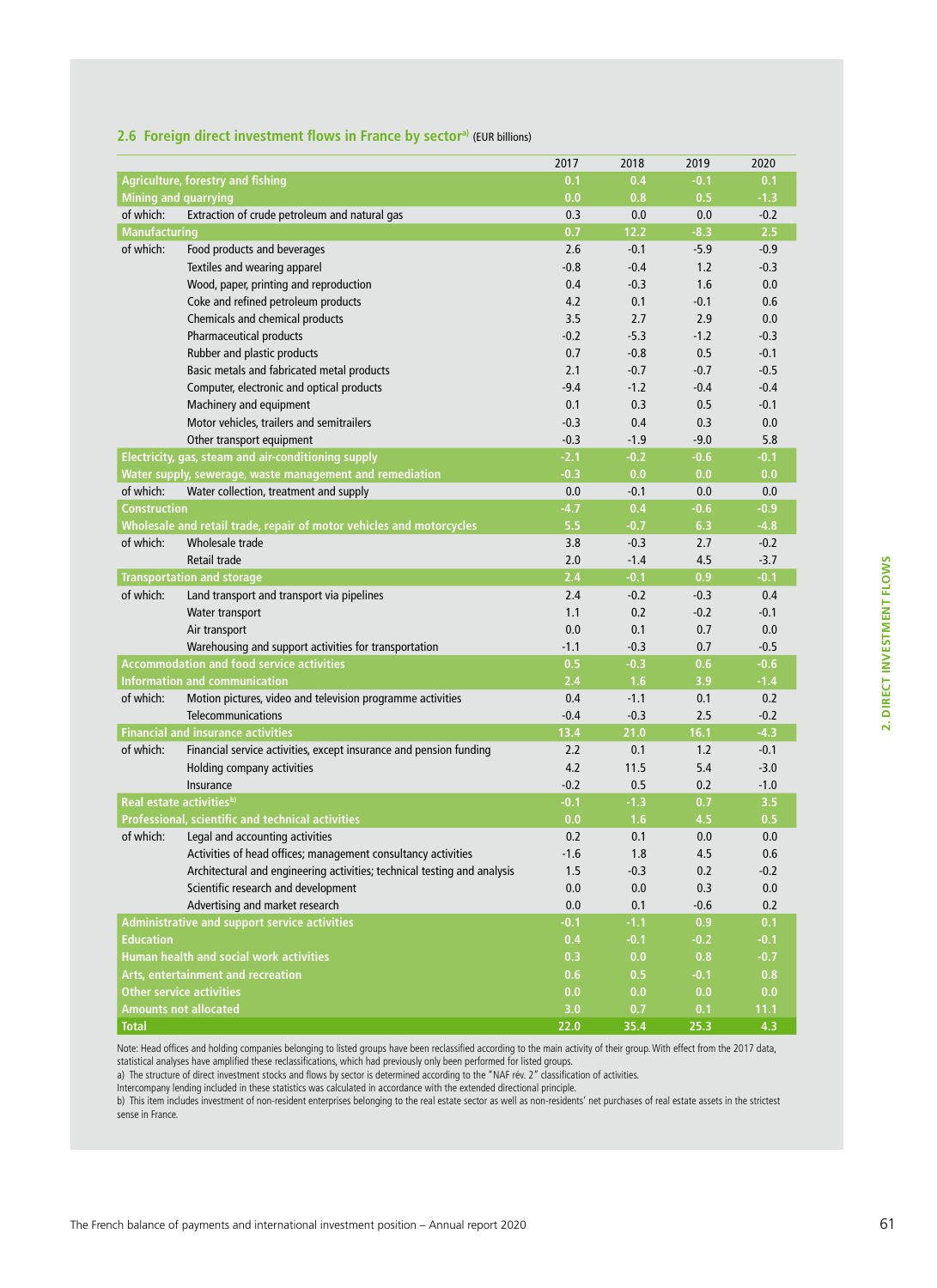### **2.7 French direct investment abroad**

Main deals announced in the press and carried out in 2020 classified by resident enterprise in alphabetical order

| 1. New investments                |                                      |                                      |                                                                                                                              |  |  |  |  |
|-----------------------------------|--------------------------------------|--------------------------------------|------------------------------------------------------------------------------------------------------------------------------|--|--|--|--|
| <b>Resident</b><br>investor group | <b>Investment enterprise</b>         | Country<br>of residence<br>of target | <b>Comments</b>                                                                                                              |  |  |  |  |
| ADP                               | <b>GMR Airports</b>                  | India                                | Acquisition of an interest in the Indian airport group                                                                       |  |  |  |  |
| Amundi                            | <b>Banco Sabadell</b>                | Spain                                | Acquisition to strengthen presence in Spain and expand retail network offer                                                  |  |  |  |  |
| Ardian                            | <b>INWIT</b>                         | Italy                                | Acquisition of an interest in the Italian telecom infrastructure<br>subsidiary (towers) owned by Vodafone and Telecom Italia |  |  |  |  |
| Biogroup                          | CMR-Medina                           | Belgium                              | Acquisition of CMA-Medina, Belgium's leading medical biology company                                                         |  |  |  |  |
| Circet                            | <b>ESAS</b>                          | Belgium                              | Acquisition by the leading telecommunications services provider of its<br>Belgian counterpart                                |  |  |  |  |
| Faurecia                          | SAS Autosystemtechnik GmBH           | Germany                              | Acquisition by the automotive equipment manufacturer of a specialist<br>in the assembly of modules for vehicle interiors     |  |  |  |  |
| <b>LVMH</b>                       | Tiffany's                            | <b>United States</b>                 | Acquisition of US jeweller (transaction completed in January 2021)                                                           |  |  |  |  |
| Saint-Gobain                      | <b>Continental Building Products</b> | <b>United States</b>                 | Acquisition of US plasterboard specialist                                                                                    |  |  |  |  |
| Sanofi                            | Synthorx                             | <b>United States</b>                 | Acquisition of biotechnology company Synthorx via subsidiary Thunder<br><b>Acquisition Corp.</b>                             |  |  |  |  |
| Schneider Electric                | Osisoft                              | <b>United States</b>                 | Acquisition of US competitor via UK industrial software subsidiary Aveva                                                     |  |  |  |  |
| Total                             | Adani Group                          | India                                | Alliance between Total and the Indian group to develop a multi-energy<br>product range for India                             |  |  |  |  |
|                                   |                                      |                                      | 2. Disposals                                                                                                                 |  |  |  |  |
| Seller group                      | <b>Enterprise sold</b>               | Country<br>of residence<br>of target | <b>Comments</b>                                                                                                              |  |  |  |  |
| Accor                             | Orbis                                | Poland                               | Sale of 85.6% of Orbis to Accorinvest                                                                                        |  |  |  |  |
| Air Liquide                       | Schülke & Mayr                       | Germany                              | Completion of the sale of the infection control and hygiene business                                                         |  |  |  |  |
| Saint-Gobain                      | Sika                                 | Switzerland                          | Sale of the 10.75% stake in the Swiss chemical group                                                                         |  |  |  |  |
| Sanofi                            | Regeneron                            | <b>United States</b>                 | Disposal of the shares in the biotechnology company                                                                          |  |  |  |  |
| Vivendi                           | Universal Music Groupe (UMG)         | <b>United States</b>                 | Sale of 10% of Universal Music shares to Chinese giant Tencent                                                               |  |  |  |  |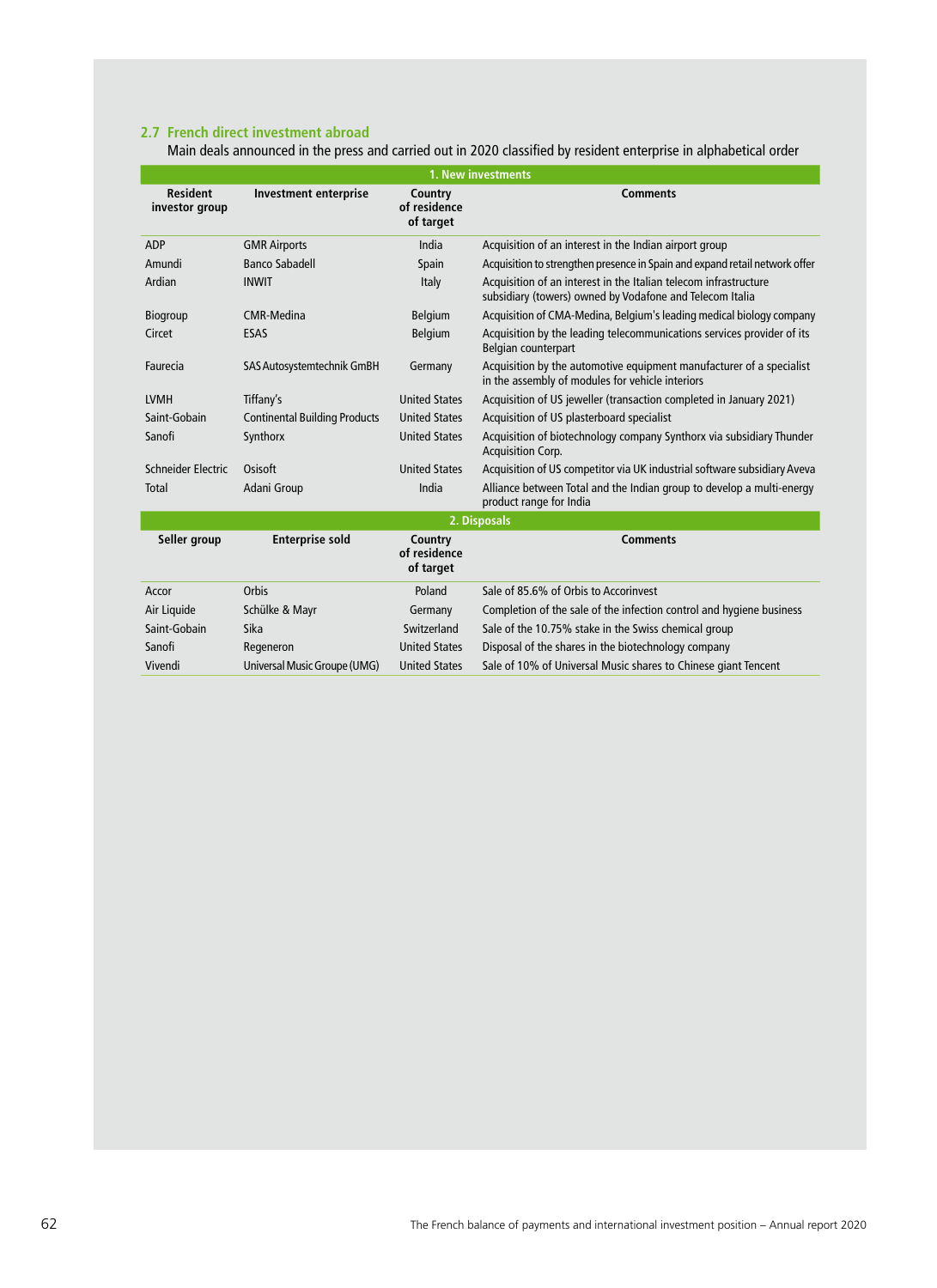Main deals announced in the press and carried out in 2020 classified by resident enterprise in alphabetical order

| 1. New investments                             |                                                   |                                        |                                                                                                                               |  |  |  |  |  |
|------------------------------------------------|---------------------------------------------------|----------------------------------------|-------------------------------------------------------------------------------------------------------------------------------|--|--|--|--|--|
| <b>Foreign investor</b><br>group               | <b>Resident investment</b><br>enterprise          | Country<br>of residence<br>of investor | <b>Comments</b>                                                                                                               |  |  |  |  |  |
| Silgan                                         | Albéa                                             | <b>Netherlands</b>                     | Acquisition of Albea's cosmetics packaging business through Silgan<br>US's French subsidiary                                  |  |  |  |  |  |
| Universal Scientific Asteelflash<br>Industrial |                                                   | Hong Kong                              | Buyback of 100% of the shares of electronics manufacturing services<br>provider by world leader in electronics design         |  |  |  |  |  |
| Platinum equity                                | <b>Biscuit International</b>                      | <b>United States</b>                   | Acquisition of the European leader in private label biscuits                                                                  |  |  |  |  |  |
| EQT                                            | Colisée Care                                      | Sweden                                 | Takeover of France's number 4 nursing home group by Swedish fund                                                              |  |  |  |  |  |
| <b>KKR</b>                                     | Elsan Santé Holdings                              | <b>United States</b>                   | KKR becomes the largest shareholder of Elsan, the number 2 private<br>hospital group                                          |  |  |  |  |  |
| <b>Vine Alternative</b><br><b>Investments</b>  | EuropaCorp                                        | <b>United States</b>                   | Takeover of Luc Besson's company by the fund specialised in financing<br>media and entertainment companies                    |  |  |  |  |  |
| <b>IK Investment</b><br>Partners               | Kersia                                            | Sweden                                 | Acquisition of a majority stake in one of the world's leading food<br>safety companies                                        |  |  |  |  |  |
| Atlas Arteria                                  | Macquarie Infrastructure<br>et Real Assets France | Australia                              | Disposal of the remaining shares in Autoroutes Paris-Rhin-Rhône<br>(APRR), the second largest toll motorway network in France |  |  |  |  |  |
| Permira Growth                                 | <b>Mirakl</b>                                     | <b>United Kingdom</b>                  | Acquisition by the British fund of a stake in the Paris-based<br>Marketplace solutions start-up                               |  |  |  |  |  |
| Hg capital                                     | Smarttrade Technologies                           | United Kingdom                         | Acquisition by the British fund of a stake in the automated trading<br>platform company                                       |  |  |  |  |  |
| Tencent                                        | Stan holding                                      | China                                  | Acquisition by the Chinese digital giant of a stake in the French<br>fintech company                                          |  |  |  |  |  |
|                                                |                                                   |                                        | 2. Disposals                                                                                                                  |  |  |  |  |  |
| <b>Foreign seller</b><br>group                 | <b>Resident Enterprise</b><br>sold                | Country<br>of residence<br>of seller   | <b>Comments</b>                                                                                                               |  |  |  |  |  |
| <b>Blackrock</b>                               | Edenred                                           | <b>United States</b>                   | The stake of the US asset manager in the luncheon voucher company<br>falls below 5%                                           |  |  |  |  |  |
| <b>Six Group</b>                               | Worldline                                         | Switzerland                            | The stake in the major European player in the payment and transaction<br>services sector falls below 20%                      |  |  |  |  |  |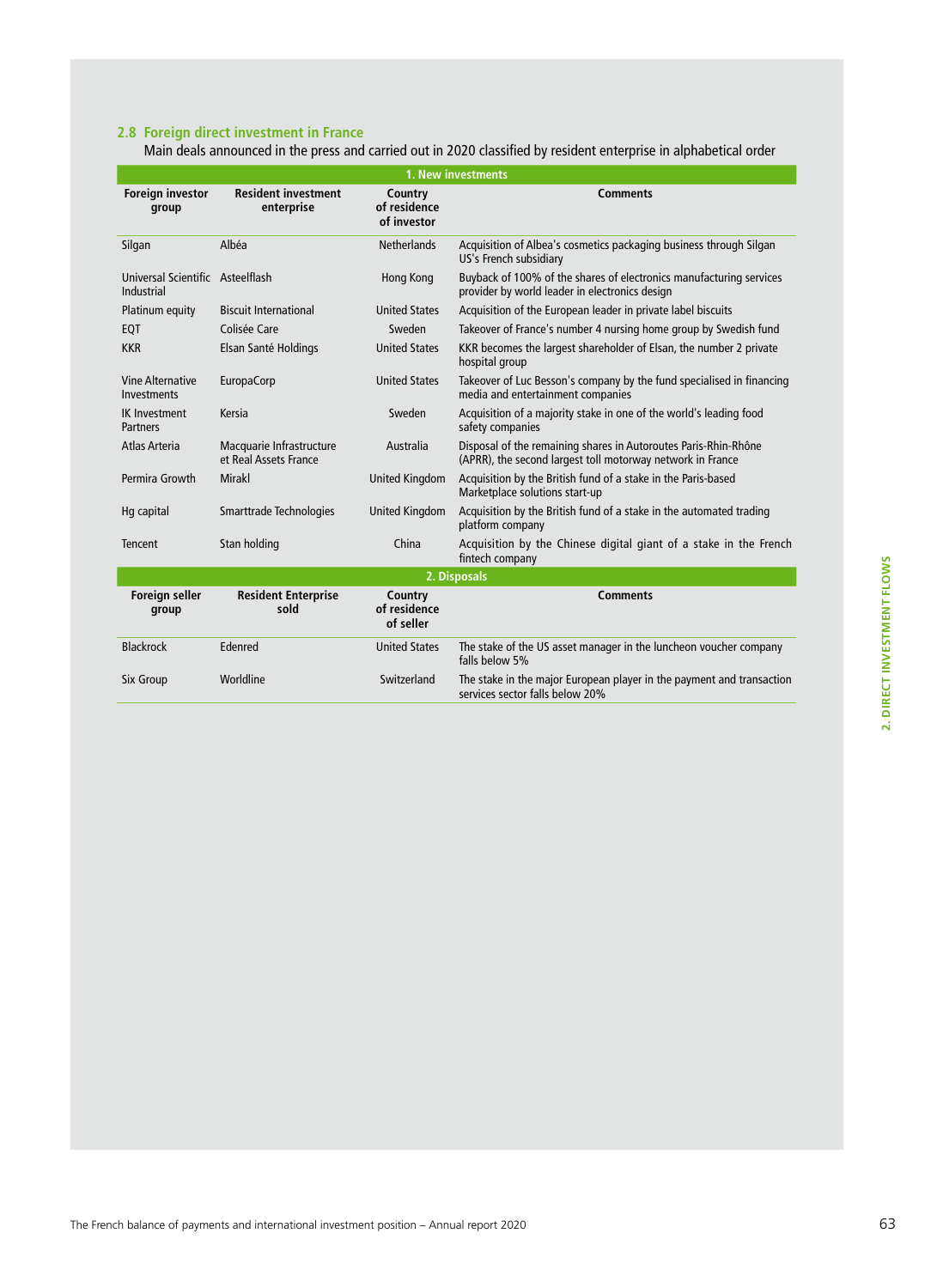# 3. PORTFOLIO INVESTMENT **FLOWS**

#### **3.1 Portfolio investment flows by type of security and by issuer's country of residence** (EUR billions)

|                                                       |                                                                       | 2019                             |                                   |              |                                                                       | 2020                             |                                   |         |
|-------------------------------------------------------|-----------------------------------------------------------------------|----------------------------------|-----------------------------------|--------------|-----------------------------------------------------------------------|----------------------------------|-----------------------------------|---------|
|                                                       | Equity<br>securities<br>and<br>investment<br>fund<br>shares/<br>units | Long-<br>term debt<br>securities | Short-<br>term debt<br>securities | <b>Total</b> | Equity<br>securities<br>and<br>investment<br>fund<br>shares/<br>units | Long-<br>term debt<br>securities | Short-<br>term debt<br>securities | Total   |
| <b>European Union (27 members)</b>                    | 14.7                                                                  | 28.0                             | 15.6                              | 58.3         | 8.0                                                                   | 39.5                             | 7.7                               | 55.2    |
| <b>Economic and Monetary</b><br>Union (19 members)    | 15.9                                                                  | 27.1                             | 9.5                               | 52.5         | 8.3                                                                   | 31.9                             | 2.5                               | 42.6    |
| of which: Austria                                     | $-0.1$                                                                | $-1.0$                           | 0.0                               | $-1.0$       | 0.2                                                                   | 0.0                              | 0.8                               | 1.0     |
| Belgium                                               | $-0.3$                                                                | 3.1                              | $-1.9$                            | 1.0          | 1.1                                                                   | 6.6                              | $-3.0$                            | 4.7     |
| Finland                                               | $-0.7$                                                                | $-0.2$                           | 1.8                               | 0.9          | 1.3                                                                   | 3.7                              | 0.6                               | 5.5     |
| Germany                                               | $-2.0$                                                                | 9.9                              | 5.3                               | 13.1         | 1.5                                                                   | 16.7                             | $-2.5$                            | 15.8    |
| Greece                                                | 0.0                                                                   | $-1.2$                           | 0.5                               | $-0.7$       | 0.0                                                                   | $-0.9$                           | $-0.2$                            | $-1.1$  |
| Ireland                                               | 7.9                                                                   | 2.5                              | 1.2                               | 11.6         | $-1.6$                                                                | $-6.9$                           | $-0.1$                            | $-8.7$  |
| Italy                                                 | 3.1                                                                   | $-2.3$                           | 3.8                               | 4.6          | $-2.1$                                                                | $-26.3$                          | 14.0                              | $-14.5$ |
| Luxembourg                                            | 10.7                                                                  | 0.5                              | 8.7                               | 19.9         | 6.2                                                                   | 16.5                             | $-7.0$                            | 15.8    |
| <b>Netherlands</b>                                    | $-2.7$                                                                | 15.4                             | $-11.9$                           | 0.8          | $-0.9$                                                                | $-8.9$                           | $-2.8$                            | $-12.6$ |
| Portugal                                              | 0.2                                                                   | $-1.4$                           | 0.1                               | $-1.1$       | 0.2                                                                   | 2.3                              | $-0.2$                            | 2.3     |
| Spain                                                 | 0.2                                                                   | 0.9                              | 1.1                               | 2.1          | 2.3                                                                   | 15.8                             | 2.7                               | 20.9    |
| <b>Other European Union</b><br>countries (27 members) | $-1.2$                                                                | 0.9                              | 6.1                               | 5.8          | $-0.2$                                                                | 7.6                              | 5.2                               | 12.6    |
| of which: Sweden                                      | 0.2                                                                   | 1.3                              | 6.6                               | 8.1          | 0.6                                                                   | 0.5                              | 4.7                               | 5.9     |
| <b>Rest of the world</b>                              | $-6.5$                                                                | 34.9                             | $-24.2$                           | 4.2          | 44.9                                                                  | 12.9                             | 31.3                              | 89.1    |
| of which: Bermuda                                     | $-0.5$                                                                | $-0.1$                           | 0.0                               | $-0.6$       | 0.2                                                                   | 0.1                              | 0.0                               | 0.3     |
| <b>Brazil</b>                                         | 0.4                                                                   | $-1.3$                           | 0.0                               | $-0.9$       | $-0.6$                                                                | 0.8                              | 0.0                               | 0.3     |
| Cayman Islands                                        | 1.3                                                                   | 0.3                              | 0.0                               | 1.6          | 1.6                                                                   | 0.0                              | 0.0                               | 1.6     |
| China                                                 | $-1.5$                                                                | 0.2                              | 0.0                               | $-1.3$       | 0.1                                                                   | 1.5                              | 0.0                               | 1.7     |
| India                                                 | 1.5                                                                   | $-0.1$                           | 0.0                               | 1.4          | 3.0                                                                   | 0.1                              | 0.0                               | 3.1     |
| Japan                                                 | $-2.3$                                                                | 16.5                             | $-5.1$                            | 9.1          | $-2.7$                                                                | $-13.7$                          | 18.2                              | 1.7     |
| Jersey                                                | $-1.4$                                                                | 0.2                              | $-0.1$                            | $-1.2$       | 0.4                                                                   | 1.0                              | 0.1                               | 1.5     |
| <b>Russia</b>                                         | $-1.5$                                                                | 0.1                              | 0.0                               | $-1.4$       | $-0.1$                                                                | 0.2                              | 0.0                               | 0.1     |
| South Korea                                           | $-0.1$                                                                | 0.5                              | 0.8                               | 1.1          | 0.0                                                                   | 1.1                              | $-0.7$                            | 0.4     |
| Switzerland                                           | 1.3                                                                   | 1.5                              | 0.0                               | 2.8          | $-3.7$                                                                | 1.8                              | 0.6                               | $-1.3$  |
| Turkey                                                | 0.0                                                                   | $-0.1$                           | 0.3                               | 0.2          | $-0.1$                                                                | $-0.6$                           | $-0.2$                            | $-1.0$  |
| <b>United Kingdom</b>                                 | $-4.2$                                                                | $-5.1$                           | $-20.4$                           | $-29.7$      | 15.8                                                                  | $-6.8$                           | 11.8                              | 20.9    |
| <b>United States</b>                                  | $-1.4$                                                                | 26.9                             | 0.5                               | 26           | 27.5                                                                  | 22.2                             | $-2.0$                            | 47.7    |
| <b>Total</b>                                          | 8.2                                                                   | 62.9                             | $-8.5$                            | 62.5         | 53.0                                                                  | 52.4                             | 39.0                              | 144.3   |

Note: See Part II of the appendices to this report, "Definition of geographical zones".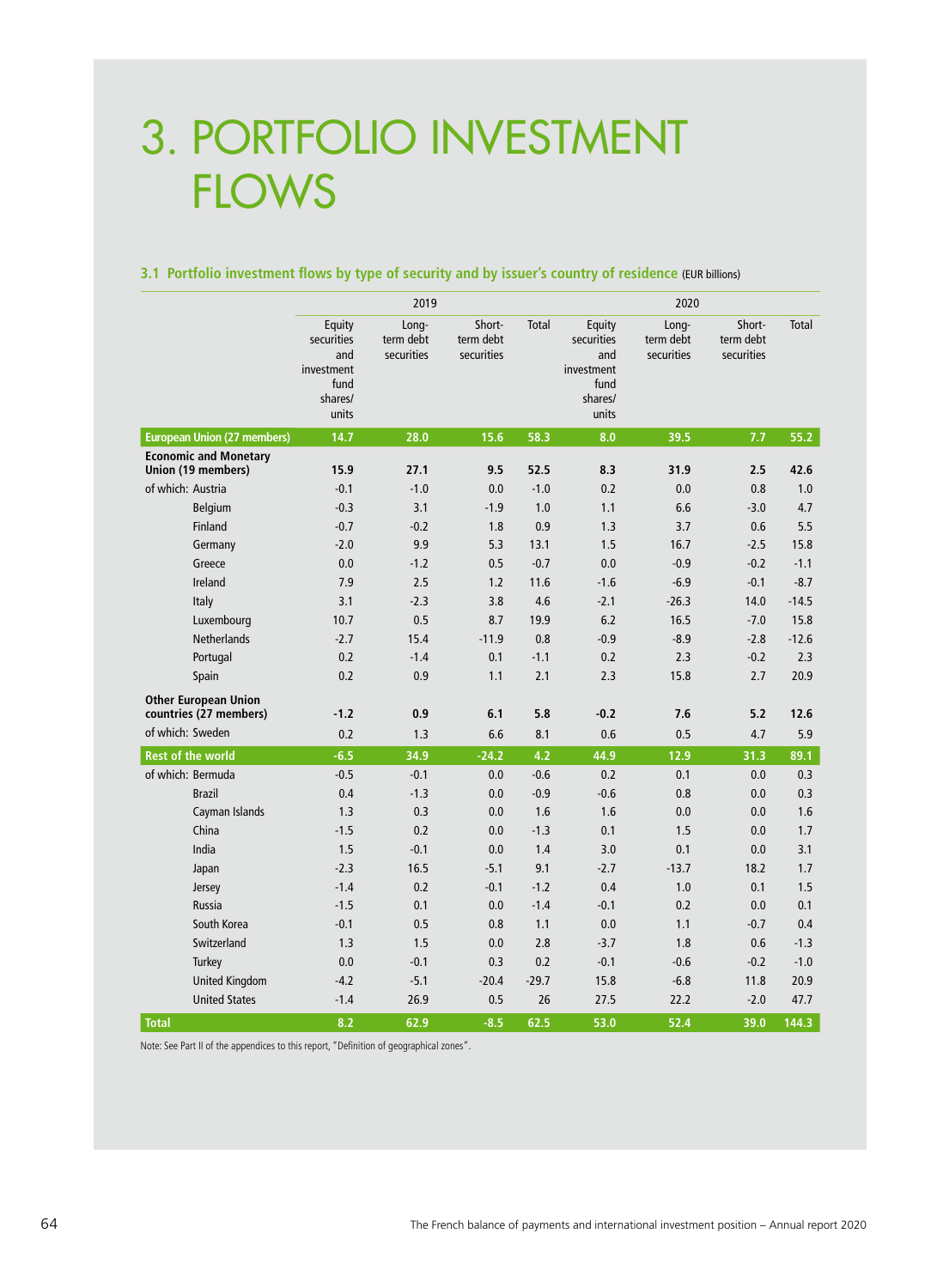|                                                              |         | 2018                  |         |         | 2019                  |              |         | 2020                  |              |  |
|--------------------------------------------------------------|---------|-----------------------|---------|---------|-----------------------|--------------|---------|-----------------------|--------------|--|
|                                                              | Euro    | Foreign<br>currencies | Total   | Euro    | Foreign<br>currencies | <b>Total</b> | Euro    | Foreign<br>currencies | <b>Total</b> |  |
| <b>Euro area issuers</b>                                     | 35.4    | 3.0                   | 38.4    | 43.8    | 8.7                   | 52.5         | 46.7    | $-4.2$                | 42.6         |  |
| <b>Equity securities and investment</b><br>fund shares/units | 12.8    | $-0.3$                | 12.5    | 12.9    | 2.9                   | 15.9         | 9.7     | $-1.4$                | 8.3          |  |
| <b>Equity securities</b>                                     | $-13.2$ | 0.8                   | $-12.5$ | 0.0     | 0.4                   | 0.4          | 1.6     | $-0.2$                | 1.4          |  |
| Investment fund shares/units                                 | 26.0    | $-1.0$                | 25.0    | 13.0    | 2.5                   | 15.5         | 8.1     | $-1.3$                | 6.8          |  |
| Long-term debt securities                                    | 16.8    | 1.7                   | 18.5    | 20.5    | 6.5                   | 27.1         | 34.2    | $-2.3$                | 31.9         |  |
| Short-term debt securities                                   | 5.7     | 1.6                   | 7.4     | 10.3    | $-0.8$                | 9.5          | 2.9     | $-0.4$                | 2.5          |  |
| Treasury notes maturing in less<br>than 1 year               | 4.4     | 0.1                   | 4.5     | 0.3     | $-0.1$                | 0.3          | 16.5    | $-0.1$                | 16.5         |  |
| Other short-term debt securities                             | 1.4     | 1.5                   | 2.8     | 10.0    | $-0.7$                | 9.3          | $-13.7$ | $-0.3$                | $-14.0$      |  |
| <b>Non-euro area issuers</b>                                 | $-1.7$  | $-5.8$                | $-7.5$  | $-12.6$ | 22.6                  | 10.0         | 21.9    | 79.9                  | 101.8        |  |
| <b>Equity securities and investment</b><br>fund shares/units | $-1.3$  | $-26.8$               | $-28.1$ | $-5.5$  | $-2.2$                | $-7.7$       | $-1.4$  | 46.1                  | 44.7         |  |
| <b>Equity securities</b>                                     | 2.4     | $-26.2$               | $-23.9$ | $-2.3$  | $-2.2$                | $-4.5$       | $-1.3$  | 44.8                  | 43.5         |  |
| Investment fund shares/units                                 | $-3.6$  | $-0.6$                | $-4.2$  | $-3.2$  | 0.0                   | $-3.2$       | $-0.1$  | 1.2                   | 1.2          |  |
| Long-term debt securities                                    | 6.8     | 13.6                  | 20.4    | 7.1     | 28.7                  | 35.8         | 3.7     | 16.9                  | 20.5         |  |
| Short-term debt securities                                   | $-7.3$  | 7.5                   | 0.1     | $-14.1$ | $-4.0$                | $-18.1$      | 19.6    | 16.9                  | 36.5         |  |
| Treasury notes maturing in less<br>than 1 year               | 0.0     | 8.8                   | 8.8     | 0.1     | $-4.8$                | $-4.7$       | $-0.1$  | 18.6                  | 18.5         |  |
| Other short-term debt securities                             | $-7.3$  | $-1.3$                | $-8.7$  | $-14.2$ | 0.8                   | $-13.4$      | 19.7    | $-1.7$                | 18.0         |  |
| <b>All issuers</b>                                           | 33.6    | $-2.8$                | 30.8    | 31.2    | 31.3                  | 62.5         | 68.6    | 75.7                  | 144.3        |  |
| <b>Equity securities and investment</b><br>fund shares/units | 11.5    | $-27.1$               | $-15.5$ | 7.4     | 0.8                   | 8.2          | 8.3     | 44.6                  | 53.0         |  |
| <b>Equity securities</b>                                     | $-10.9$ | $-25.5$               | $-36.4$ | $-2.4$  | $-1.8$                | $-4.2$       | 0.3     | 44.7                  | 45.0         |  |
| Investment fund shares/units                                 | 22.4    | $-1.6$                | 20.8    | 9.8     | 2.6                   | 12.3         | 8.0     | 0.0                   | 8.0          |  |
| Long-term debt securities                                    | 23.7    | 15.2                  | 38.9    | 27.6    | 35.2                  | 62.9         | 37.9    | 14.5                  | 52.4         |  |
| Short-term debt securities                                   | $-1.6$  | 9.1                   | 7.5     | $-3.8$  | $-4.7$                | $-8.5$       | 22.4    | 16.5                  | 39.0         |  |
| Treasury notes maturing in less<br>than 1 year               | 4.4     | 8.9                   | 13.3    | 0.4     | $-4.9$                | $-4.5$       | 16.5    | 18.5                  | 35.0         |  |
| Other short-term debt securities                             | $-6.0$  | 0.1                   | $-5.8$  | $-4.3$  | 0.2                   | $-4.1$       | 6.0     | $-2.0$                | 4.0          |  |

### **3.2 Assets (residents' transactions in securities issued by non-residents) by instrument and by currency (euro/foreign currencies)** (EUR billions)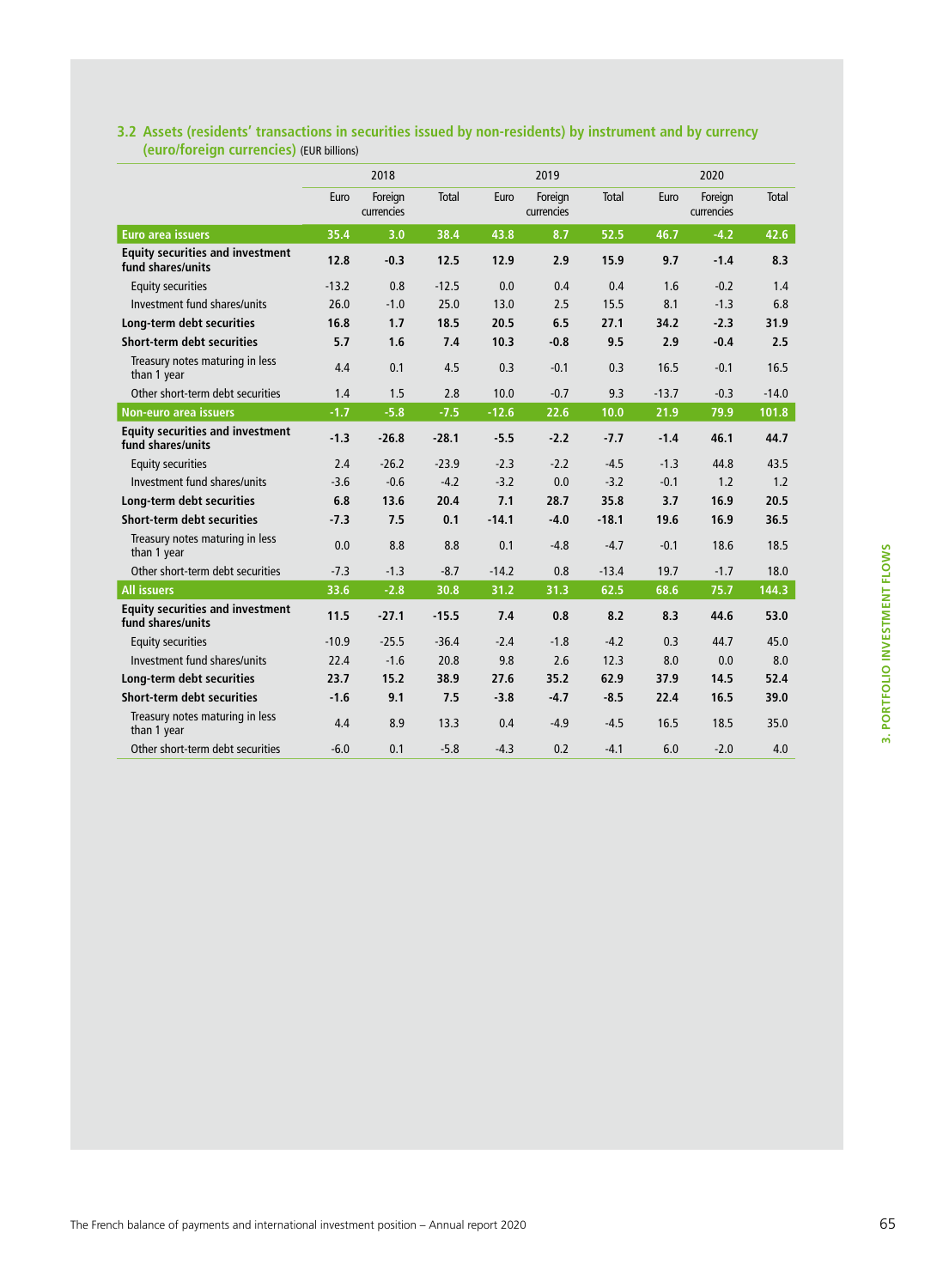### **3.3 Liabilities (non-residents' transactions in securities issued by residents) by issuer's sector and by instrument**  (EUR billions)

|                                               | 2015    | 2016    | 2017    | 2018    | 2019    | 2020   |
|-----------------------------------------------|---------|---------|---------|---------|---------|--------|
| <b>Liabilities</b>                            | 4.6     | 36.3    | 28.6    | 14.5    | 131.2   | 180.7  |
| <b>General government</b>                     | 10.5    | $-9.6$  | $-16.0$ | $-12.7$ | 56.5    | 85.9   |
| OATS <sup>a</sup>                             | 79.4    | 46.8    | 13.6    | 27.3    | 65.3    | $-0.7$ |
| BTAN <sub>sb)</sub>                           | $-49.8$ | $-56.3$ | $-29.0$ | 0.0     | 0.0     | 0.0    |
| Other long-term debt securities               | $-2.2$  | $-1.7$  | 0.7     | $-7.8$  | $-3.1$  | 20.6   |
| $BTFs^{c}$                                    | $-17.7$ | $-7.8$  | $-4.1$  | $-13.4$ | $-10.3$ | 16.7   |
| Other short-term debt securities              | 0.7     | 9.5     | 2.9     | $-18.9$ | 4.6     | 49.3   |
| <b>Monetary financial institutions</b>        | $-18.4$ | 25.1    | 26.8    | 48.3    | 56.7    | 50.3   |
| <b>Equity securities</b>                      | 1.7     | 1.7     | 2.1     | $-1.8$  | 0.8     | $-1.5$ |
| Money market fund shares/units                | 10.2    | 13.8    | 4.8     | 12.9    | 4.9     | 10.2   |
| Long-term debt securities                     | $-18.3$ | 0.2     | 13.3    | 41.5    | 49.6    | 35.6   |
| Short-term debt securities                    | $-12.0$ | 9.5     | 6.5     | $-4.3$  | 1.5     | 6.1    |
| <b>Other sectors</b>                          | 12.5    | 20.8    | 17.8    | $-21.1$ | 18.0    | 44.5   |
| <b>Equity securities</b>                      | $-5.1$  | 5.9     | 1.0     | $-14.1$ | 0.8     | 8.0    |
| Non-money market investment fund shares/units | 3.2     | 7.2     | 16.7    | $-23.2$ | $-12.3$ | $-5.6$ |
| Long-term debt securities                     | 13.1    | 15.5    | $-0.8$  | 16.2    | 30.4    | 43.9   |
| Short-term debt securities                    | 1.4     | $-7.7$  | 0.9     | 0.0     | $-0.9$  | $-1.8$ |

a) Obligations assimilables du Trésor (OAT – Treasury bonds). b) Bons du Trésor à intérêt annuel (BTAN – annual interest Treasury notes).

c) Bons du Trésor à taux fixe et à intérêt précompté (BTF – fixed rate discount Treasury bills).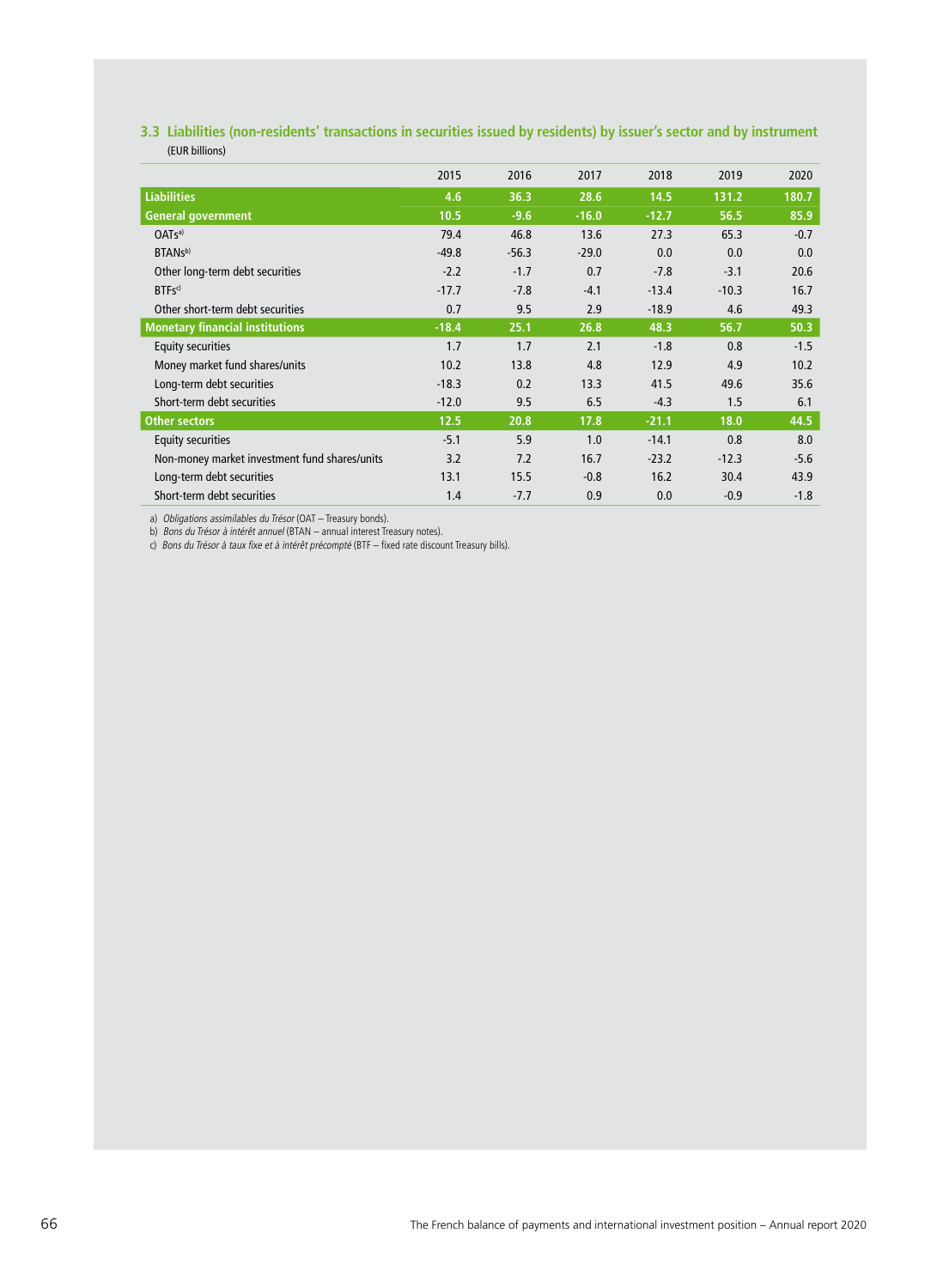# 4. LOAN AND DEPOSIT FLOWS

#### **4.1 Other investment**

**Loan and deposit flows of resident monetary financial institutions (MFIs), excluding the central bank** (EUR billions)

|                        |         | Vis-à-vis the rest of the world |         |         | Vis-à-vis countries outside the euro area |         |  |  |
|------------------------|---------|---------------------------------|---------|---------|-------------------------------------------|---------|--|--|
|                        | 2018    | 2019                            | 2020    | 2018    | 2019                                      | 2020    |  |  |
| <b>MFI</b> assets      | 138.4   | 128.5                           | 114.0   | 97.9    | 78.4                                      | 114.5   |  |  |
| Long term              | 15.4    | 34.4                            | 2.3     | 8.6     | 8.5                                       | 13.5    |  |  |
| Euro                   | 12.9    | 28.0                            | $-9.4$  | 6.6     | 4.0                                       | 0.2     |  |  |
| Foreign currencies     | 2.5     | 6.4                             | 11.7    | 1.9     | 4.5                                       | 13.3    |  |  |
| <b>Short term</b>      | 123.0   | 94.0                            | 111.8   | 89.3    | 69.8                                      | 101.0   |  |  |
| Euro                   | 107.4   | 57.3                            | 44.3    | 75.5    | 39.0                                      | 32.4    |  |  |
| Foreign currencies     | 15.6    | 36.7                            | 67.5    | 13.8    | 30.9                                      | 68.7    |  |  |
| <b>MFI liabilities</b> | 193.1   | 179.4                           | 163.3   | 141.1   | 38.9                                      | 128.9   |  |  |
| Long term              | 37.0    | 5.8                             | 4.7     | $-1.0$  | 0.9                                       | $-15.3$ |  |  |
| Euro                   | 27.5    | 8.8                             | 8.9     | $-3.3$  | $-1.2$                                    | $-5.8$  |  |  |
| Foreign currencies     | 9.5     | $-2.9$                          | $-4.2$  | 2.3     | 2.0                                       | $-9.5$  |  |  |
| <b>Short term</b>      | 156.1   | 173.5                           | 158.6   | 142.2   | 38.0                                      | 144.2   |  |  |
| Euro                   | 157.7   | 85.9                            | 71.9    | 142.1   | $-20.4$                                   | 67.6    |  |  |
| Foreign currencies     | $-1.6$  | 87.6                            | 86.7    | 0.1     | 58.5                                      | 76.5    |  |  |
| <b>Net flows</b>       | $-54.7$ | $-50.9$                         | $-49.3$ | $-43.3$ | 39.4                                      | $-14.4$ |  |  |
| Euro                   | $-65.0$ | $-9.4$                          | $-46.0$ | $-56.7$ | 64.6                                      | $-29.3$ |  |  |
| Foreign currencies     | 10.3    | $-41.5$                         | $-3.3$  | 13.4    | $-25.2$                                   | 14.9    |  |  |
| Long term              | $-21.6$ | 28.6                            | $-2.5$  | 9.6     | 7.6                                       | 28.7    |  |  |
| <b>Short term</b>      | $-33.1$ | $-79.5$                         | $-46.8$ | $-52.9$ | 31.8                                      | $-43.1$ |  |  |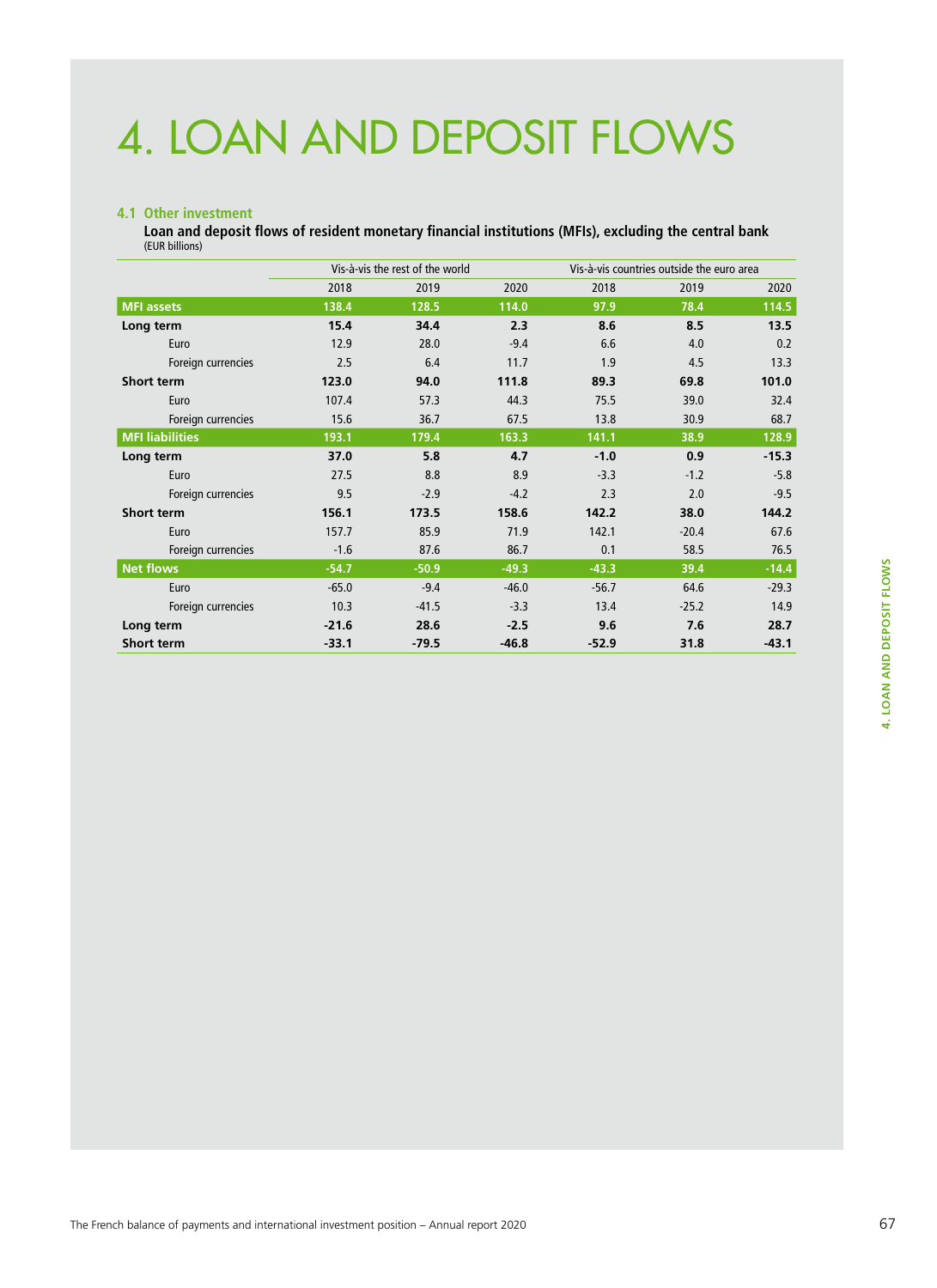# 5. INTERNATIONAL INVESTMENT POSITION

#### **5.1 France's international investment position from end-2019 to end-2020 (direct investment estimated at mixed value)** (EUR billions)

|                                                          |                       |                                                             |             | market prices and other adjustments <sup>a)</sup> |                               | Changes attributable to change in exchange rate, |                                                                      |                       |
|----------------------------------------------------------|-----------------------|-------------------------------------------------------------|-------------|---------------------------------------------------|-------------------------------|--------------------------------------------------|----------------------------------------------------------------------|-----------------------|
|                                                          | Stocks at<br>end-2019 | <b>Balance of</b><br>payment<br>flows<br>2020 <sup>a)</sup> | Total       | Exchange<br>rate<br>change                        | Change<br>in market<br>prices | Other<br>adjustments                             | Total<br>variations<br>between<br>the two<br>positions <sup>a)</sup> | Stocks at<br>end-2020 |
|                                                          | 1                     | $\overline{2}$                                              | 3           |                                                   |                               |                                                  | $4 = (2 + 3)$                                                        | $5 = (1 + 4)$         |
| Direct investment at mixed value <sup>a)</sup>           | 512.4                 | 36.0                                                        | $-72.5$     | $-49.3$                                           | $-23.3$                       | 0.1                                              | $-36.5$                                                              | 475.9                 |
| Abroad                                                   | 1,273.4               | 40.3                                                        | $-52.3$     | $-48.7$                                           | $-3.6$                        | 0.0                                              | $-12.1$                                                              | 1,261.4               |
| Equity capital                                           | 1,218.7               | 27.5                                                        | $-47.8$     | $-44.2$                                           | $-3.6$                        | 0.0                                              | $-20.2$                                                              | 1,198.4               |
| Other transactions                                       |                       |                                                             |             |                                                   |                               |                                                  |                                                                      |                       |
| (intercompany lending)                                   | 54.8                  | 12.7                                                        | $-4.5$      | $-4.5$                                            | 0.0                           | 0.0                                              | 8.2                                                                  | 62.9                  |
| <b>In France</b>                                         | 761.0                 | 4.3                                                         | 20.1        | 0.6                                               | 19.7                          | $-0.1$                                           | 24.4                                                                 | 785.4                 |
| Equity capital                                           | 707.2                 | 16.4                                                        | 19.6        | 0.0                                               | 19.7                          | $-0.1$                                           | 36.0                                                                 | 743.2                 |
| Other transactions                                       |                       |                                                             |             |                                                   |                               |                                                  |                                                                      |                       |
| (intercompany lending)                                   | 53.8<br>$-966.3$      | $-12.2$<br>$-36.4$                                          | 0.6         | 0.6<br>$-2.4$                                     | 0.0<br>46.1                   | 0.0<br>$-16.7$                                   | $-11.6$<br>$-9.4$                                                    | 42.2<br>$-975.7$      |
| <b>Portfolio investment</b><br><b>Foreign securities</b> |                       | 144.3                                                       | 27.0<br>7.4 | $-36.8$                                           | 61.6                          | $-17.4$                                          | 151.7                                                                | 2,697.6               |
| Equity securities and                                    | 2,545.9               |                                                             |             |                                                   |                               |                                                  |                                                                      |                       |
| investment fund shares/units                             | 810.6                 | 53.0                                                        | $-3.3$      | $-17.3$                                           | 25.5                          | $-11.6$                                          | 49.6                                                                 | 860.2                 |
| Bonds and notes                                          | 1,542.4               | 52.4                                                        | 12.6        | $-15.4$                                           | 35.2                          | $-7.2$                                           | 65.0                                                                 | 1,607.4               |
| Short-term debt securities                               | 192.9                 | 39.0                                                        | $-1.8$      | $-4.1$                                            | 0.9                           | 1.4                                              | 37.1                                                                 | 230.0                 |
| <b>Domestic securities</b>                               | 3,512.2               | 180.7                                                       | $-19.6$     | -34.4                                             | 15.5                          | $-0.7$                                           | 161.2                                                                | 3,673.3               |
| Equity securities and                                    |                       |                                                             |             |                                                   |                               |                                                  |                                                                      |                       |
| investment fund shares/units                             | 952.8                 | 11.0                                                        | $-46.2$     | $-0.5$                                            | $-45.7$                       | 0.0                                              | $-35.2$                                                              | 917.6                 |
| Bonds and notes                                          | 2,313.3               | 99.4                                                        | 31.4        | $-28.6$                                           | 60.7                          | $-0.7$                                           | 130.8                                                                | 2.444.1               |
| Short-term debt securities                               | 246.1                 | 70.3                                                        | $-4.8$      | $-5.3$                                            | 0.5                           | 0.0                                              | 65.5                                                                 | 311.5                 |
| Memorandum item: Treasury securities                     | 1,152.8               | 16.0                                                        | 37.9        | 0.0                                               | 37.9                          | 0.0                                              | 54.0                                                                 | 1,206.8               |
| Financial derivatives <sup>b)</sup>                      | $-72.8$               | $-23.8$                                                     | $-2.1$      | 2.4                                               | $-3.4$                        | $-1.1$                                           | $-25.9$                                                              | $-98.7$               |
| Assets                                                   | 742.9                 | 137.0                                                       | 82.2        | $-31.1$                                           | 86.3                          | 27.0                                             | 219.2                                                                | 962.1                 |
| Liabilities                                              | 815.6                 | 160.8                                                       | 84.3        | $-33.5$                                           | 89.7                          | 28.1                                             | 245.1                                                                | 1,060.7               |
| <b>Other investment</b>                                  |                       |                                                             |             |                                                   |                               |                                                  |                                                                      |                       |
| (excluding reserve assets)                               | $-258.4$              | $-32.3$                                                     | 10.6        | 18.1                                              | 0.0                           | $-7.5$                                           | $-21.7$                                                              | $-280.1$              |
| Other equity                                             | 48.0                  | 0.0                                                         | $-1.7$      | $-1.7$                                            | 0.0                           | 0.0                                              | $-1.7$                                                               | 46.3                  |
| Banque de France                                         | 1.6                   | 0.0                                                         | 0.0         | 0.0                                               | 0.0                           | 0.0                                              | 0.0                                                                  | 1.6                   |
| General government                                       | 46.3                  | 0.0                                                         | $-1.7$      | $-1.7$                                            | 0.0                           | 0.0                                              | $-1.7$                                                               | 44.6                  |
| <b>Currency and deposits</b>                             | $-882.6$              | $-26.1$                                                     | 32.6        | 32.6                                              | 0.0                           | 0.0                                              | 6.5                                                                  | $-876.2$              |
| Banque de France                                         | $-49.7$               | 42.7                                                        | 2.1         | 2.1                                               | 0.0                           | 0.0                                              | 44.8                                                                 | $-4.9$                |
| General government                                       | $-18.1$<br>$-997.0$   | 1.5<br>$-78.0$                                              | 0.0<br>33.2 | $-0.1$<br>33.2                                    | 0.0<br>0.0                    | 0.0<br>0.0                                       | 1.5<br>$-44.8$                                                       | $-16.6$               |
| Monetary financial institutions<br>Other sectors         | 182.1                 | 7.6                                                         | $-2.6$      | $-2.6$                                            | 0.0                           | 0.0                                              | 4.9                                                                  | $-1,041.8$<br>187.1   |
| Loans                                                    | 574.1                 | -20.7                                                       | $-14.5$     | $-14.5$                                           | 0.0                           | 0.0                                              | $-35.2$                                                              | 538.9                 |
| Banque de France                                         | $-80.7$               | $-42.4$                                                     | 8.5         | 8.5                                               | 0.0                           | 0.0                                              | $-33.9$                                                              | $-114.6$              |
| General government                                       | 3.7                   | $-1.0$                                                      | 0.0         | 0.0                                               | 0.0                           | 0.0                                              | $-1.0$                                                               | 2.7                   |
| Monetary financial institutions                          | 769.9                 | 24.2                                                        | $-25.6$     | $-25.6$                                           | 0.0                           | 0.0                                              | $-1.4$                                                               | 768.5                 |
| Other sectors                                            | $-118.8$              | $-1.5$                                                      | 2.6         | 2.6                                               | 0.0                           | 0.0                                              | 1.1                                                                  | $-117.7$              |
| <b>Trade credits and advances</b>                        | $-30.6$               | 2.8                                                         | 2.9         | 2.9                                               | 0.0                           | 0.0                                              | 5.7                                                                  | $-24.9$               |
| Other accounts payable/                                  |                       |                                                             |             |                                                   |                               |                                                  |                                                                      |                       |
| receivable                                               | 57.1                  | 13.0                                                        | $-1.8$      | -1.8                                              | 0.0                           | 0.0                                              | 11.2                                                                 | 68.3                  |
| Monetary financial institutions                          | 56.6                  | 4.5                                                         | $-1.9$      | $-1.9$                                            | 0.0                           | 0.0                                              | 2.6                                                                  | 59.2                  |
| Other sectors                                            | 0.5                   | 8.6                                                         | 0.1         | 0.1                                               | 0.0                           | 0.0                                              | 8.7                                                                  | 9.2                   |
| Special drawing rights                                   | $-12.5$               | 0.0                                                         | 0.6         | 0.6                                               | 0.0                           | 0.0                                              | 0.6                                                                  | $-11.9$               |
| <b>Insurance technical reserves</b>                      | $-11.9$               | $-1.2$                                                      | $-7.5$      | 0.0                                               | 0.0                           | -7.5                                             | $-8.7$                                                               | $-20.6$               |
| <b>Reserve assets</b>                                    | 168.2                 | 4.0                                                         | 10.8        | $-4.0$                                            | 14.9                          | 0.0                                              | 14.8                                                                 | 183.0                 |
| <b>Balance</b>                                           | $-616.8$              | $-52.5$                                                     | $-26.1$     | $-35.2$                                           | 34.3                          | $-25.3$                                          | $-78.7$                                                              | $-695.5$              |
| $($ % of GDP)                                            | $-25.3$               |                                                             |             |                                                   |                               |                                                  |                                                                      | $-30.2$               |

a) Direct investment presented in accordance with the extended directional principle.

b) Non-financial corporations, insurance companies, other financial intermediaries, investment funds other than money market funds and clearing houses.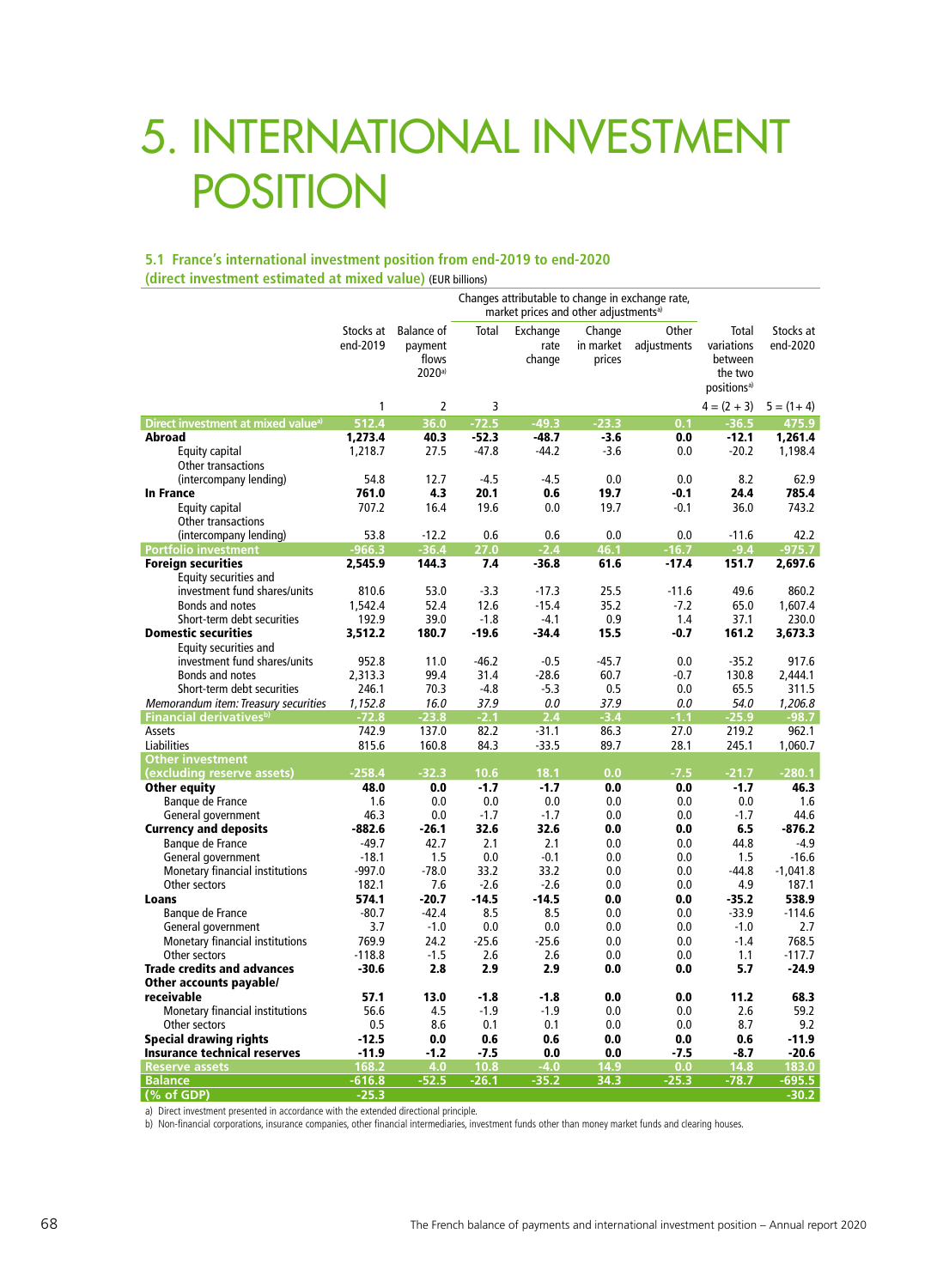|  |  |  |  |  |  |  | 5.2 Stocks of direct investment at mixed value <sup>a)</sup> (Stocks at end of year in EUR billions) |
|--|--|--|--|--|--|--|------------------------------------------------------------------------------------------------------|
|--|--|--|--|--|--|--|------------------------------------------------------------------------------------------------------|

|                                               | 2010  | 2011   | 2012    | 2013    | 2014    | 2015    | 2016    | 2017    | $2018^{b}$ | 2019b)                                                        | 2020    |
|-----------------------------------------------|-------|--------|---------|---------|---------|---------|---------|---------|------------|---------------------------------------------------------------|---------|
| <b>French direct</b><br>investment abroad     | 877.9 | 964.5  | 964.4   |         |         |         |         |         |            | 961.1 1,066.0 1,164.9 1,218.9 1,201.0 1,271.5 1,273.4 1,261.4 |         |
| <b>Equity capital</b>                         | 864.3 | 894.1  | 948.5   |         |         |         |         |         |            | 940.2 1,012.7 1,079.8 1,111.9 1,097.2 1,208.8 1,218.7 1,198.4 |         |
| Listed companies                              | 67.7  | 54.5   | 55.9    | 60.0    | 62.3    | 76.4    | 76.0    | 76.9    | 106.9      | 78.2                                                          | 60.0    |
| Unlisted companies<br>and real estate         | 796.6 | 839.6  | 892.6   | 880.2   | 950.4   | 1.003.4 | 1,036.0 | 1,020.3 | 1,102.0    | 1,140.5                                                       | 1.138.4 |
| <b>Other transactions</b>                     |       |        |         |         |         |         |         |         |            |                                                               |         |
| (loans)                                       | 13.6  | 70.4   | 16.0    | 20.8    | 53.2    | 85.1    | 107.0   | 103.9   | 62.7       | 54.8                                                          | 62.9    |
| <b>Foreign direct</b>                         |       |        |         |         |         |         |         |         |            |                                                               |         |
| investment in France                          | 472.0 | 540.1  | 515.7   | 552.1   | 576.6   | 631.4   | 659.2   | 683.2   | 707.2      | 761.0                                                         | 785.4   |
| <b>Equity capital</b>                         | 460.8 | 460.8  | 470.4   | 501.9   | 528.8   | 576.1   | 604.0   | 625.3   | 646.1      | 707.2                                                         | 743.2   |
| Listed companies                              | 65.0  | 51.6   | 62.3    | 80.6    | 90.4    | 98.0    | 104.4   | 83.7    | 91.7       | 116.5                                                         | 129.7   |
| Unlisted companies<br>and real estate         | 395.9 | 409.2  | 408.1   | 421.3   | 438.4   | 478.2   | 499.6   | 541.6   | 554.4      | 590.7                                                         | 613.5   |
| <b>Other transactions</b><br>(deposits)       | 11.2  | 79.3   | 45.3    | 50.1    | 47.8    | 55.2    | 55.2    | 57.8    | 61.0       | 53.8                                                          | 42.2    |
| <b>Net direct investment</b>                  |       |        |         |         |         |         |         |         |            |                                                               |         |
| balance                                       | 405.8 | 424.4  | 448.7   | 409.0   | 489.4   | 533.5   | 559.7   | 517.9   | 564.4      | 512.4                                                         | 475.9   |
| <b>Equity capital</b>                         | 403.5 | 433.3  | 478.1   | 438.3   | 484.0   | 503.7   | 507.9   | 471.8   | 562.7      | 511.5                                                         | 455.2   |
| Listed companies                              | 2.7   | 2.9    | $-6.4$  | $-20.7$ | $-28.1$ | $-21.5$ | $-28.4$ | $-6.9$  | 15.2       | $-38.3$                                                       | $-69.7$ |
| Unlisted companies<br>and real estate         | 400.7 | 430.4  | 484.5   | 459.0   | 512.0   | 525.2   | 536.3   | 478.7   | 547.6      | 549.8                                                         | 524.9   |
| <b>Other transactions</b><br>(loans-deposits) | 2.4   | $-8.9$ | $-29.3$ | $-29.3$ | 5.4     | 29.8    | 51.8    | 46.1    | 1.6        | 0.9                                                           | 20.7    |

Note: The amount of intercompany loans-deposits is calculated after restating the loans in accordance with the extended directional principle. They have included intercompany trade credits since the end of 2011. Listed company stocks are valued on the basis of the evolution of their stock market capitalisation.

a) Stocks of direct investment at mixed value at end-2020 were estimated on the basis of stocks at end-2019, direct investment flows in 2020 and exchange rate variations for positions in foreign currencies.

b) Revised data.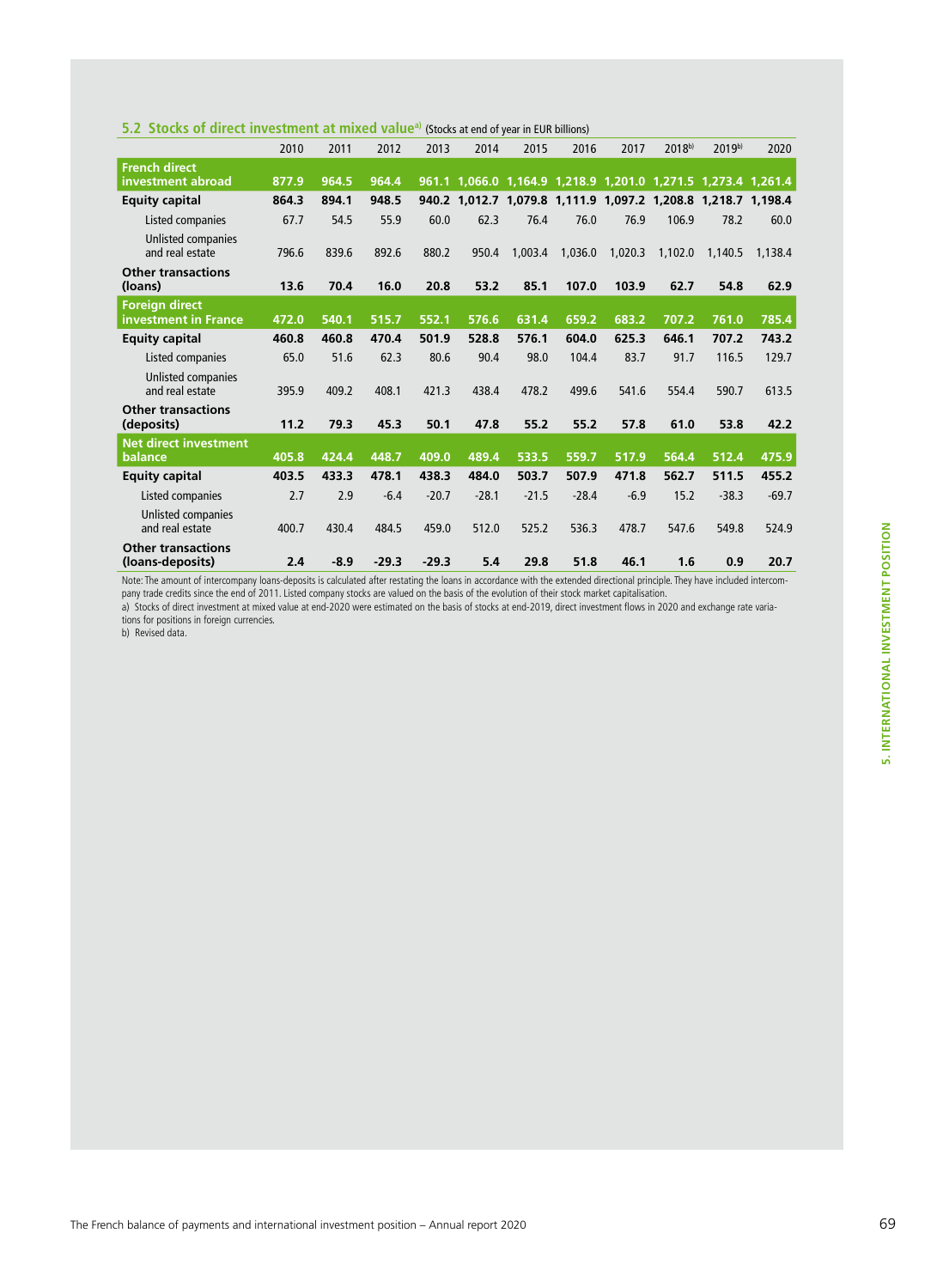|                                                                                                   |                                     |                                                 |         | Changes attributable to change in exchange rate,<br>market prices and other adjustmentsb) |                                 |                        |                                                                      |                                     |
|---------------------------------------------------------------------------------------------------|-------------------------------------|-------------------------------------------------|---------|-------------------------------------------------------------------------------------------|---------------------------------|------------------------|----------------------------------------------------------------------|-------------------------------------|
|                                                                                                   | Stocks at<br>end-2018 <sup>a)</sup> | <b>Balance</b> of<br>payment<br>flows<br>2019b) | Total   | Exchange<br>rate<br>changeb)                                                              | Change<br>in market<br>pricesb) | Other<br>adjustmentsb) | Total<br>variations<br>between<br>the two<br>positions <sup>b)</sup> | Stocks at<br>end-2019 <sup>a)</sup> |
| <b>French direct</b><br>investment abroad                                                         | 1,271.5                             | 30.2                                            | $-28.3$ | 14.9                                                                                      | 7.7                             | $-51.0$                | 1.9                                                                  | 1,273.4                             |
| <b>Equity capital</b>                                                                             | 1,208.8                             | 38.9                                            | $-29.1$ | 13.7                                                                                      | 7.7                             | $-50.5$                | 9.8                                                                  | 1,218.7                             |
| Listed companies                                                                                  | 106.9                               | $-26.7$                                         | $-2.0$  | 2.1                                                                                       | 7.7                             | $-11.8$                | $-28.7$                                                              | 78.2                                |
| Unlisted companies<br>and real estate                                                             | 1,102.0                             | 65.6                                            | $-27.1$ | 11.7                                                                                      | 0.0                             | $-38.8$                | 38.5                                                                 | 1,140.5                             |
| <b>Other transactions</b><br>(intercompany lending) $\circ$                                       | 62.7                                | $-8.7$                                          | 0.8     | 1.2                                                                                       | 0.0                             | $-0.4$                 | $-7.9$                                                               | 54.8                                |
| <b>Foreign direct</b><br><b>investment in France</b>                                              | 707.2                               | 25.3                                            | 28.5    | 0.0                                                                                       | 23.6                            | 4.9                    | 53.9                                                                 | 761.0                               |
| <b>Equity capital</b>                                                                             | 646.1                               | 32.1                                            | 29.0    | 0.0                                                                                       | 23.6                            | 5.4                    | 61.1                                                                 | 707.2                               |
| Listed companies                                                                                  | 91.7                                | 1.0                                             | 23.8    | 0.0                                                                                       | 18.4                            | 5.3                    | 24.8                                                                 | 116.5                               |
| Unlisted companies<br>and real estate                                                             | 554.4                               | 31.1                                            | 5.2     | 0.0                                                                                       | 5.2                             | 0.0                    | 36.3                                                                 | 590.7                               |
| <b>Other transactions</b><br>(intercompany borrowing) $\circ$                                     | 61.0                                | $-6.8$                                          | $-0.4$  | 0.0                                                                                       | 0.0                             | $-0.4$                 | $-7.2$                                                               | 53.8                                |
| <b>Net position</b>                                                                               | 564.4                               | 4.9                                             | $-56.8$ | 14.9                                                                                      | $-15.9$                         | $-55.9$                | $-52.0$                                                              | 512.4                               |
| <b>Equity capital</b>                                                                             | 562.7                               | 6.8                                             | $-58.1$ | 13.7                                                                                      | $-15.9$                         | $-55.9$                | $-51.2$                                                              | 511.5                               |
| Listed companies                                                                                  | 15.2                                | $-27.7$                                         | $-25.8$ | 2.1                                                                                       | $-10.7$                         | $-17.1$                | $-53.4$                                                              | $-38.3$                             |
| Unlisted companies<br>and real estate                                                             | 547.6                               | 34.5                                            | $-32.3$ | 11.7                                                                                      | $-5.2$                          | $-38.8$                | 2.2                                                                  | 549.8                               |
| <b>Other transactions</b><br>(intercompany lending<br>borrowing) <sup>c)</sup><br>al Poviced data | 1.6                                 | $-2.0$                                          | 1.2     | 1.2                                                                                       | 0.0                             | 0.0                    | $-0.7$                                                               | 0.9                                 |

#### **5.3 Direct investment from end-2018 to end-2019 at mixed value** (EUR billions)

a) Revised data.

b) New balance of payments methodology sign conventions:

no sign indicates an increase in assets and in liabilities;

(-) sign indicates a decrease in assets and in liabilities.

c) After restating intercompany lending and borrowing in accordance with the extended directional principle.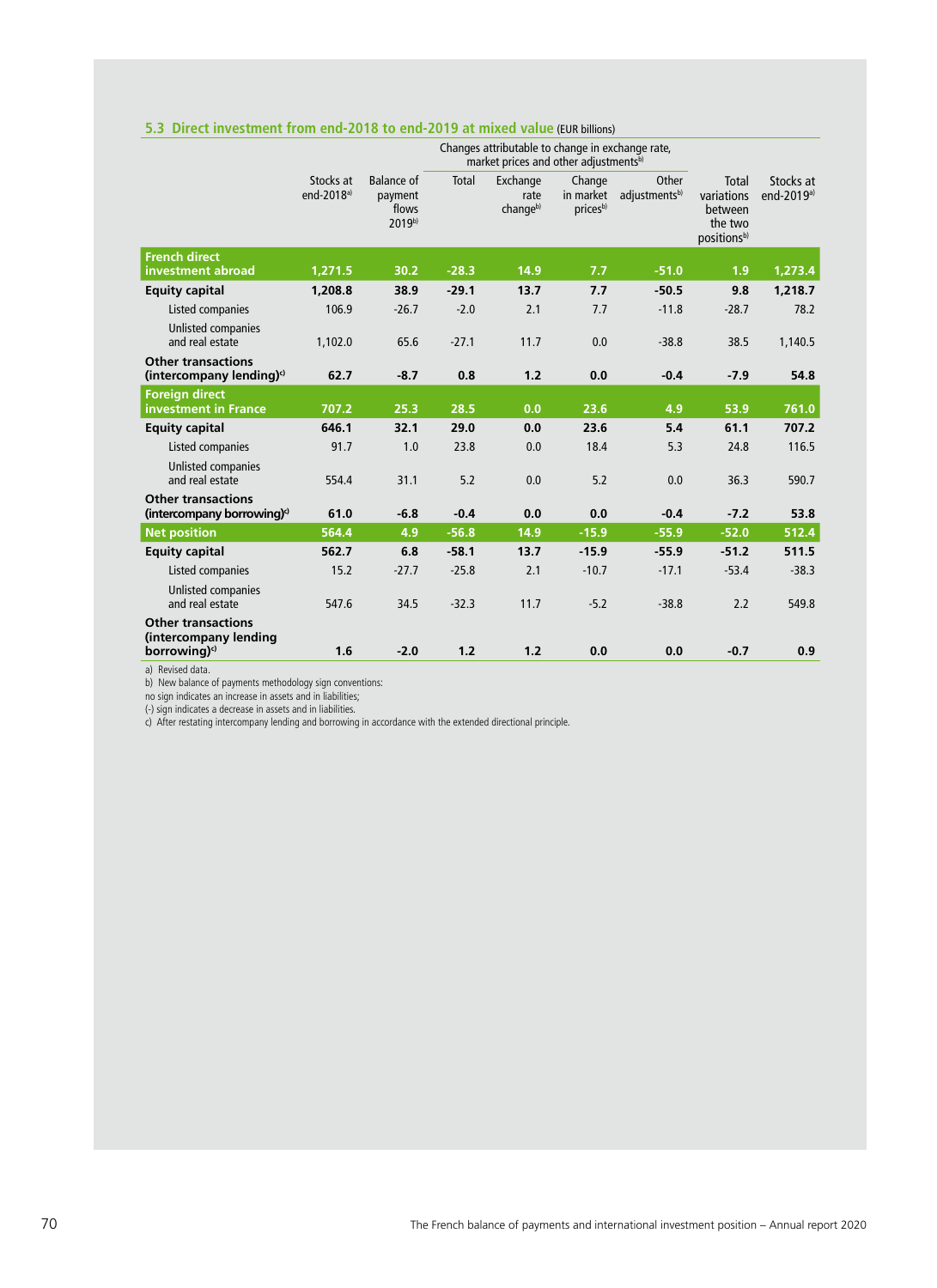|                                                 | 2017    | $2018^{b}$ | 2019b)  | 2020c   | 2020 (%) |
|-------------------------------------------------|---------|------------|---------|---------|----------|
| <b>European Union (27 members)</b>              | 592.5   | 647.4      | 653.3   | 656.7   | 52.1     |
| <b>Economic and Monetary Union (19 members)</b> | 543.7   | 590.5      | 603.0   | 610.2   | 48.4     |
| of which: Belgium                               | 141.9   | 138.4      | 136.5   | 146.0   | 11.6     |
| Germany                                         | 72.9    | 59.2       | 54.8    | 56.8    | 4.5      |
| Ireland                                         | 21.0    | 31.3       | 21.1    | 20.6    | 1.6      |
| Italy                                           | 64.3    | 83.5       | 64.4    | 66.6    | 5.3      |
| Luxembourg                                      | 49.9    | 47.3       | 53.4    | 54.6    | 4.3      |
| Netherlands                                     | 129.8   | 165.3      | 199.9   | 193.6   | 15.3     |
| Spain                                           | 50.4    | 49.9       | 55.6    | 54.0    | 4.3      |
| <b>Other European Union countries</b>           | 48.8    | 56.9       | 50.3    | 46.5    | 3.7      |
| of which: Czech Republic                        | 8.2     | 9.0        | 8.9     | 8.0     | 0.6      |
| <b>Denmark</b>                                  | 7.9     | 15.3       | 9.0     | 8.8     | 0.7      |
| Poland                                          | 16.4    | 16.9       | 17.6    | 15.7    | $1.2$    |
| Romania                                         | 4.4     | 4.5        | 4.9     | 4.9     | 0.4      |
| Sweden                                          | 7.8     | 7.0        | 6.2     | 5.7     | 0.4      |
| <b>Rest of the world</b>                        | 608.5   | 624.2      | 620.1   | 604.7   | 47.9     |
| of which: Algeria                               | 2.3     | 2.6        | 2.6     | 2.4     | 0.2      |
| Angola                                          | 6.7     | 6.5        | 6.3     | 5.8     | 0.5      |
| Argentina                                       | 3.0     | 1.5        | 1.0     | 0.9     | 0.1      |
| Australia                                       | 9.9     | 15.4       | 14.2    | 13.9    | 1.1      |
| Bermuda                                         | 4.3     | 18.5       | 14.0    | 14.3    | 1.1      |
| <b>Brazil</b>                                   | 25.1    | 25.7       | 28.1    | 21.9    | 1.7      |
| Canada                                          | 10.5    | 10.2       | 10.4    | 9.9     | 0.8      |
| China                                           | 24.5    | 25.2       | 26.8    | 27.0    | 2.1      |
| Congo                                           | 4.0     | 4.7        | 3.4     | 2.8     | 0.2      |
| Egypt                                           | 1.3     | 2.2        | 2.0     | 1.8     | 0.1      |
| <b>Hong Kong</b>                                | 9.1     | 9.4        | 9.1     | 6.7     | 0.5      |
| India                                           | 5.5     | 5.7        | 6.1     | 9.7     | 0.8      |
| Indonesia                                       | 1.0     | 1.2        | 1.7     | 1.5     | 0.1      |
| Israel                                          | 2.7     | 2.7        | 3.0     | 3.0     | 0.2      |
| Japan                                           | 24.4    | 23.1       | 20.2    | 18.8    | 1.5      |
| Jersey                                          | 0.3     | 0.3        | 0.2     | 0.2     | 0.0      |
| Kazakhstan                                      | 9.2     | 9.0        | 8.8     | 7.9     | 0.6      |
| Mexico                                          | 3.4     | 4.1        | 4.5     | 3.9     | 0.3      |
| Morocco                                         | 11.0    | 11.3       | 10.1    | 9.6     | 0.8      |
| Nigeria                                         | 9.5     | 9.1        | 8.5     | 7.2     | 0.6      |
| Qatar                                           | 1.9     | 1.7        | 1.6     | 1.4     | 0.1      |
| Russia                                          | 16.6    | 18.2       | 23.1    | 18.9    | 1.5      |
| Saudi Arabia                                    | 3.9     | 4.2        | 3.2     | 2.9     | 0.2      |
| Singapore                                       | 9.9     | 9.1        | 12.2    | 11.5    | 0.9      |
| South Africa                                    | 2.3     | 2.8        | 3.0     | 3.0     | 0.2      |
| South Korea                                     | 4.2     | 4.7        | 4.0     | 3.9     | 0.3      |
| Switzerland                                     | 41.1    | 41.7       | 39.6    | 41.2    | 3.3      |
| <b>Thailand</b>                                 | $1.4$   | 1.4        | 1.5     | $1.4\,$ | 0.1      |
| Turkey                                          | 3.2     | 2.9        | 3.1     | 2.3     | 0.2      |
| <b>Ukraine</b>                                  | 0.6     | 0.8        | 0.8     | 0.7     | 0.1      |
| <b>United Arab Emirates</b>                     | 1.4     | 1.4        | 1.3     | 2.6     | 0.2      |
| <b>United Kingdom</b>                           | 114.0   | 107.7      | 118.0   | 120.1   | 9.5      |
| <b>United States</b>                            | 197.7   | 200.0      | 186.7   | 186.8   | 14.8     |
| <b>Total</b>                                    | 1,201.0 | 1,271.5    | 1,273.4 | 1,261.4 | 100.0    |

**5.4 Stocks of French direct investment abroad at mixed value by country of residence** 

of the first counterparty<sup>a)</sup> (EUR billions)

Notes: See Part II of the appendices to this report, "Definition of geographical zones". As of the end of 2011, stocks include intercompany trade credits, which were formerly included in "other investment".

a) Intercompany lending and trade credits included in these statistics were calculated in accordance with the extended directional principle.

b) Revised data.

c) Estimates based on mixed value of stocks at end-2019 and direct investment flows in 2020.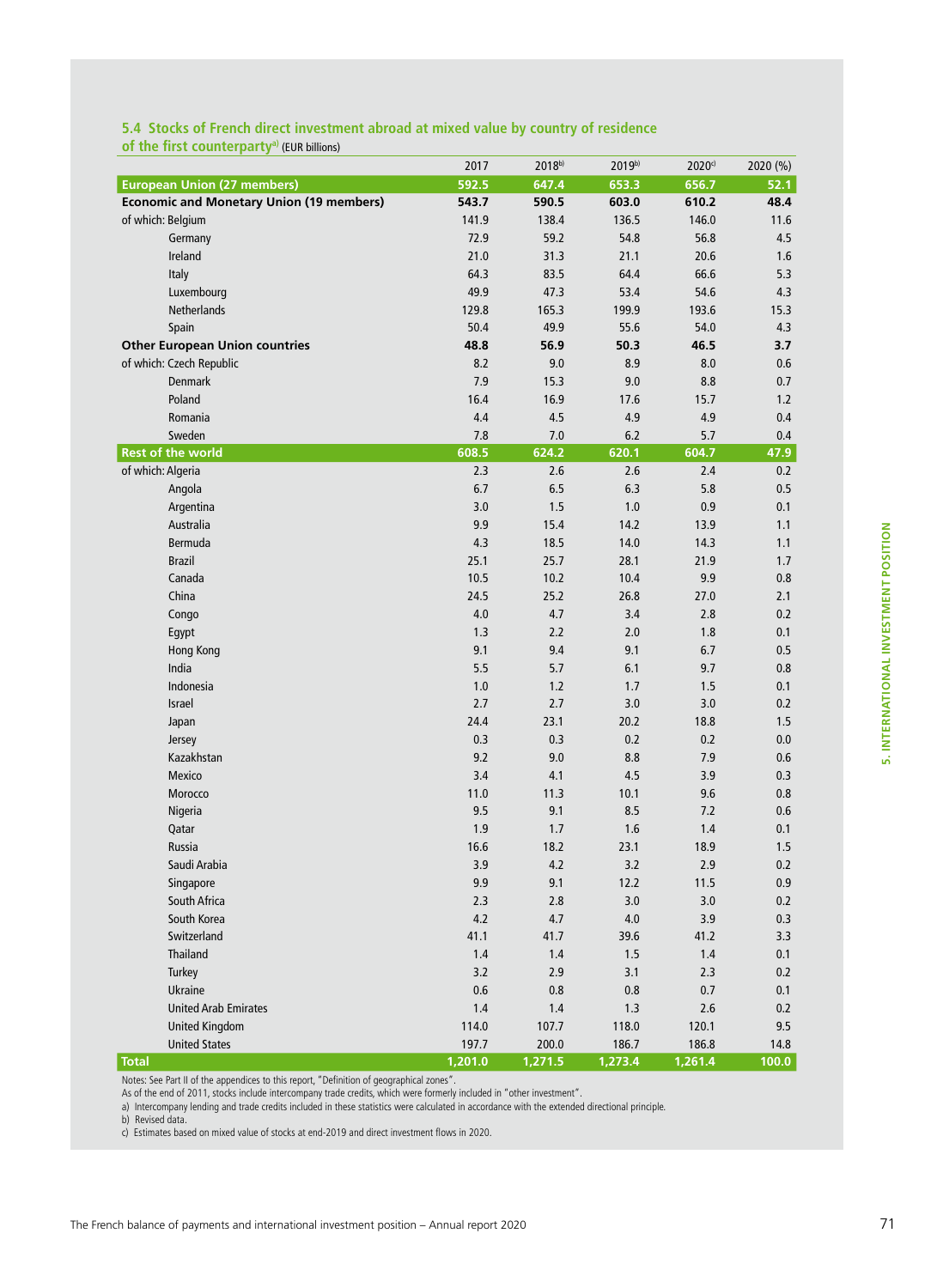|                                                 | 2017    | 2018b)  | 2019b)  | 2020 <sup>c)</sup> | 2020 (%) |
|-------------------------------------------------|---------|---------|---------|--------------------|----------|
| <b>European Union (27 members)</b>              | 408.7   | 429.5   | 445.9   | 461.0              | 58.7     |
| <b>Economic and Monetary Union (19 members)</b> | 399.0   | 417.7   | 431.7   | 445.9              | 56.8     |
| of which: Belgium                               | 50.6    | 53.0    | 56.5    | 58.4               | 7.4      |
| Finland                                         | 4.6     | 2.4     | 2.2     | 1.9                | 0.2      |
| Germany                                         | 65.8    | 71.0    | 74.0    | 86.1               | 11.0     |
| Ireland                                         | 3.9     | 1.0     | 2.7     | 3.9                | 0.5      |
| Italy                                           | 21.4    | 24.1    | 26.2    | 24.6               | 3.1      |
| Luxembourg                                      | 133.1   | 139.7   | 146.6   | 144.0              | 18.3     |
| Netherlands                                     | 92.1    | 99.0    | 90.6    | 94.3               | 12.0     |
| Spain                                           | 20.3    | 20.6    | 26.0    | 25.9               | 3.3      |
| <b>Other European Union countries</b>           | 9.7     | 11.7    | 14.2    | 15.1               | 1.9      |
| of which: Czech Republic                        | 0.4     | 0.2     | 0.9     | 0.9                | 0.1      |
| <b>Denmark</b>                                  | 5.8     | 6.8     | 6.3     | 6.1                | 0.8      |
| Poland                                          | $-2.5$  | $-2.0$  | 0.3     | 1.9                | $0.2\,$  |
| Romania                                         | 0.0     | 0.0     | 0.2     | 0.2                | $0.0\,$  |
| Sweden                                          | 5.4     | 5.8     | 5.8     | 5.5                | 0.7      |
| <b>Rest of the world</b>                        | 274.5   | 277.7   | 315.1   | 324.5              | 41.3     |
| of which: Algeria                               | 0.3     | 0.3     | 0.3     | 0.4                | $0.0\,$  |
| Australia                                       | 1.2     | 0.8     | 0.9     | 0.9                | 0.1      |
| Bermuda                                         | 0.2     | 0.4     | 0.3     | 1.3                | 0.2      |
| <b>Brazil</b>                                   | 0.3     | 0.1     | 0.0     | 0.2                | 0.0      |
| <b>British Virgin Islands</b>                   | 0.1     | $-0.1$  | $-0.1$  | 0.0                | 0.0      |
| Canada                                          | 5.1     | 5.7     | 7.1     | 7.1                | 0.9      |
| China                                           | 2.9     | 2.6     | 3.0     | 3.3                | 0.4      |
| Egypt                                           | 0.2     | 0.3     | 0.3     | 0.3                | 0.0      |
| Gabon                                           | 0.5     | 0.7     | 0.4     | 0.2                | 0.0      |
| Hong Kong                                       | 4.8     | 4.1     | 5.5     | 5.5                | 0.7      |
| India                                           | 0.2     | 0.1     | 0.2     | 0.2                | 0.0      |
| Isle of Man                                     | 0.1     | 0.5     | 0.2     | 0.1                | 0.0      |
| Israel                                          | 0.7     | 0.8     | $1.2$   | 1.1                | 0.1      |
| Japan                                           | 13.5    | 12.5    | 11.4    | 10.9               | 1.4      |
| Jersey                                          | 0.3     | 0.3     | 0.4     | 0.4                | 0.1      |
| Lebanon                                         | 3.1     | 3.4     | 3.4     | 3.5                | 0.4      |
| Mexico                                          | 0.9     | 0.2     | 0.1     | 0.0                | 0.0      |
| Morocco                                         | 1.6     | 1.7     | 1.7     | 1.8                | 0.2      |
| Qatar                                           | 4.2     | 3.2     | 4.4     | 4.4                | 0.6      |
| Russia                                          | 0.8     | 0.5     | 0.6     | 0.7                | 0.1      |
| Saudi Arabia                                    | 0.3     | 0.3     | $0.3\,$ | $0.4\,$            | 0.1      |
| Singapore                                       | 1.5     | 1.2     | 2.2     | 1.6                | 0.2      |
| South Korea                                     | $0.7\,$ | 1.3     | 1.4     | 1.3                | $0.2\,$  |
| Switzerland                                     | 72.9    | 78.8    | 95.5    | 104.2              | 13.3     |
| Thailand                                        | 0.4     | 0.4     | $0.4\,$ | 0.4                | $0.1\,$  |
| Turkey                                          | 0.2     | 0.2     | 0.2     | 0.2                | 0.0      |
| <b>United Arab Emirates</b>                     | 1.6     | $1.8\,$ | 1.8     | 2.0                | 0.3      |
| <b>United Kingdom</b>                           | 88.9    | 92.0    | 99.9    | 100.8              | 12.8     |
| <b>United States</b>                            | 56.1    | 53.5    | 59.9    | 58.8               | 7.5      |
| <b>Total</b>                                    | 683.2   | 707.2   | 761.0   | 785.4              | 100.0    |

### **5.5 Stocks of foreign direct investment in France at mixed value by country of residence**  of the first counterparty<sup>a)</sup> (EUR billions)

Notes: See Part II of the appendices to this report, "Definition of geographical zones".

As of the end of 2011, stocks include intercompany trade credits, which were formerly included in "other investment".

a) Intercompany borrowing and trade credits included in these statistics were calculated in accordance with the extended directional principle.

b) Revised data.

c) Estimates based on mixed value of stocks at end-2019 and direct investment flows in 2020.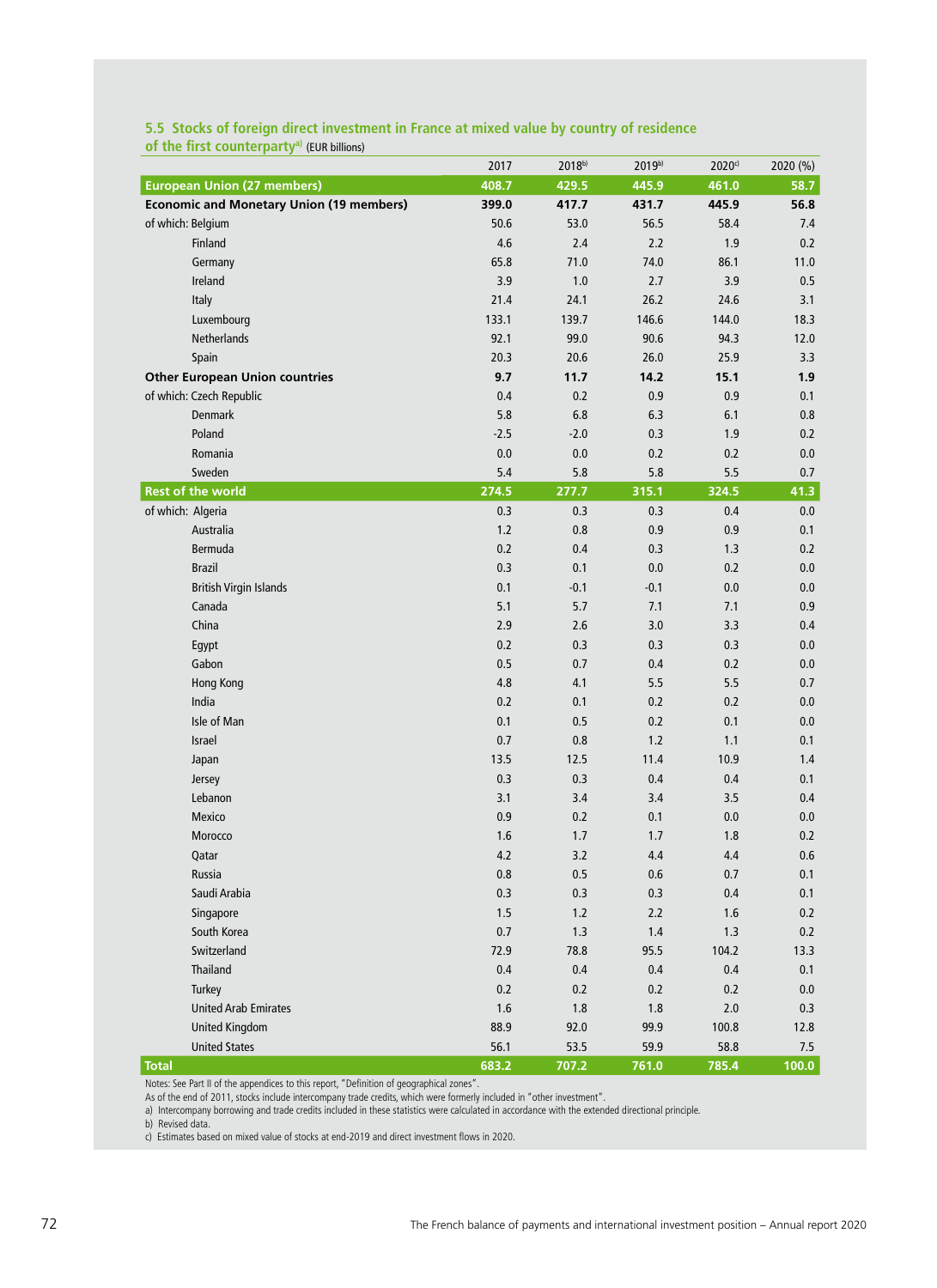|  |  |  |  | 5.6 Stocks of French direct investment abroad at mixed value by sector <sup>a)</sup> (EUR billions) |  |  |  |  |  |
|--|--|--|--|-----------------------------------------------------------------------------------------------------|--|--|--|--|--|
|--|--|--|--|-----------------------------------------------------------------------------------------------------|--|--|--|--|--|

|                                                                              | 2017  | 2018                            | 2019  | 2020b) | 2020 (%) |
|------------------------------------------------------------------------------|-------|---------------------------------|-------|--------|----------|
| <b>Agriculture, forestry and fishing</b>                                     | 0.3   | 0.7                             | 0.7   | 0.5    | 0.0      |
| <b>Mining and quarrying</b>                                                  | 92.9  | 106.3                           | 112.0 | 108.0  | 8.6      |
| of which: Extraction of crude petroleum and natural gas                      | 85.8  | 96.4                            | 99.9  | 99.1   | 7.9      |
| <b>Manufacturing</b>                                                         | 343.6 | 393.5                           | 375.9 | 372.5  | 29.5     |
| of which: Food products and beverages                                        | 73.1  | 73.5                            | 81.2  | 77.9   | 6.2      |
| Textiles and wearing apparel                                                 | 9.9   | 10.6                            | 11.0  | 27.5   | 2.2      |
| Wood, paper, printing and reproduction                                       | 2.0   | 1.7                             | 2.0   | 1.9    | 0.2      |
| Coke and refined petroleum products                                          | 15.8  | 16.7                            | 15.1  | 15.5   | 1.2      |
| Chemicals and chemical products                                              | 39.9  | 44.4                            | 45.2  | 41.4   | 3.3      |
| <b>Pharmaceutical products</b>                                               | 51.0  | 65.2                            | 65.5  | 57.7   | 4.6      |
| Rubber and plastic products                                                  | 13.3  | 16.0                            | 15.6  | 15.8   | 1.3      |
| Basic metals and fabricated metal products                                   | 14.2  | 15.8                            | 17.0  | 15.9   | 1.3      |
| Computer, electronic and optical products                                    | 8.9   | 7.6                             | 9.5   | 8.7    | 0.7      |
| Machinery and equipment                                                      | 6.0   | 6.5                             | 6.8   | 6.2    | 0.5      |
| Motor vehicles, trailers and semitrailers                                    | 41.4  | 38.3                            | 36.3  | 36.3   | 2.9      |
| Other transport equipment                                                    | 18.1  | 18.4                            | 20.0  | 18.2   | 1.4      |
| Electricity, gas, steam and air-conditioning supply                          | 74.2  | 76.2                            | 75.1  | 78.2   | 6.2      |
| Water supply, sewerage, waste management and remediation                     | 4.2   | 4.6                             | 3.3   | 6.3    | 0.5      |
| of which: Water collection, treatment and supply                             | 3.1   | 3.3                             | 1.9   | 5.3    | 0.4      |
| <b>Construction</b>                                                          | 15.9  | 16.1                            | 18.2  | 17.9   | 1.4      |
| Wholesale and retail trade, repair of motor vehicles and motorcycles         | 86.9  | 90.1                            | 83.7  | 82.0   | 6.5      |
| of which: Wholesale trade                                                    | 27.5  | 30.7                            | 35.9  | 35.5   | 2.8      |
| Retail trade                                                                 | 53.1  | 50.6                            | 39.1  | 38.0   | 3.0      |
| <b>Transportation and storage</b>                                            | 9.2   | 11.1                            | 12.0  | 14.8   | 1.2      |
| of which: Land transport and transport via pipelines                         | 1.0   | 1.8                             | 1.7   | 1.7    | 0.1      |
| Water transport                                                              | 0.3   | 1.1                             | 1.1   | 3.2    | 0.3      |
| Air transport                                                                | 0.5   | 0.8                             | 1.1   | 1.1    | 0.1      |
| Warehousing and support activities for transportation                        | 7.4   | 7.5                             | 8.0   | 8.7    | 0.7      |
| <b>Accommodation and food service activities</b>                             | 19.5  | 13.4                            | 14.4  | 12.8   | 1.0      |
| <b>Information and communication</b>                                         | 69.7  | 79.5                            | 86.5  | 85.0   | 6.7      |
| of which: Motion pictures, video and television programme activities         | 13.5  | 12.6                            | 13.4  | 13.7   | 1.1      |
| <b>Telecommunications</b>                                                    | 28.4  | 29.3                            | 31.1  | 31.1   | 2.5      |
| <b>Financial and insurance activities</b>                                    | 302.2 | 301.4                           | 302.8 | 293.3  | 23.3     |
| of which: Financial service activities, except insurance and pension funding | 168.9 | 171.1                           | 169.3 | 164.1  | 13.0     |
| Holding company activities                                                   | 35.1  | 39.1                            | 47.8  | 44.3   | 3.5      |
| Insurance                                                                    | 68.4  | 71.5                            | 65.1  | 64.6   | 5.1      |
| Real estate activities <sup>c)</sup>                                         | 62.0  | 88.6                            | 92.9  | 89.1   | 7.1      |
| Professional, scientific and technical activities                            | 82.1  | 61.5                            | 64.6  | 60.2   | 4.8      |
| of which: Legal and accounting activities                                    | 1.0   | 0.8                             | 0.7   | 0.6    | 0.0      |
| Activities of head offices; management consultancy activities                | 22.3  | 25.7                            | 28.4  | 27.3   | 2.2      |
| Architectural and engineering activities; technical testing and analysis     | 42.2  | 16.9                            | 18.3  | 16.3   | 1.3      |
| Scientific research and development                                          | 0.5   | 0.8                             | 1.4   | 1.0    | 0.1      |
| Advertising and market research                                              | 18.1  | 19.2                            | 18.6  | 17.3   | 1.4      |
| Administrative and support service activities                                | 7.0   | 9.5                             | 10.6  | 9.3    | 0.7      |
| <b>Education</b>                                                             | 0.1   | 0.0                             | 0.0   | 0.1    | 0.0      |
| Human health and social work activities                                      | 2.4   | 2.6                             | 2.8   | 3.4    | 0.3      |
| Arts, entertainment and recreation                                           | 0.1   | 0.1                             | 0.1   | 0.1    | 0.0      |
| <b>Other service activities</b>                                              | 0.4   | 0.1                             | 0.3   | 0.1    | 0.0      |
| Amounts not allocated <sup>d)</sup>                                          | 27.8  | 15.8                            | 16.9  | 27.6   | 2.2      |
| <b>Total</b>                                                                 |       | 1,201.0 1,271.5 1,273.4 1,261.4 |       |        | 100.0    |

Note: Head offices and holding companies belonging to listed groups have been reclassified according to the main activity of their group. With effect from the 2017 data,

statistical analyses have amplified these reclassifications, which had previously only been performed for listed groups. a) The structure of direct investment stocks and flows by sector is determined according to the "NAF rév. 2" classification of activities. Intercompany lending included in

these statistics was calculated in accordance with the extended directional principle.

b) Estimates based on mixed value of stocks at end-2019 and direct investment flows in 2020.

c) This item includes the stocks of foreign investment of resident enterprises belonging to the real estate sector, as well as residents' real estate assets in the strictest sense owned abroad.

d) Since 2011, part of intercompany lending and borrowing has been based on extrapolated data and as a result is not broken down by sector.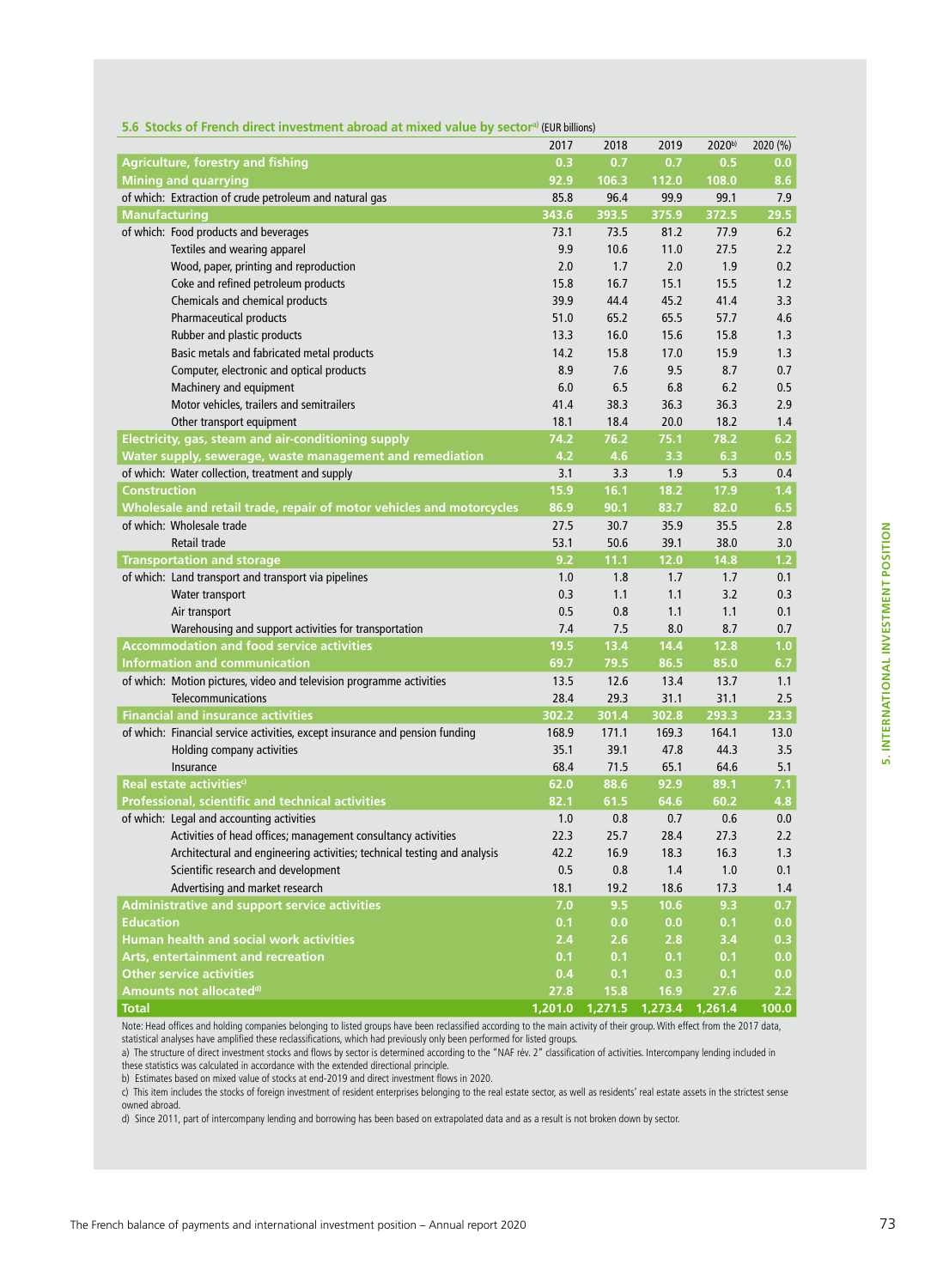|                                                                              | 2017  | 2018  | 2019   | 2020b) | 2020 (%) |
|------------------------------------------------------------------------------|-------|-------|--------|--------|----------|
| Agriculture, forestry and fishing                                            | 0.7   | 1.0   | 0.7    | 0.7    | 0.1      |
| <b>Mining and quarrying</b>                                                  | 3.2   | 3.5   | 3.8    | 2.3    | 0.3      |
| of which: Extraction of crude petroleum and natural gas                      | 1.2   | 0.8   | 0.5    | 0.1    | 0.0      |
| <b>Manufacturing</b>                                                         | 178.9 | 193.7 | 204.3  | 223.7  | 28.5     |
| of which: Food products and beverages                                        | 26.6  | 29.8  | 26.6   | 25.8   | 3.3      |
| Textiles and wearing apparel                                                 | 2.5   | 3.2   | 4.2    | 3.9    | 0.5      |
| Wood, paper, printing and reproduction                                       | 4.5   | 4.8   | 6.5    | 6.6    | 0.8      |
| Coke and refined petroleum products                                          | 1.2   | 1.1   | 0.8    | 1.4    | 0.2      |
| Chemicals and chemical products                                              | 35.6  | 40.9  | 52.2   | 58.6   | 7.5      |
| <b>Pharmaceutical products</b>                                               | 37.6  | 34.9  | 30.0   | 29.2   | 3.7      |
| Rubber and plastic products                                                  | 8.8   | 9.2   | 13.9   | 23.9   | 3.0      |
| Basic metals and fabricated metal products                                   | 9.6   | 9.7   | 8.7    | 8.5    | 1.1      |
| Computer, electronic and optical products                                    | 16.2  | 8.3   | 8.1    | 8.0    | 1.0      |
| Machinery and equipment                                                      | 3.3   | 2.7   | 3.3    | 3.8    | 0.5      |
| Motor vehicles, trailers and semitrailers                                    | 10.3  | 9.4   | 9.0    | 8.9    | 1.1      |
| Other transport equipment                                                    | 10.5  | 7.1   | $-0.4$ | 5.5    | 0.7      |
| Electricity, gas, steam and air-conditioning supply                          | 4.4   | 5.6   | 4.8    | 4.8    | 0.6      |
| Water supply, sewerage, waste management and remediation                     | 0.5   | 0.6   | 0.6    | 0.5    | 0.1      |
| of which: Water collection, treatment and supply                             | 0.1   | 0.1   | 0.1    | 0.1    | 0.0      |
| <b>Construction</b>                                                          | 17.7  | 15.2  | 14.3   | 13.4   | 1.7      |
| Wholesale and retail trade, repair of motor vehicles and motorcycles         | 54.2  | 57.5  | 61.7   | 56.8   | 7.2      |
| of which: Wholesale trade                                                    | 29.5  | 37.1  | 38.5   | 38.3   | 4.9      |
| Retail trade                                                                 | 22.7  | 17.0  | 20.8   | 16.9   | 2.2      |
| <b>Transportation and storage</b>                                            | 10.8  | 11.0  | 12.2   | 12.6   | 1.6      |
| of which: Land transport and transport via pipelines                         | 2.1   | 2.0   | 1.8    | 2.2    | 0.3      |
| Water transport                                                              | 2.7   | 3.1   | 3.3    | 3.2    | 0.4      |
| Air transport                                                                | 0.0   | 0.2   | 0.8    | 0.5    | 0.1      |
| Warehousing and support activities for transportation                        | 5.5   | 5.2   | 6.2    | 6.5    | 0.8      |
| <b>Accommodation and food service activities</b>                             | 8.3   | 8.7   | 10.2   | 8.8    | 1.1      |
| <b>Information and communication</b>                                         | 21.8  | 21.9  | 27.2   | 27.1   | 3.5      |
| of which: Motion pictures, video and television programme activities         | 3.3   | 2.2   | 2.5    | 2.5    | 0.3      |
| Telecommunications                                                           | 0.3   | 0.6   | 2.9    | 2.7    | 0.3      |
| <b>Financial and insurance activities</b>                                    | 166.2 | 183.0 | 201.3  | 197.1  | 25.1     |
| of which: Financial service activities, except insurance and pension funding | 39.5  | 37.1  | 38.4   | 38.2   | 4.9      |
| Holding company activities                                                   | 77.3  | 89.2  | 96.3   | 93.6   | 11.9     |
| Insurance                                                                    | 27.4  | 27.6  | 28.0   | 27.0   | 3.4      |
| Real estate activities <sup>o</sup>                                          | 147.0 | 149.1 | 157.1  | 163.5  | 20.8     |
| Professional, scientific and technical activities                            | 29.4  | 33.3  | 36.6   | 37.4   | 4.8      |
| of which: Legal and accounting activities                                    | 0.4   | 0.5   | 0.6    | 0.6    | 0.1      |
| Activities of head offices; management consultancy activities                | 23.2  | 23.7  | 27.5   | 28.3   | 3.6      |
| Architectural and engineering activities; technical testing and analysis     | 0.9   | 4.3   | 4.5    | 4.3    | 0.5      |
| Scientific research and development                                          | 2.6   | 2.6   | 2.5    | 2.5    | 0.3      |
| Advertising and market research                                              | 1.8   | 1.6   | 0.9    | 1.1    | 0.1      |
| <b>Administrative and support service activities</b>                         | 8.7   | 8.2   | 9.6    | 9.5    | $1.2$    |
| <b>Education</b>                                                             | 1.7   | 1.6   | 1.4    | 1.4    | 0.2      |
| <b>Human health and social work activities</b>                               | 3.9   | 3.9   | 5.1    | 4.4    | 0.6      |
| Arts, entertainment and recreation                                           | 1.1   | 2.6   | 2.8    | 3.6    | 0.5      |
| <b>Other service activities</b>                                              | 0.1   | 0.3   | 0.3    | 0.3    | 0.0      |
| Amounts not allocated <sup>d)</sup>                                          | 24.4  | 6.5   | 6.8    | 17.5   | 2.2      |
| Total                                                                        | 683.2 | 707.2 | 761.0  | 785.4  | 100.0    |

#### **5.7 Stocks of Foreign direct investment in France at mixed value by sectora)** (EUR billions)

Note: Head offices and holding companies belonging to listed groups have been reclassified according to the main activity of their group. With effect from the 2017 data, statistical analyses have amplified these reclassifications, which had previously only been performed for listed groups.

a) The structure of direct investment stocks and flows by sector is determined according to the "NAF rév. 2" classification of activities. Intercompany borrowing included in these statistics was calculated in accordance with the extended directional principle.

b) Estimates based on mixed value of stocks at end-2019 and direct investment flows in 2020.

c) This item includes the stocks of French investment of non-resident enterprises belonging to the real estate sector, as well as non-residents' real estate assets in the strictest sense located in France.

d) Since 2011, part of intercompany lending and borrowing has been based on extrapolated data and as a result is not broken down by sector.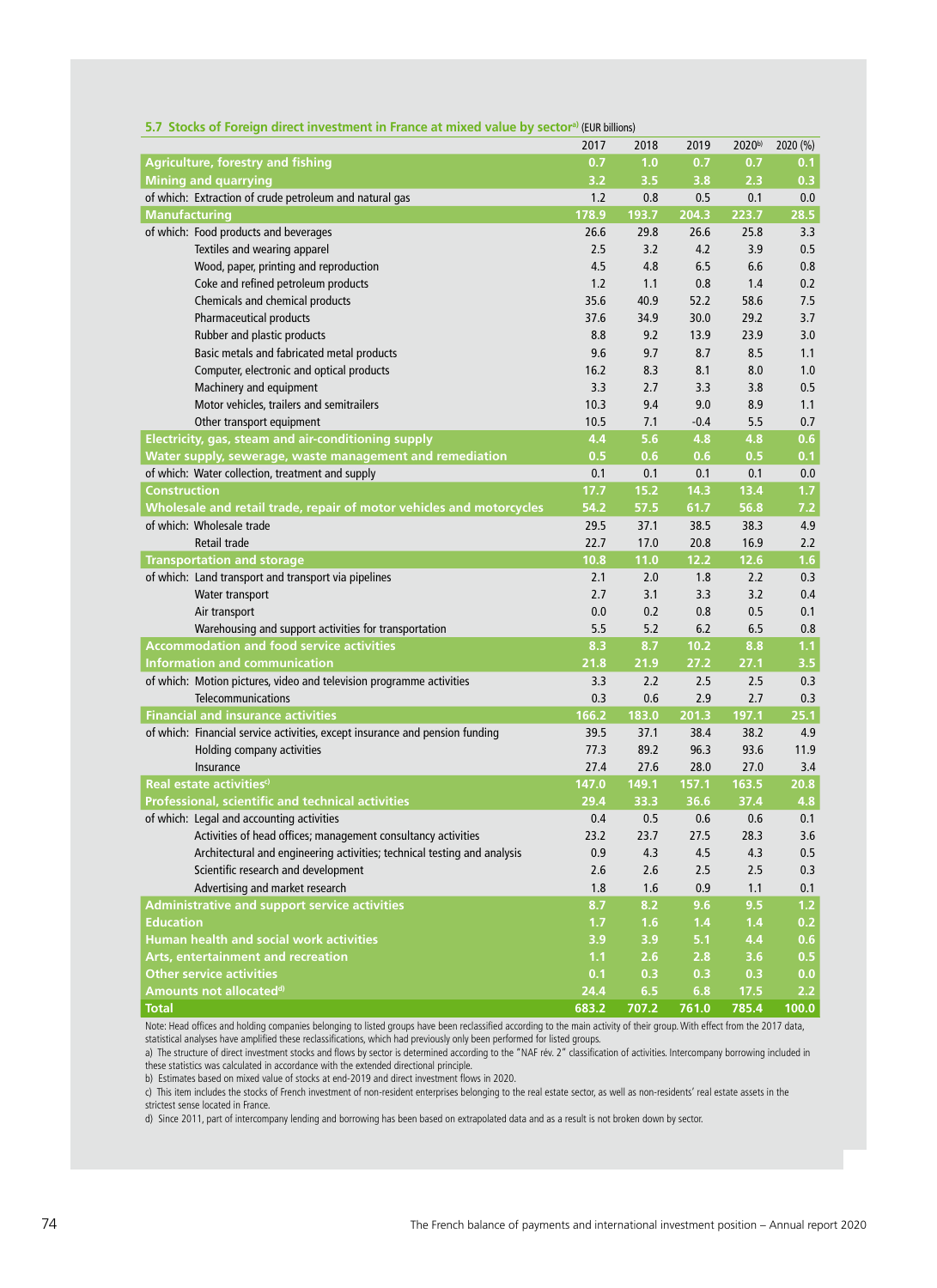#### **5.8 Stocks of outward direct investment at mixed value**

The top 25 French outward investors at end-2020 by investment amount at mixed value

| Resident investor groups<br>(in alphabetical order) | Investor group's business activities                |
|-----------------------------------------------------|-----------------------------------------------------|
| <b>AIR LIQUIDE</b>                                  | Chemicals and chemical products                     |
| <b>AXA</b>                                          | Insurance                                           |
| <b>BNP PARIBAS</b>                                  | <b>Financial services</b>                           |
| <b>BPCE</b>                                         | <b>Financial services</b>                           |
| <b>CARREFOUR</b>                                    | Large retailers                                     |
| <b>CRÉDIT AGRICOLE</b>                              | <b>Financial services</b>                           |
| CRÉDIT MUTUEL                                       | <b>Financial services</b>                           |
| <b>DANONE</b>                                       | Agriculture and manufacture of food products        |
| <b>EDF</b>                                          | Electricity, gas, steam and air conditioning supply |
| <b>ENGIE</b>                                        | Electricity, gas, steam and air conditioning supply |
| <b>GROUPE SEB</b>                                   | Small domestic equipment                            |
| <b>LVMH</b>                                         | Textile and wearing apparel                         |
| <b>MICHELIN</b>                                     | Other manufacturing                                 |
| ORANGE                                              | Telecommunications                                  |
| PERNOD RICARD                                       | Agriculture and manufacture of food products        |
| <b>RENAULT</b>                                      | Motor vehicles, trailers and semitrailers           |
| SAINT-GOBAIN                                        | Construction industry                               |
| <b>SANOFI</b>                                       | Pharmaceurtical products                            |
| <b>SCHNEIDER ELECTRIC</b>                           | Manufacturing industry                              |
| SOCIÉTÉ GÉNÉRALE                                    | <b>Financial services</b>                           |
| <b>TOTAL</b>                                        | Extraction of crude petroleum and natural gas       |
| UNIBAIL - RODAMCO - WESTFIELD                       | Commercial real estate                              |
| <b>VEOLIA ENVIRONNEMENT</b>                         | <b>Environment and utilities</b>                    |
| <b>VINCI</b>                                        | Infrastructure                                      |
| <b>VIVENDI</b>                                      | Information and communication                       |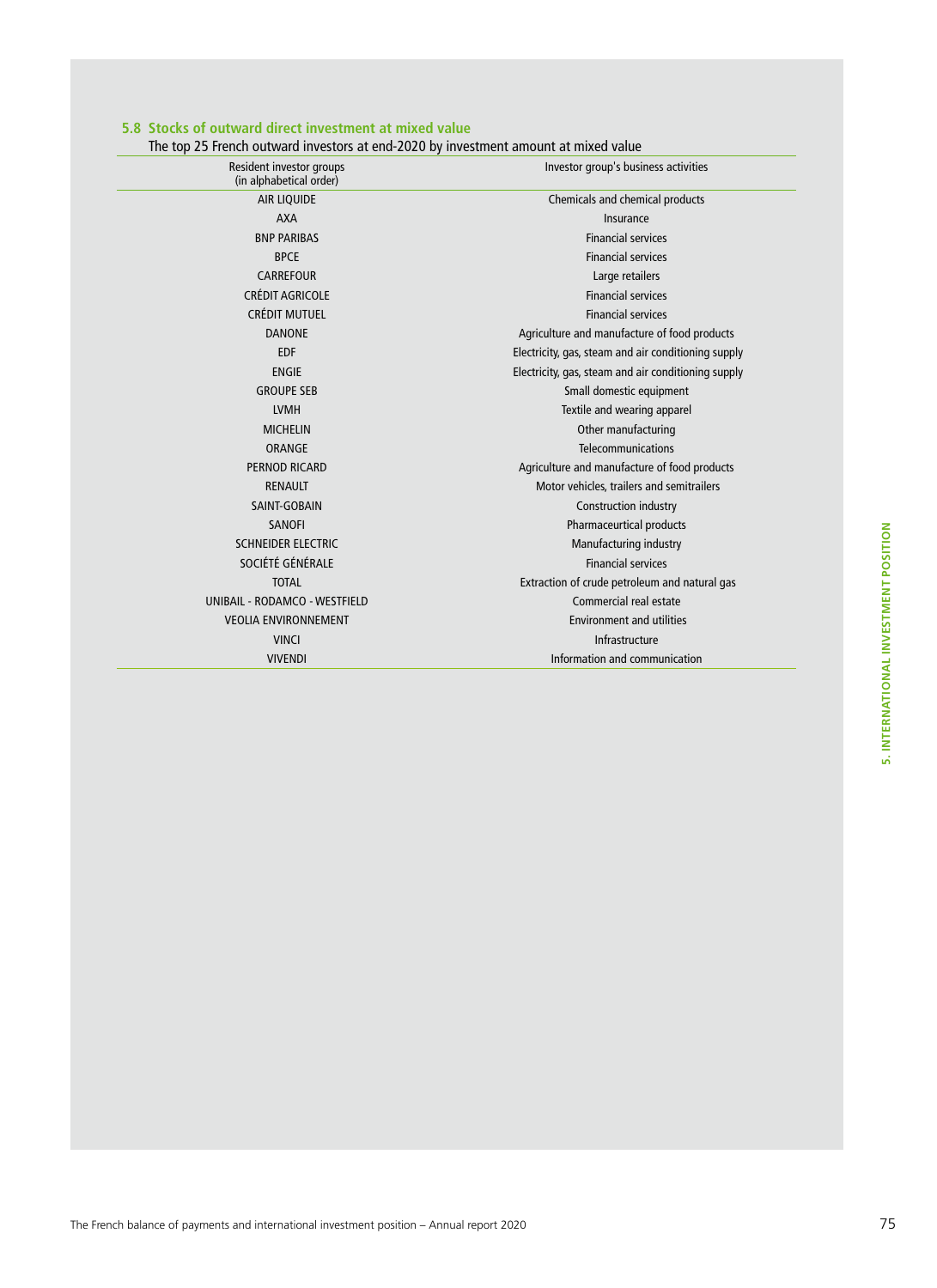| Foreign enterprise or groups<br>(in alphabetical order) | Country of origin     | Foreign investor group's business activities |
|---------------------------------------------------------|-----------------------|----------------------------------------------|
| ALLERGAN                                                | <b>United States</b>  | Pharmaceutical products                      |
| <b>ALLIANZ</b>                                          | Germany               | Insurance                                    |
| <b>ALTICE</b>                                           | <b>Netherlands</b>    | Information and communication                |
| ARCELORMITTAL                                           | Luxembourg            | Metal industry                               |
| <b>AVIVA</b>                                            | <b>United Kingdom</b> | Insurance                                    |
| <b>DANAHER</b>                                          | <b>United States</b>  | Manufacturing and medical technologies       |
| <b>MERCK</b>                                            | Germany               | Pharmaceutical products                      |
| DEL VECCHIO LEONARDO                                    | Italy                 | Holding company activities                   |
| <b>GENERAL ELECTRIC</b>                                 | <b>United States</b>  | Other manufacturing                          |
| <b>GENERALI</b>                                         | Italy                 | Insurance                                    |
| HEIDELBERGCEMENT                                        | Germany               | Cement                                       |
| <b>HSBC</b>                                             | <b>United Kingdom</b> | <b>Financial services</b>                    |
| <b>IMMOBILIARIA COLONIAL</b>                            | Spain                 | Commercial real estate                       |
| <b>KINGFISHER</b>                                       | <b>United Kingdom</b> | Retail trade                                 |
| <b>LAFARGE HOLCIM</b>                                   | Switzerland           | Cement                                       |
| <b>MARS</b>                                             | <b>United States</b>  | Agriculture and manufacture of food products |
| MONDELEZ INTERNATIONAL                                  | <b>United States</b>  | Agriculture and manufacture of food products |
| NESTLÉ                                                  | Switzerland           | Agriculture and manufacture of food products |
| NISSAN MOTOR                                            | Japan                 | Motor vehicles, trailers and semitrailers    |
| <b>NOVARTIS</b>                                         | Switzerland           | Pharmaceutical products                      |
| S.A.P                                                   | Germany               | Software                                     |
| <b>SARTORIUS</b>                                        | Germany               | Manufacturing and medical technologies       |
| <b>SOLVAY</b>                                           | <b>Belgium</b>        | Chemicals and chemical products              |
| THE WALT DISNEY COMPANY                                 | <b>United States</b>  | <b>Entertainment industry</b>                |
| UNITED TECHNOLOGIES CORPORATION                         | <b>United States</b>  | Other manufacturing                          |

### **5.9 Stocks of foreign direct investment in France at mixed value**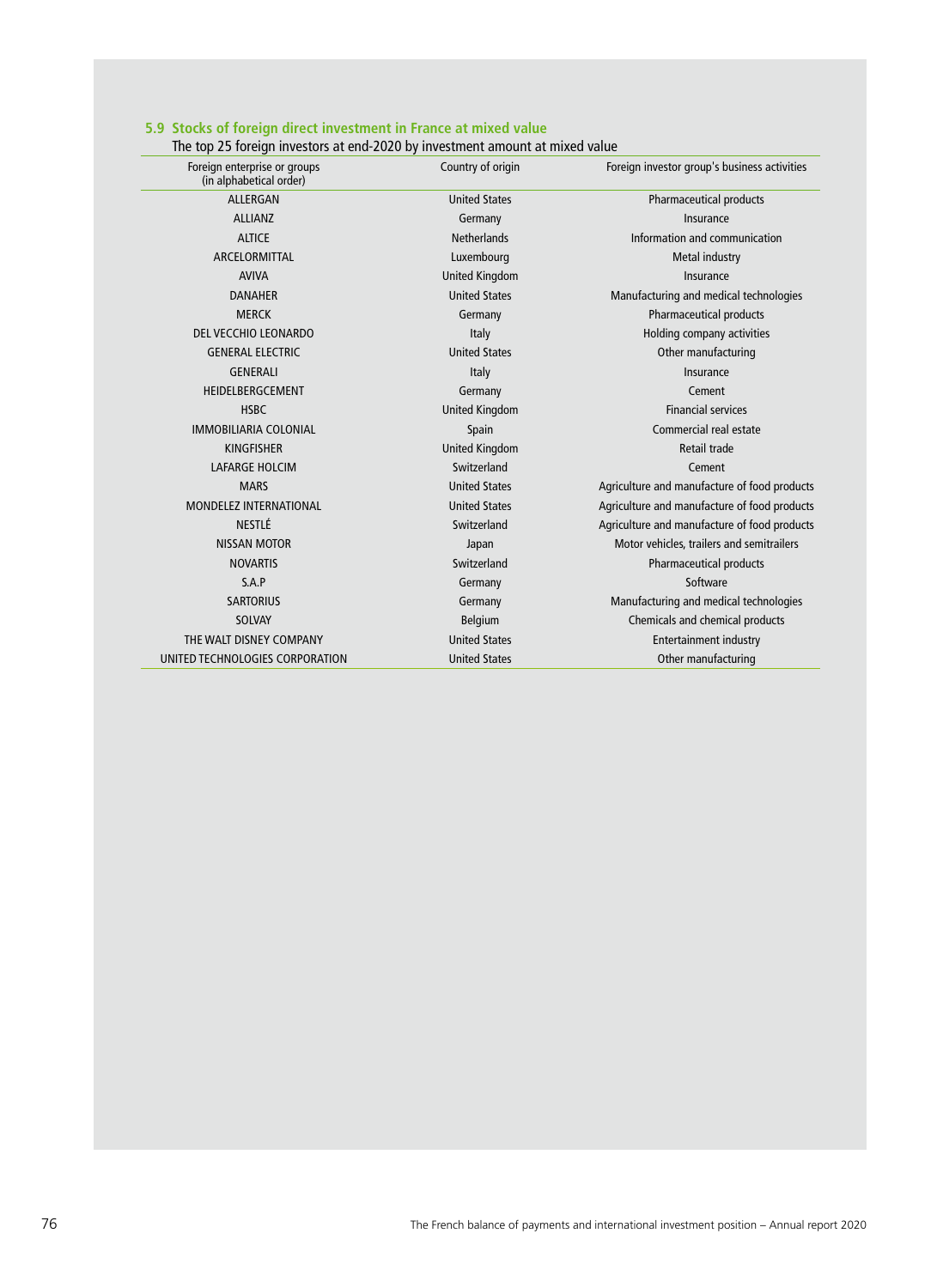### **5.10 Stocks of portfolio investment assets and liabilities vis-à-vis non-residents by instrument and by currency (euro/foreign currencies)** (EUR billions)

|                                                                       |          | 2018                       |         |                    | 2019                       |         | 2020              |                            |          |  |
|-----------------------------------------------------------------------|----------|----------------------------|---------|--------------------|----------------------------|---------|-------------------|----------------------------|----------|--|
|                                                                       |          | Foreign<br>Euro currencies | Total   |                    | Foreign<br>Euro currencies | Total   |                   | Foreign<br>Euro currencies | Total    |  |
| <b>Assets (resident holdings)</b><br>of non-resident securities)      | 1,851.9  | 478.1                      | 2,330.0 | 1,980.4            | 565.5                      | 2,545.9 | 2,069.3           | 628.4                      | 2,697.6  |  |
| <b>Equity securities and</b><br>investment fund shares/units          | 448.2    | 238.6                      | 686.8   | 520.1              | 290.6                      | 810.6   | 531.0             | 329.2                      | 860.2    |  |
| <b>Equity securities</b>                                              | 206.8    | 187.1                      | 394.0   | 244.9              | 226.1                      | 471.0   | 243.5             | 262.3                      | 505.9    |  |
| Investment fund shares/units                                          | 241.3    | 51.5                       | 292.8   | 275.2              | 64.4                       | 339.6   | 287.4             | 66.9                       | 354.4    |  |
| Long-term debt securities                                             | 1,259.6  | 176.0                      | 1.435.6 | 1,321.4            | 221.0                      | 1,542.4 | 1,374.8           | 232.6                      | 1,607.4  |  |
| <b>Short-term debt securities</b>                                     | 144.1    | 63.5                       | 207.6   | 138.9              | 53.9                       | 192.9   | 163.5             | 66.5                       | 230.0    |  |
| Treasury notes maturing<br>in less than 1 year                        | 20.6     | 52.0                       | 72.6    | 20.9               | 42.0                       | 62.9    | 37.3              | 56.9                       | 94.3     |  |
| Other short-term debt securities                                      | 123.5    | 11.5                       | 135.0   | 118.0              | 11.9                       | 129.9   | 126.2             | 9.6                        | 135.8    |  |
| <b>Liabilities (non-resident)</b><br>holdings of resident securities) | 2,657.1  | 469.5                      | 3,126.6 | 2,986.6            | 525.6                      | 3,512.2 | 3,116.4           | 556.9                      | 3,673.3  |  |
| <b>Equity securities and</b><br>investment fund shares/units          | 796.0    | 8.2                        | 804.1   | 943.7              | 9.1                        | 952.8   | 903.8             | 13.8                       | 917.6    |  |
| <b>Equity securities</b>                                              | 608.3    | 0.0                        | 608.3   | 752.2              | 0.0                        | 752.2   | 712.6             | 0.0                        | 712.6    |  |
| Investment fund shares/units                                          | 187.7    | 8.2                        | 195.9   | 191.5              | 9.1                        | 200.6   | 191.3             | 13.8                       | 205.1    |  |
| Long-term debt securities                                             | 1,694.2  | 379.6                      | 2,073.8 | 1,900.5            | 412.8                      | 2.313.3 | 2,041.3           | 402.9                      | 2.444.1  |  |
| OATs (Treasury bonds)                                                 | 956.3    |                            | 956.3   | 1.059.7            |                            | 1.059.7 | 1.096.7           |                            | 1.096.7  |  |
| <b>BTANs (annual interest Treasury</b><br>notes)                      | 0.0      |                            | 0.0     |                    |                            |         |                   |                            |          |  |
| Other notes (BMTNs, <sup>a)</sup> EMTNs, <sup>b)</sup> , etc.)        | 737.9    | 379.6                      | 1.117.5 | 840.8              | 412.8                      | 1.253.6 | 944.6             | 402.9                      | 1,347.4  |  |
| <b>Short-term debt securities</b>                                     | 166.9    | 81.8                       | 248.7   | 142.3              | 103.7                      | 246.1   | 171.3             | 140.2                      | 311.5    |  |
| Treasury notes maturing<br>in less than 1 year                        | 103.3    |                            | 103.3   | 93.2               |                            | 93.2    | 110.1             |                            | 110.1    |  |
| Other short-term debt securities                                      | 63.6     | 81.8                       | 145.4   | 49.2               | 103.7                      | 152.9   | 61.2              | 140.2                      | 201.4    |  |
| <b>Net position</b>                                                   | $-805.2$ | 8.6                        |         | $-796.6 - 1,006.2$ | 39.9                       |         | $-966.3 -1.047.2$ | 71.5                       | $-975.7$ |  |

a) Bons à moyen terme négociables (BMTN – medium-term negotiable notes).

b) Euro medium term notes.

# **5.11 Portfolio investment assets by issuing zone, by type of instrument and by resident investor's sector**  (EUR billions)

|                                                       |             | 2018        |         |             | 2019        |              | 2020        |             |         |
|-------------------------------------------------------|-------------|-------------|---------|-------------|-------------|--------------|-------------|-------------|---------|
|                                                       |             | Non-        |         |             | Non-        |              | Non-        |             |         |
|                                                       | <b>MFIs</b> | <b>MFIs</b> | Total   | <b>MFIs</b> | <b>MFIs</b> | <b>Total</b> | <b>MFIs</b> | <b>MFIs</b> | Total   |
| <b>Euro area issuers</b>                              | 268.0       | 1,198.6     | 1,466.7 | 315.1       | 1,297.5     | 1,612.5      | 333.8       | 1,338.6     | 1,672.4 |
| Equity securities and investment fund<br>shares/units | 36.9        | 436.9       | 473.8   | 59.7        | 501.6       | 561.3        | 56.2        | 517.4       | 573.5   |
| Long-term debt securities                             | 160.8       | 732.8       | 893.6   | 170.4       | 772.9       | 943.3        | 193.5       | 792.9       | 986.4   |
| Short-term debt securities                            | 70.4        | 28.9        | 99.3    | 85.0        | 22.9        | 108.0        | 84.1        | 28.3        | 112.4   |
| <b>Non-euro area issuers</b>                          | 269.8       | 593.6       | 863.4   | 290.1       | 643.3       | 933.4        | 345.7       | 679.6       | 1,025.3 |
| Equity securities and investment fund<br>shares/units | 60.2        | 152.8       | 213.0   | 78.1        | 171.2       | 249.3        | 98.2        | 188.5       | 286.7   |
| Long-term debt securities                             | 155.8       | 386.2       | 542.0   | 171.8       | 427.4       | 599.1        | 187.5       | 433.4       | 621.0   |
| Short-term debt securities                            | 53.8        | 54.5        | 108.3   | 40.2        | 44.7        | 84.9         | 59.9        | 57.7        | 117.6   |
| <b>All issuers</b>                                    | 537.8       | 1,792.2     | 2,330.0 | 605.2       | 1,940.7     | 2,545.9      | 679.4       | 2,018.2     | 2,697.6 |
| Equity securities and investment fund<br>shares/units | 97.1        | 589.7       | 686.8   | 137.8       | 672.8       | 810.6        | 154.4       | 705.8       | 860.2   |
| Long-term debt securities                             | 316.5       | 1,119.1     | 1,435.6 | 342.1       | 1,200.3     | 1,542.4      | 381.1       | 1,226.3     | 1,607.4 |
| Short-term debt securities                            | 124.2       | 83.4        | 207.6   | 125.2       | 67.6        | 192.9        | 144.0       | 86.0        | 230.0   |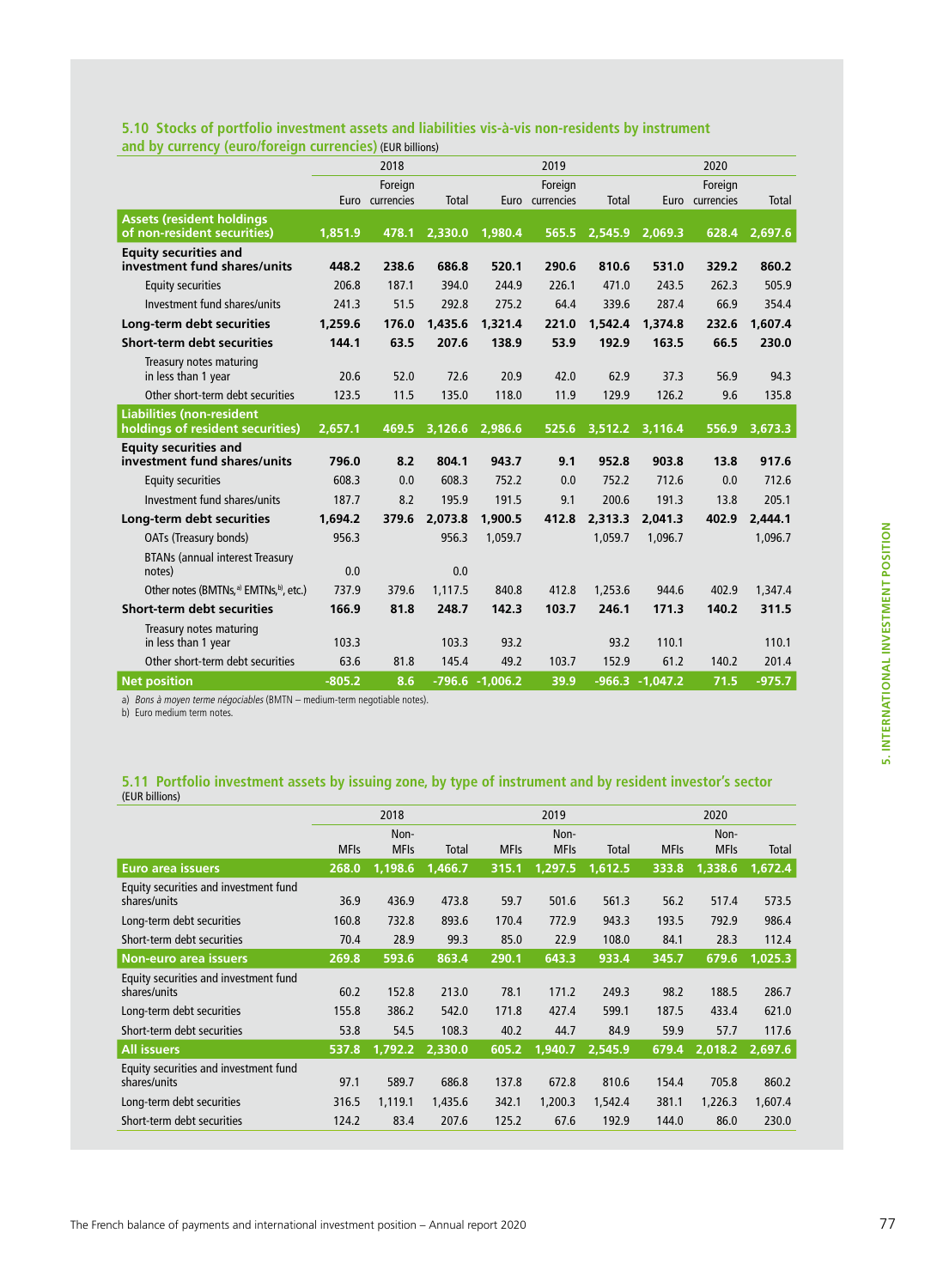| 5.12 Portfolio investment liabilities by issuing sector and by currency (EUR billions) |  |  |
|----------------------------------------------------------------------------------------|--|--|
|----------------------------------------------------------------------------------------|--|--|

|                                                       |         | 2018                  |         |         | 2019                  |         | 2020            |                       |         |
|-------------------------------------------------------|---------|-----------------------|---------|---------|-----------------------|---------|-----------------|-----------------------|---------|
|                                                       | Euro    | Foreign<br>currencies | Total   | Euro    | Foreign<br>currencies | Total   | Euro            | Foreign<br>currencies | Total   |
| <b>Stocks</b>                                         | 2,657.1 | 469.5                 | 3,126.6 | 2,986.6 | 525.6                 |         | 3,512.2 3,116.4 | 556.9                 | 3,673.3 |
| <b>General government</b>                             | 1,150.8 | 49.4                  | 1,200.2 | 1,247.6 | 51.1                  | 1,298.7 | 1,339.2         | 83.8                  | 1,422.9 |
| OATs (Treasury bonds)                                 | 956.3   |                       | 956.3   | 1,059.7 |                       | 1,059.7 | 1,096.7         |                       | 1,096.7 |
| Other long-term debt securities                       | 84.8    | 34.8                  | 119.6   | 90.2    | 29.9                  | 120.1   | 112.6           | 28.8                  | 141.4   |
| Treasury notes and bills (BTANs and BTFs)             | 103.3   |                       | 103.3   | 93.2    |                       | 93.2    | 110.1           |                       | 110.1   |
| Other short-term debt securities                      | 6.4     | 14.6                  | 21.0    | 4.5     | 21.2                  | 25.7    | 19.8            | 55.0                  | 74.7    |
| <b>Monetary financial institutions</b>                | 507.5   | 279.7                 | 787.2   | 558.2   | 321.2                 | 879.4   | 582.3           | 321.4                 | 903.8   |
| Equity securities and investment fund<br>shares/units | 99.6    | 0.2                   | 99.8    | 116.3   | 0.3                   | 116.6   | 111.6           | 0.2                   | 111.8   |
| Long-term debt securities                             | 358.9   | 214.3                 | 573.3   | 404.2   | 240.8                 | 645.0   | 434.4           | 238.4                 | 672.8   |
| Short-term debt securities                            | 48.9    | 65.2                  | 114.1   | 37.7    | 80.2                  | 117.8   | 36.4            | 82.8                  | 119.2   |
| <b>Other sectors</b>                                  | 998.8   | 140.3                 | 1,139.2 | 1,180.8 | 153.3                 | 1,334.1 | 1,195.0         | 151.7                 | 1,346.6 |
| Equity securities and investment fund<br>shares/units | 696.4   | 7.9                   | 704.3   | 827.4   | 8.8                   | 836.2   | 792.2           | 13.6                  | 805.8   |
| Long-term debt securities                             | 294.2   | 130.4                 | 424.6   | 346.4   | 142.1                 | 488.5   | 397.6           | 135.7                 | 533.3   |
| Short-term debt securities                            | 8.3     | 2.0                   | 10.3    | 7.0     | 2.4                   | 9.4     | 5.1             | 2.4                   | 7.5     |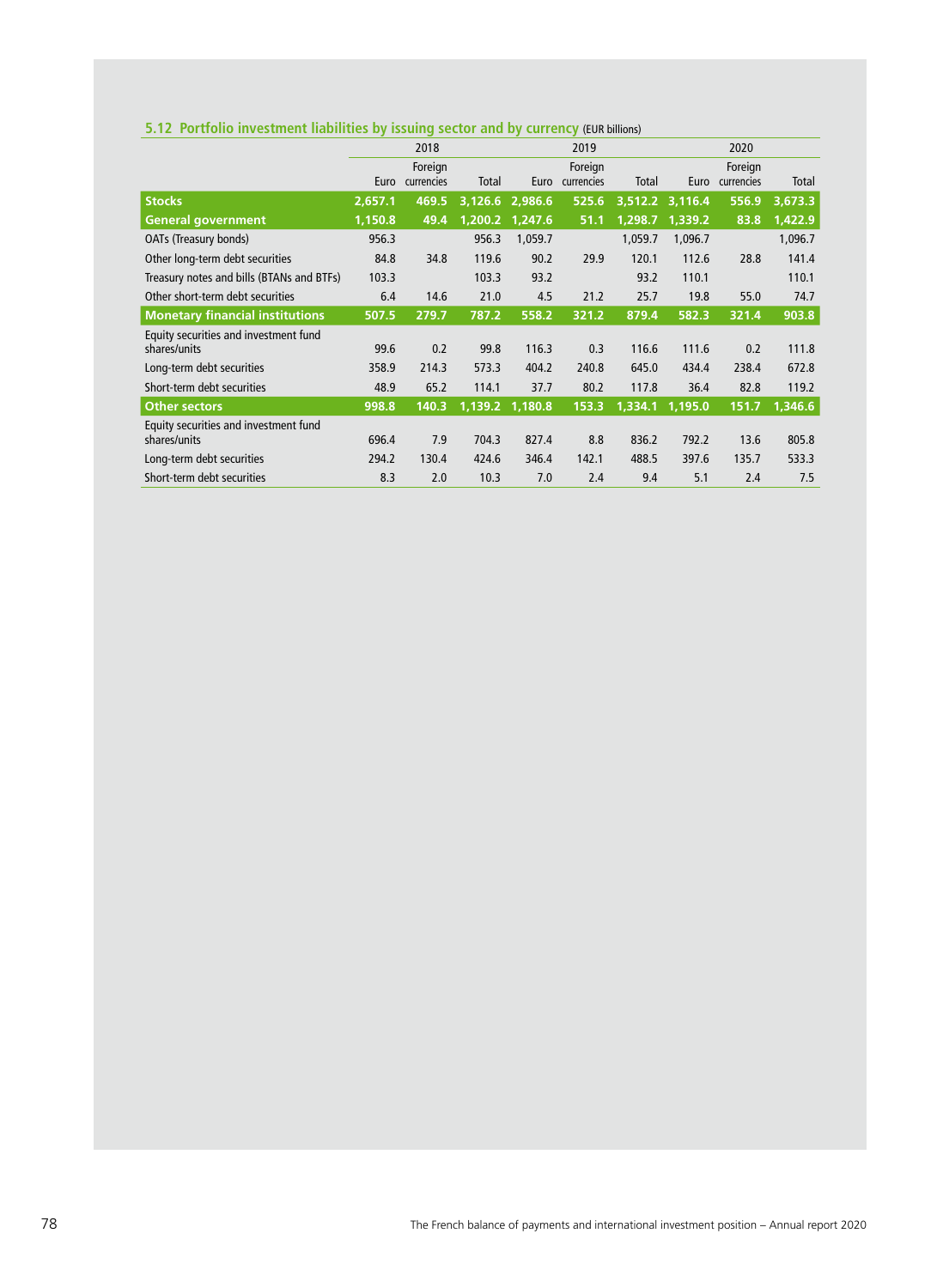|                                                    | 2019     |                                |        |               |               |          |         | 2020                           |               |               |  |
|----------------------------------------------------|----------|--------------------------------|--------|---------------|---------------|----------|---------|--------------------------------|---------------|---------------|--|
|                                                    | Equity   | Long-                          | Short- | Total         | $\frac{0}{0}$ | Equity   | Long-   | Short-                         | Total         | $\frac{0}{0}$ |  |
|                                                    |          | securities term debt term debt |        |               |               |          |         | securities term debt term debt |               |               |  |
|                                                    | vestment | and in- securities securities  |        |               |               | vestment |         | and in- securities securities  |               |               |  |
|                                                    | fund     |                                |        |               |               | fund     |         |                                |               |               |  |
|                                                    | shares/  |                                |        |               |               | shares/  |         |                                |               |               |  |
|                                                    | units    |                                |        |               |               | units    |         |                                |               |               |  |
| <b>European Union (27 members)</b>                 | 578.1    | 1,024.7                        |        | 119.6 1,722.4 | 67.7          | 591.6    | 1,075.5 |                                | 129.4 1,796.5 | 66.6          |  |
| <b>Economic and Monetary Union</b><br>(19 members) | 561.3    | 943.3                          |        | 108.0 1,612.5 | 63.3          | 573.5    | 986.4   |                                | 112.4 1,672.4 | 62.0          |  |
| of which: Austria                                  | 2.2      | 33.0                           | 0.1    | 35.2          | 1.4           | 2.2      | 32.9    | 0.9                            | 36.0          | 1.3           |  |
| <b>Belgium</b>                                     | 13.9     | 62.0                           | 10.4   | 86.3          | 3.4           | 13.9     | 70.5    | 7.4                            | 91.9          | 3.4           |  |
| <b>Finland</b>                                     | 6.8      | 18.4                           | 2.1    | 27.3          | 1.1           | 9.0      | 22.1    | 2.7                            | 33.9          | 1.3           |  |
| Germany                                            | 78.7     | 95.9                           | 14.4   | 189.0         | 7.4           | 80.4     | 114.7   | 12.1                           | 207.2         | 7.7           |  |
| Greece                                             | 0.3      | 2.4                            | 0.7    | 3.5           | 0.1           | 0.2      | 1.6     | 0.5                            | 2.3           | 0.1           |  |
| Ireland                                            | 71.3     | 49.8                           | 8.2    | 129.3         | 5.1           | 72.1     | 43.4    | 8.1                            | 123.6         | 4.6           |  |
| Italy                                              | 34.6     | 165.3                          | 10.6   | 210.5         | 8.3           | 29.4     | 142.7   | 24.7                           | 196.7         | 7.3           |  |
| Luxembourg                                         | 271.2    | 163.0                          | 23.1   | 457.2         | 18.0          | 285.1    | 118.6   | 16.2                           | 419.9         | 15.6          |  |
| <b>Netherlands</b>                                 | 57.3     | 193.6                          | 18.4   | 269.3         | 10.6          | 56.4     | 184.3   | 17.2                           | 257.9         | 9.6           |  |
| Portugal                                           | 2.8      | 14.0                           | 0.9    | 17.7          | 0.7           | 3.1      | 16.8    | 0.7                            | 20.6          | 0.8           |  |
| Spain                                              | 22.0     | 118.3                          | 17.4   | 157.8         | 6.2           | 21.4     | 132.6   | 20.1                           | 174.1         | 6.5           |  |
| <b>Other European Union countries</b>              | 16.8     | 81.5                           | 11.7   | 109.9         | 4.3           | 18.1     | 89.0    | 17.0                           | 124.1         | 4.6           |  |
| of which: Czech Republic                           | 0.0      | 2.1                            | 0.0    | 2.2           | 0.1           | 0.1      | 1.3     | 0.0                            | 1.3           | 0.0           |  |
| Poland                                             | 3.5      | 5.8                            | 0.0    | 9.3           | 0.4           | 3.1      | 5.4     | 0.0                            | 8.6           | 0.3           |  |
| Romania                                            | 0.2      | 1.2                            | 0.0    | 1.4           | 0.1           | 0.2      | 1.5     | 0.0                            | 1.7           | 0.1           |  |
| Sweden                                             | 6.0      | 23.5                           | 10.2   | 39.6          | 1.6           | 7.5      | 23.8    | 15.0                           | 46.2          | 1.7           |  |
| <b>Rest of the world</b>                           | 232.6    | 517.7                          | 73.3   | 823.5         | 32.3          | 268.6    | 531.9   | 100.6                          | 901.2         | 33.4          |  |
| of which: Bermuda                                  | 1.0      | 0.3                            | 0.0    | 1.3           | 0.1           | 1.1      | 0.5     | 0.0                            | 1.5           | 0.1           |  |
| <b>Brazil</b>                                      | 5.9      | 1.2                            | 0.0    | 7.1           | 0.3           | 3.9      | 1.8     | 0.0                            | 5.7           | 0.2           |  |
| Cayman Islands                                     | 10.1     | 5.0                            | 0.0    | 15.1          | 0.6           | 13.7     | 4.9     | 0.0                            | 18.6          | 0.7           |  |
| China                                              | 8.7      | 1.4                            | 0.0    | 10.1          | 0.4           | 9.0      | 2.8     | 0.1                            | 11.9          | 0.4           |  |
| India                                              | 7.5      | 0.3                            | 0.0    | 7.8           | 0.3           | 11.0     | 0.4     | 0.0                            | 11.4          | 0.4           |  |
| Japan                                              | 16.5     | 37.1                           | 40.1   | 93.8          | 3.7           | 13.5     | 22.6    | 55.1                           | 91.2          | 3.4           |  |
| Jersey                                             | 2.2      | 5.1                            | 0.1    | 7.4           | 0.3           | 2.7      | 6.2     | 0.1                            | 9.0           | 0.3           |  |
| Russia                                             | 1.2      | 0.2                            | 0.0    | 1.4           | 0.1           | 0.8      | 0.4     | 0.0                            | 1.1           | 0.0           |  |
| South Korea                                        | 5.1      | 5.1                            | 0.8    | 11.0          | 0.4           | 5.8      | 6.4     | 0.0                            | 12.2          | 0.5           |  |
| Switzerland                                        | 27.2     | 5.3                            | 0.1    | 32.5          | 1.3           | 23.9     | 7.3     | 0.7                            | 31.9          | 1.2           |  |
| Turkey                                             | 0.6      | 1.8                            | 0.3    | 2.6           | 0.1           | 0.4      | 1.1     | 0.0                            | 1.5           | 0.1           |  |
| <b>United Kingdom</b>                              | 40.6     | 129.3                          | 23.0   | 192.9         | 7.6           | 50.7     | 123.4   | 34.8                           | 208.9         | 7.7           |  |
| <b>United States</b>                               | 79.2     | 216.5                          | 7.0    | 302.7         | 11.9          | 105.3    | 238.6   | 4.4                            | 348.2         | 12.9          |  |
| <b>Total</b>                                       | 810.6    | 1.542.4                        |        | 192.9 2.545.9 | 100.0         | 860.2    | 1,607.4 |                                | 230.0 2.697.6 | 100.0         |  |

### **5.13 Portfolio investment assets by issuer's country of residence and by type of security** (EUR billions)

Note: See Part II of the appendices to this report, "Definition of geographical zones".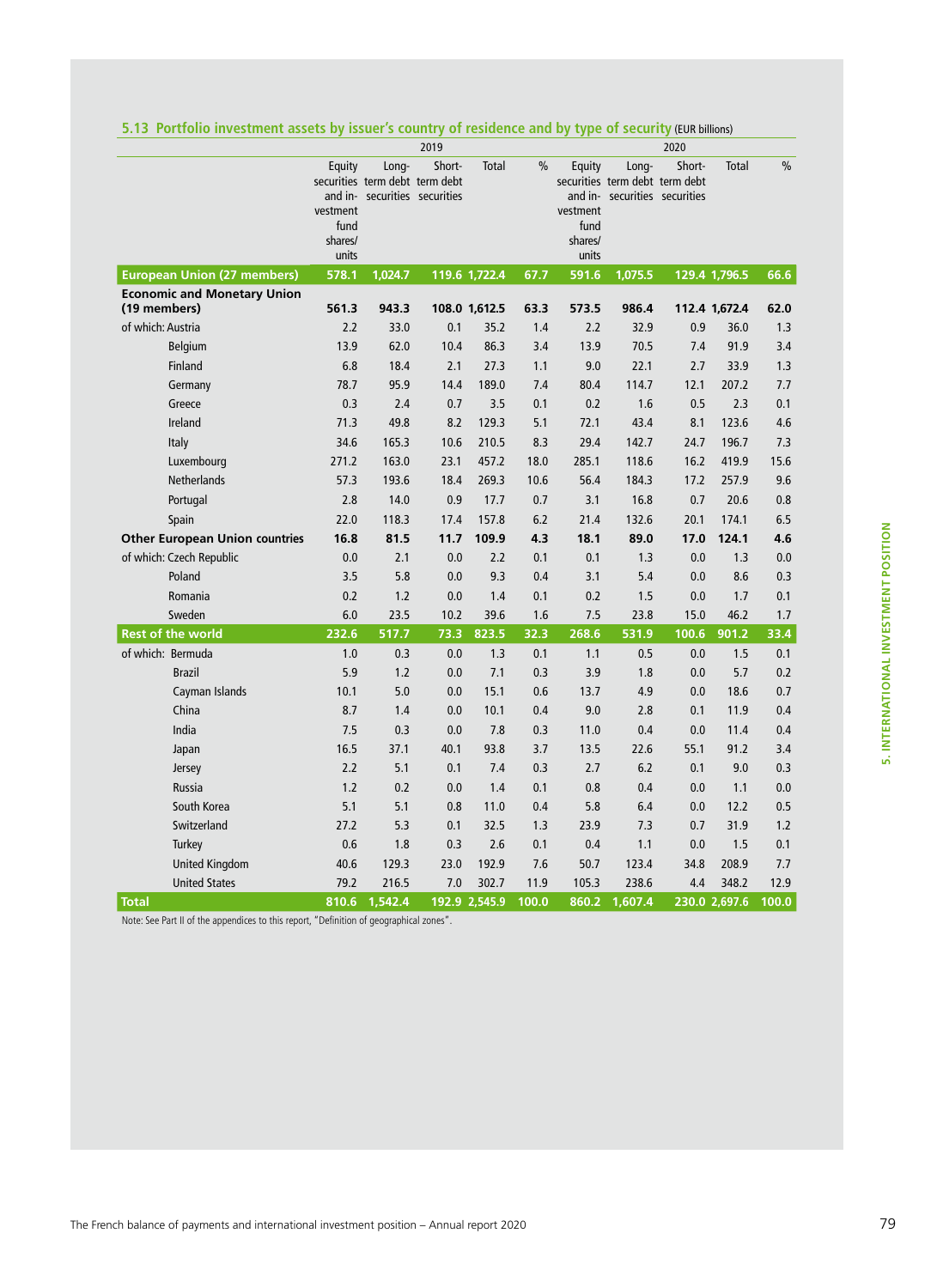|                                                              | 2018    |                 |              |         | 2019            |         | 2020    |            |         |
|--------------------------------------------------------------|---------|-----------------|--------------|---------|-----------------|---------|---------|------------|---------|
|                                                              |         | Foreign         |              |         | Foreign         |         |         | Foreign    |         |
|                                                              |         | Euro currencies | <b>Total</b> |         | Euro currencies | Total   | Euro    | currencies | Total   |
| <b>Euro area issuers</b>                                     | 1,385.4 | 81.2            | 1,466.7      | 1,511.7 | 100.8           | 1,612.5 | 1,575.2 | 97.2       | 1,672.4 |
| <b>Equity securities and</b><br>investment fund shares/units | 433.2   | 40.6            | 473.8        | 509.2   | 52.1            | 561.3   | 521.0   | 52.5       | 573.5   |
| <b>Equity securities</b>                                     | 200.4   | 3.1             | 203.5        | 239.9   | 4.3             | 244.2   | 239.5   | 4.3        | 243.8   |
| Investment fund shares/units                                 | 232.8   | 37.5            | 270.3        | 269.3   | 47.8            | 317.1   | 281.5   | 48.2       | 329.7   |
| Long-term debt securities                                    | 859.4   | 34.2            | 893.6        | 900.5   | 42.8            | 943.3   | 947.1   | 39.3       | 986.4   |
| Short-term debt securities                                   | 92.8    | 6.5             | 99.3         | 102.0   | 5.9             | 108.0   | 107.1   | 5.4        | 112.4   |
| Treasury notes maturing in less<br>than 1 year               | 20.6    | 0.2             | 20.7         | 20.8    | 0.1             | 20.8    | 37.3    | 0.0        | 37.3    |
| Other short-term debt securities                             | 72.2    | 6.3             | 78.5         | 81.3    | 5.8             | 87.1    | 69.8    | 5.3        | 75.1    |
| <b>Non-euro area issuers</b>                                 | 466.5   | 396.9           | 863.4        | 468.7   | 464.7           | 933.4   | 494.1   | 531.2      | 1,025.3 |
| <b>Equity securities and</b>                                 |         |                 |              |         |                 |         |         |            |         |
| investment fund shares/units                                 | 14.9    | 198.1           | 213.0        | 10.9    | 238.4           | 249.3   | 10.0    | 276.7      | 286.7   |
| <b>Equity securities</b>                                     | 6.5     | 184.0           | 190.5        | 5.0     | 221.8           | 226.8   | 4.1     | 258.0      | 262.1   |
| Investment fund shares/units                                 | 8.5     | 14.0            | 22.5         | 5.9     | 16.6            | 22.5    | 5.9     | 18.7       | 24.6    |
| Long-term debt securities                                    | 400.2   | 141.8           | 542.0        | 420.9   | 178.3           | 599.1   | 427.6   | 193.3      | 621.0   |
| <b>Short-term debt securities</b>                            | 51.3    | 57.0            | 108.3        | 36.9    | 48.0            | 84.9    | 56.5    | 61.1       | 117.6   |
| Treasury notes maturing in less<br>than 1 year               | 0.0     | 51.9            | 51.9         | 0.1     | 42.0            | 42.1    | 0.0     | 56.9       | 56.9    |
| Other short-term debt securities                             | 51.3    | 5.2             | 56.4         | 36.8    | 6.1             | 42.8    | 56.4    | 4.2        | 60.6    |

### **5.14 Portfolio investment assets by issuing zone, by type of instrument and by currency** (EUR billions)

## **5.15 Resident MFIs' loan-deposit positions in euro and foreign currencies, excluding the central bank** (EUR billions)

|                                              | 2018    |             |            |         | 2019               |            | 2020    |                    |            |
|----------------------------------------------|---------|-------------|------------|---------|--------------------|------------|---------|--------------------|------------|
|                                              | Assets  | Liabilities | <b>Net</b> | Assets  | <b>Liabilities</b> | <b>Net</b> | Assets  | <b>Liabilities</b> | <b>Net</b> |
| <b>Euro</b>                                  | 1.051.0 | 1.235.4     | $-184.4$   | 1,136.3 | 1,330.0            | $-193.7$   | 1.171.2 | 1,410.9            | $-239.7$   |
| Vis-à-vis the euro area                      | 572.5   | 508.2       | 64.3       | 614.8   | 624.5              | $-9.6$     | 617.2   | 643.5              | $-26.3$    |
| Vis-à-vis countries outside<br>the euro area | 478.4   | 727.2       | $-248.7$   | 521.4   | 705.6              | $-184.1$   | 554.0   | 767.4              | $-213.4$   |
| <b>Foreign currencies</b>                    | 720.0   | 658.3       | 61.7       | 783.5   | 760.3              | 23.2       | 806.1   | 780.5              | 25.6       |
| Vis-à-vis the euro area                      | 65.4    | 126.2       | $-60.7$    | 74.7    | 153.5              | $-78.8$    | 66.9    | 157.5              | $-90.6$    |
| Vis-à-vis countries outside<br>the euro area | 654.6   | 532.1       | 122.4      | 708.8   | 606.8              | 102.1      | 739.2   | 623.0              | 116.2      |
| <b>Total</b>                                 | 1.770.9 | 1.893.6     | $-122.7$   | 1.919.8 | 2,090.3            | $-170.5$   | 1.977.3 | 2.191.4            | $-214.1$   |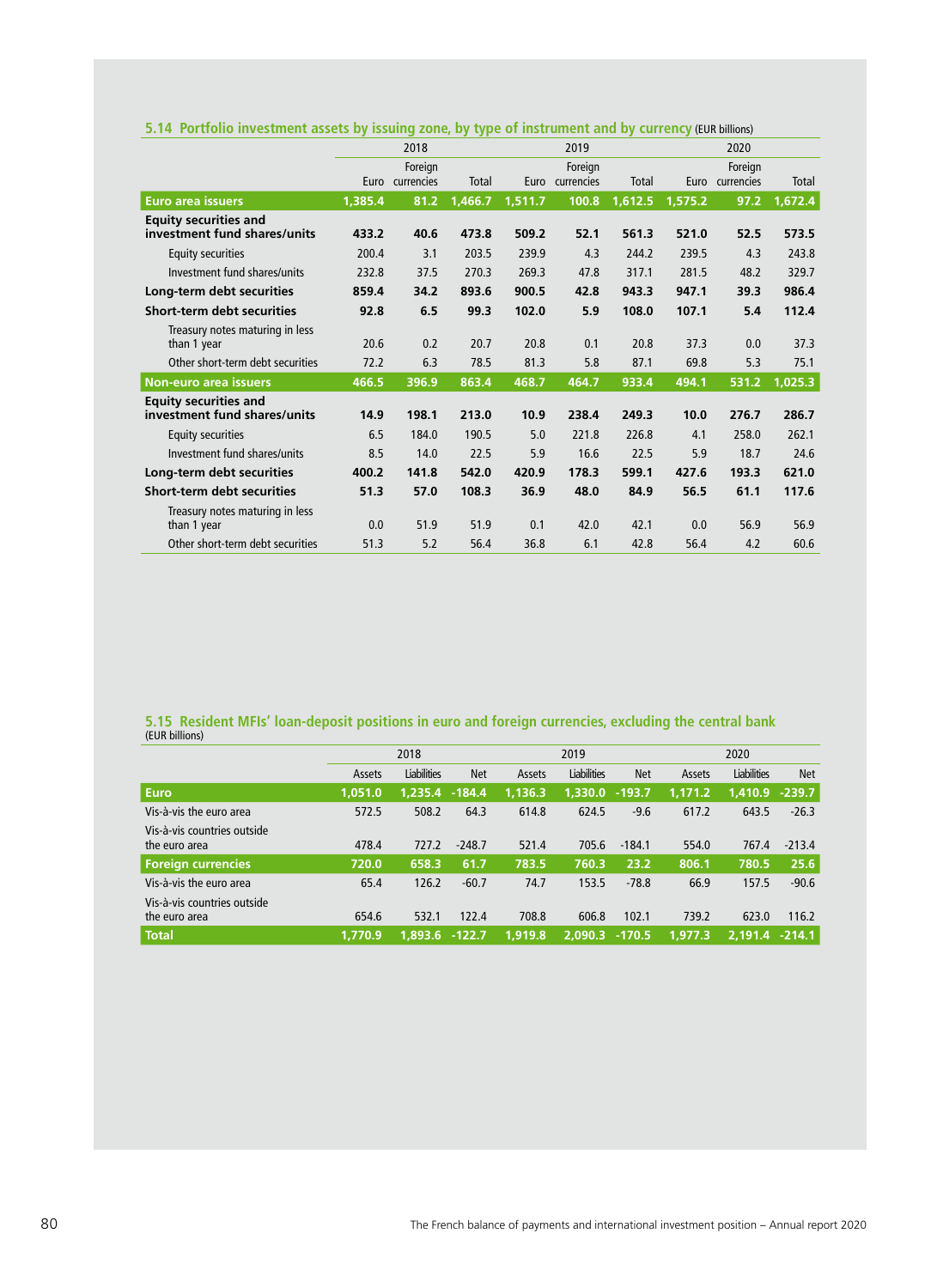## **5.16 Resident MFIs' loan-deposit positions by counterparty sector, excluding the central bank** (EUR billions)

|                         | 2018    |             |            |         | 2019               |            |         | 2020               |            |  |
|-------------------------|---------|-------------|------------|---------|--------------------|------------|---------|--------------------|------------|--|
|                         | Assets  | Liabilities | <b>Net</b> | Assets  | <b>Liabilities</b> | <b>Net</b> | Assets  | <b>Liabilities</b> | <b>Net</b> |  |
| Interbank               | 974.6   | 1.090.5     | $-115.9$   | 1.061.9 | 1.245.1            | $-183.2$   | 1.100.2 | 1.236.6            | $-136.3$   |  |
| Euro                    | 588.0   | 729.0       | $-141.0$   | 656.9   | 836.4              | $-179.5$   | 701.6   | 859.1              | $-157.5$   |  |
| Foreign currencies      | 386.6   | 361.5       | 25.1       | 405.0   | 408.7              | $-3.7$     | 398.6   | 377.5              | 21.1       |  |
| <b>Financial and</b>    |         |             |            |         |                    |            |         |                    |            |  |
| non-financial customers | 796.4   | 803.1       | $-6.8$     | 857.9   | 845.3              | 12.7       | 877.1   | 955.2              | $-78.2$    |  |
| Euro                    | 463.0   | 506.4       | $-43.4$    | 479.4   | 493.7              | $-14.3$    | 469.6   | 551.8              | $-82.2$    |  |
| Foreign currencies      | 333.4   | 296.7       | 36.6       | 378.6   | 351.6              | 27.0       | 407.5   | 403.4              | 4.1        |  |
| <b>Total</b>            | 1.770.9 | 1.893.6     | $-122.7$   | 1,919.8 | 2.090.3            | $-170.5$   | 1.977.3 | 2.191.8            | $-214.5$   |  |

# **5.17 Geographical structure of resident MFIs' loan-deposit positions, excluding the central bank**  (EUR billions)

|                                                                                         | 2018    |                    |            | 2019    |                    |              | 2020    |                    |              |
|-----------------------------------------------------------------------------------------|---------|--------------------|------------|---------|--------------------|--------------|---------|--------------------|--------------|
|                                                                                         | Assets  | <b>Liabilities</b> | <b>Net</b> | Assets  | <b>Liabilities</b> | <b>Net</b>   | Assets  | <b>Liabilities</b> | <b>Net</b>   |
| <b>European Union</b><br>(27 members)                                                   | 660.6   | 674.0              | $-13.4$    | 718.8   |                    | 826.4 -107.6 | 712.7   |                    | 842.9 -130.2 |
| <b>Economic and Monetary</b>                                                            |         |                    |            |         |                    |              |         |                    |              |
| Union (19 members)                                                                      | 638.0   | 634.3              | 3.6        | 689.6   | 778.0              | $-88.5$      | 684.1   |                    | 801.0 -117.0 |
| of which: Belgium                                                                       | 44.2    | 49.1               | $-4.9$     | 60.7    | 67.2               | $-6.5$       | 56.7    | 49.3               | 7.3          |
| Germany                                                                                 | 78.5    | 144.3              | $-65.8$    | 116.8   | 186.9              | $-70.0$      | 121.4   | 220.3              | $-98.9$      |
| Ireland                                                                                 | 32.5    | 25.3               | 7.2        | 33.1    | 35.3               | $-2.2$       | 32.2    | 50.3               | $-18.1$      |
| Italy                                                                                   | 238.2   | 79.3               | 158.9      | 212.7   | 117.8              | 94.9         | 186.9   | 96.1               | 90.8         |
| Luxembourg                                                                              | 85.6    | 211.5              | $-125.9$   | 87.0    | 202.5              | $-115.5$     | 93.6    | 204.2              | $-110.6$     |
| <b>Netherlands</b>                                                                      | 58.7    | 67.8               | $-9.1$     | 74.4    | 86.7               | $-12.3$      | 94.1    | 100.2              | $-6.1$       |
| Spain                                                                                   | 80.4    | 39.3               | 41.1       | 82.1    | 56.6               | 25.5         | 76.6    | 53.1               | 23.5         |
| <b>Other European Union</b>                                                             |         |                    |            |         |                    |              |         |                    |              |
| countries                                                                               | 22.7    | 39.7               | $-17.0$    | 29.2    | 48.4               | $-19.2$      | 28.6    | 41.9               | $-13.3$      |
| of which: Czech Republic                                                                | 3.0     | 1.1                | 1.9        | 4.9     | 0.9                | 4.0          | 4.4     | 1.0                | 3.4          |
| Poland                                                                                  | 6.8     | 3.5                | 3.3        | 6.3     | 3.1                | 3.2          | 6.7     | 2.0                | 4.7          |
| Romania                                                                                 | 1.5     | 0.5                | 1.0        | 1.5     | 0.4                | 1.1          | 1.2     | 1.1                | 0.2          |
| Sweden                                                                                  | 2.7     | 3.9                | $-1.2$     | 2.4     | 4.3                | $-1.8$       | 2.3     | 7.3                | $-4.9$       |
| <b>Rest of the world</b>                                                                | 1,110.3 | 1,219.6            | $-109.3$   | 1,201.0 | 1,263.9            | $-62.9$      | 1,264.6 | 1,348.5            | $-83.9$      |
| of which: Brazil                                                                        | 9.1     | 2.7                | 6.4        | 9.9     | 4.1                | 5.8          | 7.7     | 1.0                | 6.7          |
| China                                                                                   | 21.0    | 5.6                | 15.4       | 12.7    | 10.2               | 2.4          | 16.4    | 27.0               | $-10.6$      |
| India                                                                                   | 2.3     | 2.2                | 0.2        | 2.5     | 1.9                | 0.6          | 2.6     | 1.7                | 1.0          |
| Japan                                                                                   | 139.1   | 25.7               | 113.4      | 164.5   | 37.7               | 126.8        | 226.3   | 36.0               | 190.3        |
| Russia                                                                                  | 6.0     | 17.0               | $-11.0$    | 5.4     | 24.1               | $-18.7$      | 5.0     | 18.7               | $-13.8$      |
| Switzerland                                                                             | 55.4    | 48.2               | 7.2        | 56.4    | 55.2               | 1.1          | 63.2    | 55.8               | 7.4          |
| Turkey                                                                                  | 9.0     | 1.1                | 7.9        | 8.3     | 1.2                | 7.1          | 7.6     | 1.1                | 6.5          |
| <b>United Kingdom</b>                                                                   | 408.1   | 609.4              | $-201.3$   | 440.5   | 592.3              | $-151.7$     | 441.1   | 635.2              | $-194.1$     |
| <b>United States</b>                                                                    | 194.1   | 272.2              | $-78.1$    | 209.0   | 297.7              | $-88.7$      | 216.1   | 329.3              | $-113.3$     |
| Offshore financial<br>centres                                                           | 147.0   | 138.6              | 8.5        | 169.7   | 129.9              | 39.7         | 147.5   | 139.7              | 7.8          |
| <b>Total</b>                                                                            | 1,770.9 | 1,893.6 -122.7     |            | 1,919.8 | 2.090.3            | $-170.5$     | 1,977.3 | 2,191.4 -214.1     |              |
| Note: See Part II of the appendices to this report, "Definition of geographical zones". |         |                    |            |         |                    |              |         |                    |              |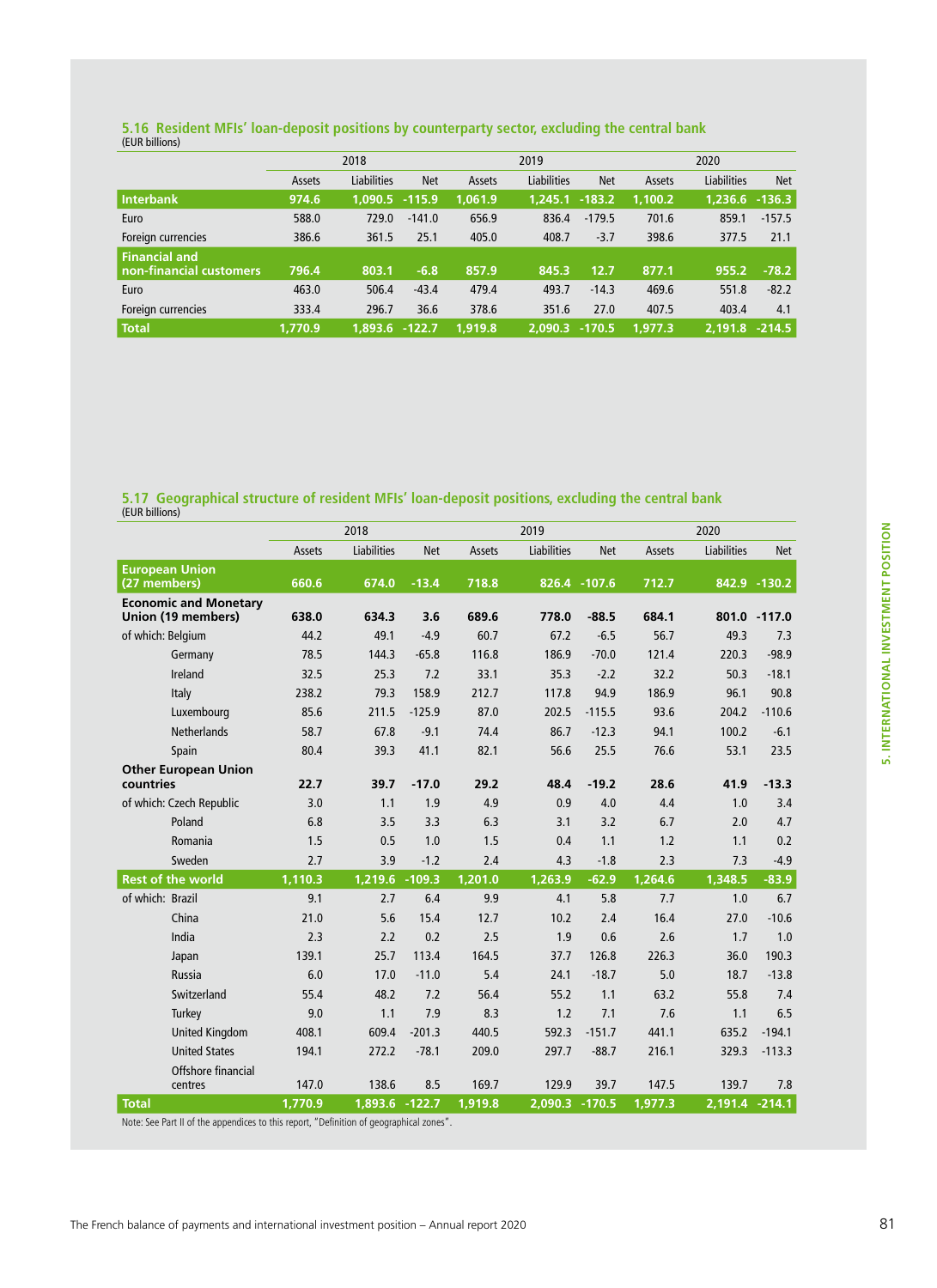### **5.18 Resident MFIs' loan-deposit positions by type of instrument** (EUR billions)

|                                   |          | Vis-à-vis the rest of the world |            | Vis-à-vis countries outside the euro area |          |          |  |  |
|-----------------------------------|----------|---------------------------------|------------|-------------------------------------------|----------|----------|--|--|
|                                   | 2018     | 2019                            | 2020       | 2018                                      | 2019     | 2020     |  |  |
| <b>Assets</b>                     | 1.770.9  | 1,919.8                         | 1.977.3    | 1,133.0                                   | 1,230.3  | 1,293.2  |  |  |
| <b>Deposits</b>                   | 878.7    | 964.1                           | 998.1      | 525.0                                     | 565.8    | 599.6    |  |  |
| Loans                             | 723.4    | 769.9                           | 768.5      | 487.3                                     | 543.6    | 561.2    |  |  |
| Other accounts receivable/payable | 168.9    | 185.8                           | 210.7      | 120.7                                     | 120.9    | 132.5    |  |  |
| <b>Liabilities</b>                | 1.893.6  | 2.090.3                         | 2.191.4    | 1.259.3                                   | 1,312.3  | 1,390.4  |  |  |
| <b>Deposits</b>                   | 1,777.5  | 1,961.1                         | 2,039.8    | 1.190.5                                   | 1,255.1  | 1,326.7  |  |  |
| <b>Borrowing</b>                  | 0.0      | 0.0                             | 0.0        | 0.0                                       | 0.0      | 0.0      |  |  |
| Other accounts receivable/payable | 116.1    | 129.2                           | 151.6      | 68.8                                      | 57.2     | 63.7     |  |  |
| <b>Net position</b>               | $-122.7$ | $-170.5$                        | $-214.1$   | $-126.3$                                  | $-82.1$  | $-97.1$  |  |  |
| <b>Deposits</b>                   | $-898.8$ | $-997.0$                        | $-1,041.8$ | $-665.6$                                  | $-689.3$ | $-727.1$ |  |  |
| Lending-borrowing                 | 723.4    | 769.9                           | 768.5      | 487.3                                     | 543.6    | 561.2    |  |  |
| Other accounts receivable/payable | 52.8     | 56.6                            | 59.2       | 52.0                                      | 63.7     | 68.8     |  |  |

### **5.19 The Banque de France's international investment position vis-à-vis non-residents,**

|                                                                         |         | Stocks at end of year | Change |        |
|-------------------------------------------------------------------------|---------|-----------------------|--------|--------|
|                                                                         | 2018    | 2019                  | 2020   | 2020   |
| <b>Assets</b>                                                           | 417.5   | 484.3                 | 575.9  | 91.6   |
| Proprietary portfolio of the Banque de France <sup>a)</sup>             | 152.3   | 147.5                 | 179.4  | 31.8   |
| Securities issued by euro area residents outside France                 | 97.9    | 92.4                  | 111.4  | 19.0   |
| Euro                                                                    | 97.9    | 92.4                  | 111.3  | 18.9   |
| Foreign currencies                                                      | 0.0     | 0.0                   | 0.1    | 0.0    |
| Securities issued by non-euro area residents                            | 54.4    | 55.1                  | 68.0   | 12.9   |
| Euro                                                                    | 2.3     | 2.5                   | 8.8    | 6.3    |
| Foreign currencies                                                      | 52.1    | 52.6                  | 59.2   | 6.6    |
| Claims on the Eurosystem (TARGET2)                                      | 0.0     | 28.5                  | 58.3   | 29.8   |
| <b>Other claims</b>                                                     | 30.1    | 48.8                  | 53.4   | 4.6    |
| Other claims on euro area residents outside France                      | 1.7     | 0.4                   | 0.4    | 0.1    |
| Euro                                                                    | 1.6     | 0.4                   | 0.4    | 0.0    |
| Foreign currencies                                                      | 0.0     | 0.0                   | 0.0    | 0.0    |
| Other claims on non-euro area residents outside France                  | 18.9    | 39.0                  | 43.2   | 4.2    |
| Euro                                                                    | 0.2     | 0.1                   | 0.1    | 0.0    |
| Foreign currencies                                                      | 18.7    | 38.9                  | 43.1   | 4.2    |
| Claim on the ECB for transferred reserve assets                         | 8.2     | 8.2                   | 8.2    | 0.0    |
| Equity in the ECB                                                       | 1.4     | 1.2                   | 1.6    | 0.4    |
| <b>Banknotes</b>                                                        | 89.5    | 91.4                  | 101.8  | 10.4   |
| Reserve assets                                                          | 145.6   | 168.2                 | 183.0  | 14.8   |
| <b>Liabilities</b>                                                      | 290.1   | 294.2                 | 330.4  | 36.2   |
| Liabilities toward the ESCB (TARGET2)                                   | 2.3     | 0.0                   | 0.0    | 0.0    |
| Allocation of special drawing rightsb)                                  | 12.3    | 12.5                  | 11.9   | $-0.6$ |
| Deposits of foreign institutional customers                             | 144.3   | 145.8                 | 170.9  | 25.1   |
| Euro                                                                    | 62.5    | 53.1                  | 50.8   | $-2.3$ |
| Foreign currencies                                                      | 81.7    | 92.7                  | 120.1  | 27.4   |
| <b>Banknotes</b>                                                        | 131.3   | 135.8                 | 147.5  | 11.6   |
| <b>Net position</b>                                                     | 127.3   | 190.2                 | 245.5  | 55.4   |
| of which: International investment position<br>excluding reserve assets | $-18.2$ | 22.0                  | 62.5   | 40.5   |

**excluding banknotes and coins** (EUR billions)

a) Including securities backed by institutional customers' deposits.

b) Allocations of special drawing rights are a component of France's international investment position, according to the BPM6.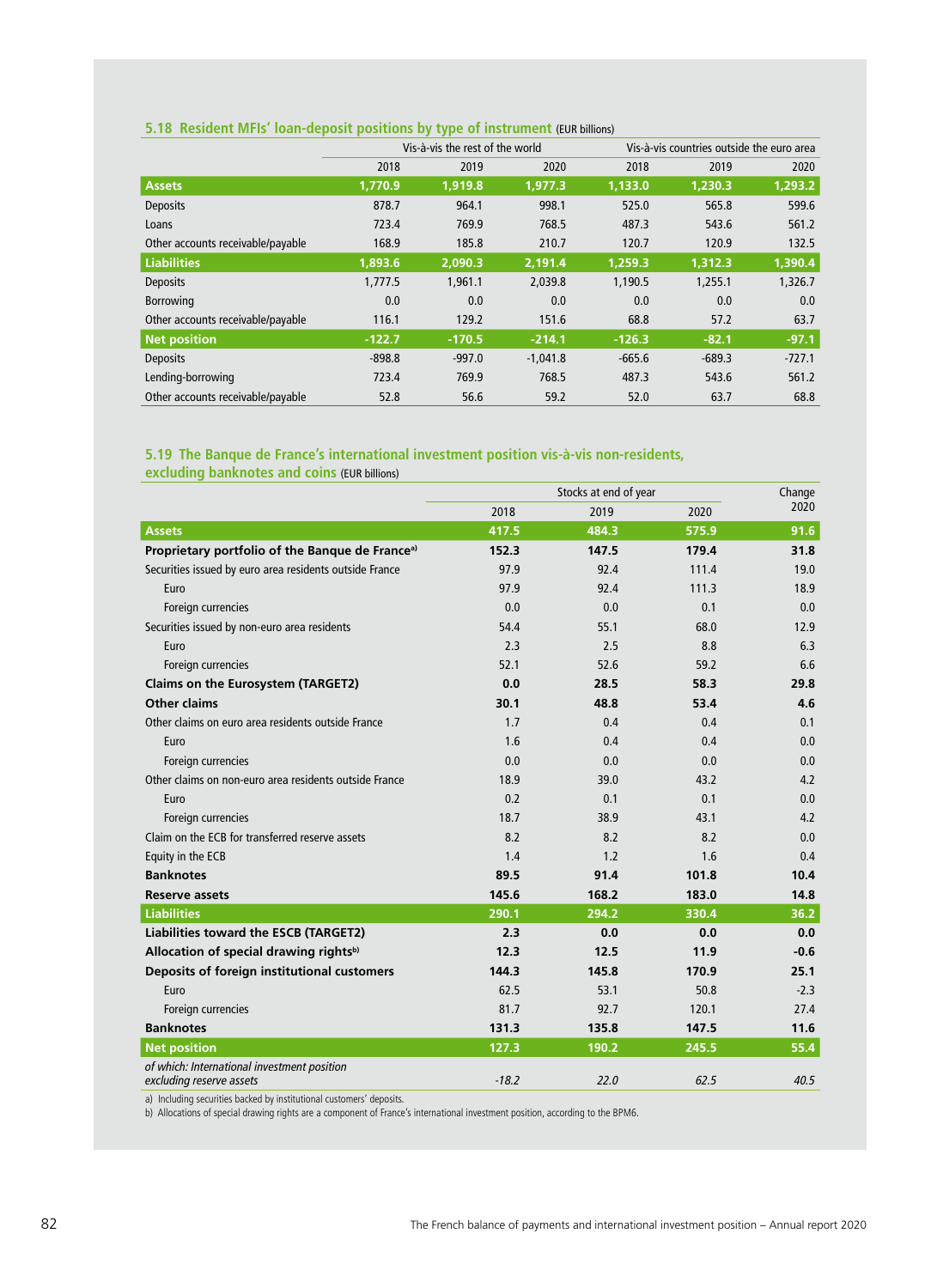## **5.20 General government sector assets and liabilities (excluding credit insurance) vis-à-vis non-residents**  (EUR billions)

|                                                | Position at end of year |       |       |  |  |
|------------------------------------------------|-------------------------|-------|-------|--|--|
|                                                | 2018                    | 2019  | 2020  |  |  |
| <b>Assets</b>                                  | 102.4                   | 103.9 | 102.4 |  |  |
| Euro                                           | 81.4                    | 80.8  | 81.1  |  |  |
| Foreign currencies                             | 21.0                    | 23.1  | 21.4  |  |  |
| of which equity in international organisations | 44.4                    | 46.4  | 44.7  |  |  |
| Long-term assets                               | 101.9                   | 103.3 | 101.7 |  |  |
| Short-term assets                              | 0.5                     | 0.6   | 0.7   |  |  |
| <b>Liabilities</b>                             | 67.2                    | 72.0  | 71.8  |  |  |
| Euro                                           | 67.2                    | 72.0  | 71.8  |  |  |
| Foreign currencies                             | 0.0                     | 0.0   | 0.0   |  |  |
| Long-term liabilities                          | 52.7                    | 53.2  | 54.3  |  |  |
| Short-term liabilities                         | 14.6                    | 18.8  | 17.5  |  |  |
| Net position                                   | 35.3                    | 31.9  | 30.7  |  |  |
| Euro                                           | 14.3                    | 8.9   | 9.4   |  |  |
| Foreign currencies                             | 21.0                    | 23.1  | 21.4  |  |  |

### **5.21 Loan-deposit positions (excluding trade credits) of other sectors** (EUR billions)

|                                    | Stocks at end of year |                       |       |       |                       |       |       |                       |              |  |  |
|------------------------------------|-----------------------|-----------------------|-------|-------|-----------------------|-------|-------|-----------------------|--------------|--|--|
|                                    |                       | 2018                  |       |       | 2019                  |       |       | 2020                  |              |  |  |
|                                    | Euro                  | Foreign<br>currencies | Total | Euro  | Foreign<br>currencies | Total | Euro  | Foreign<br>currencies | <b>Total</b> |  |  |
| <b>Assets</b>                      | 106.0                 | 50.4                  | 156.4 | 150.3 | 47.9                  | 198.2 | 156.9 | 64.2                  | 221.0        |  |  |
| Financial sector <sup>a)</sup>     | 15.8                  | 20.2                  | 36.1  | 34.3  | 21.5                  | 55.8  | 33.2  | 32.4                  | 65.5         |  |  |
| Non-financial sector <sup>b)</sup> | 90.1                  | 30.2                  | 120.4 | 116.0 | 26.4                  | 142.3 | 123.7 | 31.8                  | 155.5        |  |  |
| Liabilities                        | 106.5                 | 38.3                  | 144.8 | 115.3 | 31.0                  | 146.2 | 127.5 | 35.6                  | 163.1        |  |  |
| Financial sector <sup>a)</sup>     | 29.0                  | 21.7                  | 50.7  | 36.1  | 16.5                  | 52.6  | 41.8  | 20.5                  | 62.3         |  |  |
| Non-financial sectorb)             | 77.5                  | 16.6                  | 94.0  | 79.2  | 14.5                  | 93.6  | 85.7  | 15.1                  | 100.8        |  |  |
| Net position                       | $-0.5$                | 12.2                  | 11.6  | 35.0  | 16.9                  | 52.0  | 29.3  | 28.6                  | 57.9         |  |  |

Note: Rounding differences mean that aggregate totals may not come out exactly equal to the sum of their components.

a) Non-monetary financial intermediaries: other financial intermediaries, investment funds other than money market funds, insurance companies, captive financial institutions and pension funds.

b) Non-financial corporations, households and non-profit institutions serving households.